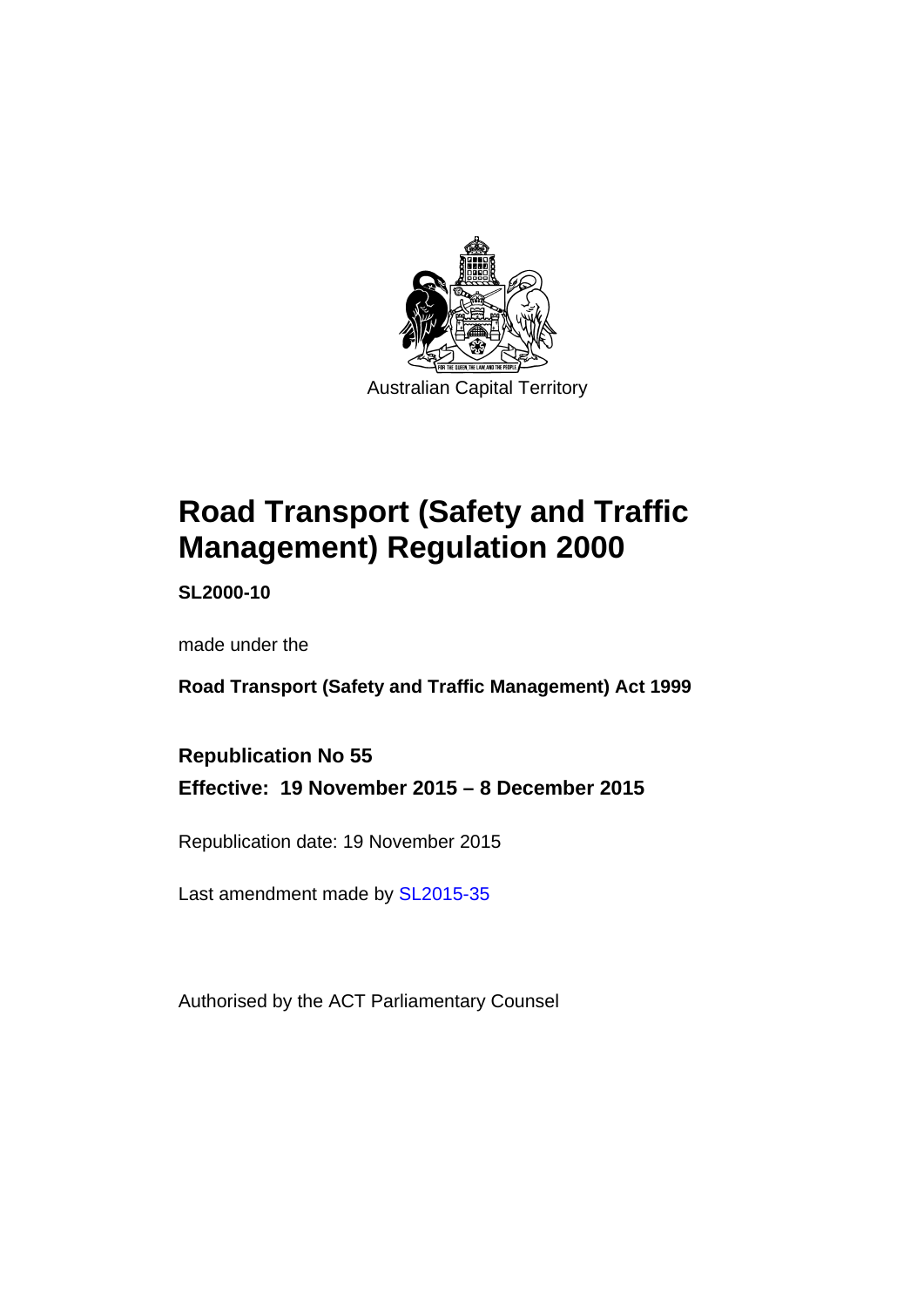#### **About this republication**

#### **The republished law**

This is a republication of the *Road Transport (Safety and Traffic Management) Regulation 2000*, made under the *Road Transport (Safety and Traffic Management) Act 1999* (including any amendment made under the *[Legislation Act 2001](http://www.legislation.act.gov.au/a/2001-14)*, part 11.3 (Editorial changes)) as in force on 19 November 2015*.* It also includes any commencement, amendment, repeal or expiry affecting this republished law to 19 November 2015.

The legislation history and amendment history of the republished law are set out in endnotes 3 and 4.

#### **Kinds of republications**

The Parliamentary Counsel's Office prepares 2 kinds of republications of ACT laws (see the ACT legislation register at [www.legislation.act.gov.au](http://www.legislation.act.gov.au/)):

- authorised republications to which the *[Legislation Act 2001](http://www.legislation.act.gov.au/a/2001-14)* applies
- unauthorised republications.

The status of this republication appears on the bottom of each page.

#### **Editorial changes**

The *[Legislation Act 2001](http://www.legislation.act.gov.au/a/2001-14)*, part 11.3 authorises the Parliamentary Counsel to make editorial amendments and other changes of a formal nature when preparing a law for republication. Editorial changes do not change the effect of the law, but have effect as if they had been made by an Act commencing on the republication date (see *[Legislation Act 2001](http://www.legislation.act.gov.au/a/2001-14)*, s 115 and s 117). The changes are made if the Parliamentary Counsel considers they are desirable to bring the law into line, or more closely into line, with current legislative drafting practice.

This republication includes amendments made under part 11.3 (see endnote 1).

#### **Uncommenced provisions and amendments**

If a provision of the republished law has not commenced, the symbol  $\mathbf{U}$  appears immediately before the provision heading. Any uncommenced amendments that affect this republished law are accessible on the ACT legislation register [\(www.legislation.act.gov.au](http://www.legislation.act.gov.au/)). For more information, see the home page for this law on the register.

#### **Modifications**

If a provision of the republished law is affected by a current modification, the symbol  $\mathbf{M}$ appears immediately before the provision heading. The text of the modifying provision appears in the endnotes. For the legal status of modifications, see the *[Legislation Act 2001](http://www.legislation.act.gov.au/a/2001-14)*, section 95.

#### **Penalties**

At the republication date, the value of a penalty unit for an offence against this law is \$150 for an individual and \$750 for a corporation (see *[Legislation Act 2001](http://www.legislation.act.gov.au/a/2001-14)*, s 133).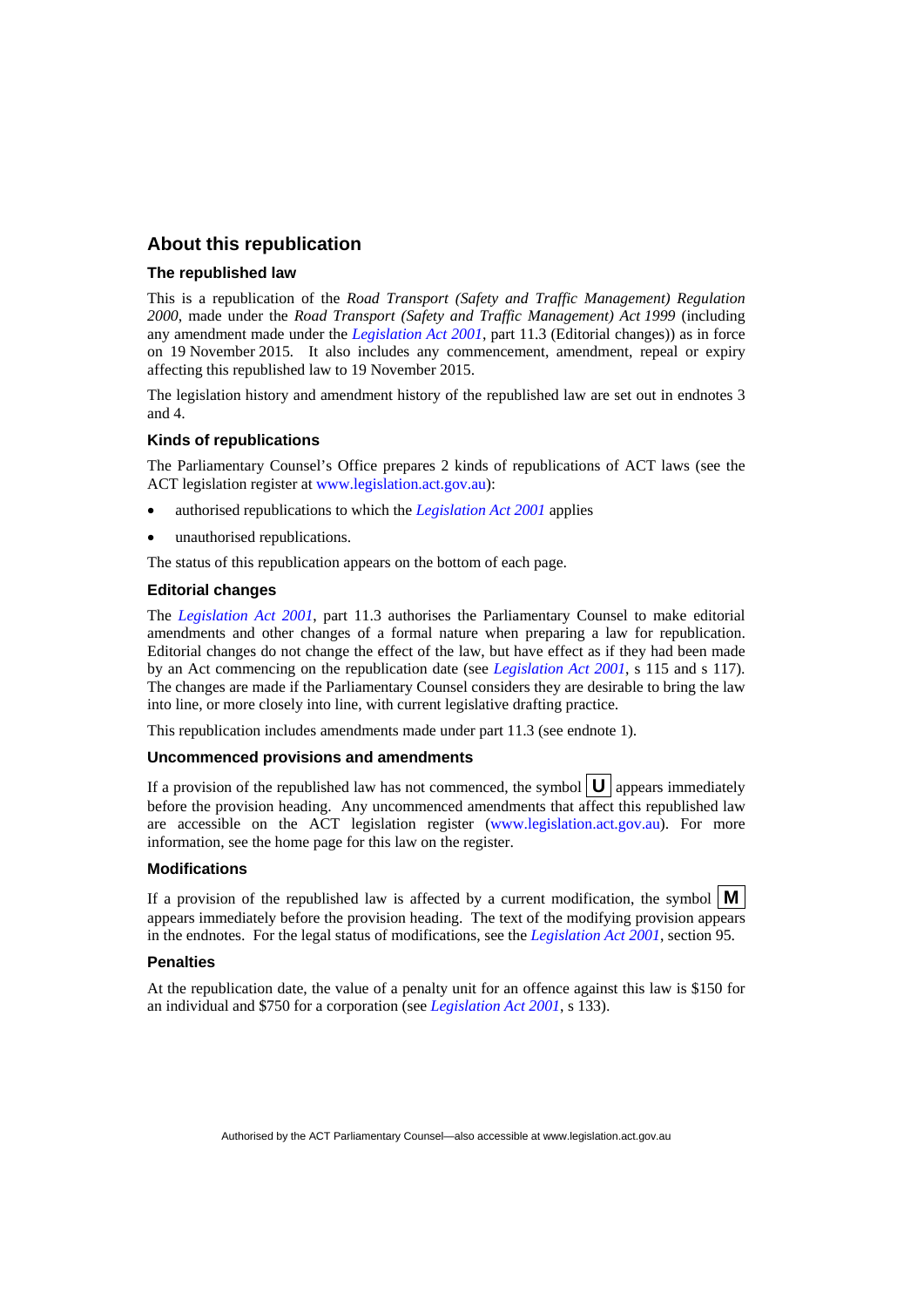

# **Road Transport (Safety and Traffic Management) Regulation 2000**

made under the

**Road Transport (Safety and Traffic Management) Act 1999** 

# **Contents**

Page

| <b>Chapter 1</b> | <b>Preliminary</b>                                           |            |
|------------------|--------------------------------------------------------------|------------|
|                  | Name of regulation                                           | 2          |
| 2                | Dictionary                                                   | 2          |
| 3                | Dictionary—application to Australian Road Rules              | 2          |
| 3A               | Road includes road related area                              | 2          |
| 3B               | Meaning of <i>park</i> and <i>stop</i>                       | 3          |
| 4                | <b>Notes</b>                                                 | 3          |
| 4A               | Offences against regulation-application of Criminal Code etc | 3          |
| 4B               | Offences against regulation are strict liability offences    | 4          |
| <b>R55</b>       | Road Transport (Safety and Traffic Management)               | contents 1 |
| 19/11/15         | Regulation 2000                                              |            |
|                  | Effective: 19/11/15-08/12/15                                 |            |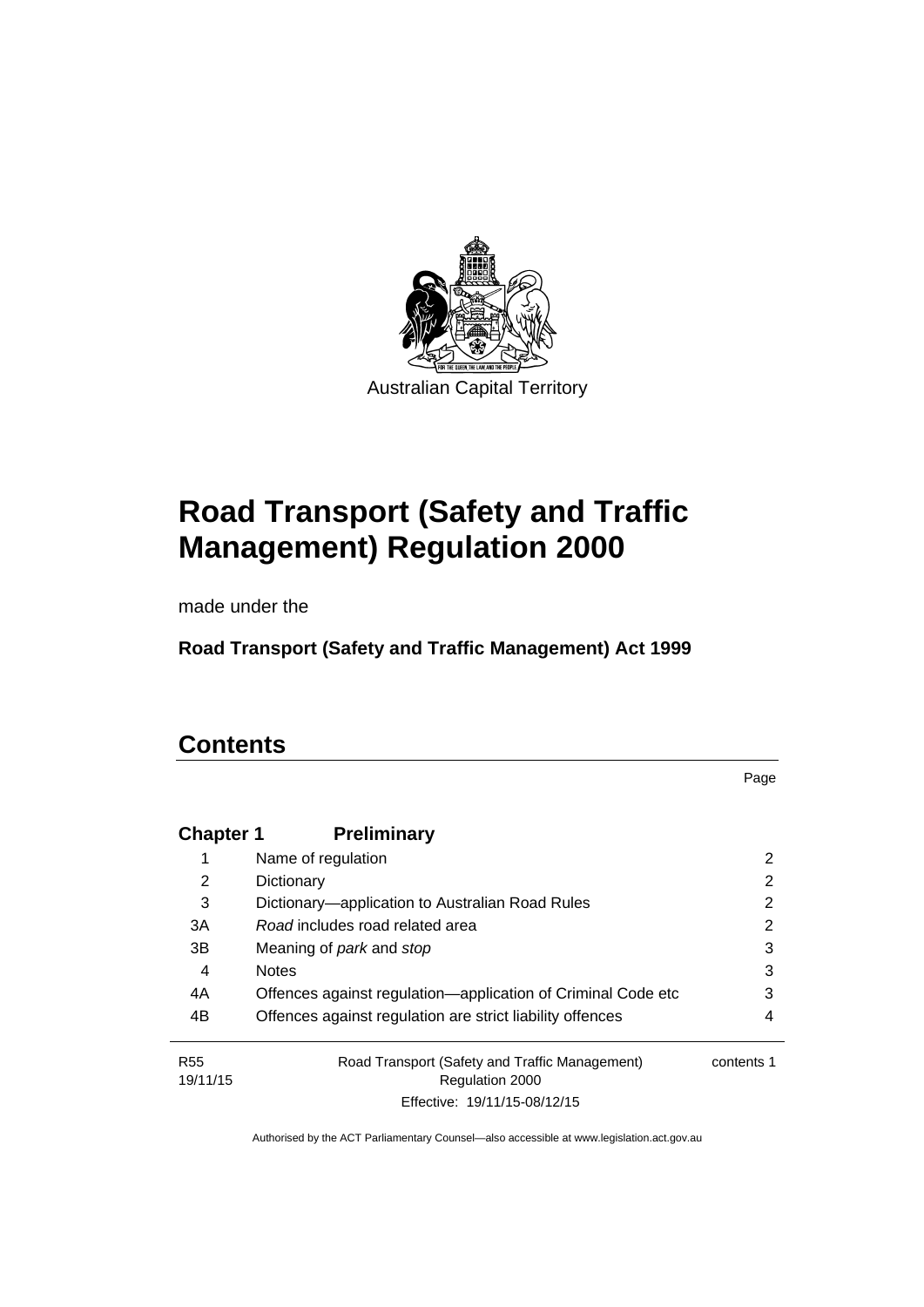| 4C               | General defence of accident or reasonable effort                                     | Page<br>4      |
|------------------|--------------------------------------------------------------------------------------|----------------|
| <b>Chapter 2</b> | <b>Australian Road Rules</b>                                                         |                |
| <b>Part 2.1</b>  | <b>Incorporation into ACT law</b>                                                    |                |
| 5                | Meaning of Australian Road Rules                                                     | 5              |
| 6                | Incorporation of Australian Road Rules into ACT law                                  | 5              |
| <b>Part 2.2</b>  | <b>How the Australian Road Rules are</b><br>incorporated                             |                |
| Division 2.2.1   | General                                                                              |                |
| 7                | References to another law of this jurisdiction etc                                   | $\overline{2}$ |
| Division 2.2.2   | Other provisions for the Australian Road Rules                                       |                |
| 8                | ARR r 10 (2)-penalties for offences                                                  | 2              |
| 9                | ARR r 95—emergency stopping lane only signs                                          | 3              |
| 10               | ARR r 104-no truck signs                                                             | 3              |
| 11               | ARR r 151 (3) (b)—riding a motorbike or bicycle alongside more than<br>1 other rider | 3              |
| 12               | ARR r 158 (2) (c)—other vehicles permitted to travel in bus lanes                    | 3              |
| 13               | ARR r 179 (1) (c)—stopping in a loading zone—goods and permit<br>vehicles            | 4              |
| 13A              | ARR r 179 (1) (c) and (2) (c)-stopping in loading zone-taxis                         | 4              |
| 13B              | ARR r 183-stopping in a bus zone                                                     | 5              |
| 13C              | ARR r 195-stopping at or near a bus stop                                             | 6              |
| 14               | ARR r 199 (2)-stopping near postbox                                                  | 6              |
| 15               | ARR r 206 (2) (b), (c)—time extension for people with disabilities                   |                |
|                  | permit                                                                               | 6              |
| 16               | ARR r 207 (2) (a)—fees for parking in pay parking spaces                             | 7              |
| 16A              | ARR r 213 (5)—making a motor vehicle secure—exception                                | 7              |
| 17               | ARR r 215 (4)-lights required to be fitted to a vehicle                              | $\overline{7}$ |
| 18               | ARR r 216 (3)—towing a vehicle at night or in hazardous weather                      | 8              |
| 19               | conditions<br>ARR r 220 (3)—using lights on vehicles that are stopped                | 8              |
| 20               | ARR r 221 (f)—using hazard warning lights on buses carrying children                 | 8              |
|                  |                                                                                      |                |
| contents 2       | Road Transport (Safety and Traffic Management)                                       | <b>R55</b>     |
|                  | Regulation 2000                                                                      | 19/11/15       |

Effective: 19/11/15-08/12/15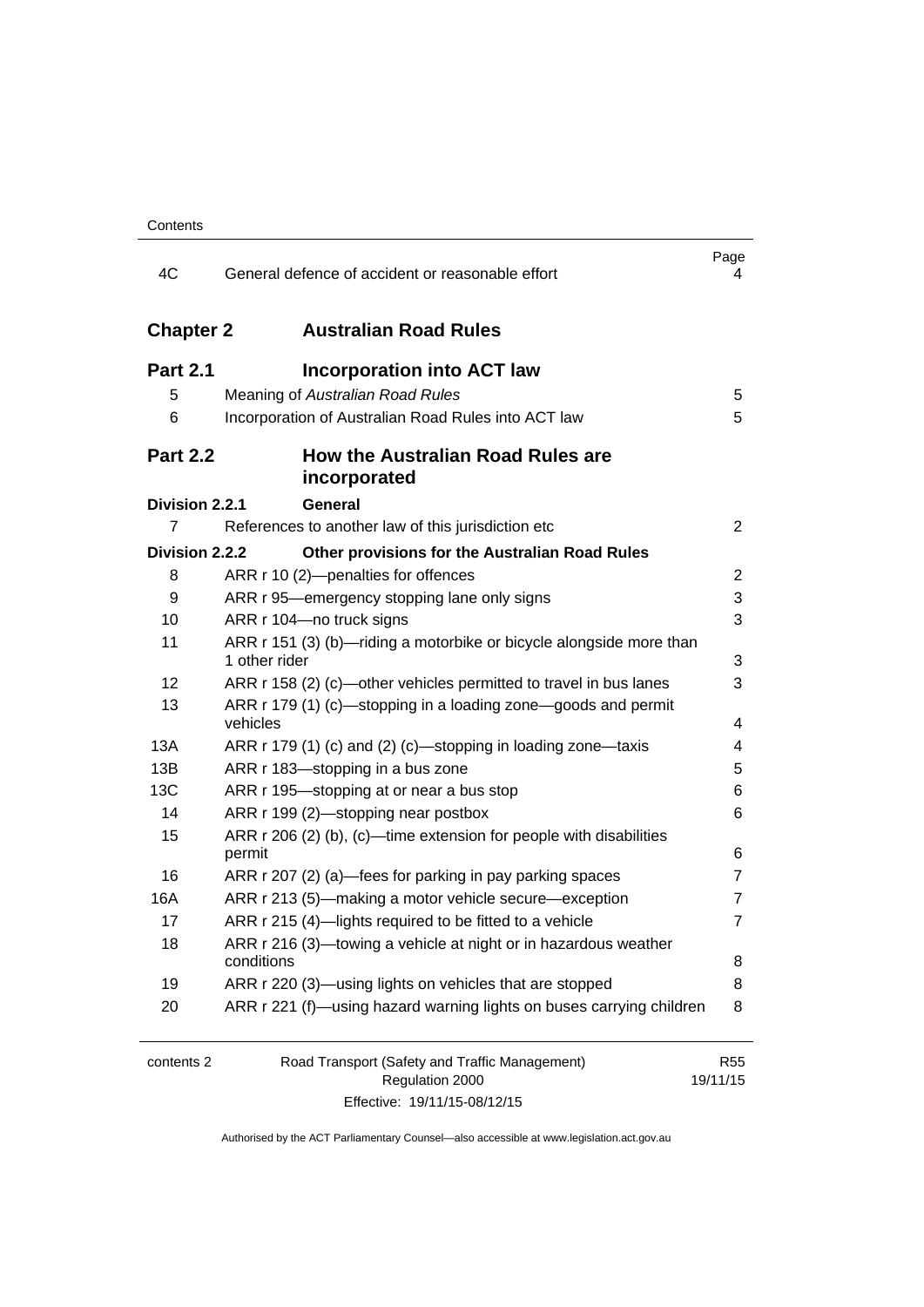| Contents |
|----------|
|----------|

|                 |                                                                                                            | Page   |
|-----------------|------------------------------------------------------------------------------------------------------------|--------|
| 21<br>22        | ARR r 222—using warning lights on buses carrying children<br>ARR r 225-use of radar detectors              | 8<br>9 |
| 22A             |                                                                                                            | 9      |
|                 | ARR r 236 (6)-hitchhiking, roadside commerce etc permitted<br>ARR r 244C-motorised scooters not to be used |        |
| 23              |                                                                                                            | 10     |
| 24              | ARR r 266 (7)—wearing of seatbelts by passengers under 16 years<br>old                                     | 10     |
| 26              | ARR r 270 (3)—wearing motorbike helmets                                                                    | 10     |
| 27              | ARR r 271 (6)-riding on motorbikes                                                                         | 11     |
| 27A             | ARR r 280 (2) (a)—other vehicles to which B light rules apply                                              | 11     |
| 28              | ARR r 287 (3), (4)—duties of participants in crashes                                                       | 11     |
| 29              | ARR r 289 (1) (g)-driving on nature strip                                                                  | 12     |
| 30              | ARR r 298-driving with a person in or on trailer                                                           | 13     |
| 30A             | ARR r 299-television receivers and visual display units in motor                                           |        |
|                 | vehicles                                                                                                   | 14     |
| 30 <sub>B</sub> | ARR r 300 (1) (c)—use of mobile phone                                                                      | 15     |
| 31              | ARR r 310 (3), (4)-exemption for road workers etc                                                          | 15     |
| 32              | ARR r 313-postal workers                                                                                   | 16     |
| 33              | ARR dict-definitions for dictionary                                                                        | 16     |
| <b>Part 2.3</b> | <b>Additional ACT road rules</b>                                                                           |        |
| Division 2.3.1  | Noise and other nuisances                                                                                  |        |
|                 |                                                                                                            |        |
| 37              | Making unnecessary engine noise                                                                            | 20     |
| 38              | Emission of waste oil or grease                                                                            | 20     |
| Division 2.3.1A | <b>Bicycle riders</b>                                                                                      |        |
| 38A             | Keeping safe lateral distance when passing bicycle rider                                                   | 21     |
| 38B             |                                                                                                            | 22     |
| 38C             | Exceptions for passing bicycle rider<br>Riding across road on crossing                                     | 23     |
| 38D             |                                                                                                            | 24     |
| Division 2.3.2  | Application of ARRs to riders crossing road on crossing<br>Driver and passenger safety                     |        |
| 39              | Safety of persons on trailers                                                                              | 25     |
| 40              | Passengers in sidecars to be seated                                                                        | 26     |
| Division 2.3.3  | <b>Trailers and towing</b>                                                                                 |        |
| 41              | Number of vehicles that may be drawn                                                                       | 27     |
| 42              | Towing by vehicles under 4.5t                                                                              | 28     |

Effective: 19/11/15-08/12/15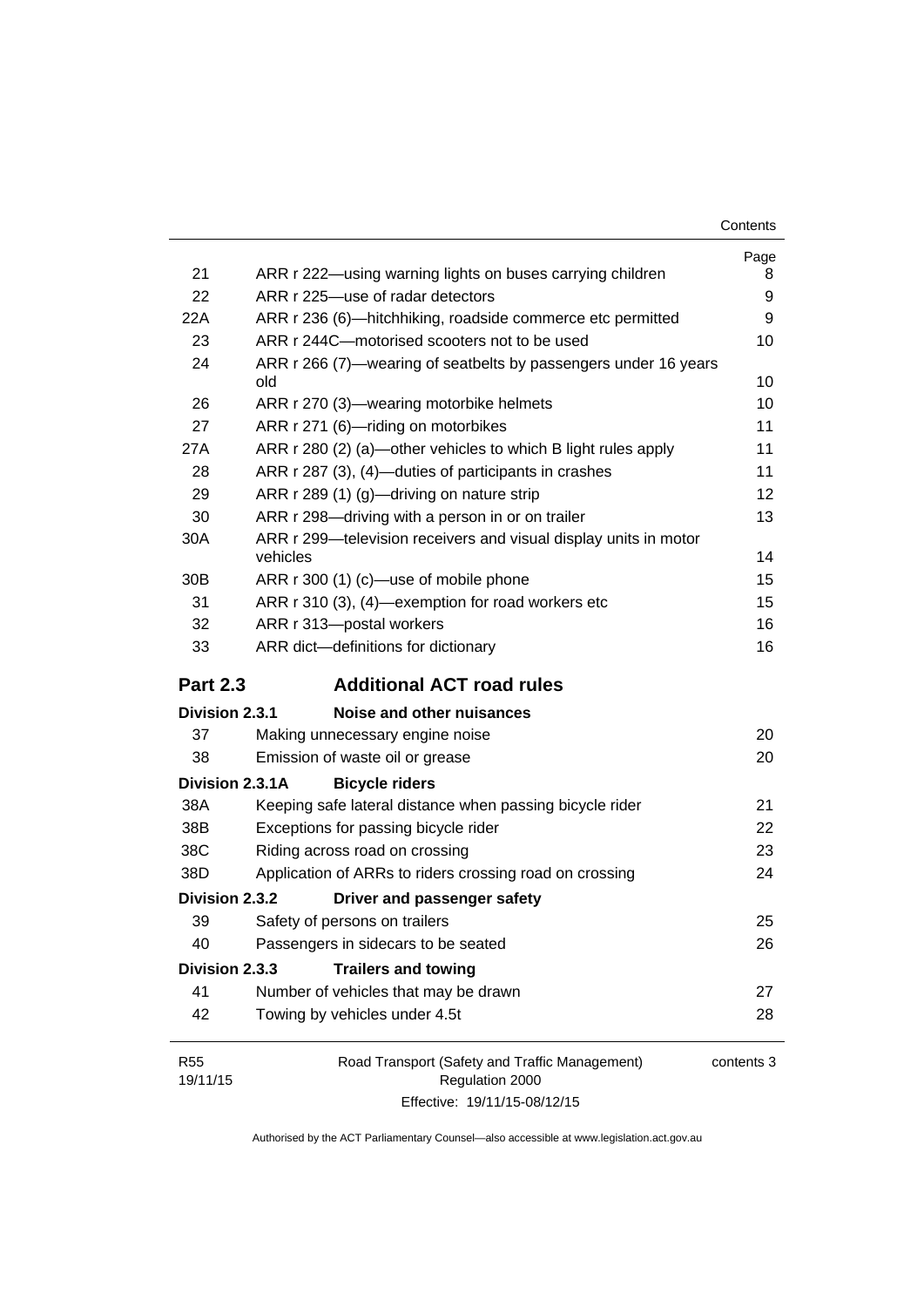#### **Contents**

| Division 2.3.4 |                                                                                | Page |
|----------------|--------------------------------------------------------------------------------|------|
| 43             | <b>Lights on vehicles</b><br>Lights on motor vehicles generally                | 30   |
|                |                                                                                |      |
| Division 2.3.5 | <b>Metered parking</b>                                                         |      |
| 44             | Metered parking-parking in spaces                                              | 31   |
| 44A            | Metered parking-parking fees                                                   | 32   |
| 44B            | Metered parking-maximum length of stay                                         | 32   |
| 45             | Metered parking-exceptions to s 44A and s 44B                                  | 33   |
| 46             | Temporary closure of metered parking spaces                                    | 34   |
| 47             | Misuse of parking meters                                                       | 34   |
| 48             | Interfering with parking meters etc                                            | 35   |
| Division 2.3.6 | <b>Ticket parking</b>                                                          |      |
| 49             | Ticket parking-parking in spaces                                               | 35   |
| 49A            | Ticket parking-display of tickets                                              | 36   |
| 49AA           | Ticket parking-e-payment                                                       | 38   |
| 49B            | Ticket parking—maximum length of stay                                          | 38   |
| 50             | Ticket parking-exceptions to s 49A and s 49B                                   | 39   |
| 51             | Temporary closure of ticket parking spaces and areas                           | 40   |
| 52             | Use of false or damaged parking tickets etc                                    | 41   |
| 53             | Misuse of parking ticket machines                                              | 41   |
| 54             | Interfering with parking ticket machines etc                                   | 42   |
| 55             | Interfering with parking tickets                                               | 42   |
| Division 2.3.7 | Other ACT road rules about stopping and parking                                |      |
| 56             | Unauthorised use of parking permits and mobility parking scheme<br>authorities | 43   |
| 56A            | Interfering with parking permits and mobility parking scheme                   |      |
|                | authorities                                                                    | 44   |
| 57A            | Stopping public buses in bus zones and at bus stops                            | 44   |
| 58             | Stopping in an emergency etc or to comply with another law                     | 45   |
| Division 2.3.8 | <b>Other ACT road rules</b>                                                    |      |
| 60             | Interrupting funeral processions etc                                           | 46   |
| 61             | Driving on roads closed to traffic                                             | 47   |
| 62             | Use of wheeled recreational devices and wheeled toys on roads                  | 47   |

| contents 4 | Road Transport (Safety and Traffic Management) | R <sub>55</sub> |
|------------|------------------------------------------------|-----------------|
|            | Regulation 2000                                | 19/11/15        |
|            | Effective: 19/11/15-08/12/15                   |                 |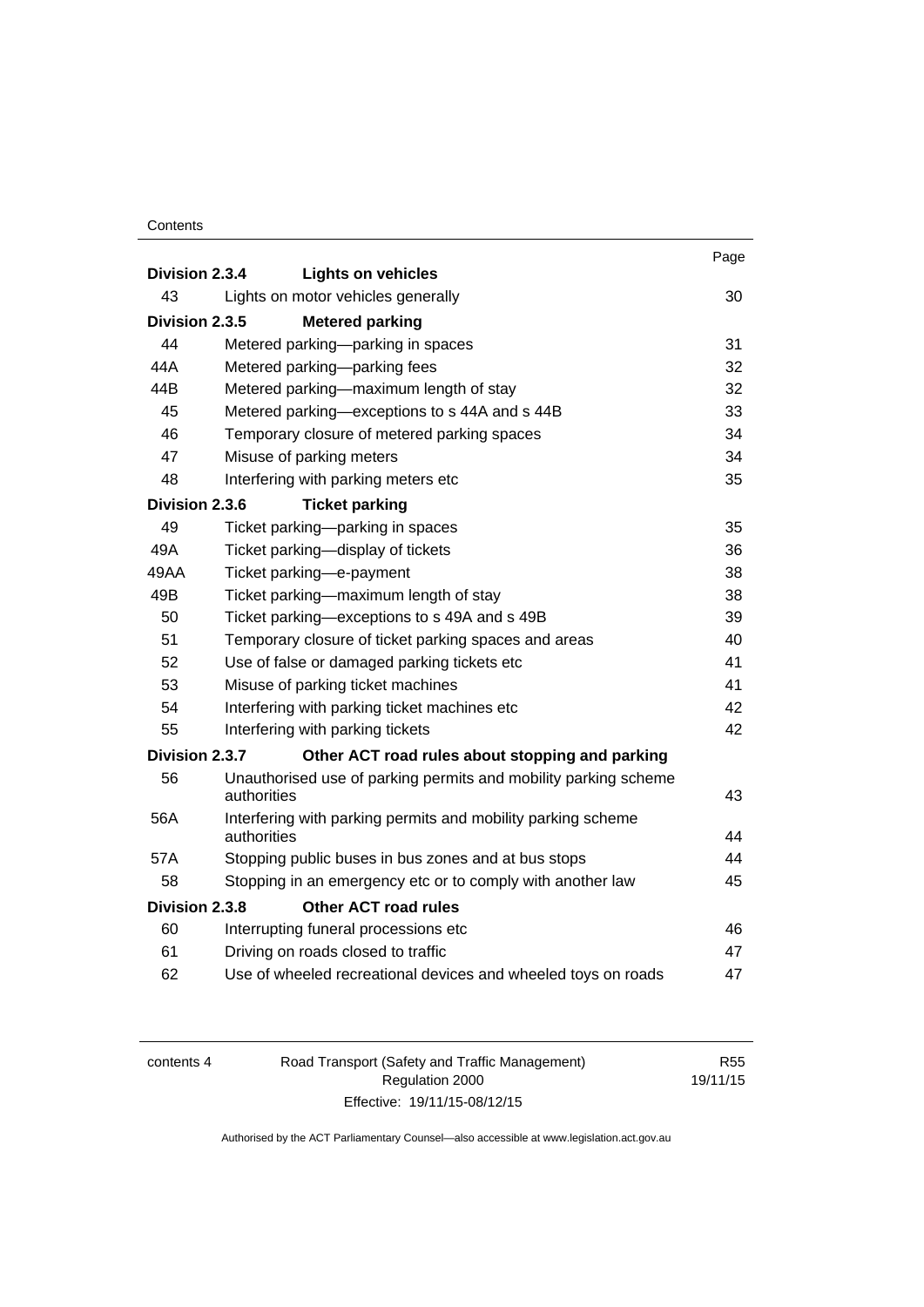| Contents |
|----------|
|----------|

|                                                                                                         | Page |
|---------------------------------------------------------------------------------------------------------|------|
| <b>Other provisions</b>                                                                                 |      |
| Devices that are prescribed traffic control devices—Act, dict, def<br>prescribed traffic control device | 48   |
| Preventing prescribed traffic control devices being clearly visible                                     | 48   |
| Use of do not overtake turning vehicle sign                                                             | 49   |
| Approvals etc by road transport authority                                                               | 49   |
| Exemption from requirement about riding on motorbikes                                                   | 50   |
| Defence of complying with direction of police officer or authorised                                     |      |
| person                                                                                                  | 50   |
| Exemption for driver of police vehicle-generally-Act, s 35                                              | 50   |
| Exemption for driver of police vehicle—training and assessment                                          | 51   |
| Exemption for driver of emergency vehicles                                                              | 53   |
| Stopping and parking exemption for police and emergency vehicles<br>and authorised people               | 53   |
|                                                                                                         |      |

# **[Chapter 3](#page-71-0) Parking**

| <b>Part 3.1</b> | <b>Parking schemes</b>                          |    |
|-----------------|-------------------------------------------------|----|
| Division 3.1.1  | <b>Metered parking schemes</b>                  |    |
| 72              | Metered parking schemes                         | 55 |
| 73              | Metered parking areas                           | 55 |
| 74              | Parking meters                                  | 55 |
| 75              | Metered parking spaces                          | 56 |
| Division 3.1.2  | <b>Ticket parking schemes</b>                   |    |
| 75A             | Parking authorities                             | 56 |
| 75B             | Parking authority guidelines                    | 57 |
| 76              | Ticket parking schemes—road transport authority | 57 |
| 76AA            | Approval of e-payment method                    | 57 |
| 76A             | Ticket parking schemes—parking authorities      | 58 |
| 77              | Ticket parking areas                            | 59 |
| 78              | Ticket parking spaces                           | 59 |
| 79              | Ticket machines                                 | 59 |
| 80              | Parking tickets                                 | 59 |
|                 |                                                 |    |

Road Transport (Safety and Traffic Management) Regulation 2000 Effective: 19/11/15-08/12/15

contents 5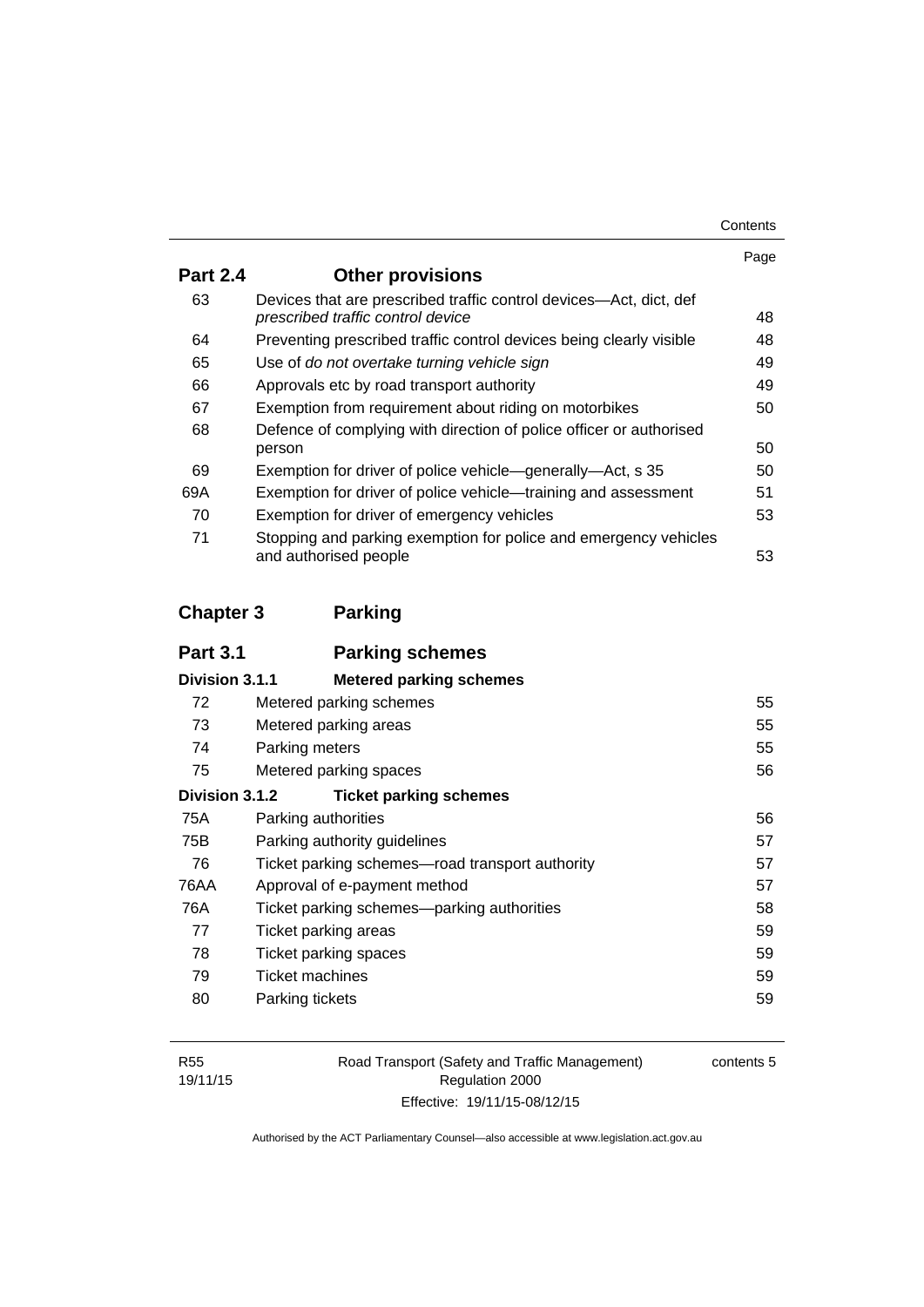#### **Contents**

| 81              | Duration of parking tickets and e-payment parking period                  | Page<br>60 |
|-----------------|---------------------------------------------------------------------------|------------|
| Division 3.1.3  | <b>Heavy vehicle parking</b>                                              |            |
| 82              | Definitions-div 3.1.3                                                     | 60         |
| 83              | References in div 3.1.3 to land adjoining residential land                | 61         |
| 84              | Vehicle parked partly on residential land                                 | 61         |
| 85              | Parking of certain vehicles on residential land prohibited                | 61         |
| 85A             | No more than 1 heavy vehicle on residential land                          | 62         |
| 85B             | Heavy vehicles to be parked away from residential land boundaries         | 62         |
| 86              | Parking of certain vehicles on land adjoining residential land prohibited | 63         |
| 87              | Parking of certain commercial vehicles on land with multi-unit housing    | 63         |
| 87A             | No offence if reasonable necessity etc                                    | 64         |
| 87B             | Heavy vehicle refrigeration units not to be operated on residential land  | 64         |
| 87C             | Prohibition on night operation of heavy vehicle                           | 65         |
| 88              | Daily infringement                                                        | 65         |
| Division 3.1.3A | Heavy vehicle parking-enforcement                                         |            |
| 89              | Meaning of occupier-div 3.1.3A                                            | 66         |
| 90              | Power to enter premises                                                   | 66         |
| 91              | Production of identity card                                               | 67         |
| 92              | Consent to entry                                                          | 67         |
| 93              | General powers on entry to premises                                       | 68         |
| 94              | Damage etc to be minimised                                                | 69         |
| 95              | Compensation for exercise of enforcement powers                           | 69         |
| Division 3.1.4  | <b>Miscellaneous</b>                                                      |            |
| 97A             | Other powers to provide pay parking                                       | 70         |
| 98              | Overlapping schemes                                                       | 70         |
| 98A             | Income from ticket parking scheme                                         | 70         |
| 98B             | Costs of ticket parking scheme                                            | 71         |
| 99              | Trailers not separately chargeable                                        | 71         |
| <b>Part 3.2</b> | Parking permits and mobility parking scheme<br>authorities                |            |
| 100             | Parking permits                                                           | 72         |
| 101             | Mobility parking scheme authorities                                       | 73         |

| contents 6 | Road Transport (Safety and Traffic Management) | R55      |
|------------|------------------------------------------------|----------|
|            | Regulation 2000                                | 19/11/15 |
|            | Effective: 19/11/15-08/12/15                   |          |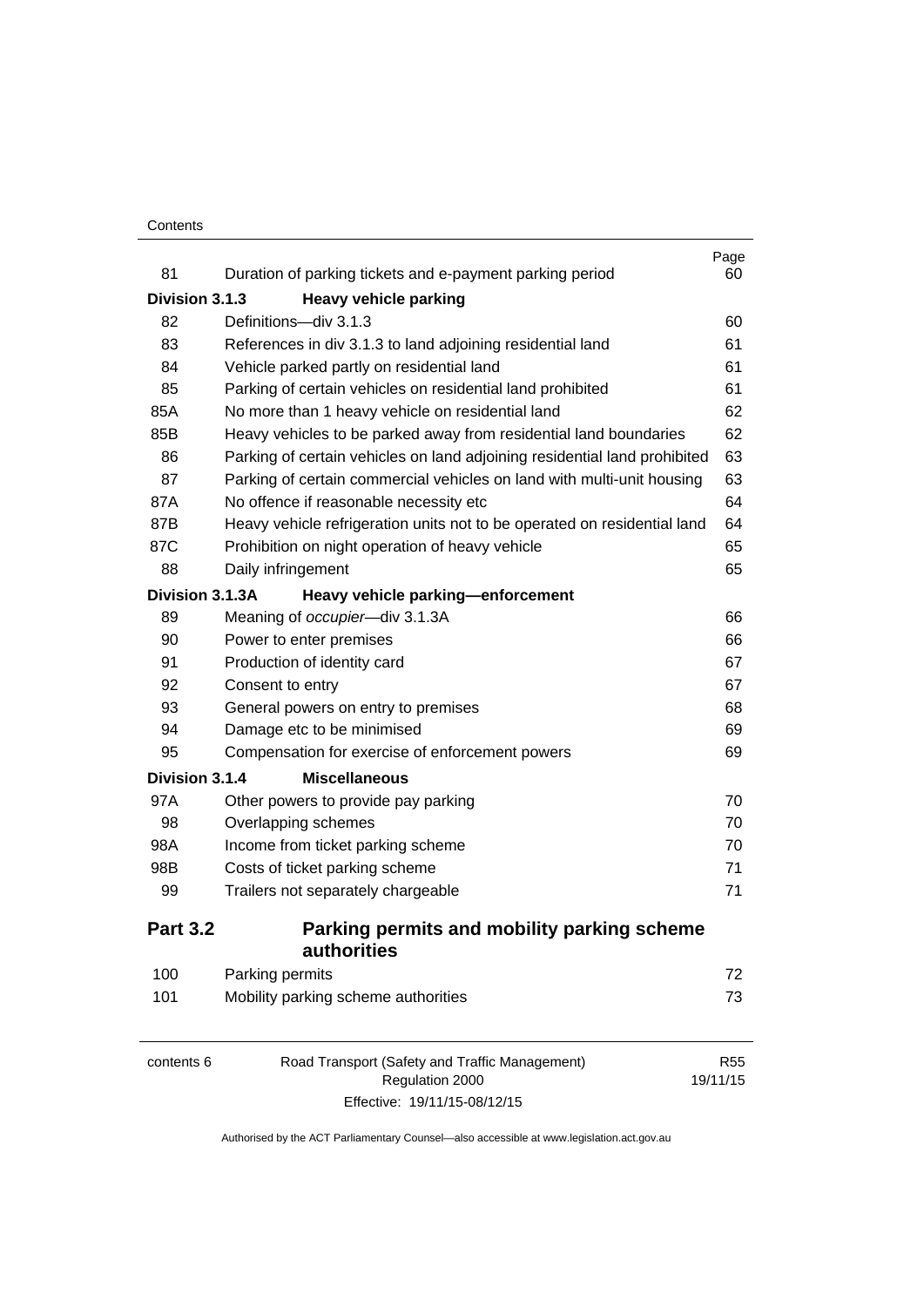|                        |                                                                                                                                         | Contents   |
|------------------------|-----------------------------------------------------------------------------------------------------------------------------------------|------------|
| 101A                   | Parking permits and mobility parking scheme authorities—cancellation                                                                    | Page<br>74 |
| 101B                   | Parking permits and mobility parking scheme authorities-return when<br>cancelled                                                        | 75         |
| <b>Part 3.3</b>        | <b>Parking-other provisions</b>                                                                                                         |            |
| 101C                   | Marking tyres by parking inspectors                                                                                                     | 76         |
| <b>Chapter 4</b>       | <b>Traffic offence detection devices</b>                                                                                                |            |
| 102                    | Definitions-ch 4                                                                                                                        | 77         |
| 103                    | Approved traffic offence detection devices                                                                                              | 79         |
| 103A                   | Approval of police vehicle speedometers                                                                                                 | 80         |
| 103B                   | Average speed detection systems-Act, s 22AA, s 23B and s 24 (2)                                                                         | 80         |
| 104                    | Major testing of laser speed measuring devices                                                                                          | 84         |
| 104A                   | Major testing of other traffic offence detection devices                                                                                | 85         |
| 104B                   | Certification and sealing of traffic offence detection devices                                                                          | 87         |
| 105                    | Use of certain digital camera detection devices                                                                                         | 87         |
| 105A                   | Use of certain laser speed measuring devices                                                                                            | 89         |
| 105B                   | Use of certain radar speed measuring devices                                                                                            | 90         |
| 106                    | Approved people-testing and sealing                                                                                                     | 91         |
| 107                    | Approved people-use                                                                                                                     | 91         |
| 107A                   | Recording of camera detection device image files—Act, s 23 (2) (c) (ii)                                                                 | 91         |
| 107B                   | Verification of camera detection device image files-Act,<br>s 23 (2) (c) (iii)                                                          | 92         |
| 108                    | Meaning of codes etc on image taken by approved camera detection<br>device or approved average speed detection system—Act, s 24 (2) (a) | 93         |
| <b>Chapter 5</b>       | <b>Miscellaneous</b>                                                                                                                    |            |
| 109                    | Additional powers of police                                                                                                             | 97         |
| 110                    | Prohibition on car minding                                                                                                              | 97         |
| 111                    | Removal of unattended vehicles-Act, s 32 (1) (c)                                                                                        | 98         |
| 112                    | Disposal of impounded vehicles-Act, s 10K                                                                                               | 98         |
| 112A                   | Disposal of forfeited vehicles-Act, s 10K                                                                                               | 100        |
| 113                    | Responsible person to inspect driver licence                                                                                            | 100        |
| <b>R55</b><br>19/11/15 | Road Transport (Safety and Traffic Management)<br>Regulation 2000                                                                       | contents 7 |

Authorised by the ACT Parliamentary Counsel—also accessible at www.legislation.act.gov.au

Effective: 19/11/15-08/12/15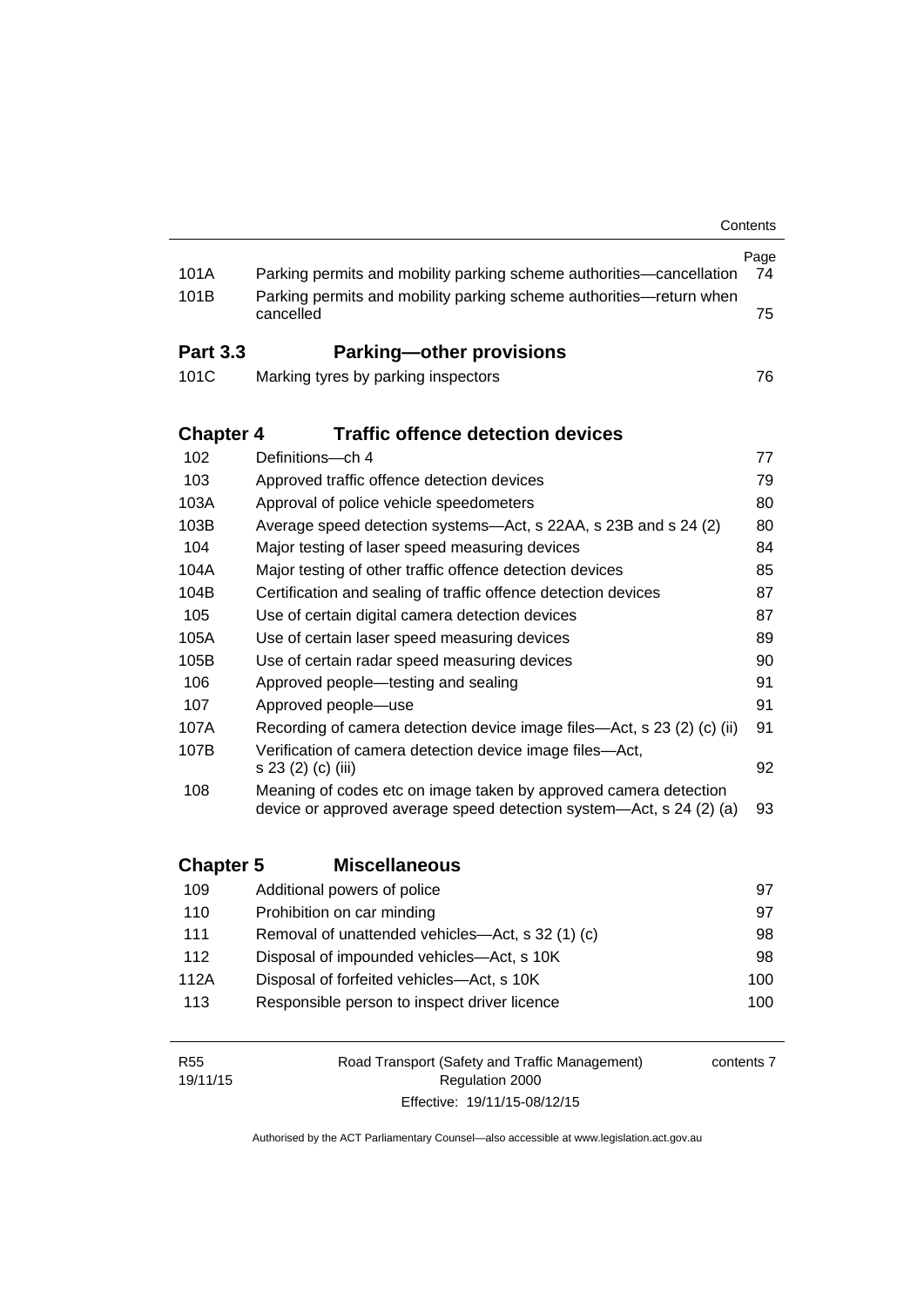| Contents |  |
|----------|--|
|          |  |

| 114               | Responsible person's consent                       | Page<br>100 |
|-------------------|----------------------------------------------------|-------------|
| 115               | Standards for safe carriage of loads—Act, s 14 (2) | 101         |
| 116               | Tracked vehicle—Act, dict, def vehicle, par (b)    | 101         |
| 117               | Review of div 2.3.1A                               | 101         |
| <b>Dictionary</b> |                                                    | 102         |
| <b>Endnotes</b>   |                                                    |             |
| 1                 | About the endnotes                                 | 112         |
| 2                 | Abbreviation key                                   | 112         |
| 3                 | Legislation history                                | 113         |
| 4                 | Amendment history                                  | 122         |
| 5                 | Earlier republications                             | 141         |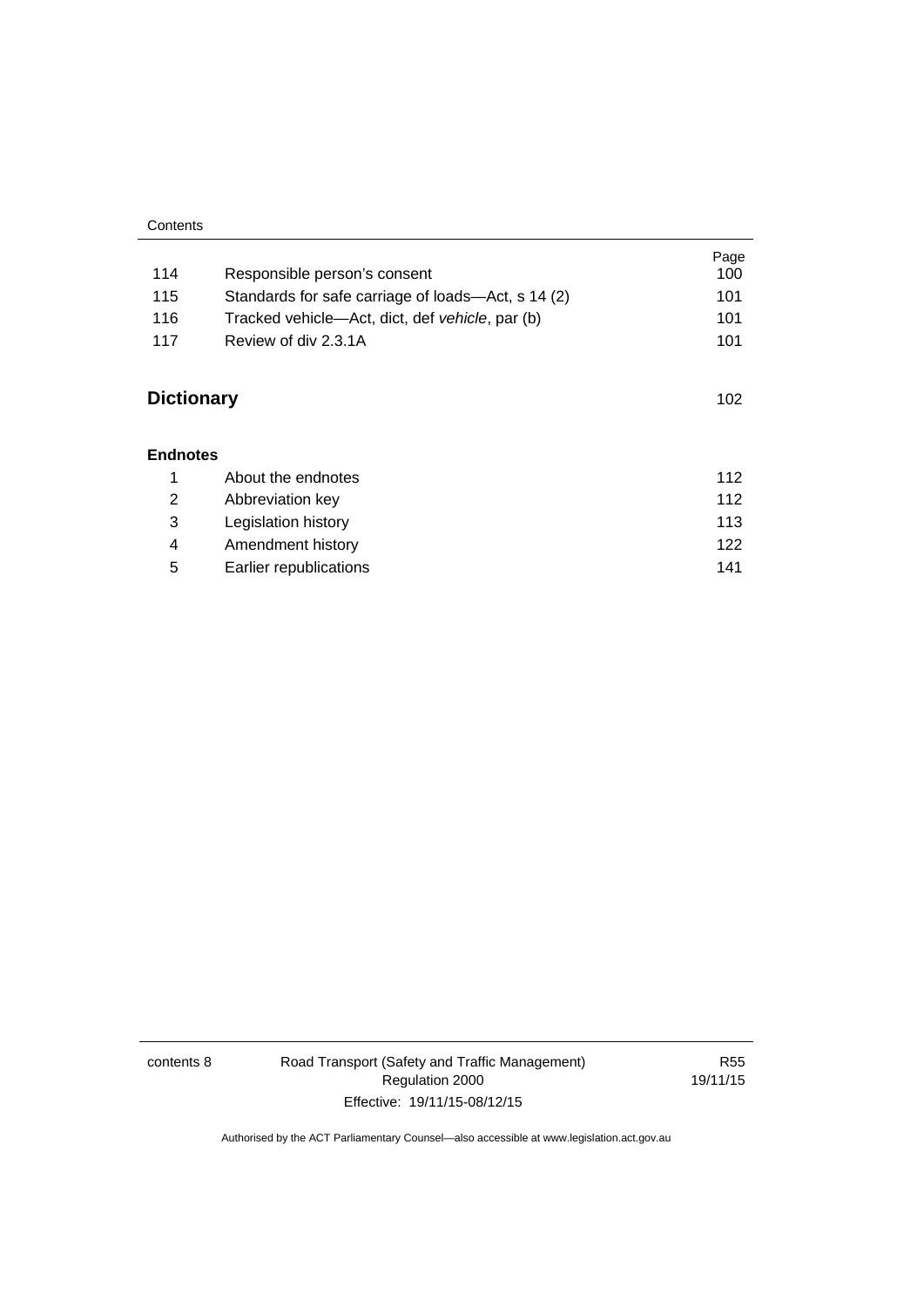

# **Road Transport (Safety and Traffic Management) Regulation 2000**

made under the

**[Road Transport \(Safety and Traffic Management\) Act 1999](http://www.legislation.act.gov.au/a/1999-80)**

R55 19/11/15

l

Road Transport (Safety and Traffic Management) Regulation 2000 Effective: 19/11/15-08/12/15

page 1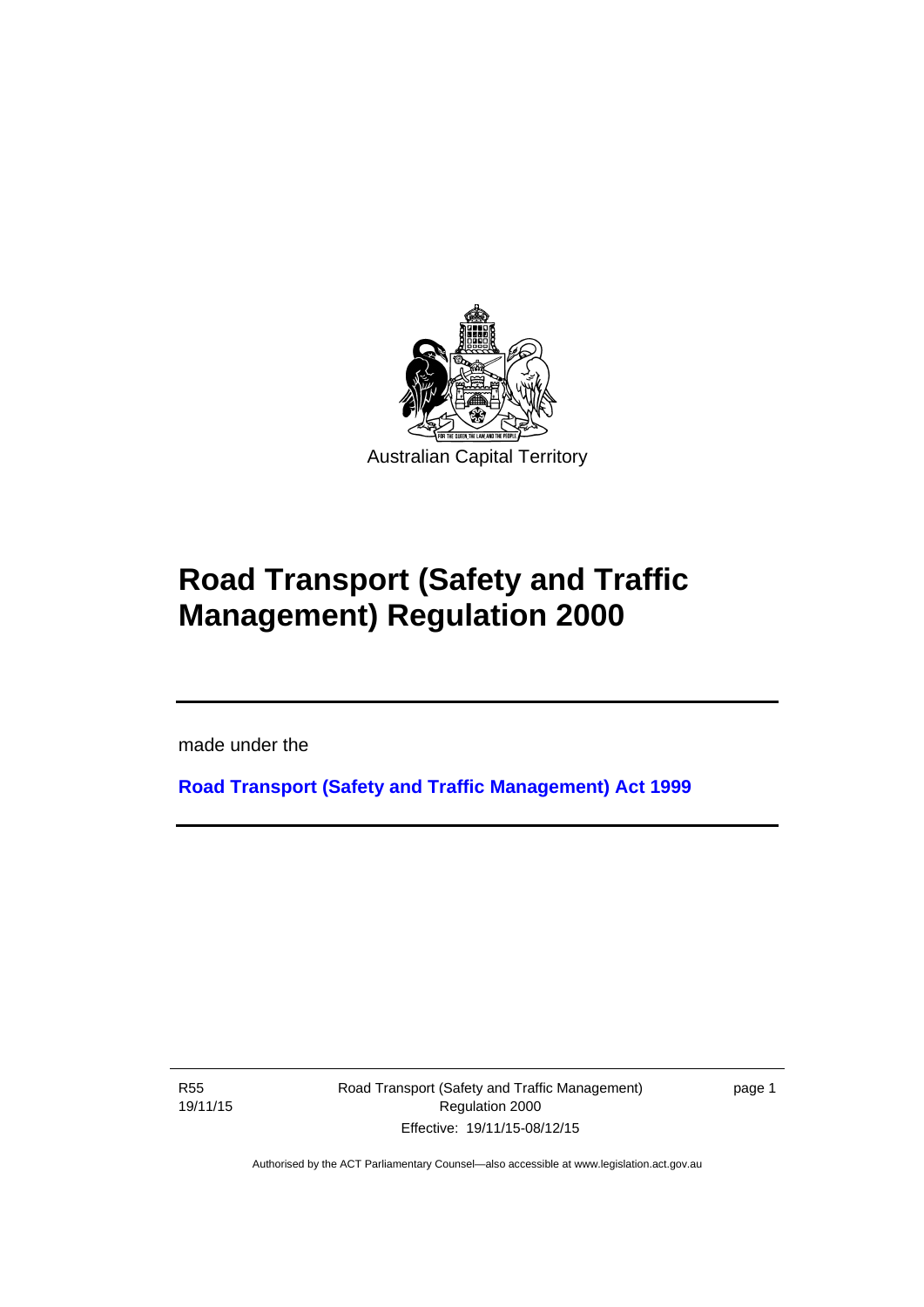# <span id="page-11-0"></span>**Chapter 1** Preliminary

#### <span id="page-11-1"></span>**1 Name of regulation**

This regulation is the *Road Transport (Safety and Traffic Management) Regulation 2000*.

#### <span id="page-11-2"></span>**2 Dictionary**

The dictionary at the end of this regulation is part of the regulation.

*Note 1* The dictionary at the end of this regulation defines certain terms used in this regulation, and includes references (*signpost definitions*) to other terms defined elsewhere.

> For example, the signpost definition '*semitrailer*—see the *[Road](http://www.legislation.act.gov.au/sl/2000-12)  [Transport \(Vehicle Registration\) Regulation 2000](http://www.legislation.act.gov.au/sl/2000-12)*, dictionary.' means that the term 'semitrailer' is defined in that dictionary and the definition applies to this regulation.

*Note 2* A definition in the dictionary (including a signpost definition) applies to the entire regulation unless the definition, or another provision of the regulation, provides otherwise or the contrary intention otherwise appears (see [Legislation Act,](http://www.legislation.act.gov.au/a/2001-14) s 155 and s 156 (1)).

#### <span id="page-11-3"></span>**3 Dictionary—application to Australian Road Rules**

The definitions in the dictionary do not apply to the Australian Road [Rules](http://www.legislation.act.gov.au//ni/db_37271/default.asp) unless this regulation provides otherwise.

*Note* See div 2.2.1, note 2 for the relevant provisions of this regulation.

#### <span id="page-11-4"></span>**3A** *Road* **includes road related area**

In this regulation:

*road* includes a road related area.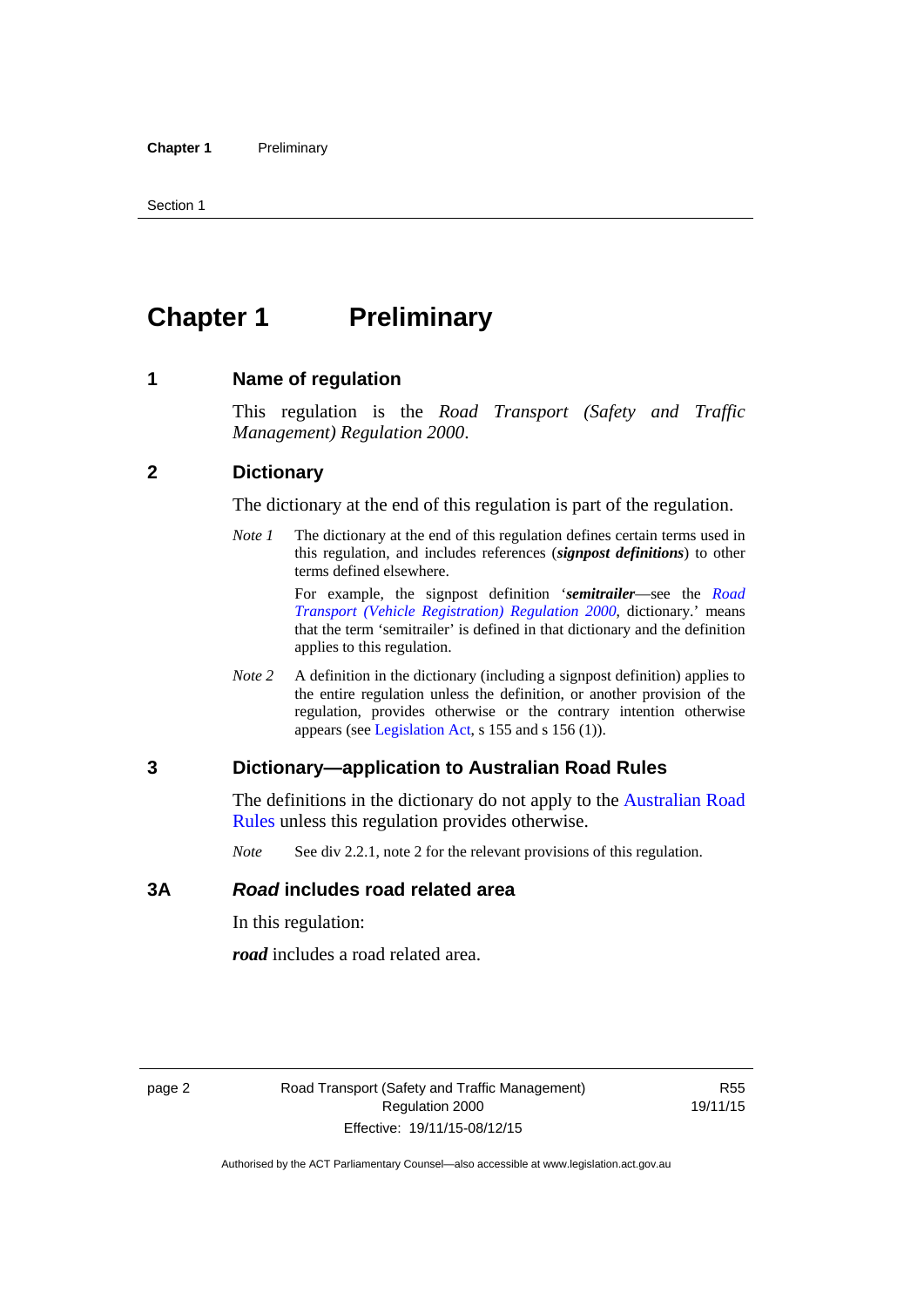# <span id="page-12-0"></span>**3B Meaning of** *park* **and** *stop*

In this regulation:

*park*, in relation to a driver, includes stop and allow the driver's vehicle to stay (whether or not the driver leaves the vehicle).

*stop*, for a driver, includes park, but does not include stop to reverse the driver's vehicle into a parking bay or other parking space.

#### <span id="page-12-1"></span>**4 Notes**

A note in this regulation is explanatory and is not part of this regulation.

*Note* See the [Legislation Act,](http://www.legislation.act.gov.au/a/2001-14) s 127 (1), (4) and (5) for the legal status of notes.

### <span id="page-12-2"></span>**4A Offences against regulation—application of Criminal Code etc**

Other legislation applies in relation to offences against this regulation (including the [Australian Road Rules](http://www.legislation.act.gov.au//ni/db_37271/default.asp)).

*Note 1 Criminal Code* The [Criminal Code,](http://www.legislation.act.gov.au/a/2002-51) ch 2 applies to an offence against this regulation (see Code, pt 2.1).

> The chapter sets out the general principles of criminal responsibility (including burdens of proof and general defences), and defines terms used for offences to which the Code applies (eg *conduct*, *intention*, *recklessness* and *strict liability*).

#### *Note 2 Penalty units*

The [Legislation Act](http://www.legislation.act.gov.au/a/2001-14), s 133 deals with the meaning of offence penalties that are expressed in penalty units.

*Note 3* The [Australian Road Rules](http://www.legislation.act.gov.au//ni/db_37271/default.asp) are to be read with, and as if they formed part of, this regulation (see s 6).

R55 19/11/15 page 3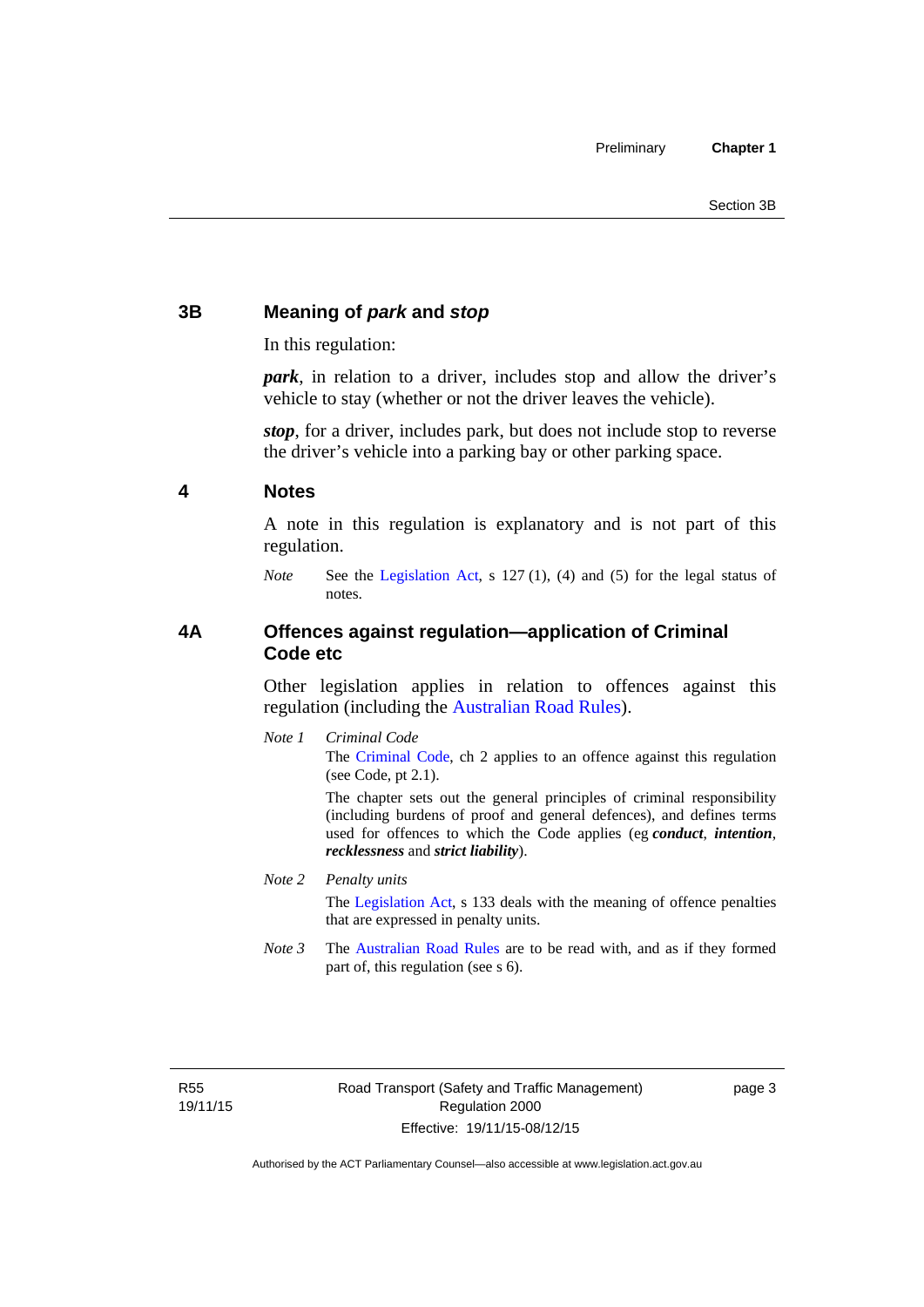#### **Chapter 1** Preliminary

Section 4B

### <span id="page-13-0"></span>**4B Offences against regulation are strict liability offences**

An offence against this regulation (including the [Australian Road](http://www.legislation.act.gov.au//ni/db_37271/default.asp)  [Rules](http://www.legislation.act.gov.au//ni/db_37271/default.asp)) is a strict liability offence.

# <span id="page-13-1"></span>**4C General defence of accident or reasonable effort**

Without limiting any other defence, it is a defence to an offence against this regulation (including the [Australian Road Rules\)](http://www.legislation.act.gov.au//ni/db_37271/default.asp) if the defendant proves that the offence—

- (a) was the result of an accident; or
- (b) could not have been avoided by any reasonable efforts by the defendant.

page 4 Road Transport (Safety and Traffic Management) Regulation 2000 Effective: 19/11/15-08/12/15

R55 19/11/15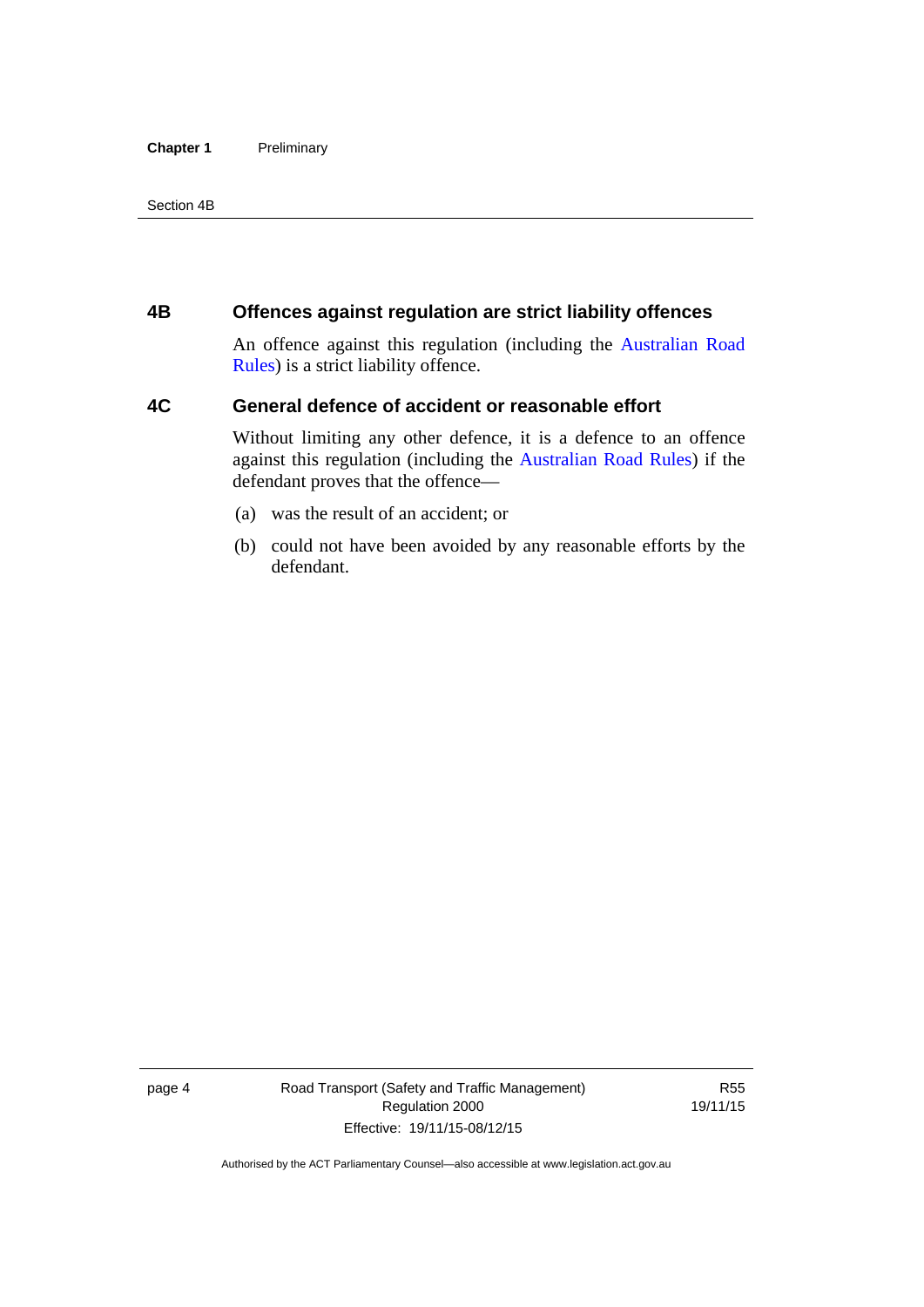# <span id="page-14-0"></span>**Chapter 2 Australian Road Rules**

# <span id="page-14-1"></span>**Part 2.1 Incorporation into ACT law**

#### <span id="page-14-2"></span>**5 Meaning of** *Australian Road Rules*

In this regulation:

*Australian Road Rules* means that part of the publication known as the [Australian Road Rules](http://www.legislation.act.gov.au//ni/db_37271/default.asp), ISBN 0 7240 8874 1 published by the National Transport Commission in February 2012 that consists of the rules approved by the Australian Transport Council under the *[National Transport Commission Act 2003](http://www.comlaw.gov.au/Series/C2004A01166)* (Cwlth).

*Note* The [Australian Road Rules](http://www.legislation.act.gov.au//ni/db_37271/default.asp) are accessible at [www.legislation.act.gov.au](http://www.legislation.act.gov.au/).

### <span id="page-14-3"></span>**6 Incorporation of Australian Road Rules into ACT law**

- (1) The [Australian Road Rules](http://www.legislation.act.gov.au//ni/db_37271/default.asp) (other than rule 2) are to be read with, and as if they formed part of, this regulation.
- (2) Subsection (1) has effect subject to this regulation.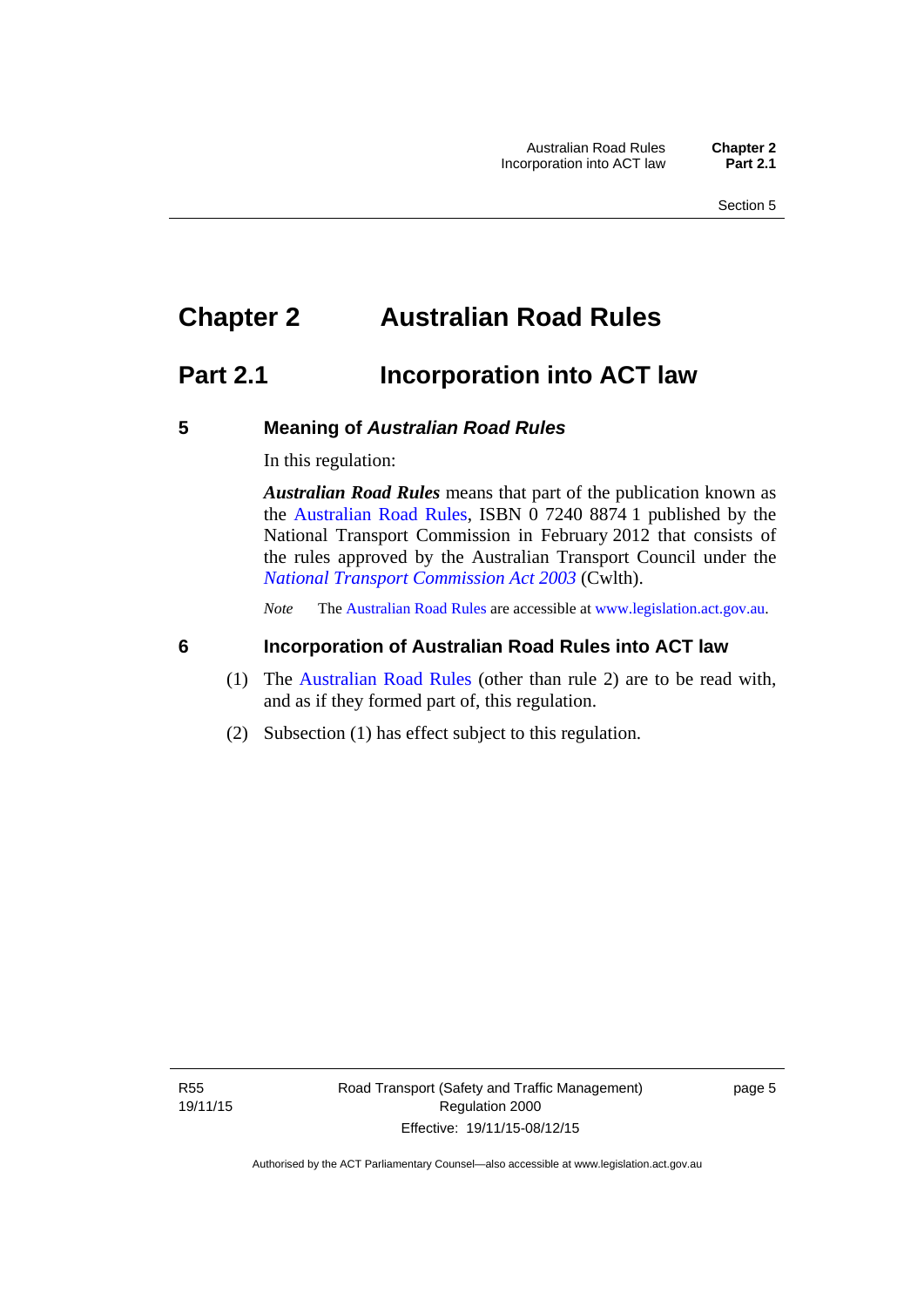# <span id="page-15-0"></span>**Part 2.2 How the Australian Road Rules are incorporated**

# <span id="page-15-1"></span>**Division 2.2.1 General**

*Note 1* The [Australian Road Rules](http://www.legislation.act.gov.au//ni/db_37271/default.asp) are not completely self-contained and need to be read with associated laws of each jurisdiction. Many of the rules provide for 'another law of this jurisdiction' to define terms used in the [Australian Road Rules](http://www.legislation.act.gov.au//ni/db_37271/default.asp) for application of the [Australian Road Rules](http://www.legislation.act.gov.au//ni/db_37271/default.asp) in the ACT, to permit things to be done in the ACT otherwise prohibited by the [Australian Road Rules](http://www.legislation.act.gov.au//ni/db_37271/default.asp) or to exempt persons in the ACT from complying with the [Australian Road Rules.](http://www.legislation.act.gov.au//ni/db_37271/default.asp)

| column 1<br>item | column <sub>2</sub><br><b>ARR</b> provision | column 3<br>provision of this regulation |
|------------------|---------------------------------------------|------------------------------------------|
| 1                | 10(2)                                       | 8                                        |
| $\overline{2}$   | 95                                          | 9                                        |
| 3                | 104                                         | 10                                       |
| $\overline{4}$   | 151(3)(b)                                   | 11                                       |
| 5                | 158 $(2)(c)$                                | 12                                       |
| 6                | 179(1)(c)                                   | 13                                       |
| 7                | 179 $(1)$ $(c)$ and $(2)$ $(c)$             | 13A                                      |
| 8                | 183(1)                                      | 13B                                      |
| 9                | 195(1)                                      | 13C                                      |
| 10               | 199(2)                                      | 14                                       |
| 11               | $206(2)$ (b) and (c)                        | 15                                       |
| 12               | 207(2)(a)                                   | 16                                       |
| 13               | 213(5)                                      | 16A                                      |
| 14               | 215(4)                                      | 17                                       |

*Note 2* The following table sets out the provisions of the [Australian Road Rules](http://www.legislation.act.gov.au//ni/db_37271/default.asp) for which provision is made by this part:

page 6 Road Transport (Safety and Traffic Management) Regulation 2000 Effective: 19/11/15-08/12/15

R55 19/11/15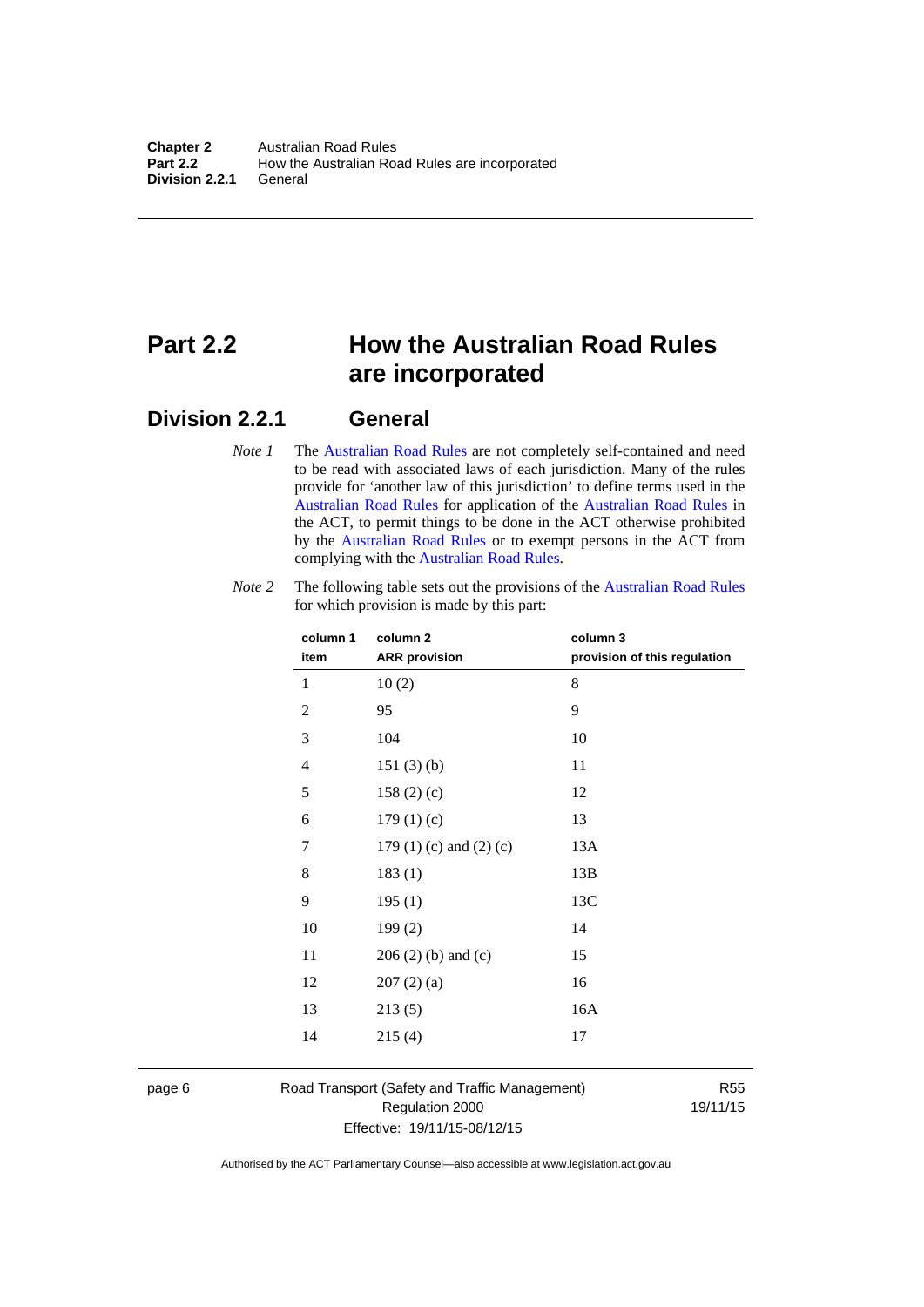| column 1<br>item | column <sub>2</sub><br><b>ARR</b> provision | column 3<br>provision of this regulation |
|------------------|---------------------------------------------|------------------------------------------|
| 15               | 216(3)                                      | 18                                       |
| 16               | 220(3)                                      | 19                                       |
| 17               | 221(f)                                      | 20                                       |
| 18               | 222                                         | 21                                       |
| 19               | 225                                         | 22                                       |
| 20               | 236(6)                                      | 22A                                      |
| 21               | 244C                                        | 23                                       |
| 22               | 266(7)                                      | 24                                       |
| 23               | 270(3)                                      | 26                                       |
| 24               | 271(6)                                      | 27                                       |
| 25               | 280(2)(a)                                   | 27A                                      |
| 26               | $287(3)$ (e) and (4)                        | 28                                       |
| 27               | 289(1)(g)                                   | 29                                       |
| 28               | 298                                         | 30                                       |
| 29               | 299                                         | 30A                                      |
| 30               | 300                                         | 30B                                      |
| 31               | $310(3)$ and $(4)$                          | 31                                       |
| 32               | 313                                         | 32                                       |
| 33               | dict, def approved bicycle<br>helmet        | 33(1)                                    |
| 34               | dict, def approved seatbelt                 | 33(1)                                    |
| 35               | dict, def <i>authorised</i> person          | 33(1)                                    |
| 36               | dict, def emergency worker                  | 33(1)                                    |
| 37               | dict, def GVM                               | 33(2)                                    |
| 38               | dict, def hazard warning<br>lights          | 33(3)                                    |

R55 19/11/15 Road Transport (Safety and Traffic Management) Regulation 2000 Effective: 19/11/15-08/12/15

page 7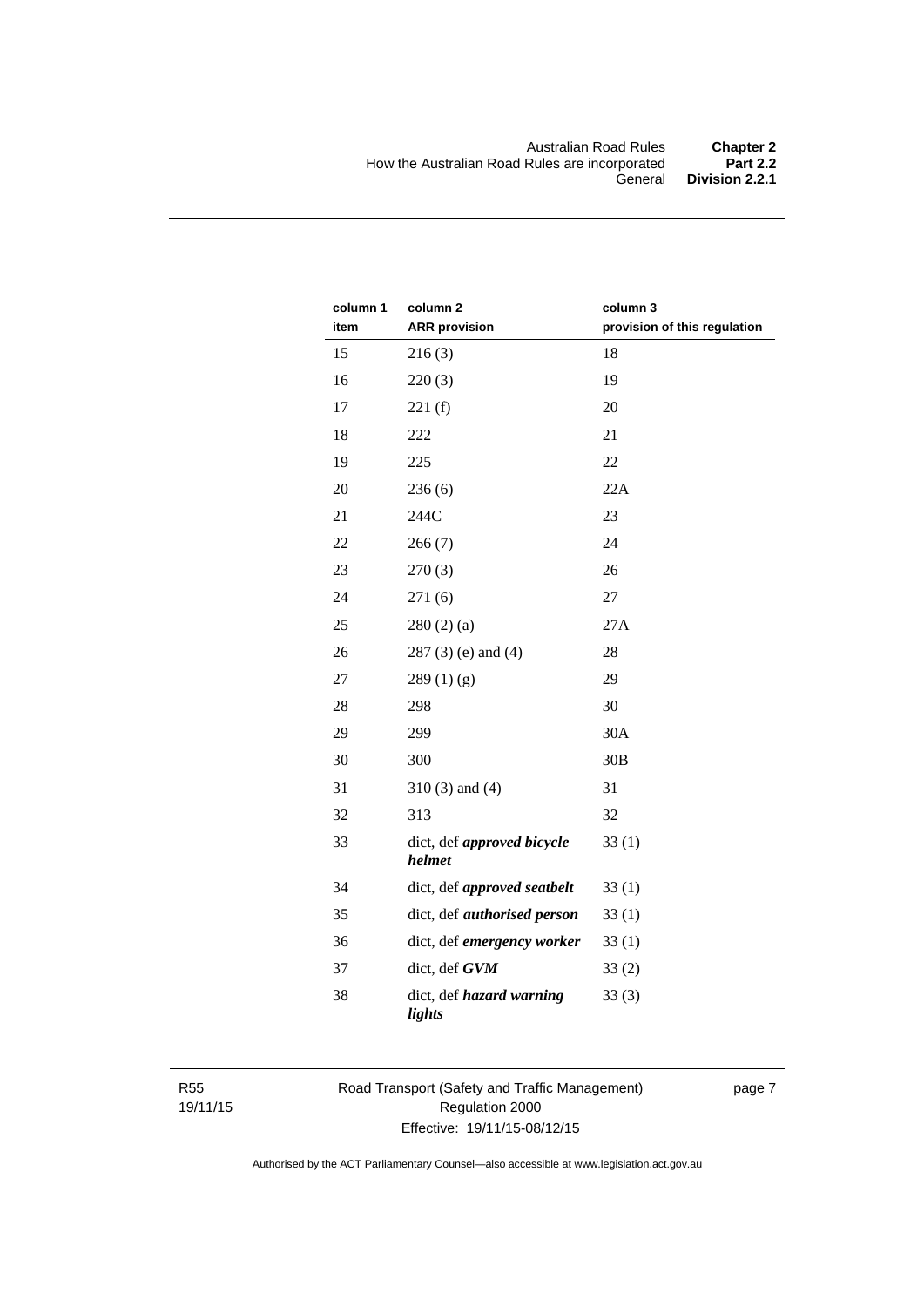| column 1<br>item | column 2<br><b>ARR</b> provision                 | column 3<br>provision of this regulation |
|------------------|--------------------------------------------------|------------------------------------------|
| 39               | dict. def <i>mechanical</i><br>signalling device | 33(1)                                    |
| 40               | dict, def oversize vehicle                       | 33(1)                                    |
| 41               | dict, def <i>police</i> officer                  | 33(1)                                    |
| 42               | dict, def <i>portable</i> warning<br>triangle    | 33(4)                                    |
| 43               | dict, def <i>postal</i> worker                   | 33(1)                                    |
| 44               | dict, def <i>public</i> bus                      | 33(1)                                    |
| 45               | dict, def taxi                                   | 33(1)                                    |

*Note 3* The following table sets out other provisions of the Australian Road [Rules](http://www.legislation.act.gov.au//ni/db_37271/default.asp) for which provision is made by other territory laws (including provisions in other parts of this regulation):

| column 1<br>item | column 2<br><b>ARR</b> provision | column 3<br>other law                                                   |
|------------------|----------------------------------|-------------------------------------------------------------------------|
| 1                | 12(2)                            | Road Transport (General) Act 1999,<br>s 12                              |
| 2                | 13(2)                            | Road Transport (General) Act 1999,<br>s 12                              |
| 3                | $28(2)$ , n 3                    | this regulation, s 65                                                   |
| 4                | $32(2)$ , n 3                    | this regulation, s 65                                                   |
| 5                | 65                               | this regulation, $s$ 38D (1)                                            |
| 6                | 80                               | this regulation, $s$ 38D $(2)$                                          |
| 7                | 81                               | this regulation, $s$ 38D $(3)$                                          |
| 8                | 185(1)                           | this regulation, s 100                                                  |
| 9                | 248                              | this regulation, $s$ 38D $(5)$                                          |
| 10               | 262                              | this regulation, $s$ 38D $(4)$                                          |
| 11               | $287(1)$ , n 2                   | <b>Road Transport (Safety and Traffic</b><br>Management) Act 1999, s 16 |

page 8 Road Transport (Safety and Traffic Management) Regulation 2000 Effective: 19/11/15-08/12/15

R55 19/11/15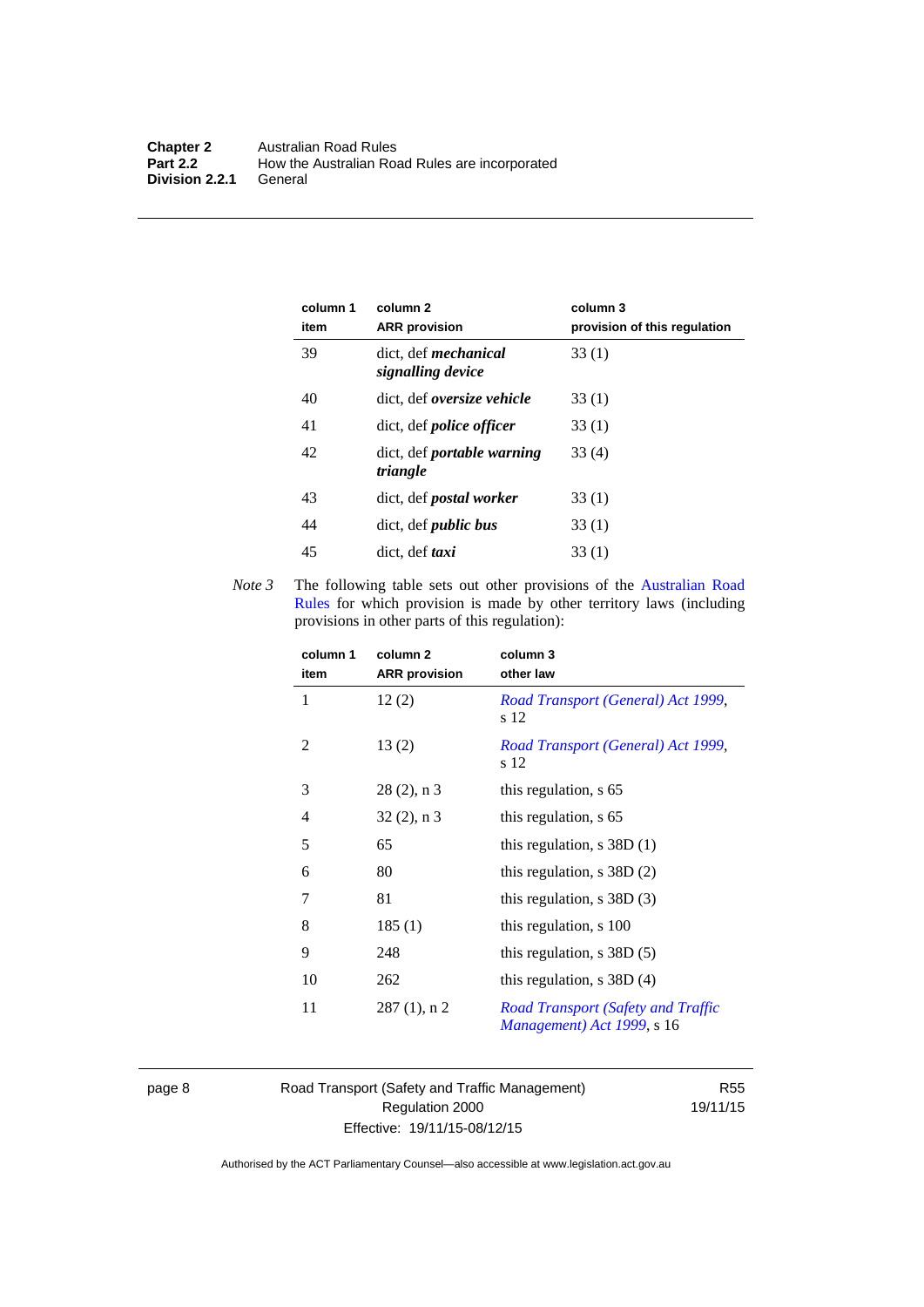| <b>Chapter 2</b> | Australian Road Rules                          |
|------------------|------------------------------------------------|
| <b>Part 2.2</b>  | How the Australian Road Rules are incorporated |
| Division 2.2.2   | Other provisions for the Australian Road Rules |

Section 7

| column 1<br>item | column <sub>2</sub><br><b>ARR</b> provision                           | column 3<br>other law                                                                    |
|------------------|-----------------------------------------------------------------------|------------------------------------------------------------------------------------------|
| 12               | 304                                                                   | Road Transport (General)<br>Regulation 2000, s 6 and s 7                                 |
| 13               | 311(1)(c)                                                             | <i>Heavy Vehicle National Law (ACT)</i>                                                  |
| 14               | 312(3)(c)                                                             | <b>Road Transport (Safety and Traffic</b><br><i>Management</i> ) Act 1999, s 31 and s 32 |
| 15               | dict, def <i>parking</i><br>permit for<br>people with<br>disabilities | this regulation, s 101                                                                   |
| 16               | dict, def <i>bicycle</i>                                              | Road Transport (General) Act 1999,<br>dict, def <i>bicycle</i>                           |

#### <span id="page-18-0"></span>**7 References to another law of this jurisdiction etc**

- (1) In the [Australian Road Rules,](http://www.legislation.act.gov.au//ni/db_37271/default.asp) a reference to *another law of this jurisdiction* includes a reference to the Act.
	- *Note* A reference to an Act includes a reference to the statutory instruments made or in force under the Act, including any regulation (see [Legislation Act,](http://www.legislation.act.gov.au/a/2001-14) s 104).
- (2) In the [Australian Road Rules](http://www.legislation.act.gov.au//ni/db_37271/default.asp):

*law of this jurisdiction* means a territory law or a law applying as a territory law.

*this jurisdiction* means the Australian Capital Territory.

# <span id="page-18-1"></span>**Division 2.2.2 Other provisions for the Australian Road Rules**

#### <span id="page-18-2"></span>**8 ARR r 10 (2)—penalties for offences**

For the [Australian Road Rules,](http://www.legislation.act.gov.au//ni/db_37271/default.asp) rule 10 (2), the penalty for an offence against the [Australian Road Rules](http://www.legislation.act.gov.au//ni/db_37271/default.asp) is a maximum penalty of 20 penalty units.

|--|--|

Road Transport (Safety and Traffic Management) Regulation 2000 Effective: 19/11/15-08/12/15

R55 19/11/15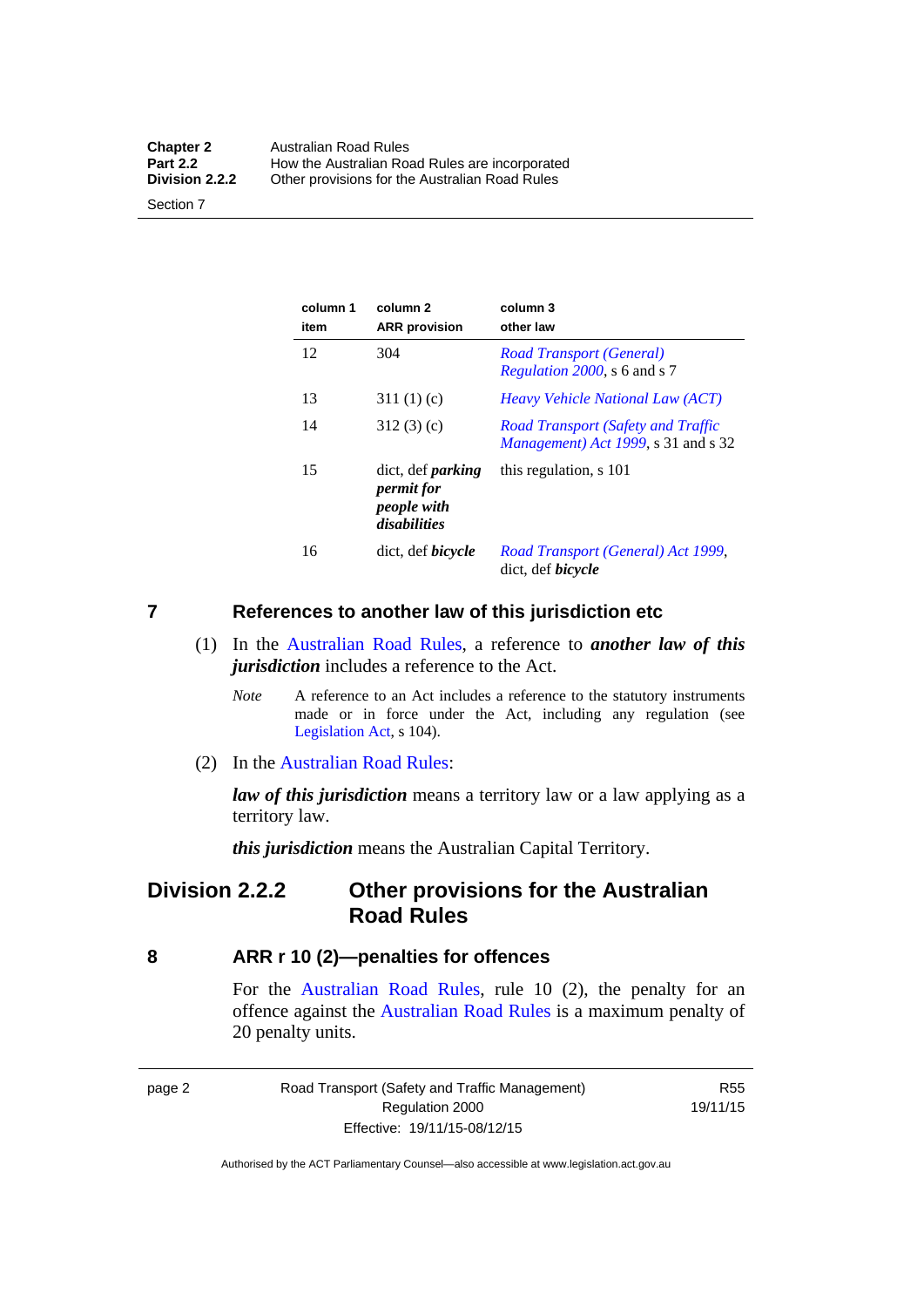#### <span id="page-19-0"></span>**9 ARR r 95—emergency stopping lane only signs**

For the [Australian Road Rules,](http://www.legislation.act.gov.au//ni/db_37271/default.asp) rule 95, the driver of a police vehicle or emergency vehicle is permitted to drive in an emergency stopping lane.

#### <span id="page-19-1"></span>**10 ARR r 104—no truck signs**

For the [Australian Road Rules,](http://www.legislation.act.gov.au//ni/db_37271/default.asp) rule 104, a driver is permitted to drive the vehicle on a road (or a bridge, causeway, ramp or similar structure forming part of a road) past a *no trucks sign* mentioned in rule 104 (1), (2) or (3) if the destination of the driver's vehicle is a place on or reached from the road (or structure) and there is no alternative route by which to reach the destination.

### <span id="page-19-2"></span>**11 ARR r 151 (3) (b)—riding a motorbike or bicycle alongside more than 1 other rider**

For the [Australian Road Rules](http://www.legislation.act.gov.au//ni/db_37271/default.asp), rule 151 (3) (b), the rider of a motorbike or bicycle is permitted to ride alongside more than 1 rider if each of the riders is taking part in an event approved by the road transport authority for this section.

# <span id="page-19-3"></span>**12 ARR r 158 (2) (c)—other vehicles permitted to travel in bus lanes**

The drivers of the following vehicles are permitted to drive in a bus lane:

- (a) taxis;
- (b) hire cars;
- (c) demand responsive service vehicles;
- (d) motorbikes.
- *Note* Section 27A applies the B light rules to drivers of taxis, hire cars, demand responsive service vehicles and motorbikes.

R55 19/11/15 page 3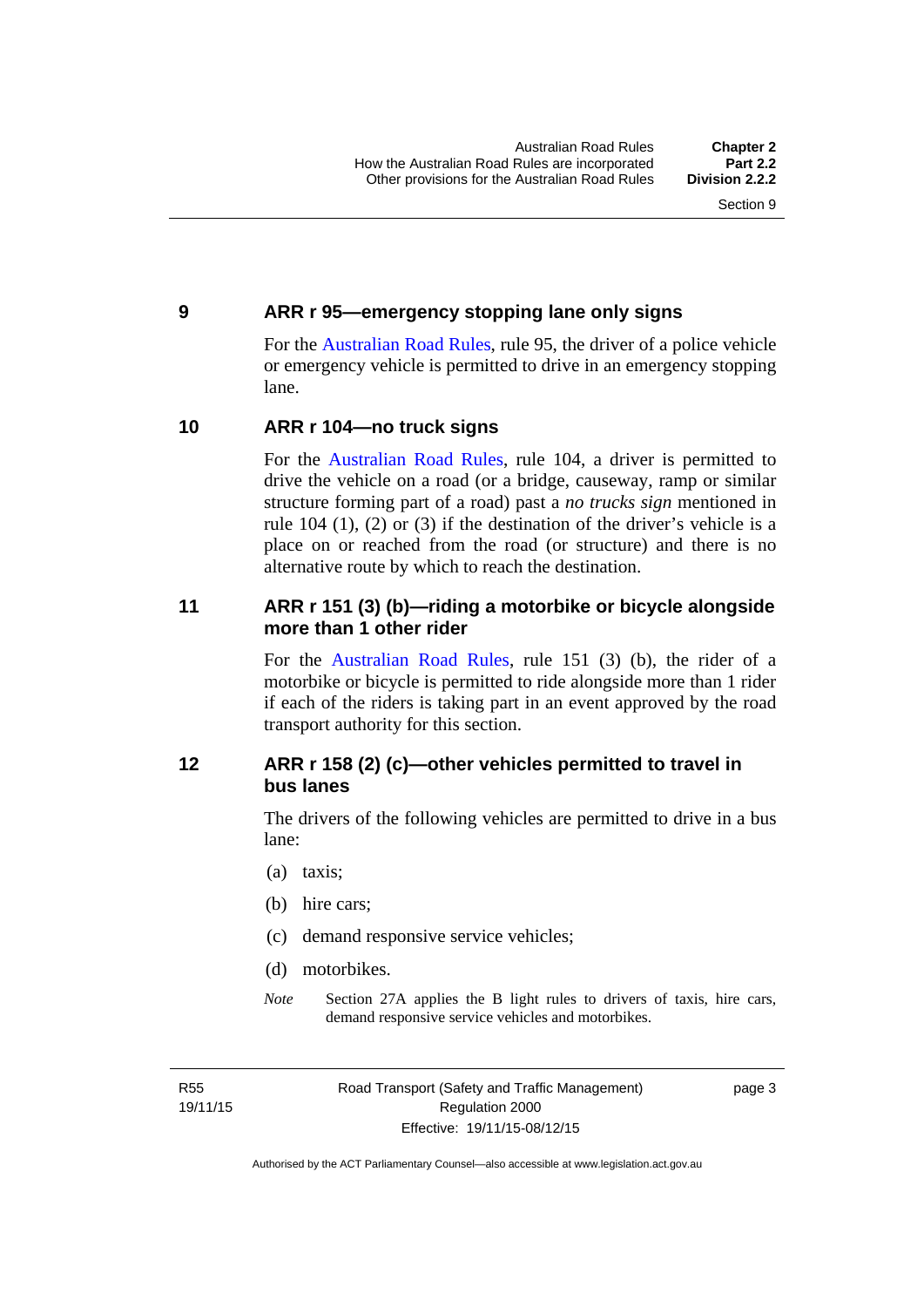# <span id="page-20-0"></span>**13 ARR r 179 (1) (c)—stopping in a loading zone—goods and permit vehicles**

- (1) For the [Australian Road Rules,](http://www.legislation.act.gov.au//ni/db_37271/default.asp) rule 179 (1) (c), the following vehicles are permitted to stop in a loading zone:
	- (a) a motor vehicle that is built mainly for the transport of goods if the vehicle is dropping off, or picking up, goods;
	- (b) a vehicle displaying a current loading zone permit if the vehicle is complying with the conditions of the permit.
- (2) In this section:

Section 13

*loading zone permit* means a loading zone permit issued under section 100.

### <span id="page-20-1"></span>**13A ARR r 179 (1) (c) and (2) (c)—stopping in loading zone taxis**

- (1) For the [Australian Road Rules,](http://www.legislation.act.gov.au//ni/db_37271/default.asp) rule 179 (1) (c), a taxi that is dropping off, or picking up, a passenger is permitted to stop in a loading zone if—
	- (a) the driver of the taxi does not leave the taxi unattended, otherwise than to comply with a passenger assistance requirement; and
	- (b) the driver complies with subsection (2).
- (2) For the [Australian Road Rules,](http://www.legislation.act.gov.au//ni/db_37271/default.asp) rule 179 (2) (c), the driver must complete the dropping off, or picking up, of the passenger, and drive on—
	- (a) within 2 minutes; or
	- (b) if the driver is required to comply with a passenger assistance requirement—as soon as possible after the driver complies with the requirement.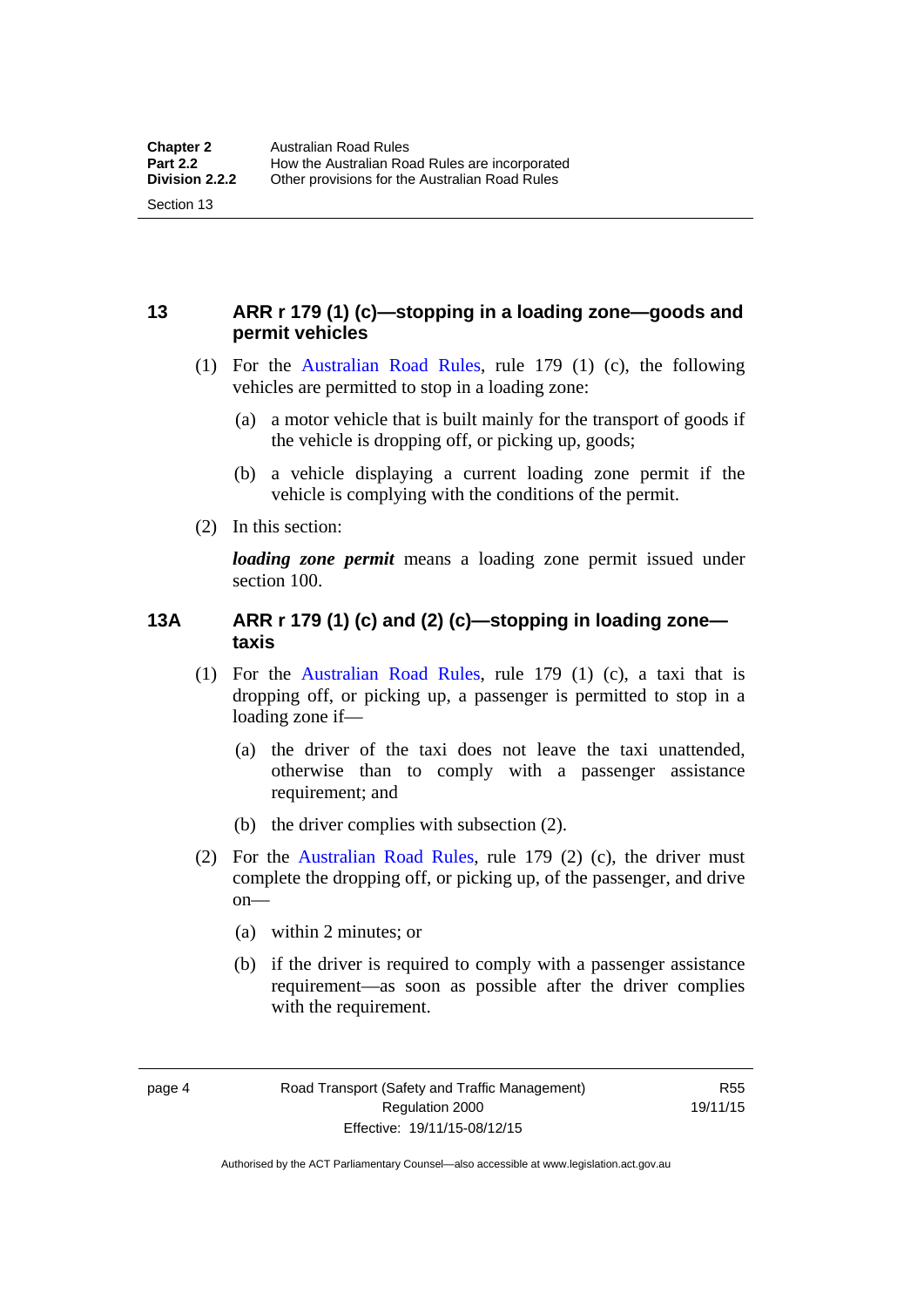(3) In this section:

*passenger assistance requirement* means a requirement under the *[Road Transport \(Public Passenger Services\) Regulation 2002](http://www.legislation.act.gov.au/sl/2002-3)*—

- (a) section 132 (5) (which requires the driver of a wheelchair-accessible taxi to provide reasonable assistance in loading and unloading a wheelchair, or a person in a wheelchair, into or from the taxi); or
- (b) section 135 (5) (which requires a taxi driver to provide reasonable assistance with a passenger's goods).
	- *Note Goods* includes luggage (see *[Road Transport \(Public Passenger](http://www.legislation.act.gov.au/sl/2002-3)  [Services\) Regulation 2002](http://www.legislation.act.gov.au/sl/2002-3)*, dict).

*unattended*—a driver leaves a taxi *unattended* if the driver leaves the taxi so the driver is over 3m from the closest point of the taxi.

### <span id="page-21-0"></span>**13B ARR r 183—stopping in a bus zone**

- (1) Despite the [Australian Road Rules](http://www.legislation.act.gov.au//ni/db_37271/default.asp), rule 183 (1), the driver of a demand responsive service vehicle may stop in a bus zone if—
	- (a) the driver is dropping off, or picking up, a passenger; and
	- (b) the vehicle is authorised to stop in the bus zone.
- (2) In this section:

*authorised to stop*, in a bus zone, for a DRS vehicle, means a bus zone that the demand responsive service vehicle is authorised to stop in under an authority under the *[Road Transport \(Public](http://www.legislation.act.gov.au/sl/2002-3)  [Passenger Services\) Regulation 2002](http://www.legislation.act.gov.au/sl/2002-3)*, section 305 (1) (DRS vehicles—bus stop and bus zone authorities).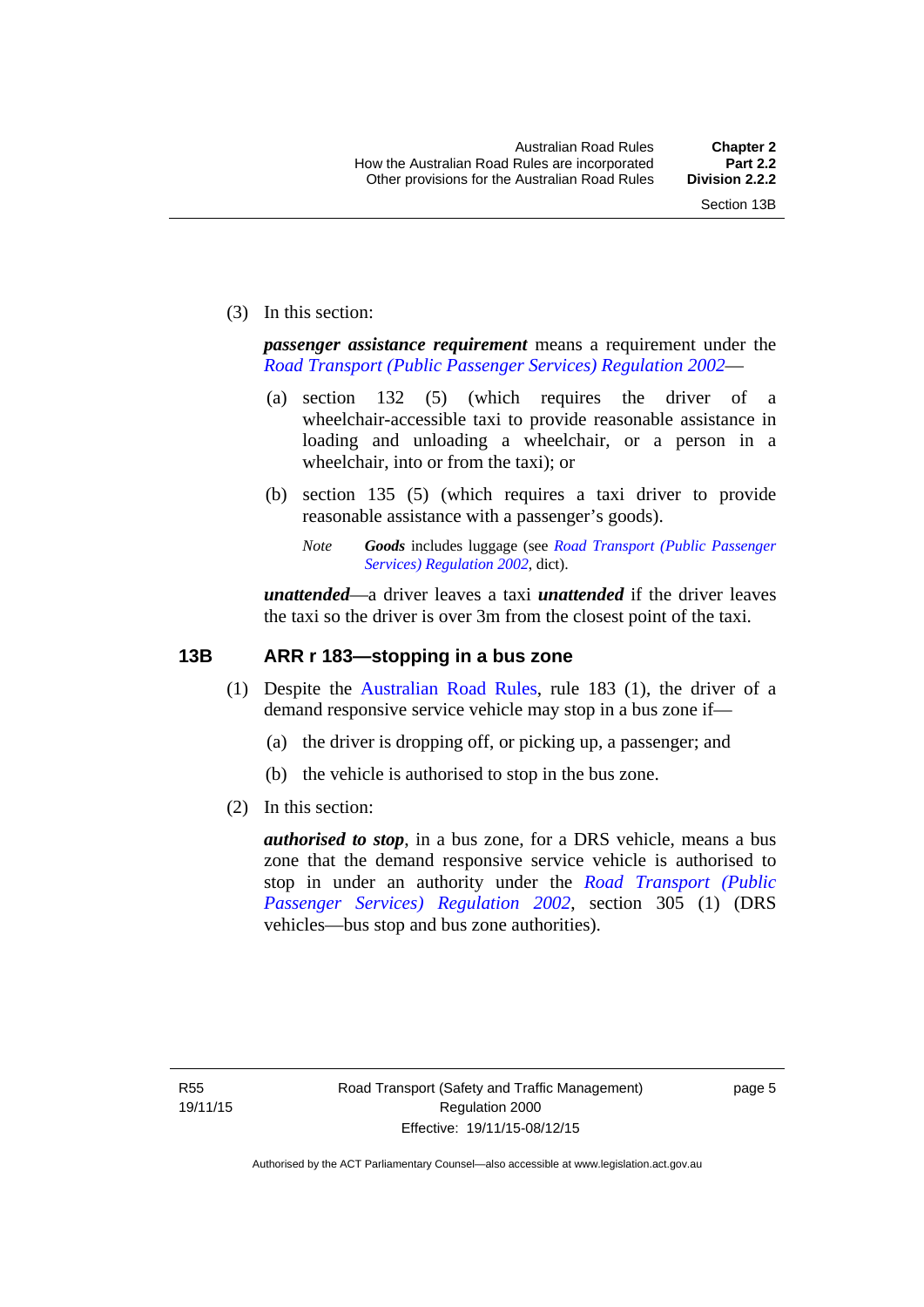#### <span id="page-22-0"></span>**13C ARR r 195—stopping at or near a bus stop**

- (1) Despite the [Australian Road Rules](http://www.legislation.act.gov.au//ni/db_37271/default.asp), rule 195 (1), the driver of a demand responsive service vehicle may stop at a bus stop, or on the road, within 20m before a sign on the road that indicates the bus stop, and 10m after the sign, if—
	- (a) the driver stops at a place on a length of road, or in an area, to which a parking control sign applies and the driver is permitted to stop at that place under the [Australian Road Rules;](http://www.legislation.act.gov.au//ni/db_37271/default.asp) or
	- (b) the driver is dropping off, or picking up, passengers and the vehicle is authorised to stop at the bus stop.
- (2) In this section:

Section 13C

*authorised to stop*, at a bus stop, for a DRS vehicle, means a bus stop that the demand responsive service vehicle is authorised to stop at under an authority under the *[Road Transport \(Public Passenger](http://www.legislation.act.gov.au/sl/2002-3)  [Services\) Regulation 2002](http://www.legislation.act.gov.au/sl/2002-3)*, section 305 (1) (DRS vehicles—bus stop and bus zone authorities).

#### <span id="page-22-1"></span>**14 ARR r 199 (2)—stopping near postbox**

For the [Australian Road Rules,](http://www.legislation.act.gov.au//ni/db_37271/default.asp) rule 199 (2):

*public postbox* means a postbox erected, maintained or used by Australia Post.

#### <span id="page-22-2"></span>**15 ARR r 206 (2) (b), (c)—time extension for people with disabilities permit**

 (1) For the [Australian Road Rules](http://www.legislation.act.gov.au//ni/db_37271/default.asp), rule 206 (2) (b), a driver to whom the [Australian Road Rules](http://www.legislation.act.gov.au//ni/db_37271/default.asp), rule 206 applies may park for not longer than 2 hours on a length of road, or in an area, to which a *permissive parking sign* applies if the maximum period of parking allowed by the sign is not longer than 30 minutes.

page 6 Road Transport (Safety and Traffic Management) Regulation 2000 Effective: 19/11/15-08/12/15

R55 19/11/15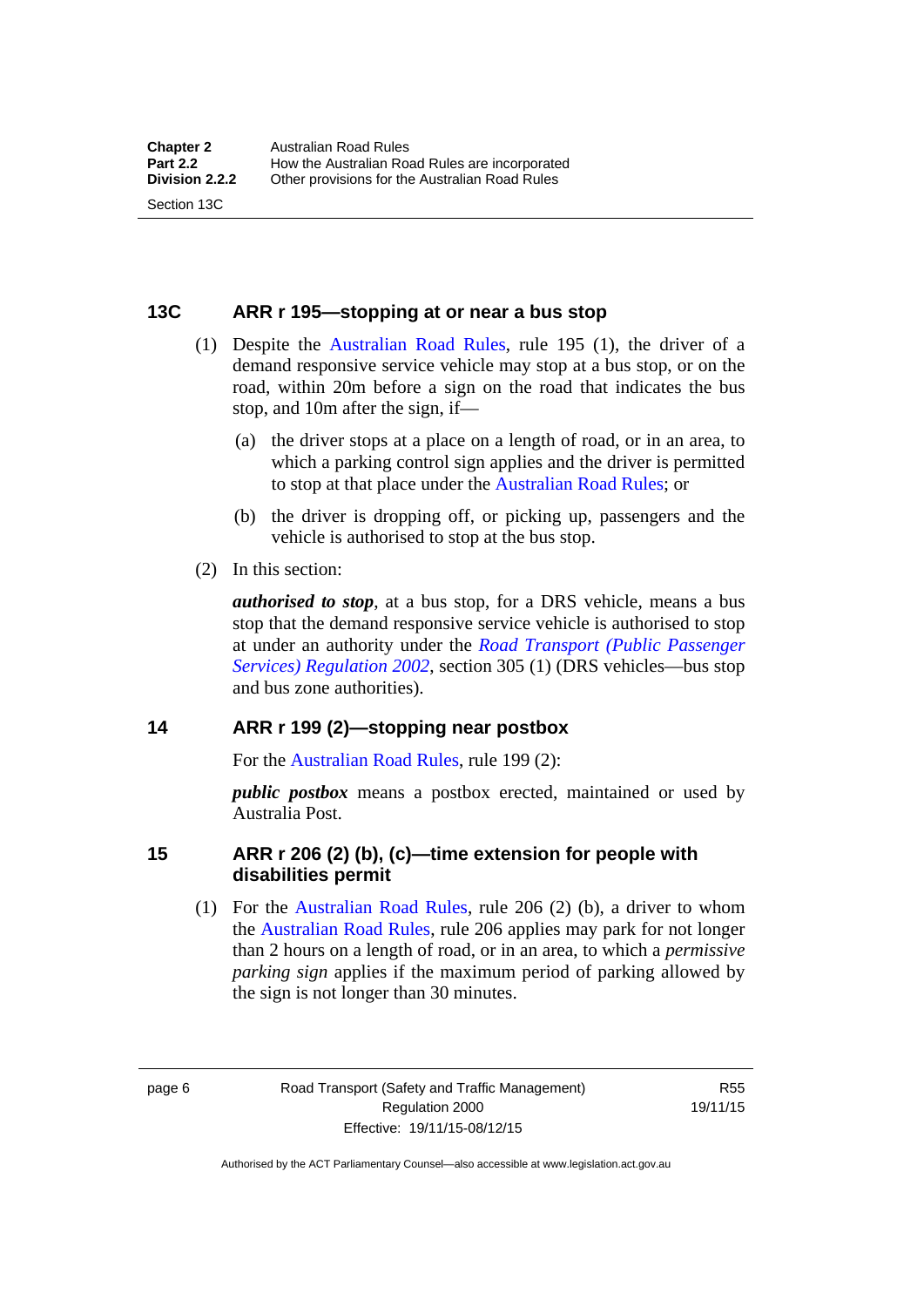(2) For the [Australian Road Rules,](http://www.legislation.act.gov.au//ni/db_37271/default.asp) rule 206 (2) (c), a driver to whom the [Australian Road Rules](http://www.legislation.act.gov.au//ni/db_37271/default.asp), rule 206 applies may park for an unlimited period on a length of road, or in an area, to which a *permissive parking sign* applies if the maximum period of parking allowed by the sign is longer than 30 minutes.

#### <span id="page-23-0"></span>**16 ARR r 207 (2) (a)—fees for parking in pay parking spaces**

- (1) For the [Australian Road Rules,](http://www.legislation.act.gov.au//ni/db_37271/default.asp) rule 207 (2) (a), if a *permissive parking sign* applies to a length of road or area that is (or is part of) a pay parking area, the relevant parking fee is payable for parking in a pay parking space on the road or in the area.
- (2) For this section, the relevant parking fee does not become payable under subsection (1) until immediately after a vehicle is parked in the pay parking space concerned.
	- *Note* Pt 3.1 of this regulation makes provision for the administration of pay parking schemes (including the designation of pay parking areas by the erection of permissive parking signs and the fixing of fees).

### <span id="page-23-1"></span>**16A ARR r 213 (5)—making a motor vehicle secure exception**

Every driver is exempt from the [Australian Road Rules](http://www.legislation.act.gov.au//ni/db_37271/default.asp), rule 213 (5).

#### <span id="page-23-2"></span>**17 ARR r 215 (4)—lights required to be fitted to a vehicle**

For the [Australian Road Rules,](http://www.legislation.act.gov.au//ni/db_37271/default.asp) rule 215 (4), the lights required to be fitted to a vehicle are the lights required to be fitted to the vehicle under the *[Road Transport \(Vehicle Registration\) Regulation 2000](http://www.legislation.act.gov.au/sl/2000-12),*  schedule 1.

page 7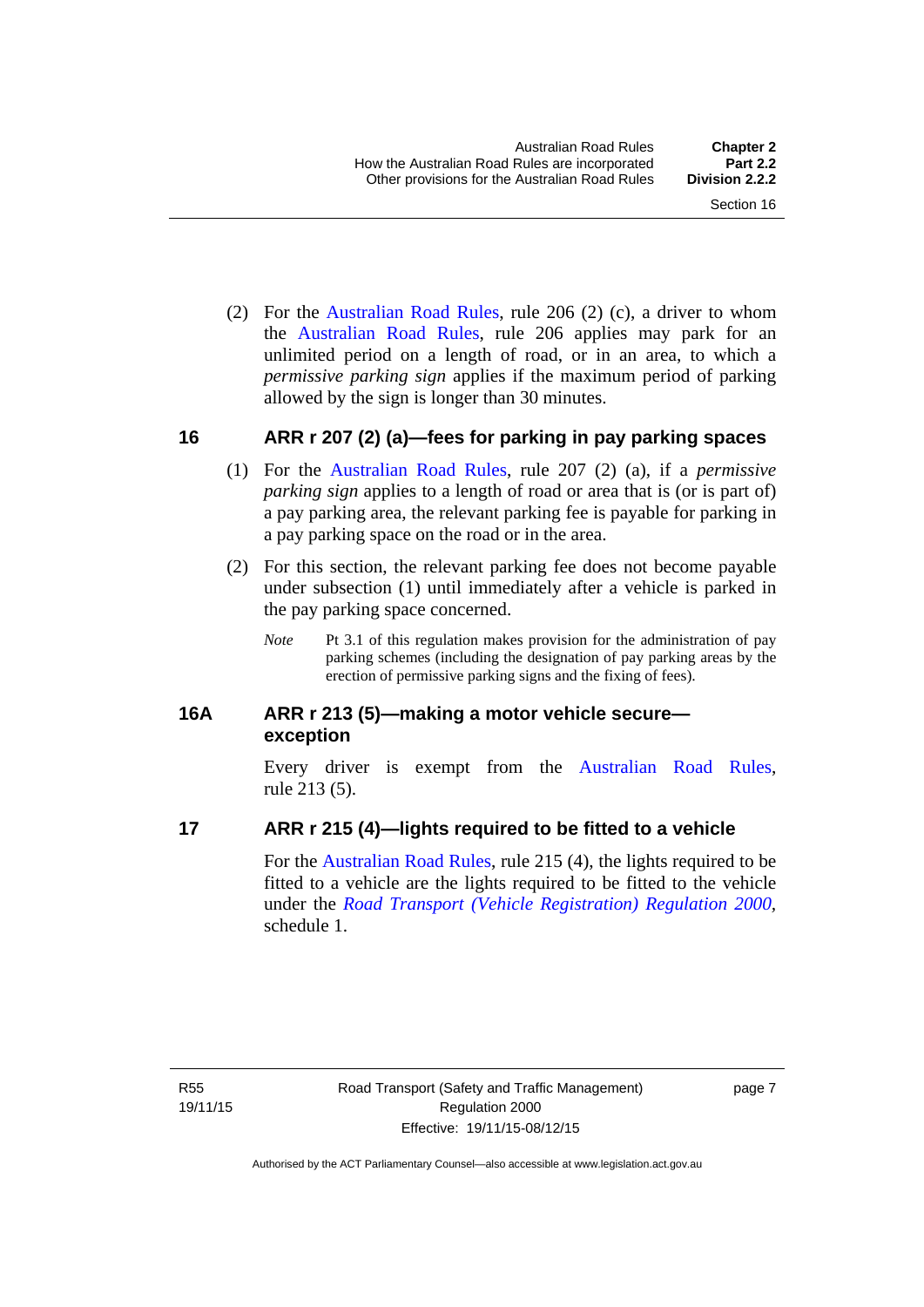<span id="page-24-0"></span>**18 ARR r 216 (3)—towing a vehicle at night or in hazardous weather conditions** 

For the [Australian Road Rules,](http://www.legislation.act.gov.au//ni/db_37271/default.asp) rule 216 (3):

*dangerous goods*—see the *[Dangerous Goods \(Road Transport\)](http://www.legislation.act.gov.au/a/2009-34)  [Act 2009](http://www.legislation.act.gov.au/a/2009-34)*, dictionary.

*placard load*—see the *[Dangerous Goods \(Road Transport\)](http://www.legislation.act.gov.au/a/2009-34)  [Act 2009](http://www.legislation.act.gov.au/a/2009-34)*, dictionary.

#### <span id="page-24-1"></span>**19 ARR r 220 (3)—using lights on vehicles that are stopped**

For the [Australian Road Rules](http://www.legislation.act.gov.au//ni/db_37271/default.asp), rule 220 (3), a light of a kind required to be fitted to a vehicle is a light of that kind required to be fitted to the vehicle under the *[Road Transport \(Vehicle Registration\)](http://www.legislation.act.gov.au/sl/2000-12)  [Regulation 2000](http://www.legislation.act.gov.au/sl/2000-12)*, schedule 1.

### <span id="page-24-2"></span>**20 ARR r 221 (f)—using hazard warning lights on buses carrying children**

- (1) This section applies to a bus that is carrying children and is fitted with hazard warning lights in accordance with the *[Road Transport](http://www.legislation.act.gov.au/sl/2000-12)  [\(Vehicle Registration\) Regulation 2000](http://www.legislation.act.gov.au/sl/2000-12)*, schedule 1, but is not fitted with any other warning lights in accordance with that schedule.
- (2) For the [Australian Road Rules](http://www.legislation.act.gov.au//ni/db_37271/default.asp), rule 221 (f), if the driver of the bus stops the bus to drop off or pick up a child, the driver is permitted to operate the hazard warning lights.

#### <span id="page-24-3"></span>**21 ARR r 222—using warning lights on buses carrying children**

(1) This section applies to a bus that is carrying children and is fitted with warning lights (other than hazard warning lights) in accordance with the *[Road Transport \(Vehicle Registration\) Regulation 2000](http://www.legislation.act.gov.au/sl/2000-12)*, schedule 1.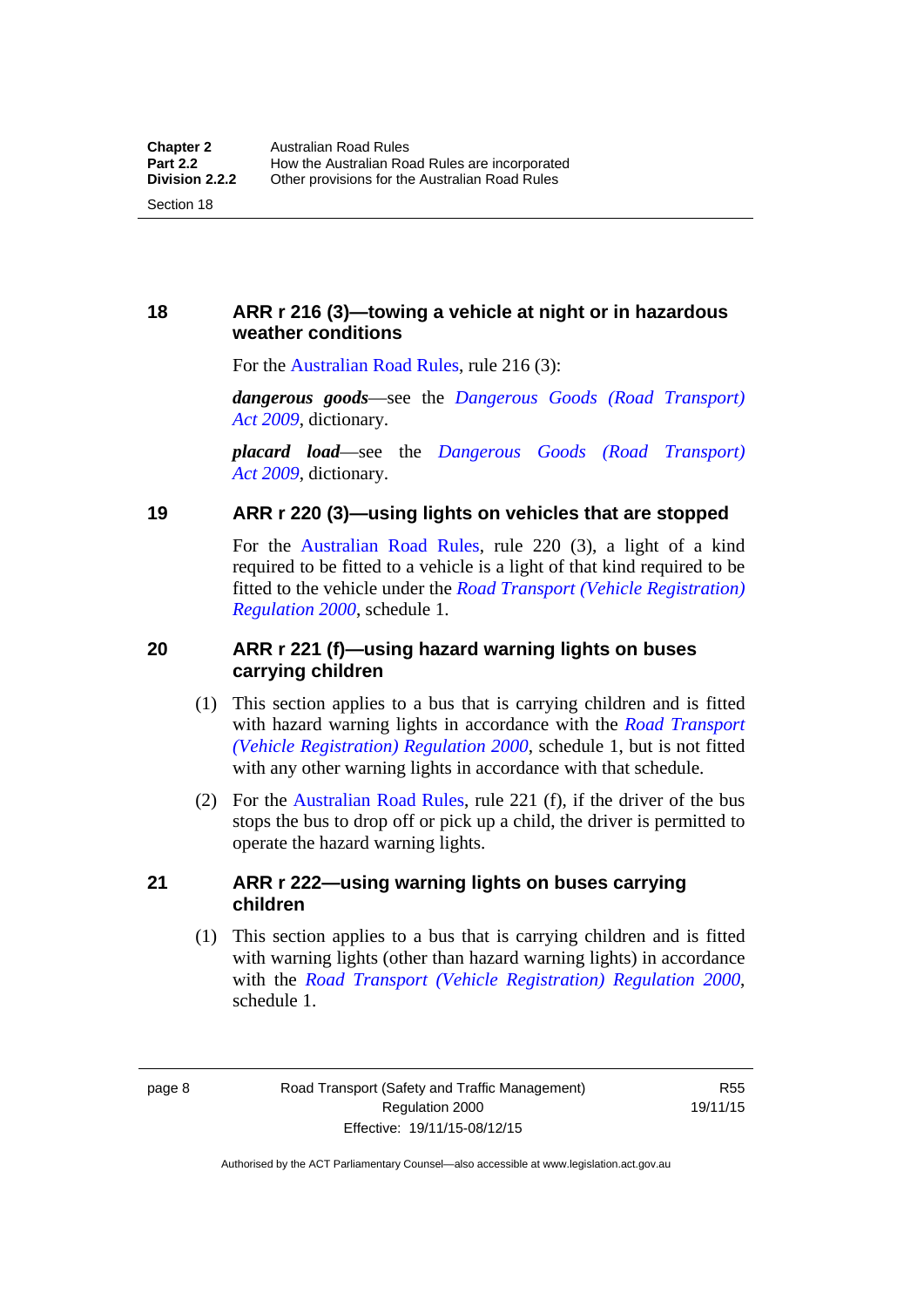(2) For the [Australian Road Rules](http://www.legislation.act.gov.au//ni/db_37271/default.asp), rule 222, the driver of the bus must operate the warning lights by activating them.

#### <span id="page-25-0"></span>**22 ARR r 225—use of radar detectors**

Every driver is exempt from rule 225 of the [Australian Road Rules.](http://www.legislation.act.gov.au//ni/db_37271/default.asp)

*Note* The [Australian Road Rules](http://www.legislation.act.gov.au//ni/db_37271/default.asp), r 225 is superfluous in the ACT because the [Act,](http://www.legislation.act.gov.au/a/1999-80/default.asp) s 9 (2) makes it an offence for a person to drive or park a motor vehicle on a road or road related area if a traffic offence evasion device is fitted to, applied to, or carried in the vehicle.

#### <span id="page-25-1"></span>**22A ARR r 236 (6)—hitchhiking, roadside commerce etc permitted**

- (1) For the [Australian Road Rules](http://www.legislation.act.gov.au//ni/db_37271/default.asp), rule 236 (6)—
	- (a) a pedestrian may stand on, or move onto, a road to—
		- (i) solicit contributions, employment or business from an occupant of a vehicle; or
		- (ii) hitchhike; or
		- (iii) display an advertisement; or
		- (iv) sell or offer articles for sale; or
		- (v) wash or clean, or offer to clean, the windscreen of a vehicle; and
	- (b) a person in a vehicle may buy, or offer to buy, an article or service from a person standing on a road.

page 9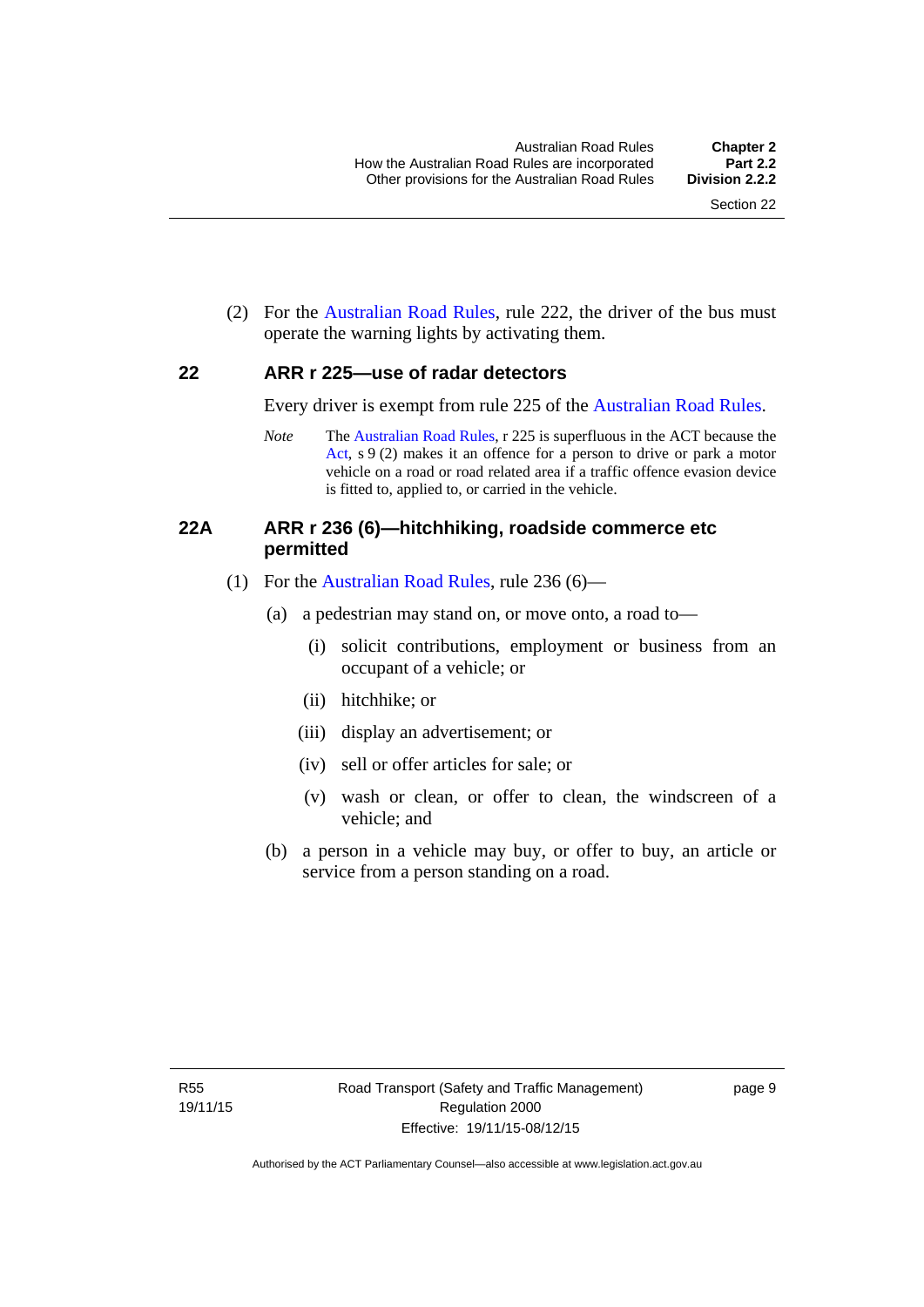(2) In this section:

*road* includes any shoulder of the road, and any median strip, painted island or traffic island, but does not include any other roadrelated area.

*Note Median strip*, *painted island* and *traffic island* are defined in the [Australian Road Rules](http://www.legislation.act.gov.au//ni/db_37271/default.asp), dictionary, *shoulder* is defined in [ARR,](http://www.legislation.act.gov.au//ni/db_37271/default.asp) r 12, and *road-related area* is defined in the [ARR,](http://www.legislation.act.gov.au//ni/db_37271/default.asp) r 13.

#### <span id="page-26-0"></span>**23 ARR r 244C—motorised scooters not to be used**

For the [Australian Road Rules](http://www.legislation.act.gov.au//ni/db_37271/default.asp), rule 244C, a person must not use a motorised scooter on a road or road related area.

#### <span id="page-26-1"></span>**24 ARR r 266 (7)—wearing of seatbelts by passengers under 16 years old**

For the [Australian Road Rules,](http://www.legislation.act.gov.au//ni/db_37271/default.asp) rule 266 (7):

*approved booster seat* means a booster seat that is approved by the road transport authority under section 66 (1) (b) (Approvals etc by road transport authority).

*approved child restraint* means a child restraint that is approved by the road transport authority under section 66 (1) (c) (Approvals etc by road transport authority).

*approved child safety harness* means a child safety harness that is approved by the road transport authority under section 66 (1) (d) (Approvals etc by road transport authority).

#### <span id="page-26-2"></span>**26 ARR r 270 (3)—wearing motorbike helmets**

For the [Australian Road Rules,](http://www.legislation.act.gov.au//ni/db_37271/default.asp) rule 270 (3):

*approved motor bike helmet* means a protective helmet for motorbike riders that is approved by the road transport authority under section 66 (1) (e) (Approvals etc by road transport authority).

page 10 Road Transport (Safety and Traffic Management) Regulation 2000 Effective: 19/11/15-08/12/15

R55 19/11/15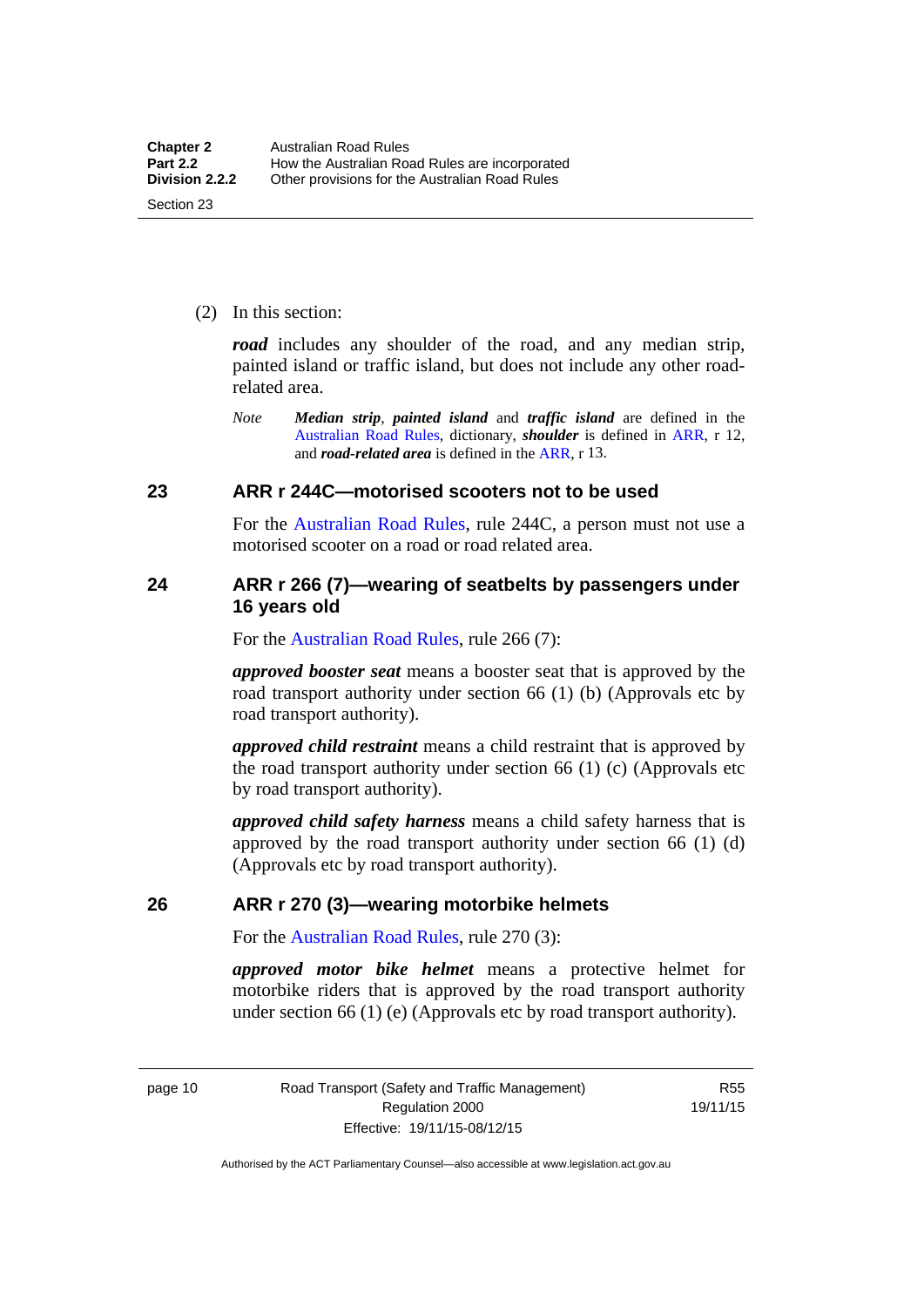# <span id="page-27-0"></span>**27 ARR r 271 (6)—riding on motorbikes**

For the [Australian Road Rules](http://www.legislation.act.gov.au//ni/db_37271/default.asp), rule 271 (6):

- (a) the [Australian Road Rules,](http://www.legislation.act.gov.au//ni/db_37271/default.asp) rule 271 (2) does not apply to a passenger on a motorbike to the extent that the passenger is exempt from the subrule under section 67 (Exemption from requirement about riding on motorbikes); and
- (b) the [Australian Road Rules](http://www.legislation.act.gov.au//ni/db_37271/default.asp), rule 271 (3) does not apply to the rider of a motorbike in relation to a passenger to the extent that, under paragraph (a), rule 271 (2) does not apply to the passenger.

# <span id="page-27-1"></span>**27A ARR r 280 (2) (a)—other vehicles to which B light rules apply**

The following classes of vehicles are specified:

- (a) taxis;
- (b) hire cars;
- (c) demand responsive service vehicles;
- (d) motorbikes.
- *Note* This section applies the B light rules to drivers of taxis, hire cars, demand responsive service vehicles and riders of motorbikes who, under s 12, are allowed to drive in bus lanes.

# <span id="page-27-2"></span>**28 ARR r 287 (3), (4)—duties of participants in crashes**

 (1) For the [Australian Road Rules,](http://www.legislation.act.gov.au//ni/db_37271/default.asp) rule 287 (3), a driver of a motor vehicle involved in a crash is taken to have given the driver's required particulars to a police officer if the driver supplies the particulars in accordance with the requirements of the crash reporting website.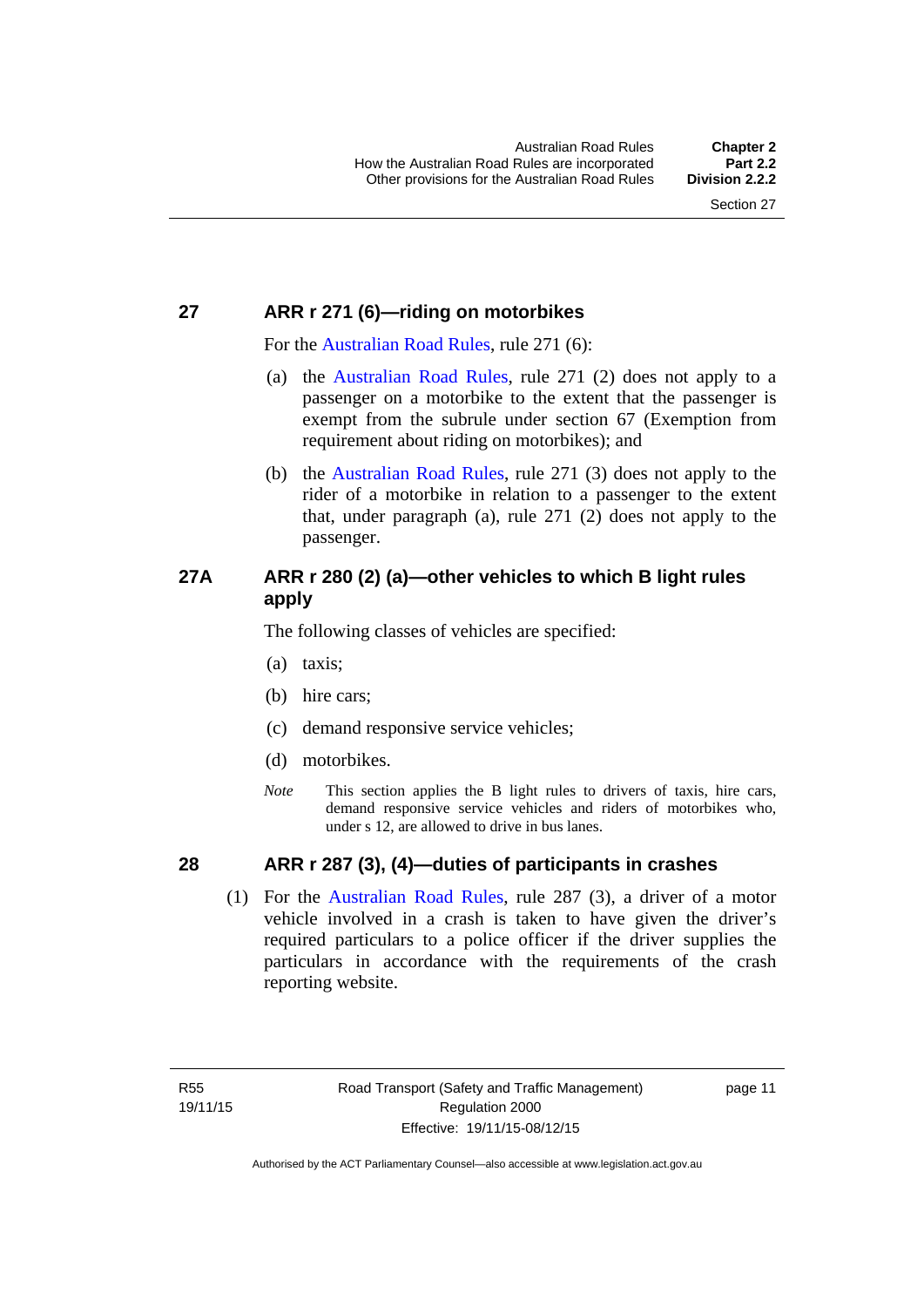- (2) For the [Australian Road Rules](http://www.legislation.act.gov.au//ni/db_37271/default.asp), rule 287 (3) (e), every crash not mentioned in the [Australian Road Rules,](http://www.legislation.act.gov.au//ni/db_37271/default.asp) rule 287 (3) (a) to (d) must be reported to a police officer.
	- *Note* The [Australian Road Rules](http://www.legislation.act.gov.au//ni/db_37271/default.asp), r 287 (3) (e) requires the driver (or the driver's representative) to give the driver's required particulars, within the required time, about a crash to a police officer if the crash is required to be reported to a police officer under another law of this jurisdiction.
- (3) For the [Australian Road Rules](http://www.legislation.act.gov.au//ni/db_37271/default.asp), rule 287 (4), definition of *required particulars*, information required to be given to a police officer about a crash includes an explanation of the circumstances of the crash.
- (4) In this section:

Section 29

*crash reporting website* means the website operated by the Territory for the purpose of receiving information about crashes.

*Note* The crash reporting website can be accessed through the Canberra Connect website [\(www.canberraconnect.act.gov.au](http://www.canberraconnect.act.gov.au/)). The website can also be accessed through the website for police services in the ACT [\(www.afp.gov.au\)](http://www.afp.gov.au/).

# <span id="page-28-0"></span>**29 ARR r 289 (1) (g)—driving on nature strip**

For the [Australian Road Rules](http://www.legislation.act.gov.au//ni/db_37271/default.asp), rule 289 (1) (g), a driver may drive the driver's vehicle on a nature strip adjacent to a length of road in a built-up area if the vehicle—

- (a) is a motor vehicle (other than a ride-on lawnmower) that is built and used solely for cutting grass, or for purposes incidental to cutting grass; or
- (b) is a motor vehicle that is designed for cleaning footpaths and is being driven on the nature strip for the purpose of cleaning a footpath and is displaying an amber flashing light; or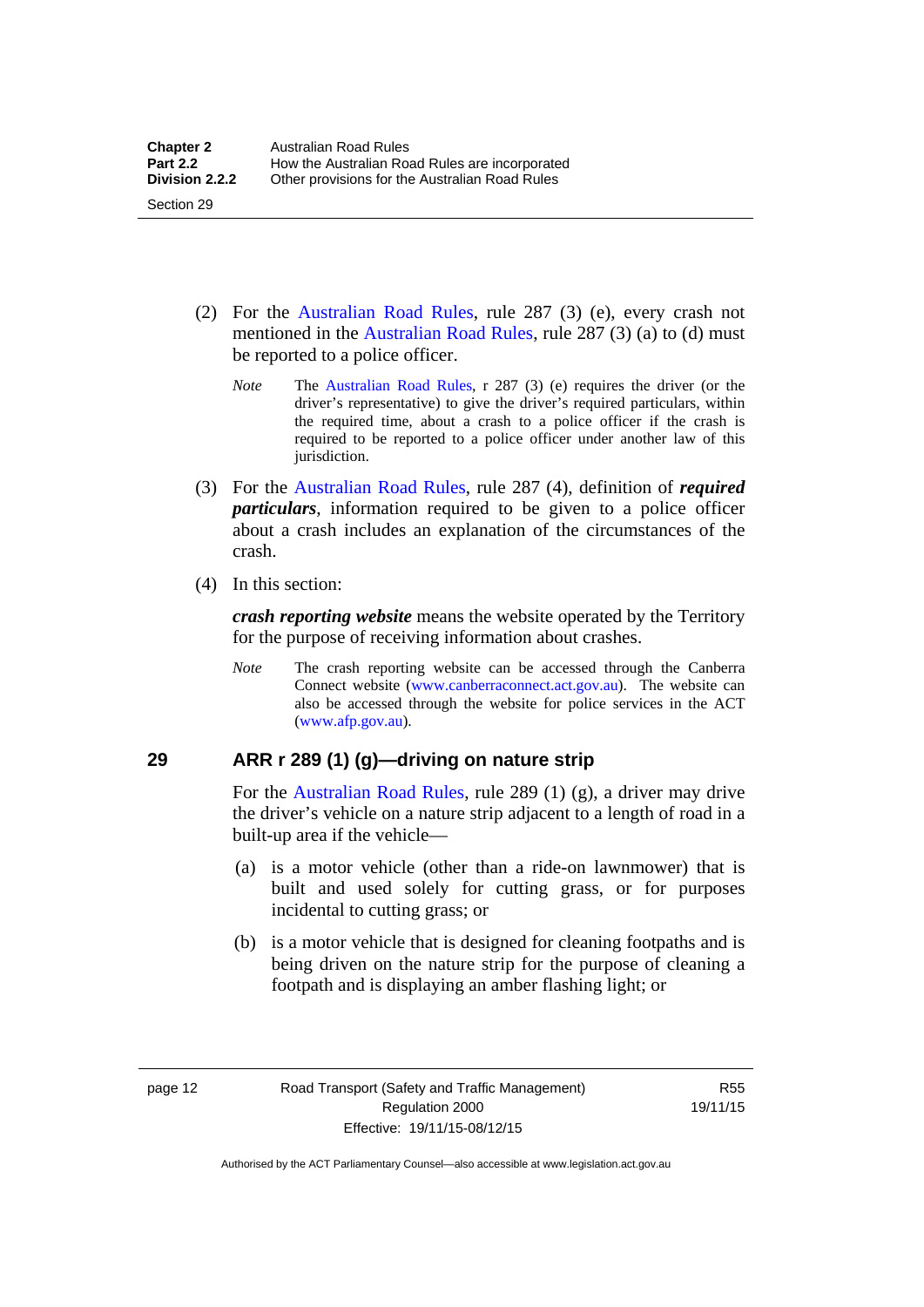- (c) is being used to transport goods or materials for use in (or for the purposes of) the construction or maintenance of roads by or on behalf of the Territory; or
- (d) is a postal vehicle that is  $-$ 
	- (i) a motorbike with an engine capacity of not more than 110mL; and
	- (ii) being driven at a speed of not more than 10km/h.
- (e) is being used by a person in the course of his or her duties as a person authorised under this regulation to use a traffic offence detection device.

#### <span id="page-29-0"></span>**30 ARR r 298—driving with a person in or on trailer**

- (1) For the [Australian Road Rules](http://www.legislation.act.gov.au//ni/db_37271/default.asp), rule 298, a trailer is exempt if—
	- (a) the trailer is being towed by a police vehicle or emergency vehicle; or
	- (b) the carriage of passengers is permitted in a part of the trailer and anyone in the trailer is in that part; or
	- (c) anyone who is in the trailer is engaged in the door-to-door delivery or collection of goods, or in the collection of waste or garbage, and the trailer is not travelling faster than 25 km/h; or
	- (d) in all the circumstances, there is no reasonable danger of anyone in the trailer falling from the trailer or being injured.
- (2) For this section, the carriage of passengers is permitted in a part of a trailer if the part is designed primarily for—
	- (a) the carriage of passengers; or
	- (b) the carriage of goods, but is enclosed.

page 13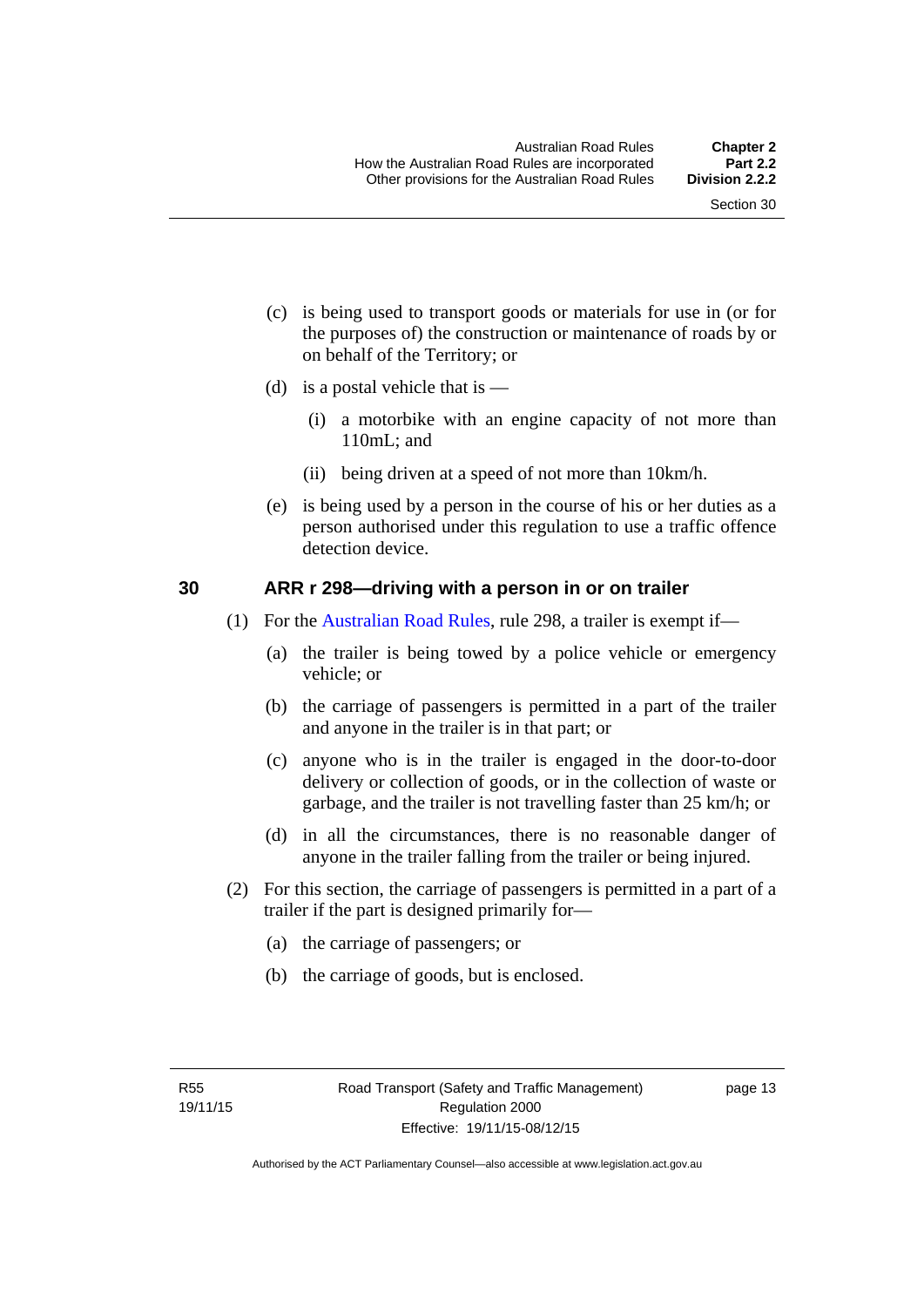(3) In this section:

*enclosed*, for a part of a trailer, means enclosed by—

- (a) the structure of the trailer; or
- (b) a canopy, cage or other device fitted to the trailer that is of a kind approved by the road transport authority under section 66 (1) (f) (Approvals etc by road transport authority).

*in* includes on.

#### <span id="page-30-0"></span>**30A ARR r 299—television receivers and visual display units in motor vehicles**

- (1) For the [Australian Road Rules](http://www.legislation.act.gov.au//ni/db_37271/default.asp), rule 299 (2) (c), a driver and vehicle are exempt if the visual display unit is, or is part of, a driver's aid that is—
	- (a) an integrated part of the vehicle design; or
	- (b) secured in a mounting affixed to the vehicle while being used.
- (2) For subsection (1), a visual display unit is secured in a mounting affixed to the vehicle if, and only if—
	- (a) the mounting is commercially designed and manufactured for that purpose; and
	- (b) the visual display unit is secured in the mounting, and the mounting is affixed to the vehicle, in the manner intended by the manufacturer.
- (3) The [Australian Road Rules](http://www.legislation.act.gov.au//ni/db_37271/default.asp), rule 299 (2) (aa), rule 299 (2) (b) and rule 299 (3) do not apply.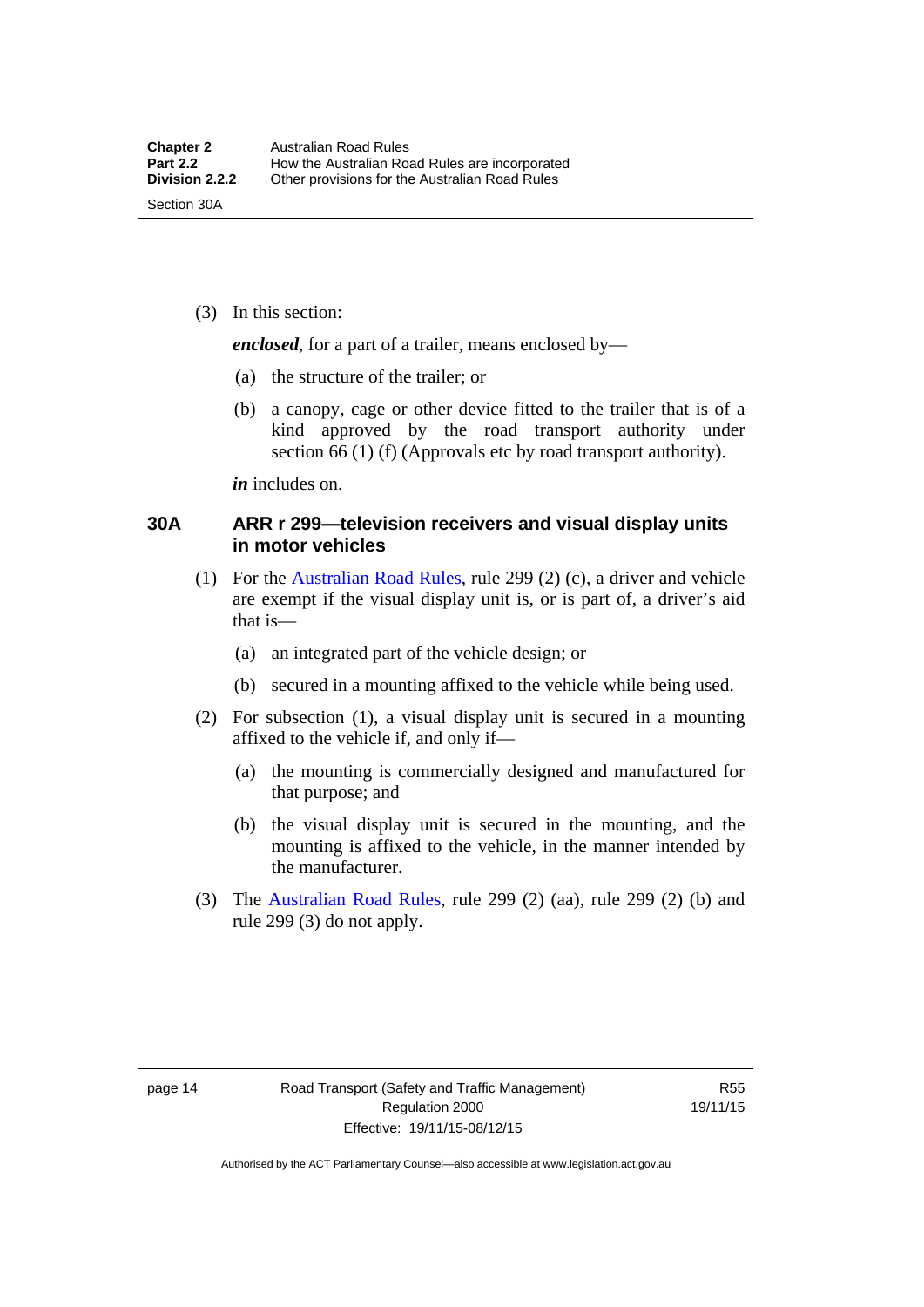### <span id="page-31-0"></span>**30B ARR r 300 (1) (c)—use of mobile phone**

- (1) For the [Australian Road Rules,](http://www.legislation.act.gov.au//ni/db_37271/default.asp) rule 300 (1) (c), a driver may use a mobile phone while the vehicle is moving, or is stationary but not parked, if the phone is—
	- (a) being used to perform a navigational or intelligent highway and vehicle system function; and
	- (b) secured in a mounting affixed to the vehicle.
- (2) For subsection (1), a mobile phone is secured in a mounting affixed to the vehicle if, and only if—
	- (a) the mounting is commercially designed and manufactured for that purpose; and
	- (b) the mobile phone is secured in the mounting, and the mounting is affixed to the vehicle, in the manner intended by the manufacturer.

#### <span id="page-31-1"></span>**31 ARR r 310 (3), (4)—exemption for road workers etc**

- (1) For the [Australian Road Rules](http://www.legislation.act.gov.au//ni/db_37271/default.asp), rule 310 (3) (b), the road transport authority may authorise a person to engage in speed zoning tests.
- (2) For the [Australian Road Rules](http://www.legislation.act.gov.au//ni/db_37271/default.asp), rule 310 (4), definition of *roadworks*, the road transport authority may authorise—
	- (a) installation or maintenance work on, above or below a road; or
	- (b) installation or maintenance of a traffic control device; or
	- (c) a traffic survey.
- (3) This section is additional to, and does not limit, any other power of the road transport authority or anyone else under a territory law to authorise something mentioned in this section.
	- *Note* Under the Act, the road transport authority can authorise a person to install or display (or to interfere with, change or remove) a prescribed traffic control device.

R55 19/11/15 page 15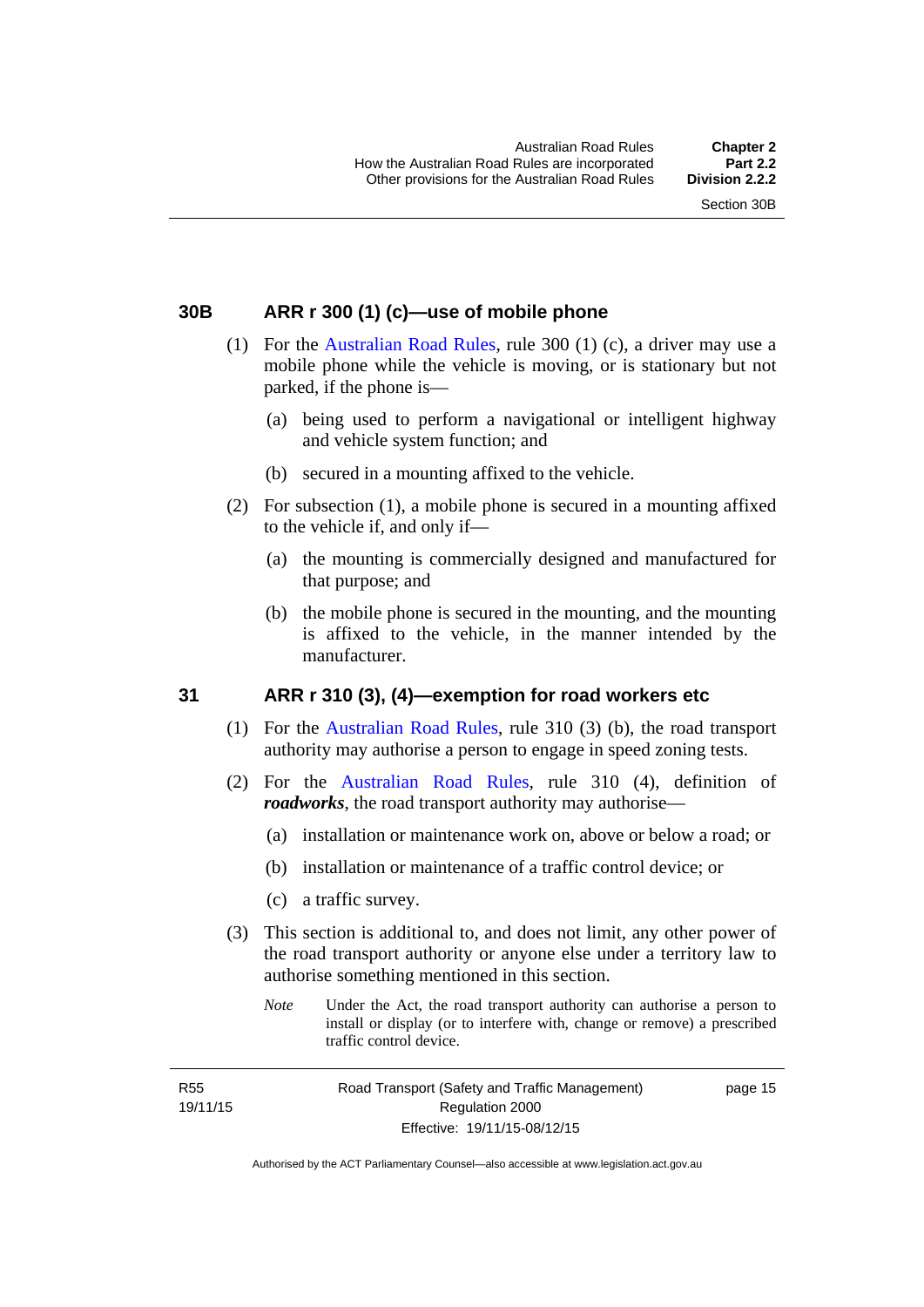### <span id="page-32-0"></span>**32 ARR r 313—postal workers**

For the [Australian Road Rules,](http://www.legislation.act.gov.au//ni/db_37271/default.asp) rule 313—

- (a) the [Australian Road Rules,](http://www.legislation.act.gov.au//ni/db_37271/default.asp) rule 186 (Stopping in a mail zone) does not apply to the driver of a postal vehicle; and
- (b) the [Australian Road Rules](http://www.legislation.act.gov.au//ni/db_37271/default.asp), rule 288 (Driving on a path) does not apply to the driver of a postal vehicle if—
	- (i) the vehicle is a motorbike with an engine capacity of not more than 110mL; and
	- (ii) the vehicle is being driven at a speed of not more than 10km/h.

#### <span id="page-32-1"></span>**33 ARR dict—definitions for dictionary**

(1) For the [Australian Road Rules,](http://www.legislation.act.gov.au//ni/db_37271/default.asp) dictionary:

*approved bicycle helmet* means a protective helmet for bicycle riders that is approved by the road transport authority under section 66 (1) (a) (Approvals etc by road transport authority).

*approved seatbelt* means a seatbelt that complies with ADR 4 or ADR 68.

*authorised person,* for a provision of the [Australian Road Rules](http://www.legislation.act.gov.au//ni/db_37271/default.asp), means a person who is appointed as, or prescribed to be, an authorised person under the *[Road Transport \(General\) Act 1999](http://www.legislation.act.gov.au/a/1999-77)* for the [Australian Road Rules](http://www.legislation.act.gov.au//ni/db_37271/default.asp) or the provision.

#### *emergency worker* means—

 (a) a member of the ambulance service rendering or providing transport for sick or injured people; or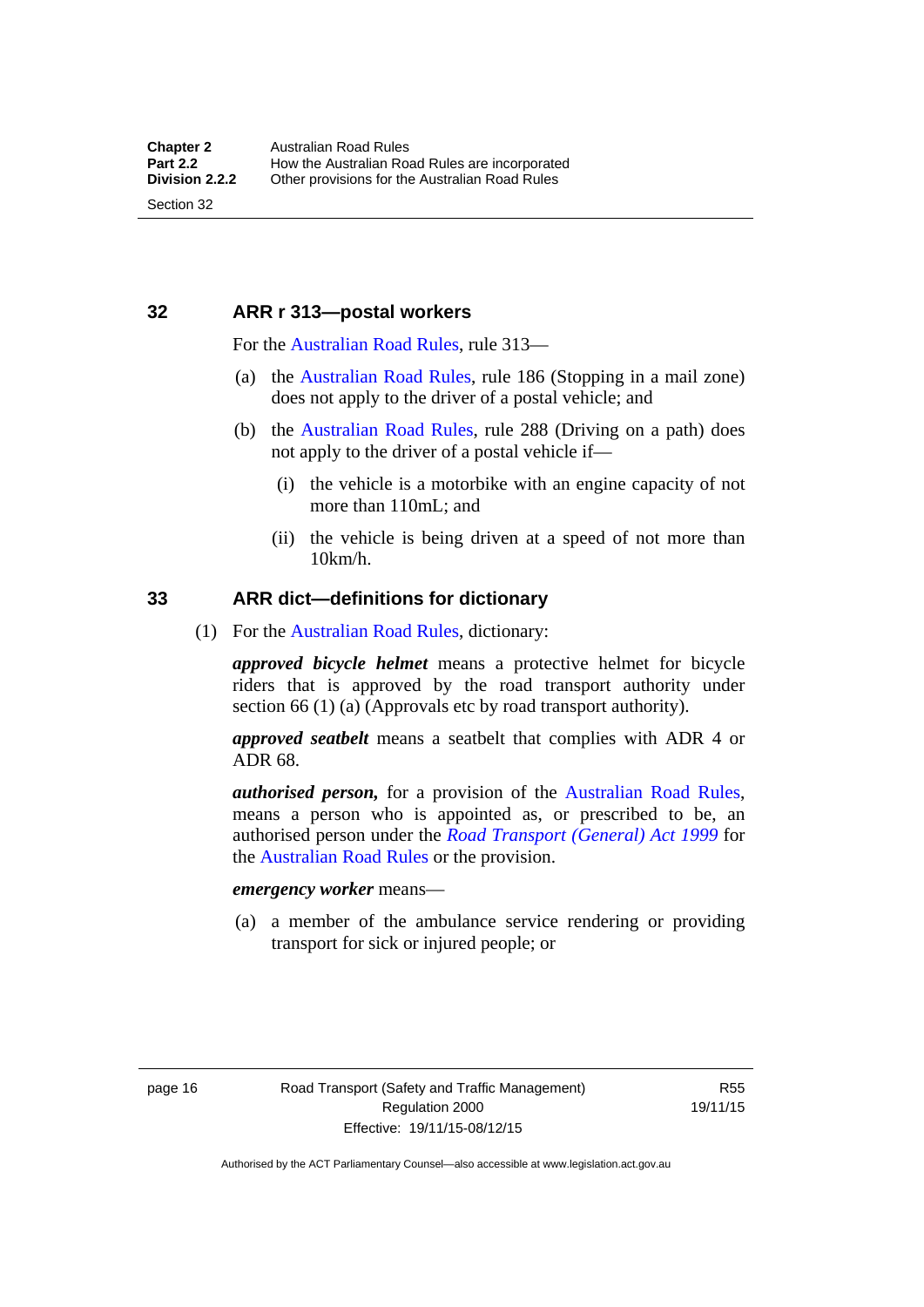- (b) a member of the ambulance service, the fire brigade, the rural fire service or the SES providing transport in an emergency; or
- (c) a person who is declared by the road transport authority under section 66 (1) (g) (Approvals etc by road transport authority) to be an emergency worker.

*mechanical signalling device*, in relation to a vehicle, means a device that—

- (a) is fitted to the vehicle; and
- (b) is a mechanical signalling device or turn signal that complies with the *[Road Transport \(Vehicle Registration\)](http://www.legislation.act.gov.au/sl/2000-12)  [Regulation 2000](http://www.legislation.act.gov.au/sl/2000-12)*, schedule 1.

*oversize vehicle* means a vehicle with a dimension that, including the dimension of any load, exceeds a relevant dimension limit under—

- (a) the *[Heavy Vehicle National Law \(ACT\)](http://www.legislation.act.gov.au/a/db_49155/default.asp)*; or
- (b) the *[Road Transport \(Vehicle Registration\) Regulation 2000](http://www.legislation.act.gov.au/sl/2000-12)*.
- *Note* A reference to an Act includes a reference to the statutory instruments made or in force under the Act, including any regulation (see [Legislation Act,](http://www.legislation.act.gov.au/a/2001-14) s 104).

*police officer*—see the [Legislation Act](http://www.legislation.act.gov.au/a/2001-14), dictionary, part 1.

*postal worker* means an employee of Australia Post or anyone else engaged by Australia Post to deliver post.

*public bus*—see the *[Road Transport \(Public Passenger Services\)](http://www.legislation.act.gov.au/a/2001-62)  [Act 2001](http://www.legislation.act.gov.au/a/2001-62)*, dictionary.

*taxi*—

 (a) see the *[Road Transport \(Public Passenger Services\) Act 2001](http://www.legislation.act.gov.au/a/2001-62)*, section 45 (Meaning of *taxi*); and

R55 19/11/15 page 17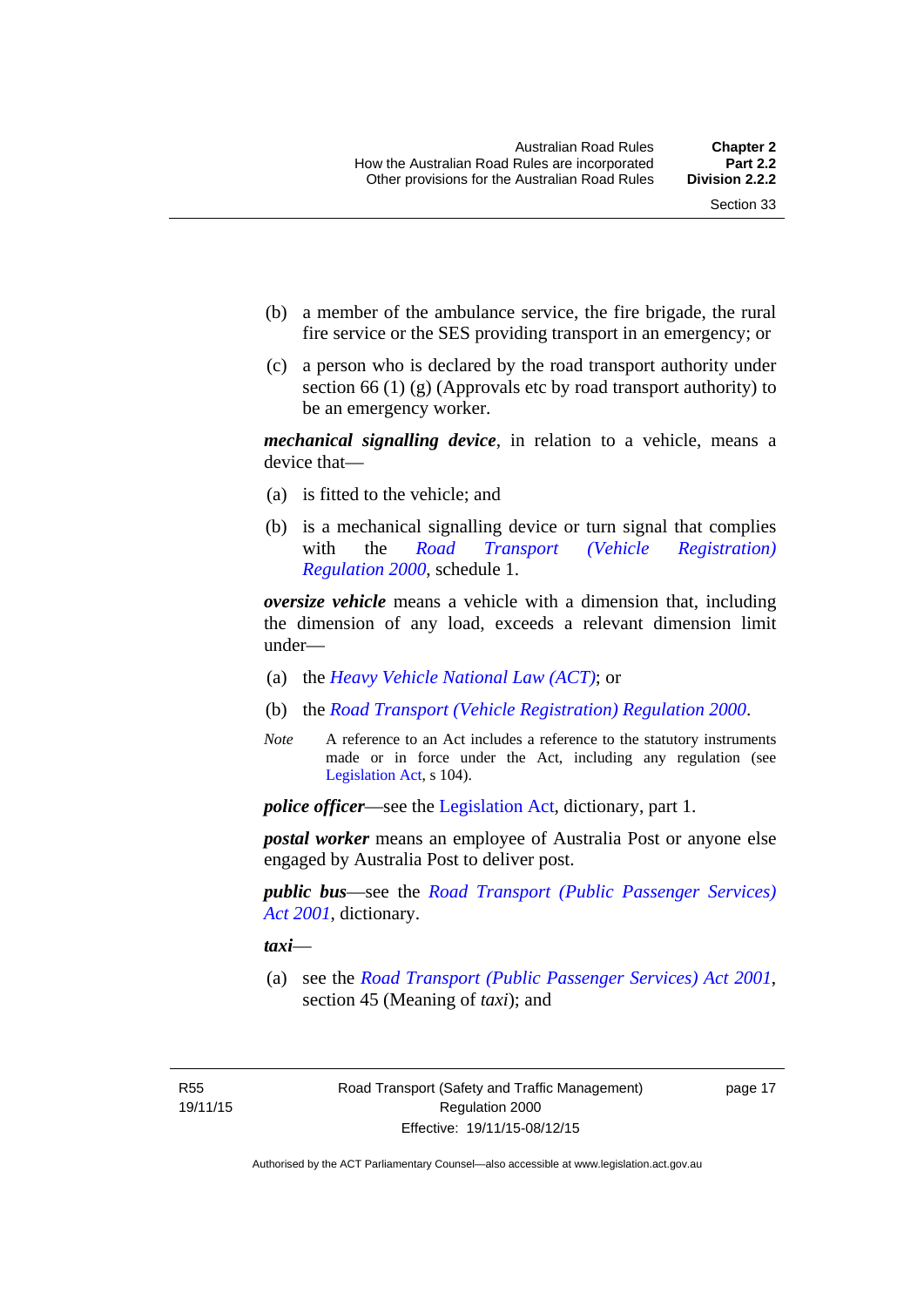(b) except in the [Australian Road Rules,](http://www.legislation.act.gov.au//ni/db_37271/default.asp) rule 182 (which is about stopping in taxi zones), includes a hire car.

 (2) For the [Australian Road Rules](http://www.legislation.act.gov.au//ni/db_37271/default.asp), dictionary, definition of *GVM*, paragraph (b):

*vehicle registration authority* means:

- (a) the road transport authority; or
- (b) the corresponding authority of another jurisdiction.
- (3) For the [Australian Road Rules](http://www.legislation.act.gov.au//ni/db_37271/default.asp), dictionary, definition of *hazard warning lights*:

*another law of this jurisdiction* means the *[Road Transport \(Vehicle](http://www.legislation.act.gov.au/sl/2000-12)  [Registration\) Regulation 2000](http://www.legislation.act.gov.au/sl/2000-12)*, schedule 1.

- (4) For the [Australian Road Rules](http://www.legislation.act.gov.au//ni/db_37271/default.asp), dictionary, definition of *portable warning triangle*, a portable warning triangle is approved if it—
	- (a) is in the form of an equilateral triangle; and
	- (b) has a minimum height of 300mm; and
	- (c) has, on the front and back, red reflecting sheeting or material, or 9 red reflectors arranged in a triangular shape, causing a red reflection that would be clearly visible to a driver at night when the upper beam of light from any headlight on the vehicle (complying with the relevant provisions to the *[Road](http://www.legislation.act.gov.au/sl/2000-12)  [Transport \(Vehicle Registration\) Regulation 2000](http://www.legislation.act.gov.au/sl/2000-12)*), schedule 1 is projected directly onto the sign from a distance of 200m; and
	- (d) is of a robust and durable construction, capable of being readily erected to stand in an upright position and capable of remaining unaffected (to any material degree) by any reasonable force of wind or variation in weather conditions.

Section 33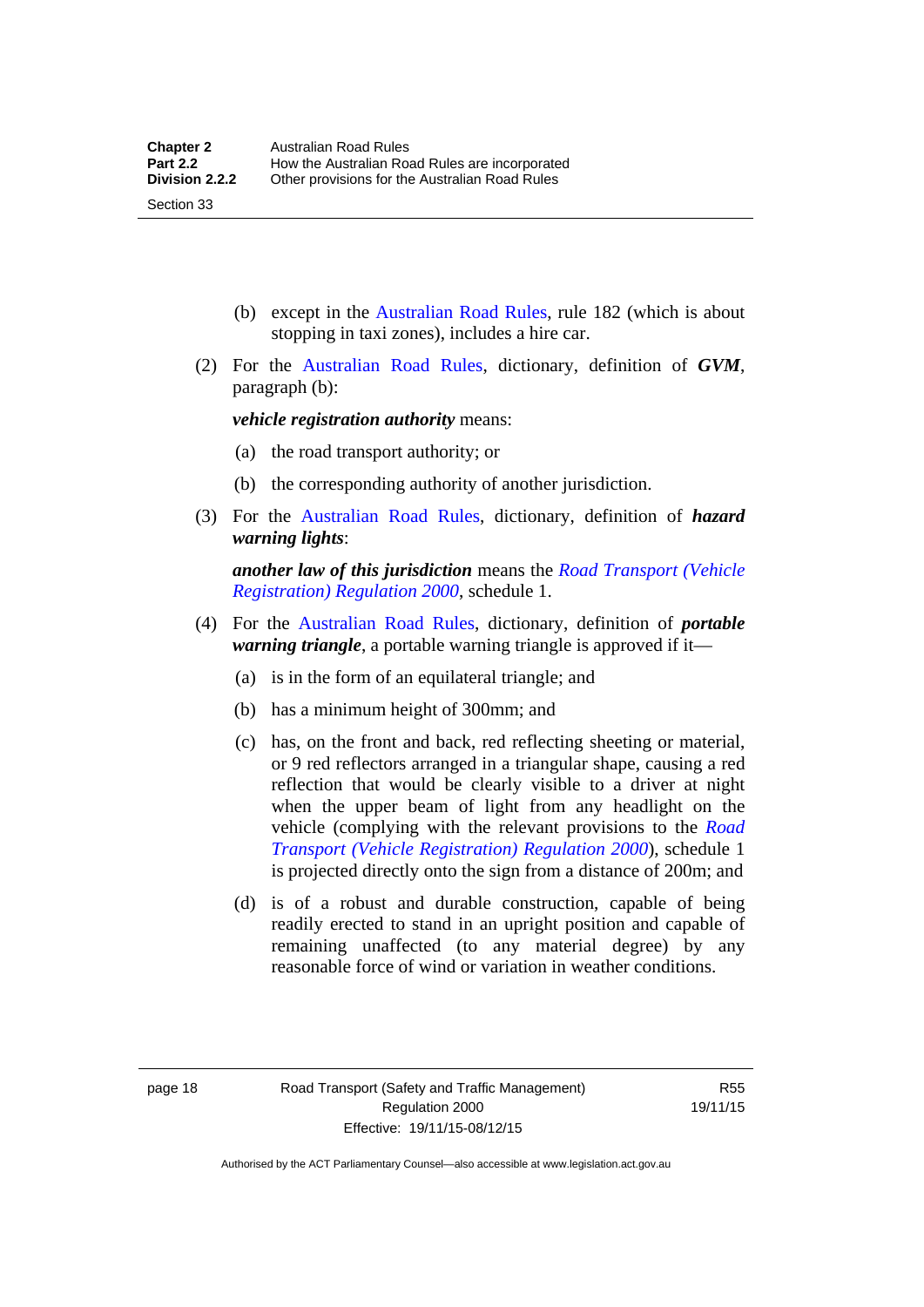(5) In this section:

*ADR* (or *Australian Design Rule*)—see the *[Road Transport](http://www.legislation.act.gov.au/sl/2000-12)  [\(Vehicle Registration\) Regulation 2000](http://www.legislation.act.gov.au/sl/2000-12)*, schedule 1, section 1.11 and section 1.13.

*Note* The *[Road Transport \(Vehicle Registration\) Regulation 2000](http://www.legislation.act.gov.au/sl/2000-12)* defines *ADR* as a national standard under the *[Motor Vehicle Standards](http://www.comlaw.gov.au/Series/C2004A03813)  [Act 1989](http://www.comlaw.gov.au/Series/C2004A03813)* (Cwlth).

R55 19/11/15 Road Transport (Safety and Traffic Management) Regulation 2000 Effective: 19/11/15-08/12/15

page 19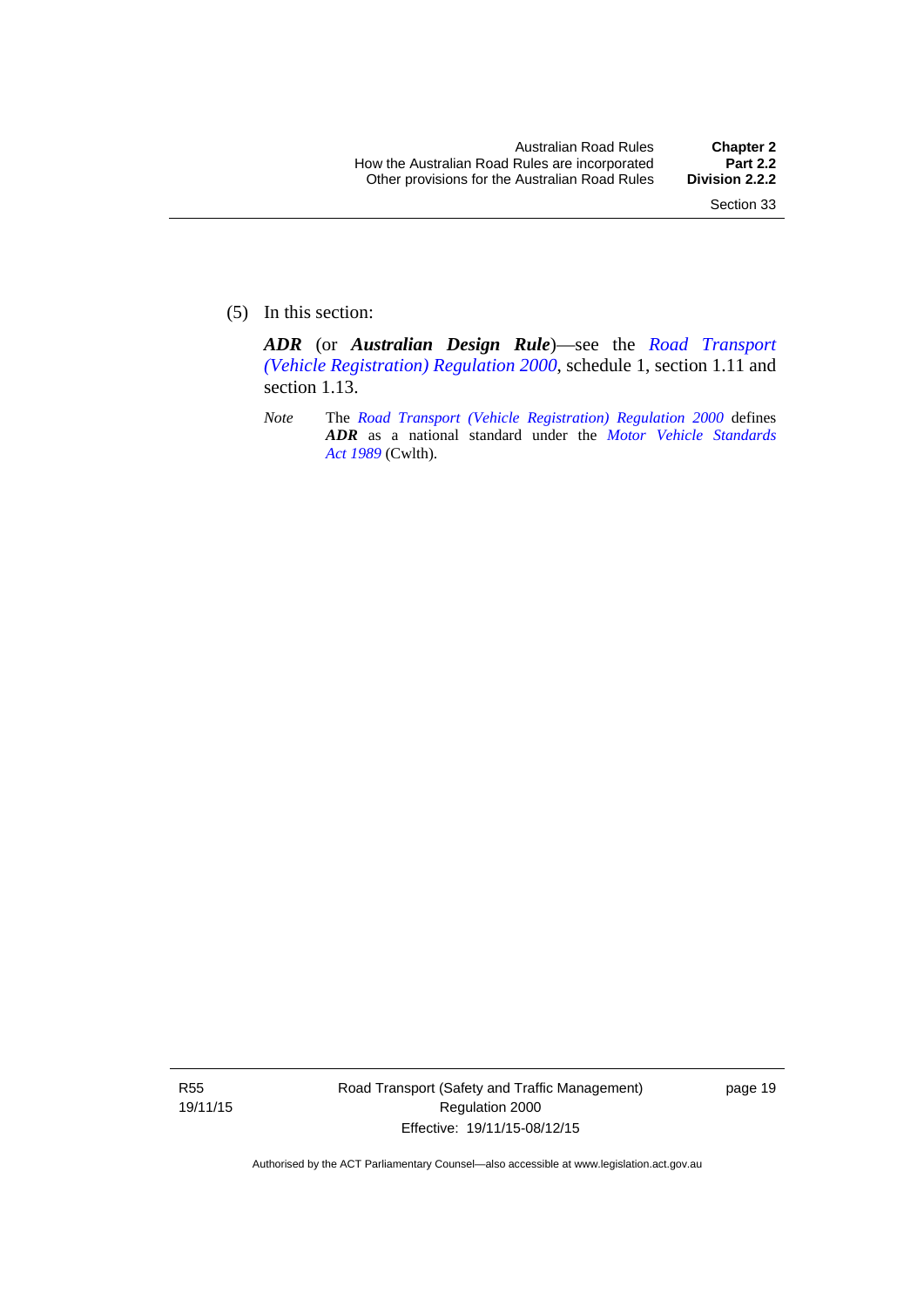**Chapter 2 Australian Road Rules**<br>**Part 2.3 Additional ACT road rules Part 2.3** Additional ACT road rules<br>**Division 2.3.1** Noise and other nuisances **Division 2.3.1** Noise and other nuisances

Section 37

# **Part 2.3 Additional ACT road rules**

*Note* The [Australian Road Rules](http://www.legislation.act.gov.au//ni/db_37271/default.asp) are not completely self-contained and need to be read with associated laws of each jurisdiction. This part sets out some of the associated laws that are particular to the ACT. Provisions of Acts and other regulations included in the road transport legislation contain other provisions that are particular to the ACT.

### **Division 2.3.1 Noise and other nuisances**

#### **37 Making unnecessary engine noise**

The driver of a motor vehicle on a road must not make unnecessary noise by turning on, running or failing to turn off the vehicle's engine.

Maximum penalty: 20 penalty units.

*Note* Under the [Australian Road Rules,](http://www.legislation.act.gov.au//ni/db_37271/default.asp) r 291 it is an offence to start or drive a vehicle in a way that makes unnecessary noise or smoke.

#### **38 Emission of waste oil or grease**

 (1) A person must not use a motor vehicle or trailer on a road unless adequate precautions have been taken to prevent waste oil or grease from the machinery or from any other part of the vehicle from dropping onto the roadway.

Maximum penalty: 20 penalty units.

- *Note* The [Australian Road Rules,](http://www.legislation.act.gov.au//ni/db_37271/default.asp) r 293 requires the driver of a vehicle to remove oil or grease that falls from the vehicle in certain circumstances.
- (2) Without limiting the liability of anyone else, the responsible person for a motor vehicle or trailer must take reasonable steps to prevent a contravention of subsection (1) in relation to the vehicle.

Maximum penalty: 20 penalty units.

page 20 Road Transport (Safety and Traffic Management) Regulation 2000 Effective: 19/11/15-08/12/15

R55 19/11/15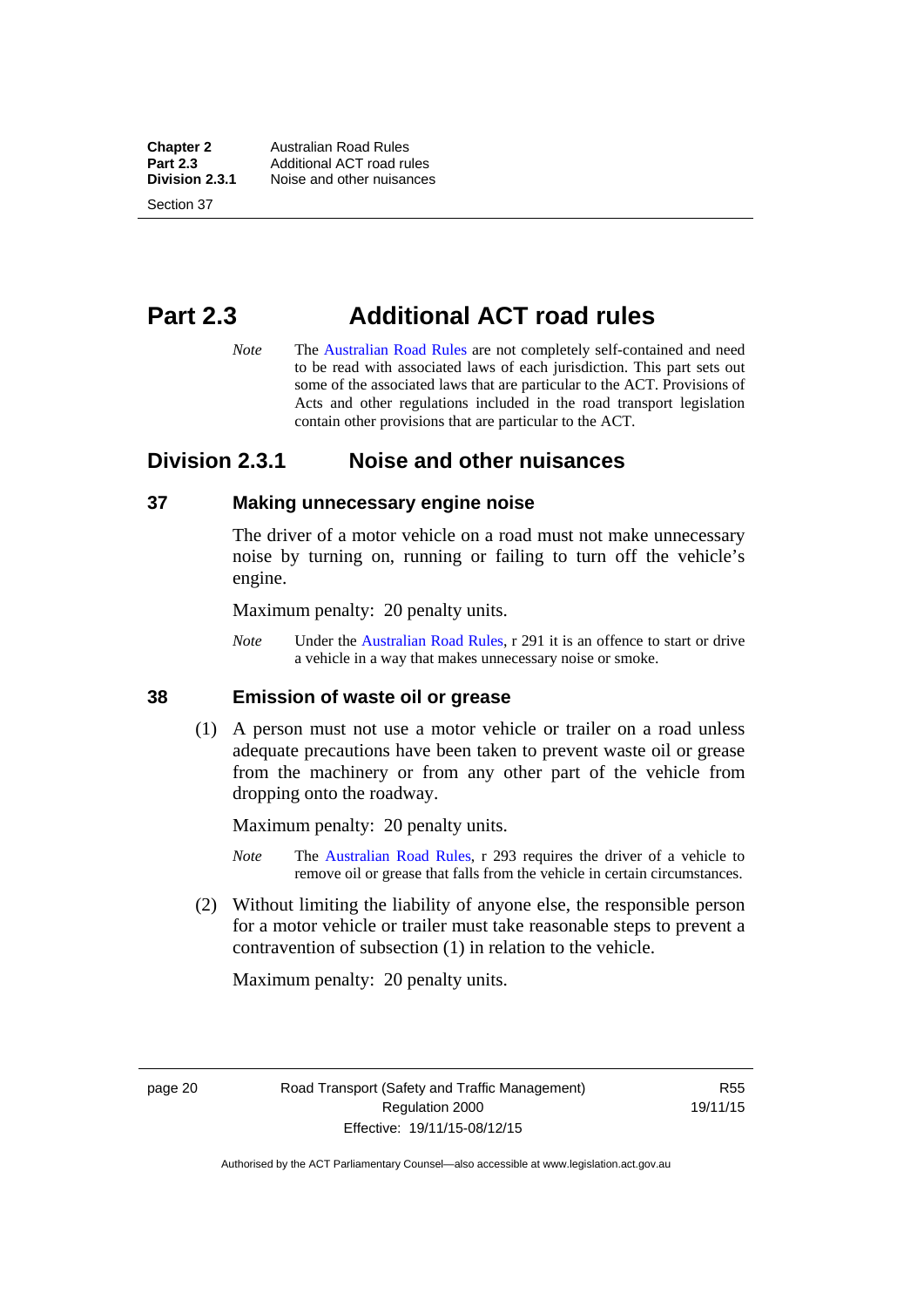### **Division 2.3.1A Bicycle riders**

#### **38A Keeping safe lateral distance when passing bicycle rider**

- (1) The driver of a motor vehicle passing the rider of a bicycle that is travelling in the same direction as the driver must pass the bicycle at a sufficient distance from—
	- (a) the bicycle; or
	- (b) if the rider is riding alongside another rider—the bicycle furthest to the right.

Maximum penalty: 20 penalty units.

- *Note* **The [Australian Road Rules](http://www.legislation.act.gov.au//ni/db_37271/default.asp), r 129 requires the rider of a bicycle on a** road, other than a multi-lane road, to ride as near as practicable to the far left side of the road.
- (2) For this section—
	- (a) a driver passes a bicycle at a *sufficient distance from the bicycle* if the driver passes at a lateral distance from the bicycle of—
		- (i) if the applicable speed limit at the point the driver passes the bicycle is not more than 60km/h—at least 1m; or
		- (ii) if the applicable speed limit at the point the driver passes the bicycle is more than 60km/h—at least 1.5m; and
	- (b) the *lateral distance* between a motor vehicle passing a bicycle and the bicycle is the distance between—
		- (i) the most distant point to the left—
			- (A) on the driver's vehicle; or
			- (B) on any projection from the vehicle (whether or not attached to the vehicle); and

R55 19/11/15 page 21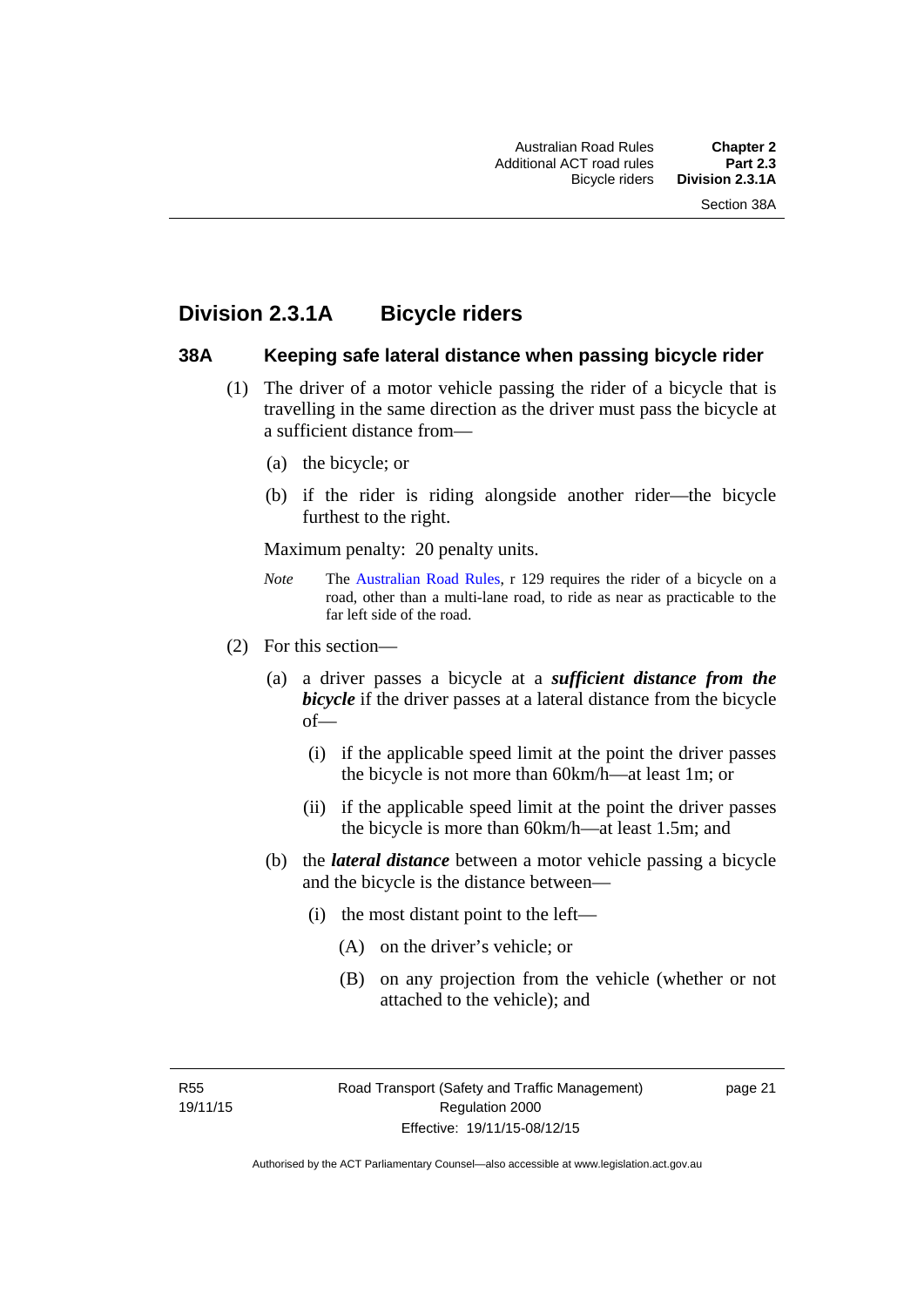Section 38B

- (ii) the most distant point to the right—
	- (A) on the bicycle (or any part of the bicycle); or
	- (B) on a rider of the bicycle; or
	- (C) on any bicycle trailer towed by the bicycle; or
	- (D) on any passenger in or on any bicycle trailer.

#### **Examples—part of a bicycle**

basket, pannier bags

#### **Example—not part of a bicycle**

a flag or stick, whether or not flexible, attached to the bicycle, that projects sideways from the bicycle

*Note* An example is part of the regulation, is not exhaustive and may extend, but does not limit, the meaning of the provision in which it appears (see [Legislation Act](http://www.legislation.act.gov.au/a/2001-14), s 126 and s 132).

#### **38B Exceptions for passing bicycle rider**

- (1) The driver of a motor vehicle passing the rider of a bicycle that is travelling in the same direction as the driver may make a permitted manoeuvre to pass the rider if—
	- (a) the driver has a clear view of any approaching traffic; and
	- (b) the permitted manoeuvre is necessary to comply with section 38A; and
	- (c) the driver can do so safely.
- (2) In this section:

#### *permitted manoeuvre* means—

 (a) if the driver is driving on a two-way road without a dividing line or median strip—drive to the right of the centre of the road; or

page 22 Road Transport (Safety and Traffic Management) Regulation 2000 Effective: 19/11/15-08/12/15

R55 19/11/15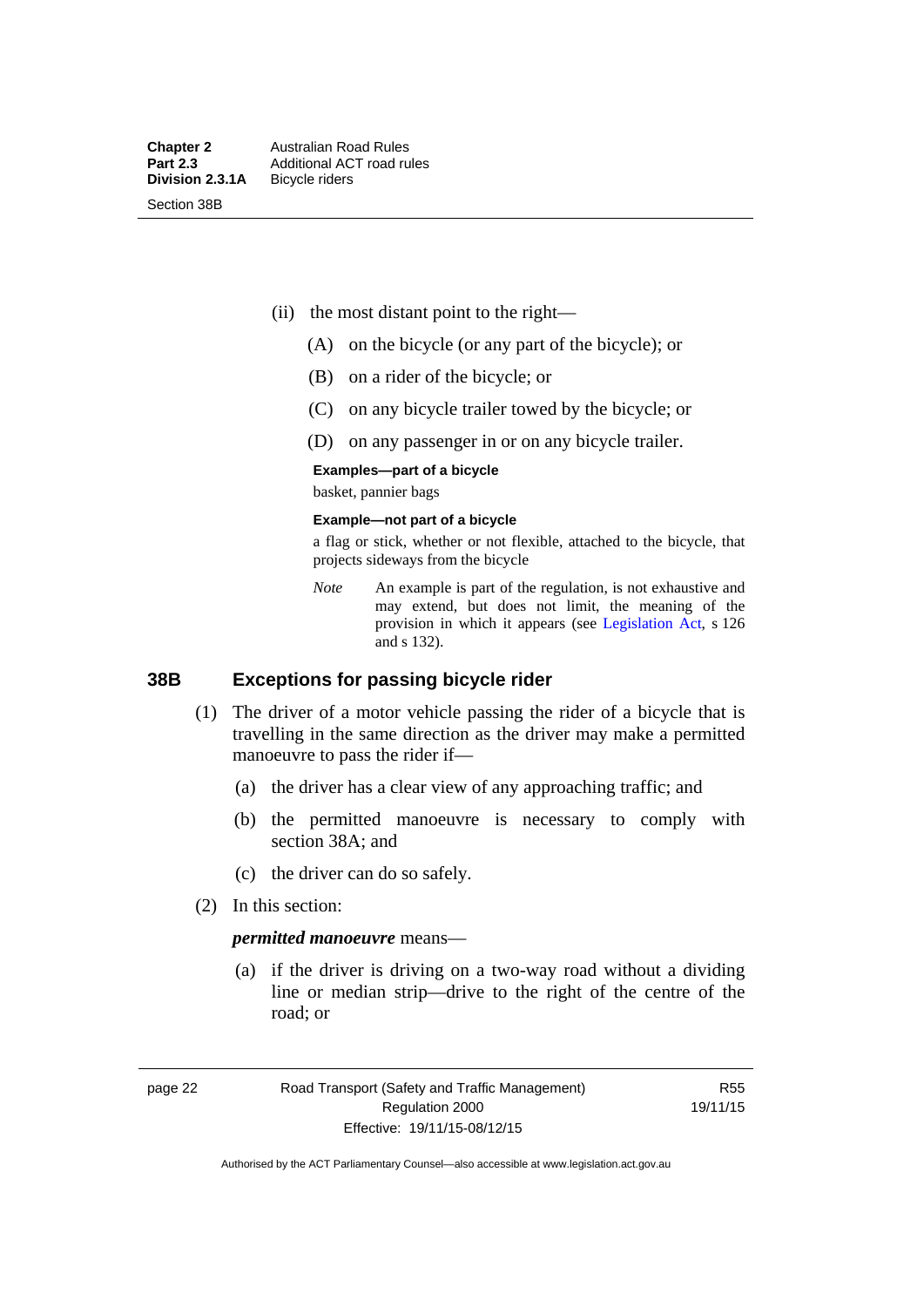- (b) if the driver is driving on a road with a dividing line—drive to the right of the dividing line; or
- (c) drive on a dividing strip that is at the same level as the road; or
- (d) drive on or over a single continuous line; or
- (e) drive on or over 2 parallel lines; or
- (f) drive along a side, or surrounding, of a painted island.
- *Note* See the [Australian Road Rules,](http://www.legislation.act.gov.au//ni/db_37271/default.asp) r 46 or r 48 for the requirement to give left or right change of direction signal.

#### **38C Riding across road on crossing**

- (1) The rider of a bicycle may ride across a road, or part of a road, on the following (a *crossing*) if the rider complies with this section:
	- (a) a children's crossing; or
	- (b) a marked foot crossing; or
	- (c) a pedestrian crossing.
- (2) The rider of the bicycle may only ride across a road, or part of a road, on a crossing if—
	- (a) the rider approaches the crossing no faster than 10km/h; and
	- (b) before riding on the crossing, the rider looks for approaching traffic and is prepared to stop; and
	- (c) the rider rides no faster than 10km/h on the crossing; and
	- (d) the rider gives way to pedestrians on the crossing; and
	- (e) the rider keeps to the left of any oncoming bicycle or pedestrian; and
	- (f) on a marked foot crossing with bicycle crossing lights—the crossing is showing a green bicycle crossing light; and

page 23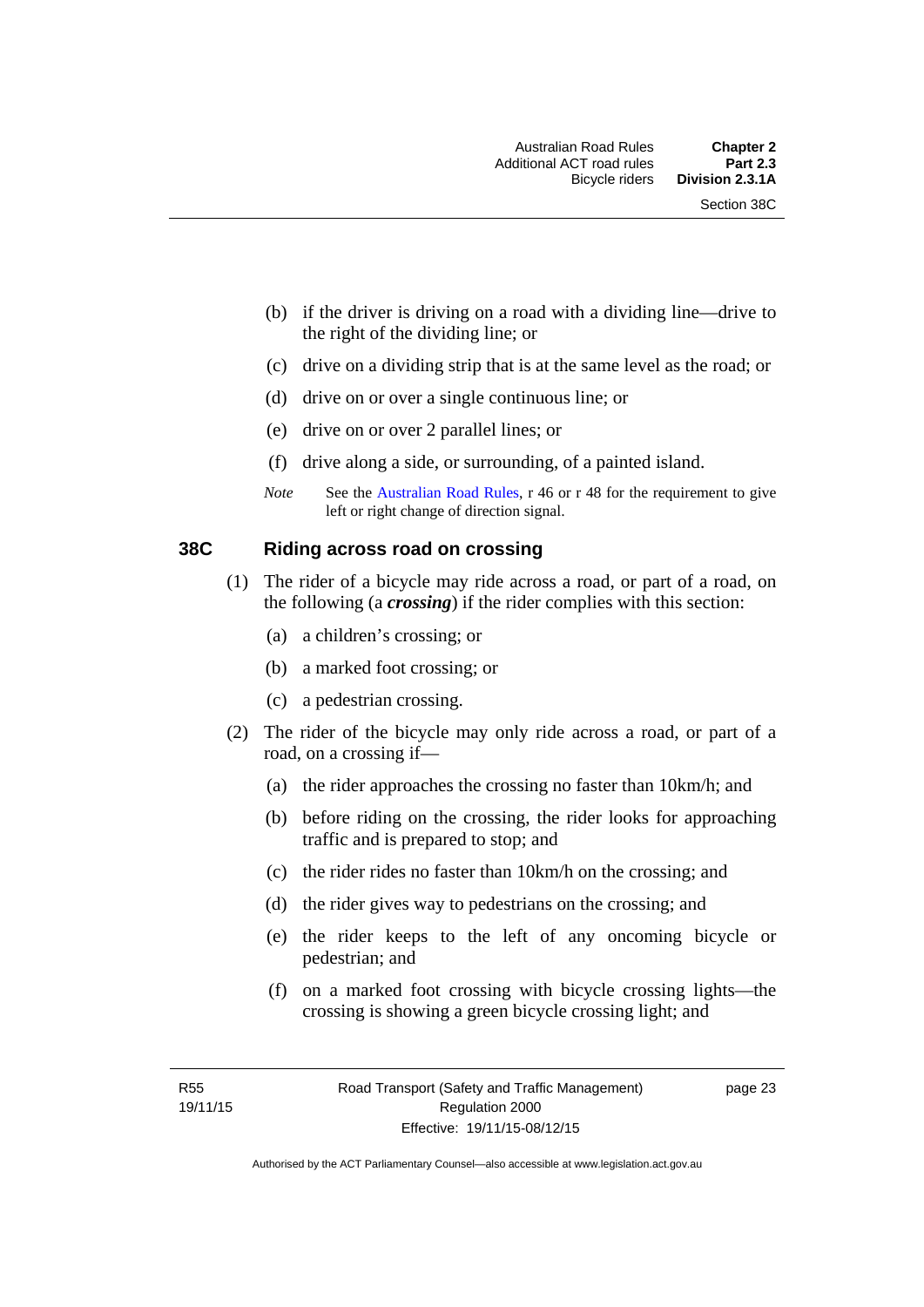(g) on a marked foot crossing without bicycle crossing lights—the crossing is showing a green pedestrian crossing light.

Maximum penalty: 20 penalty units.

*Note* See the [Australian Road Rules](http://www.legislation.act.gov.au//ni/db_37271/default.asp), r 260 and r 262 for the circumstances in which a rider of a bicycle is allowed to cross a road at bicycle crossing lights.

#### **38D Application of ARRs to riders crossing road on crossing**

- (1) The [Australian Road Rules,](http://www.legislation.act.gov.au//ni/db_37271/default.asp) rule 65 (Giving way at a marked foot crossing (except at an intersection) with a flashing yellow traffic light) applies as if a reference to a pedestrian on the crossing also includes a reference to a rider of a bicycle on the crossing.
- (2) The [Australian Road Rules](http://www.legislation.act.gov.au//ni/db_37271/default.asp), rule 80 (Stopping at a children's crossing) applies as if a reference to a pedestrian on the crossing also includes a reference to a rider of a bicycle on the crossing.
- (3) The [Australian Road Rules,](http://www.legislation.act.gov.au//ni/db_37271/default.asp) rule 81 (Giving way at a pedestrian crossing) applies as if a reference to a pedestrian on the crossing also includes a reference to a rider of a bicycle on the crossing.
- (4) The [Australian Road Rules](http://www.legislation.act.gov.au//ni/db_37271/default.asp), rule 262 (Proceeding when bicycle crossing lights change to yellow or red) applies to a rider of a bicycle crossing a marked foot crossing without bicycle lights when the crossing shows a green pedestrian crossing light as if a reference to a bicycle crossing light were a reference to a pedestrian crossing light.
- (5) The [Australian Road Rules](http://www.legislation.act.gov.au//ni/db_37271/default.asp), rule 248 (No riding across a road on a crossing) does not apply.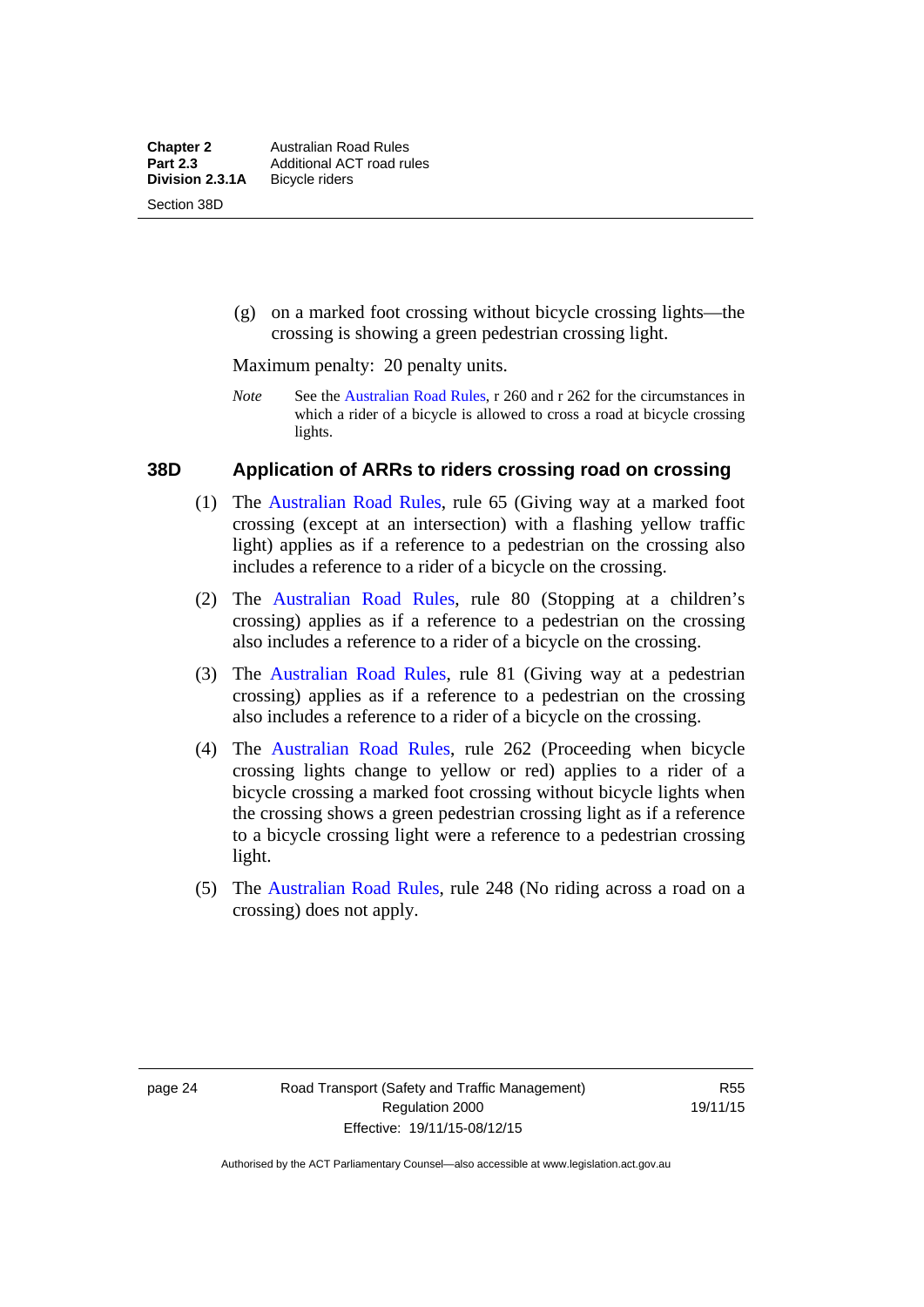# **Division 2.3.2 Driver and passenger safety**

### **39 Safety of persons on trailers**

 (1) A person must not travel on a road in or on any part of a trailer that is not a part designed primarily for the carriage of passengers or goods.

Maximum penalty: 20 penalty units.

 (2) A person must not travel on a road in or on any part of a trailer that is a part designed primarily for the carriage of goods if the part is not enclosed.

Maximum penalty: 20 penalty units.

- (3) This section does not apply to a person—
	- (a) who is in or on a police vehicle or emergency vehicle; or
	- (b) engaged in the door-to-door delivery or collection of goods, or in the collection of waste or garbage, in or on a trailer that is not travelling faster than 25km/h; or
	- (c) if, in all the circumstances, there is a no reasonable danger of the person falling or being thrown from the trailer, or being injured, because the person is travelling in a way prohibited by this section.
- (4) In this section:

*enclosed*, for a part of a trailer, means enclosed by—

(a) the structure of the trailer; or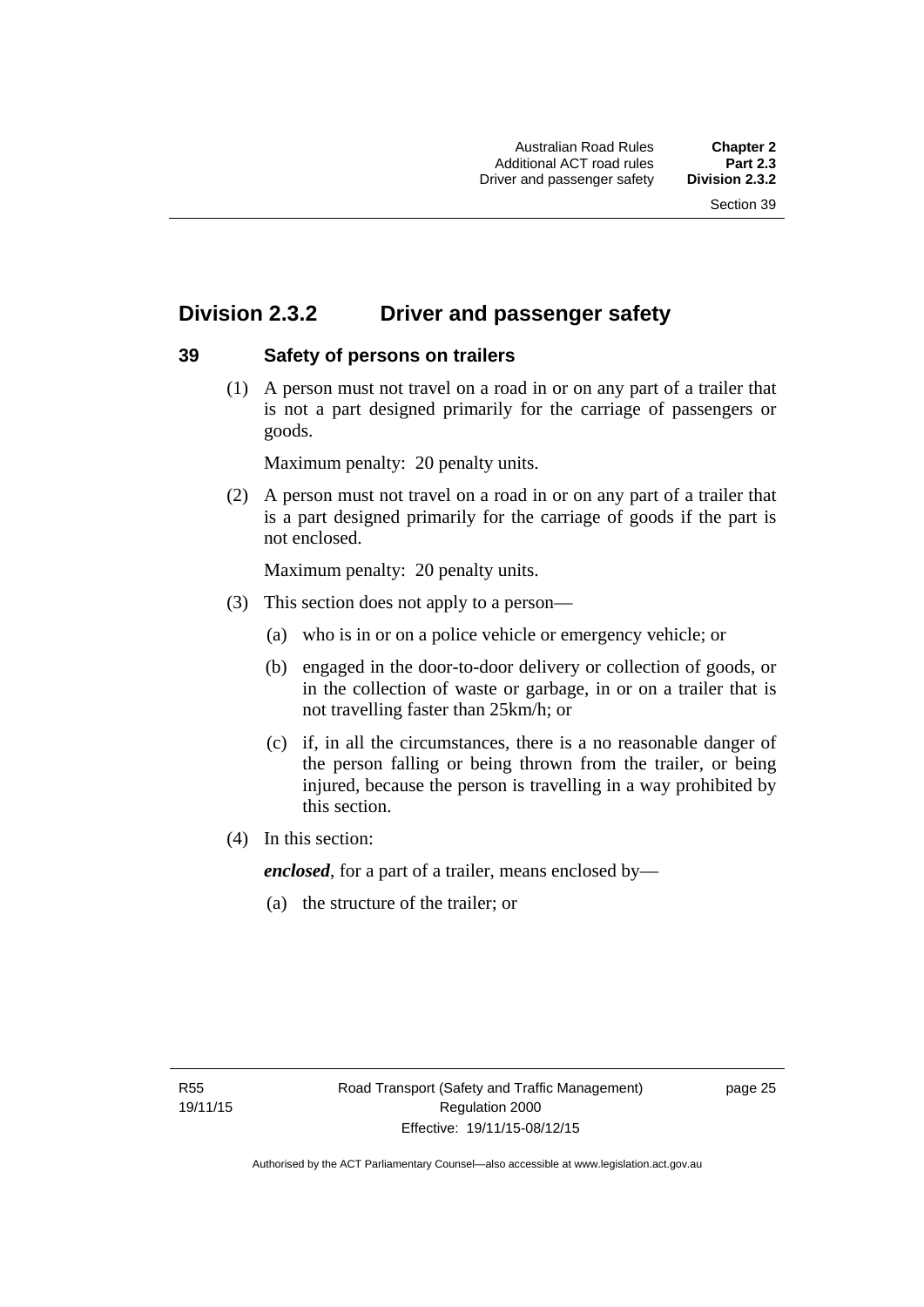Section 40

 (b) a canopy, cage or other device fitted to the trailer that is of a kind approved by the road transport authority under section 66 (1) (f) (Approvals etc by road transport authority).

*Note* The [Australian Road Rules](http://www.legislation.act.gov.au//ni/db_37271/default.asp), r 298 prohibits a driver from driving a motor vehicle towing a trailer with a person in or on the trailer, unless the trailer is exempt from the rule under another law of this jurisdiction. Section 30 provides the exemption from the rule.

#### **40 Passengers in sidecars to be seated**

 (1) A passenger in a sidecar attached to a motorbike that is moving, or is stationary but not parked, on a road must sit in a place in the sidecar designed for use by a passenger.

Maximum penalty: 20 penalty units.

 (2) The rider of a motorbike must not ride with a passenger in a sidecar unless the passenger complies with subsection (1).

Maximum penalty: 20 penalty units.

### **Division 2.3.3 Trailers and towing**

- *Note* The following rules of the [Australian Road Rules](http://www.legislation.act.gov.au//ni/db_37271/default.asp) apply to the towing of vehicles:
	- r 216 (which is about the lights that must be used when towing a vehicle at night or in hazardous weather conditions)
	- r 254 (which is about the towing of bicycles)
	- r 257 (which is about riding with a person on a bicycle trailer)
	- r 292 (which is about towing a vehicle with an insecure or overhanging load)
	- r 294 (which is about keeping control of a motor vehicle or trailer being towed)
	- r 295 (which is about towing another vehicle with a towline)
	- r 298 (which is about driving with a person in a trailer)
	- r 312 (which provides certain exemptions for tow truck drivers).

page 26 Road Transport (Safety and Traffic Management) Regulation 2000 Effective: 19/11/15-08/12/15

R55 19/11/15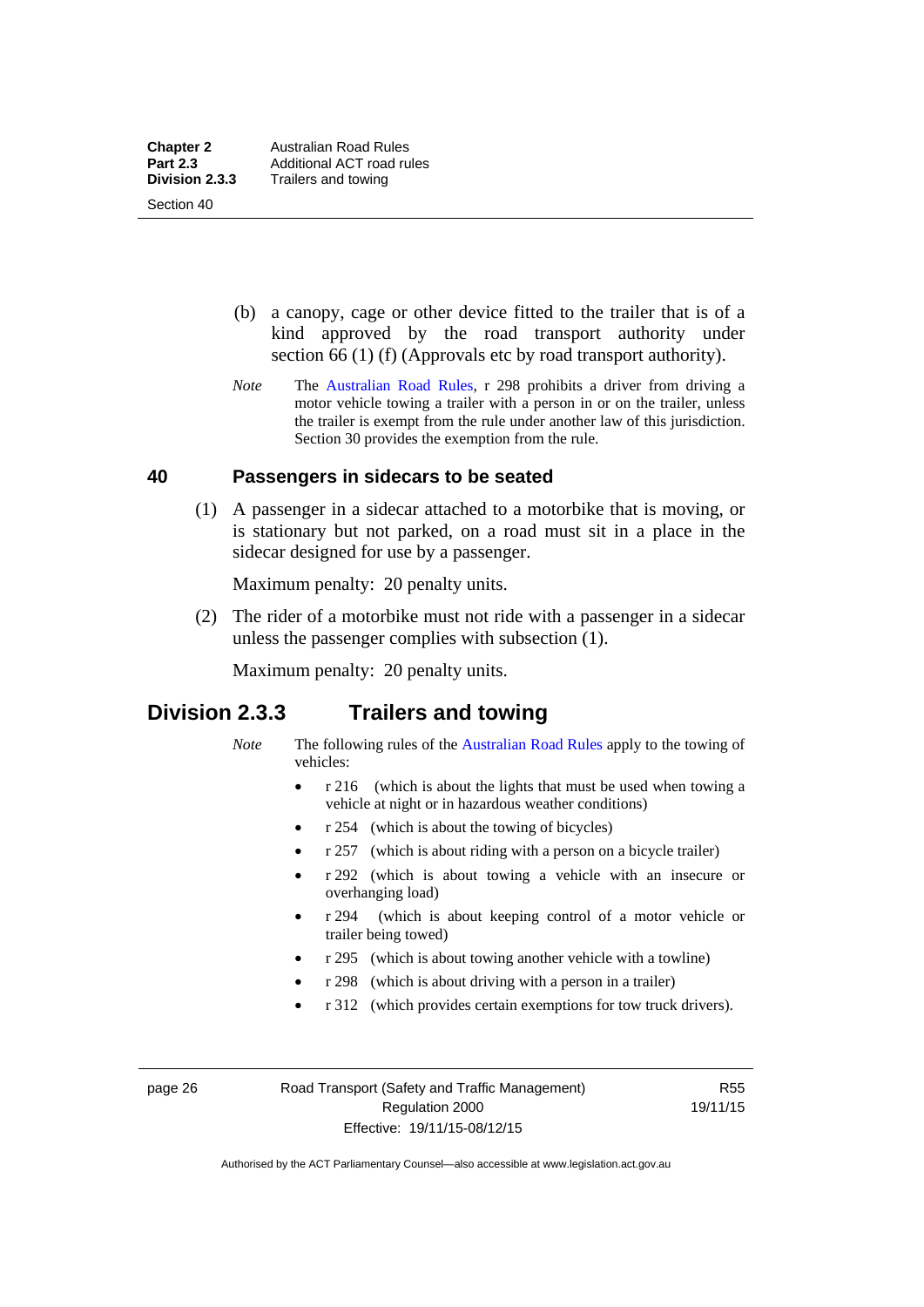#### **41 Number of vehicles that may be drawn**

 (1) The driver of an articulated vehicle must not tow any other vehicle on a road.

Maximum penalty: 20 penalty units.

 (2) The driver of a motor vehicle must not tow more than 1 other vehicle on a road.

Maximum penalty: 20 penalty units.

- (3) The road transport authority may exempt a vehicle or person from subsection (1) or (2).
- (4) Subsection (2) does not apply in relation to a tow truck that is towing an articulated vehicle (other than a B-double or road train) if—
	- (a) the articulated vehicle has broken down on a road and it is necessary for it to be towed away; or
	- (b) the articulated vehicle has been involved in a crash on a road and it is necessary for it to be towed away.
- (5) Subsection (2) does not apply to a motor vehicle that is towing another vehicle using a lift and tow trailer if—
	- (a) the other vehicle is partly supported by the lift and tow trailer; and
	- (b) the vehicle is not towed at faster than 60 km/h; and
	- (c) the combined weight of the towed vehicle and the lift and tow trailer is not more than the unladen weight of the towing vehicle.
- (6) Subsection (2) does not apply to—
	- (a) a tractor-harvester-cutting head trailer combination; or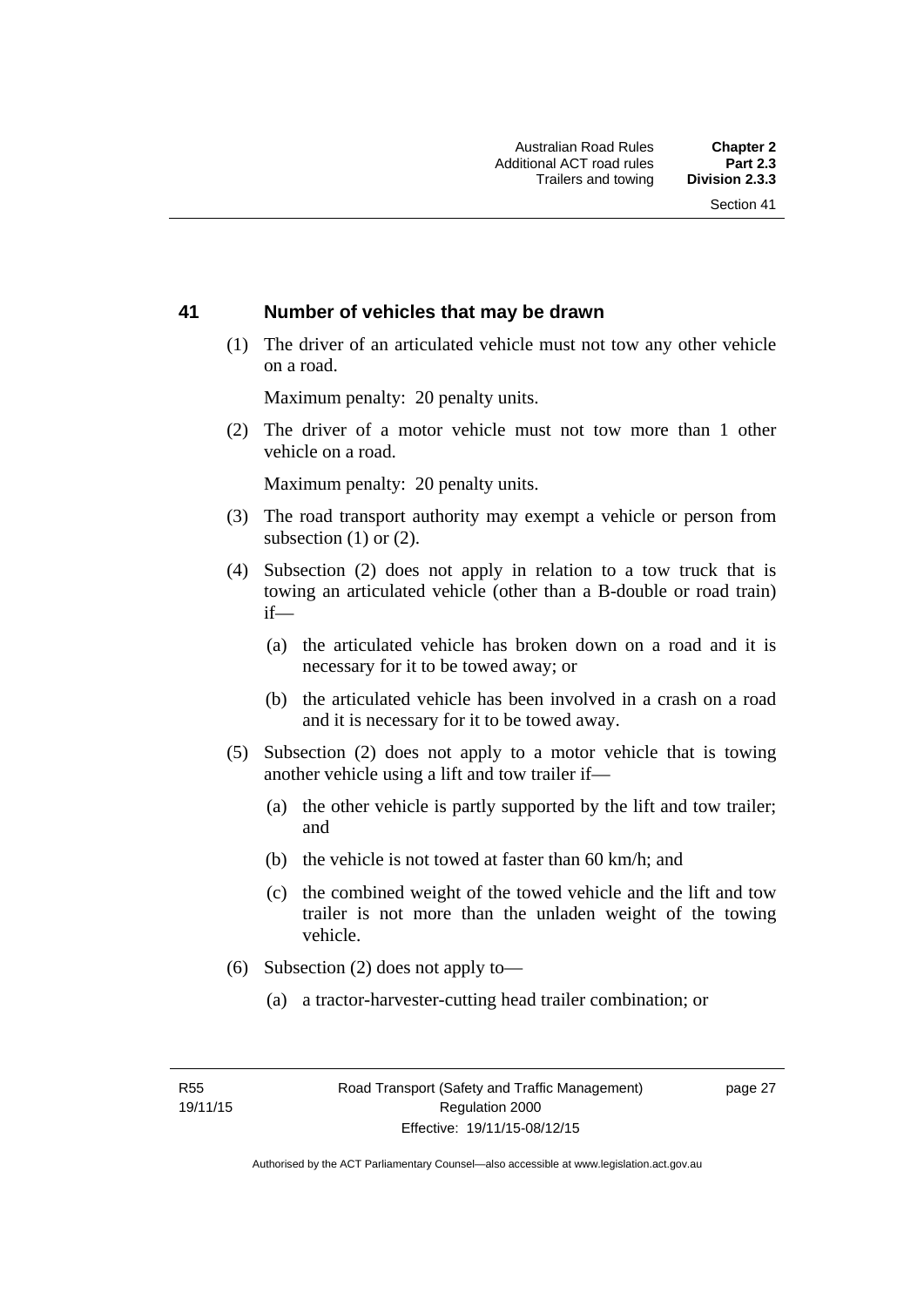Section 42

- (b) a tractor with multiple implements attached, if the implements are normally used as a single unit when performing agricultural operations; or
- (c) a tractor and implement combination towing a fuel trailer or laser tower; or
- (d) an articulated low-loader consisting of a prime mover towing a converter dolly and a semitrailer; or
- (e) a B-double, dog trailer or road train.

#### **42 Towing by vehicles under 4.5t**

- (1) The driver of a motor vehicle (the *towing vehicle*) must not tow another vehicle (the *towed vehicle*) on a road if the laden weight of the towed vehicle is more than—
	- (a) the capacity of the towing attachment fitted to the towing vehicle; or
	- (b) the maximum laden weight for the towed vehicle.

Maximum penalty: 20 penalty units.

- (2) Subsection (1) does not apply to the driver if the towing vehicle has a GVM over 4.5t.
- (3) The road transport authority may exempt a vehicle or person from subsection  $(1)$ .
- (4) In this section:

*maximum laden weight*, for the towed vehicle, means—

 (a) the maximum laden weight for a towed vehicle specified by the manufacturer of the towing vehicle in relation to the towing vehicle; or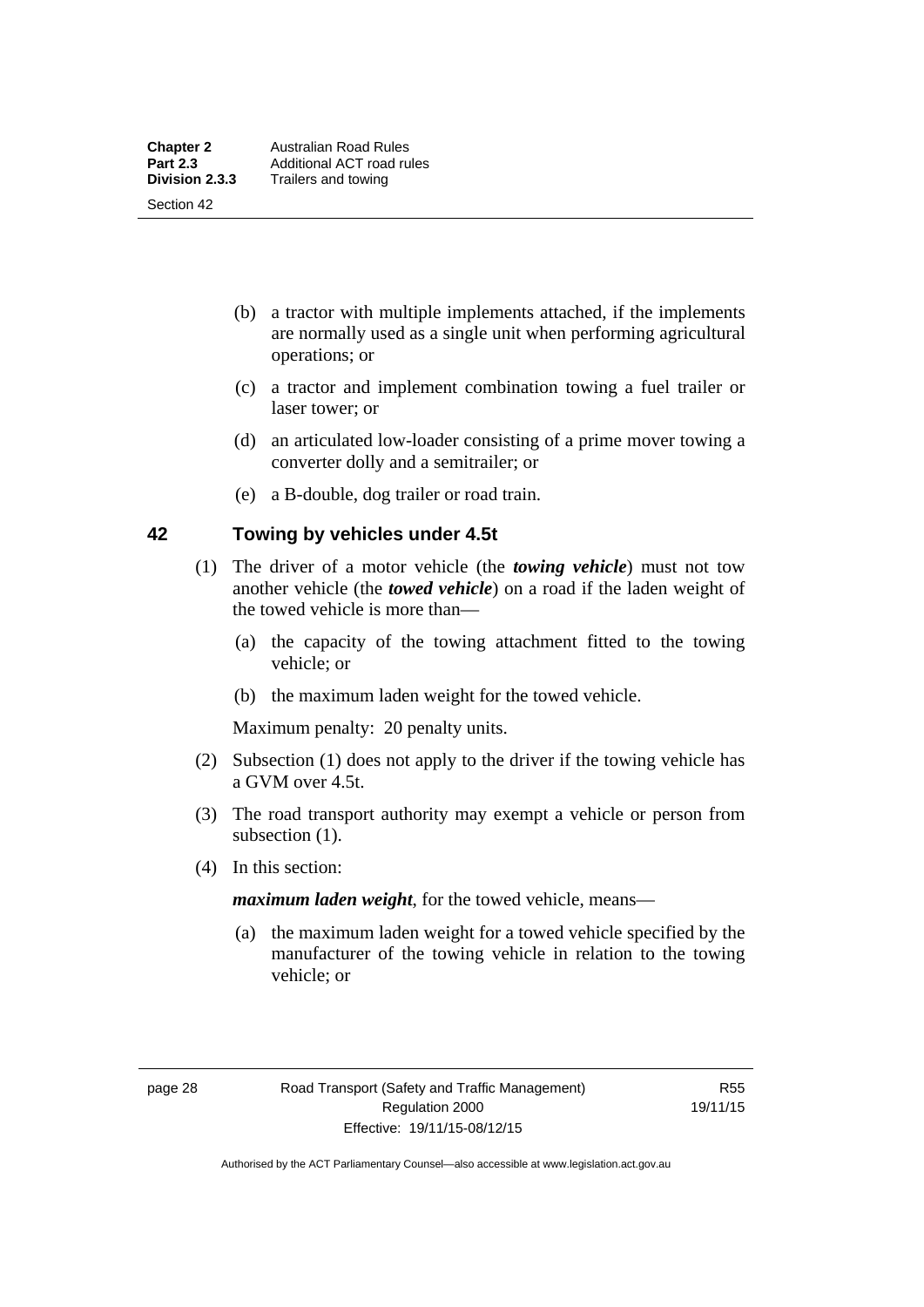- (b) if there is no such specification by the manufacturer, the manufacturer of the vehicle cannot be identified or the specification is not appropriate because the towing vehicle has been modified—
	- (i) 1.5 times the unladen weight of the towing vehicle if the towed vehicle is fitted with a braking system that is working properly; or
	- (ii) the unladen weight of the towing vehicle in any other case.

### **Division 2.3.4 Lights on vehicles**

- *Note* The following rules of the [Australian Road Rules](http://www.legislation.act.gov.au//ni/db_37271/default.asp) apply to lights on vehicles:
	- r 215 (which is about using lights when driving at night or in hazardous weather conditions)
	- r 216 (which is about the lights that must be used when towing a vehicle at night or in hazardous weather conditions)
	- r 217 (which is about using rear fog lights)
	- r 218 (which is about using headlights on high-beam)
	- r 219 (which is about not using lights to dazzle other road users)
	- r 220 (which is about the use of lights on a vehicle that is stopped)
	- r 221 (which is about using hazard warning lights)
	- r 222 (which is about the use of warning lights on buses carrying children)
	- r 223 (which is about using lights when riding an animal-drawn vehicle at night or in hazardous weather conditions)
	- r 259 (which is about using lights when riding a bicycle at night).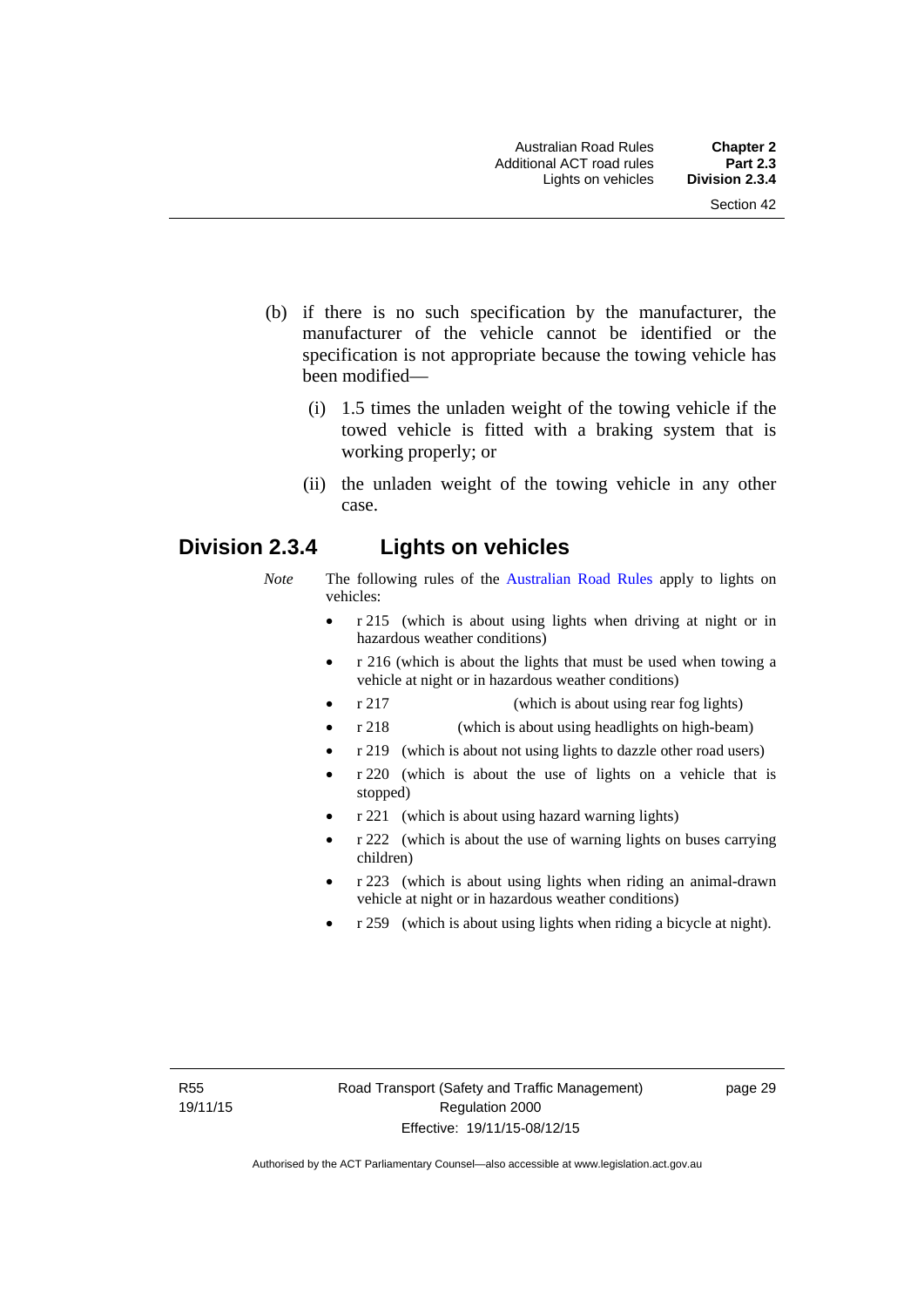Section 43

**43 Lights on motor vehicles generally**

- (1) The driver of a motor vehicle fitted with a spotlight or searchlight must not operate the light, or allow it to be operated, on a road unless—
	- (a) the vehicle is stationary, the light is operated only for examining or making adjustments or repairs to a vehicle, and light from it is not projected further than 6m; or
	- (b) the light is operated for the temporary purpose of reading or looking for a notice, sign, house number or something similar; or
	- (c) the vehicle is a police vehicle; or
	- (d) the vehicle is being used by the Territory, the Commonwealth or any public authority.

Maximum penalty: 20 penalty units.

- (2) The driver of a motor vehicle fitted with an additional headlight permitted to be fitted under the *[Road Transport \(Vehicle](http://www.legislation.act.gov.au/sl/2000-12)  [Registration\) Regulation 2000](http://www.legislation.act.gov.au/sl/2000-12)*, schedule 1 must not operate the headlight, or allow it to be operated, if—
	- (a) the vehicle is being driven on a length of road in a built-up area; or
	- (b) the driver is driving less than—
		- (i) 200m behind a vehicle travelling in the same direction as the driver; or
		- (ii) 200m from an oncoming vehicle.

Maximum penalty: 20 penalty units.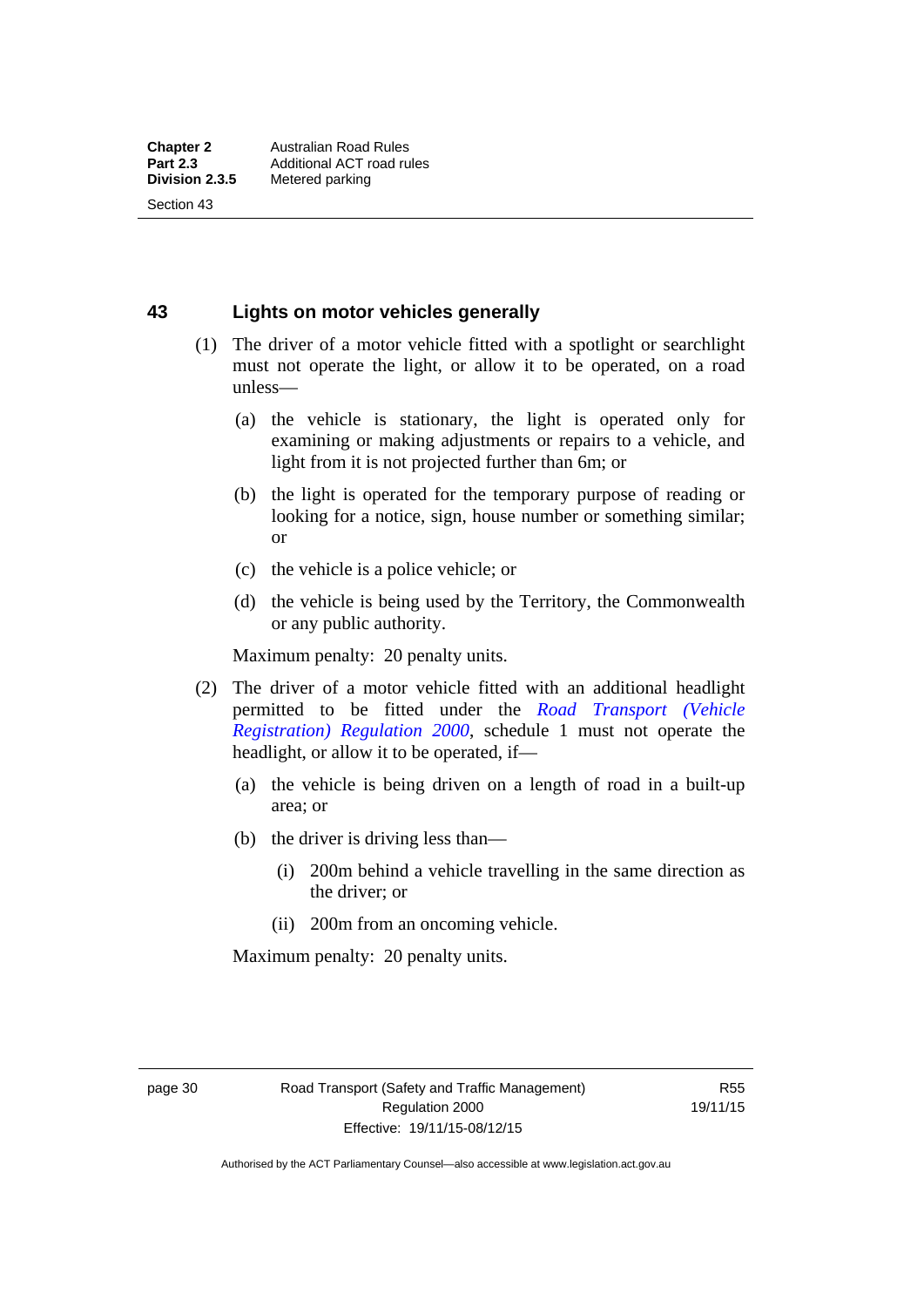# **Division 2.3.5 Metered parking**

- *Note* The rules of the [Australian Road Rules](http://www.legislation.act.gov.au//ni/db_37271/default.asp) that apply to the parking of vehicles include the following:
	- r 189 (which is about double parking)
	- r 203 (which is about stopping in a parking area for people with disabilities)
	- r 205 (which is about parking for longer than indicated)
	- r 207 (which is about parking where fees are payable)
	- r 208 (which is about parallel parking on a road, except in a median strip parking area)
	- r 209 (which is about parallel parking in a median strip parking area)
	- r 210 (which is about angle parking)
	- r 211 (which is about parking in parking bays).

#### **44 Metered parking—parking in spaces**

- (1) A driver commits an offence if—
	- (a) the driver parks in a metered parking area; and
	- (b) the driver's vehicle is not parked in a metered parking space.

Maximum penalty: 20 penalty units.

 (2) A driver must not park the driver's vehicle in a metered parking space if another vehicle is parked in the space.

Maximum penalty: 20 penalty units.

 (3) A driver who parks in a metered parking space must position the driver's vehicle completely within the space.

Maximum penalty: 20 penalty units.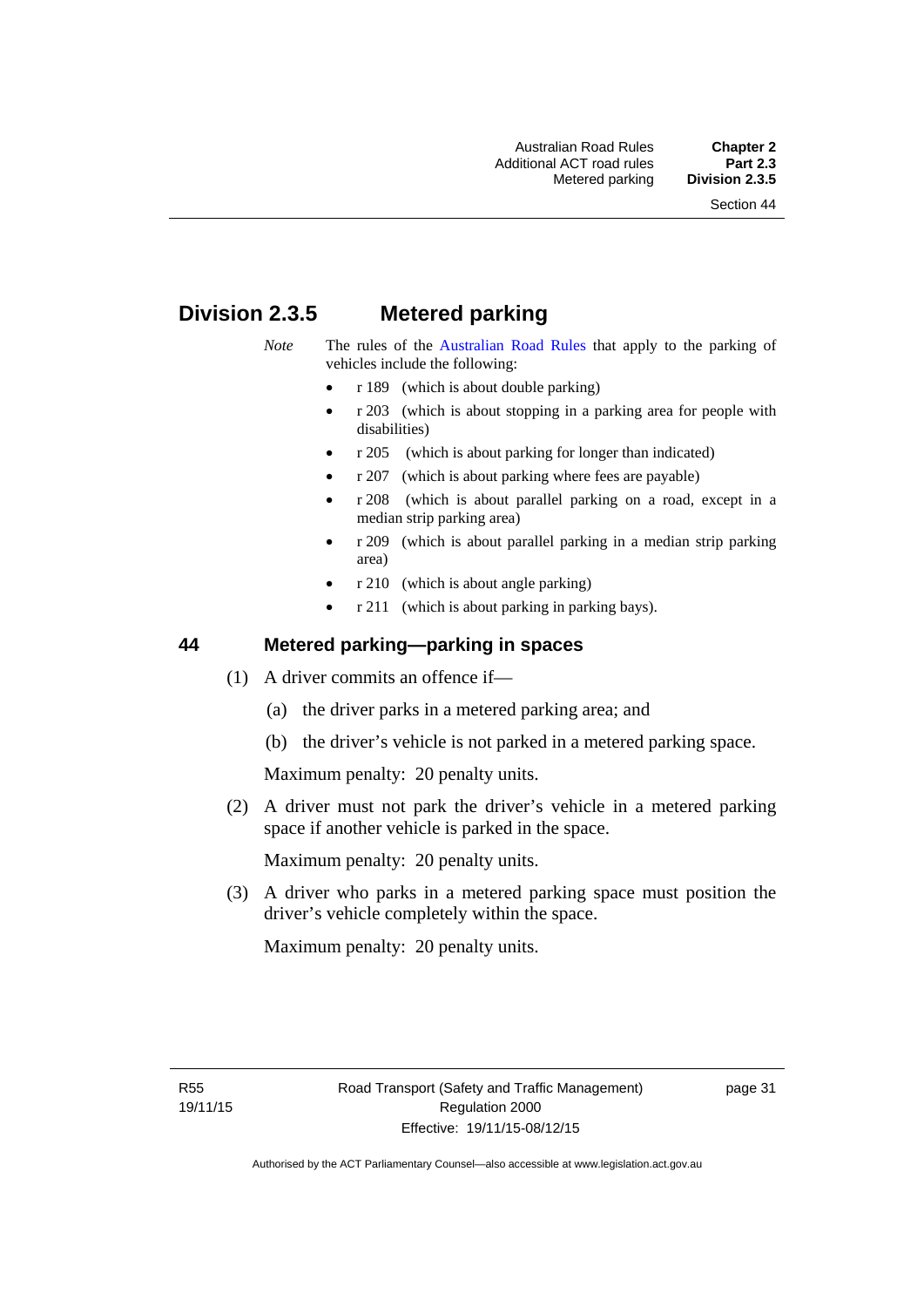Section 44A

### **44A Metered parking—parking fees**

 (1) A driver must not park in a metered parking space without paying the relevant parking fee for the space.

Maximum penalty: 20 penalty units.

- (2) A driver does not commit an offence against subsection (1) if—
	- (a) the relevant parking fee for the metered parking space is paid immediately after the driver parks the driver's vehicle in the metered parking space; or
	- (b) the parking meter for the metered parking space indicates that the period for which parking in the space has been paid for has not expired; or
	- (c) the parking meter for the metered parking space—
		- (i) is not working; or
		- (ii) is covered with a parking meter hood bearing the words 'out of order time limit applies'.
	- *Note* For other exceptions to s (1), see s 45.

#### **44B Metered parking—maximum length of stay**

 (1) A driver must not allow the driver's vehicle to remain parked in a metered parking space if the parking meter for the space indicates that the period for which parking in the space has been paid for has expired.

Maximum penalty: 20 penalty units.

*Note* For exceptions to s (1), see s 45.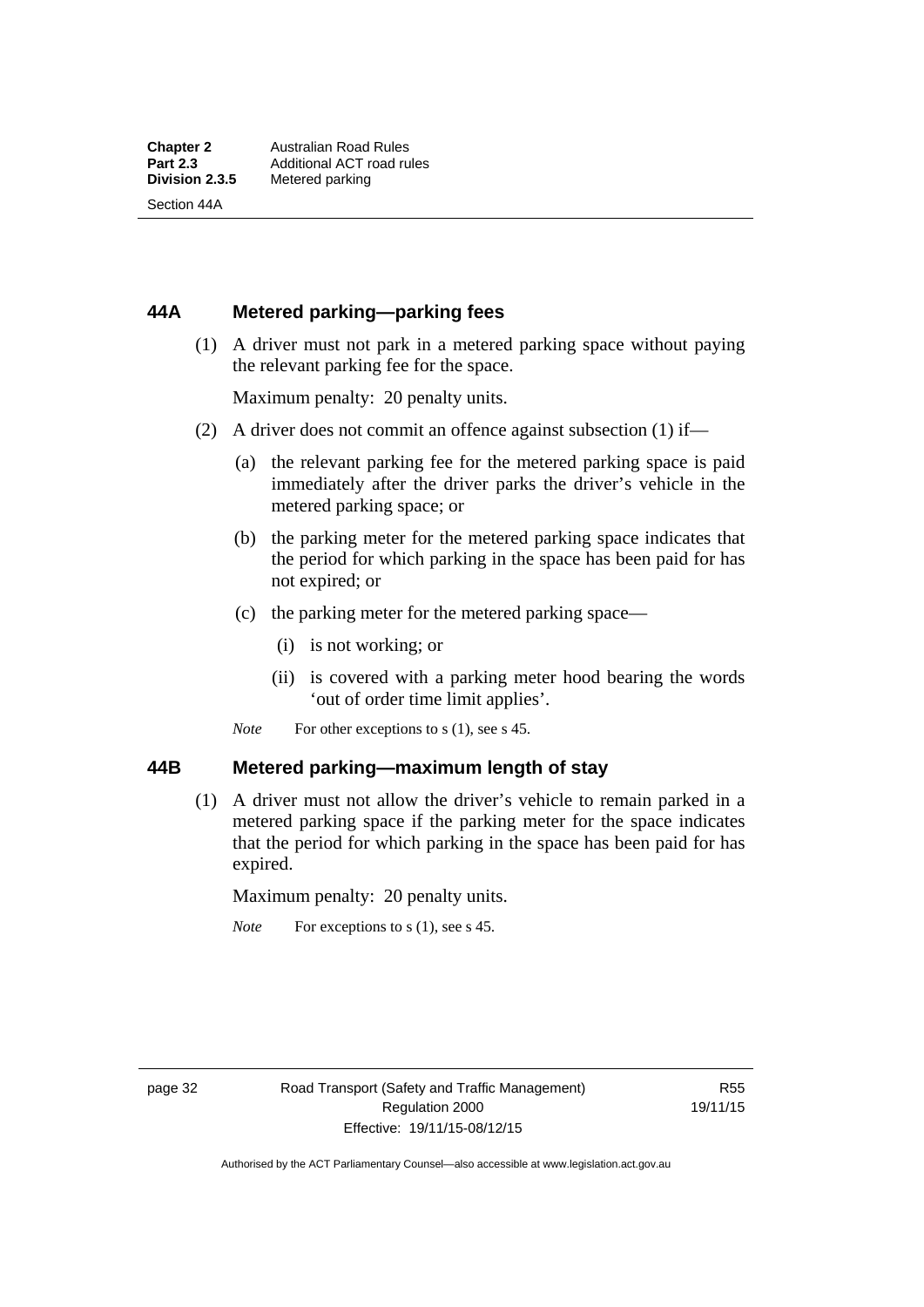(2) A driver must not allow the driver's vehicle to remain parked in a metered parking space for longer than the period (if any) indicated on the metered parking signs applying to the space as the maximum period for which a vehicle may be parked in the space.

Maximum penalty: 20 penalty units.

*Note* For exceptions to s (2), see s 45.

#### **45 Metered parking—exceptions to s 44A and s 44B**

Section 44A (Metered parking—parking fees) and section 44B (Metered parking—maximum length of stay) do not apply to—

- (a) a driver for any period the driver's vehicle is parked in a metered parking space outside the controlled parking hours for the space; or
- (b) a driver if—
	- (i) the driver's vehicle is parked in a metered parking space; and
	- (ii) the driver displays in or on the vehicle a current mobility parking scheme authority; and
	- (iii) the driver complies with the conditions (if any) of the authority; or
- (c) a driver if—
	- (i) the driver's vehicle is parked in a metered parking space designated by a *permit zone sign* for use by the holder of a stated kind of parking permit; and
	- (ii) the driver displays in or on the vehicle a current parking permit of that kind; and
	- (iii) the driver complies with the conditions (if any) of the permit.

R55 19/11/15 page 33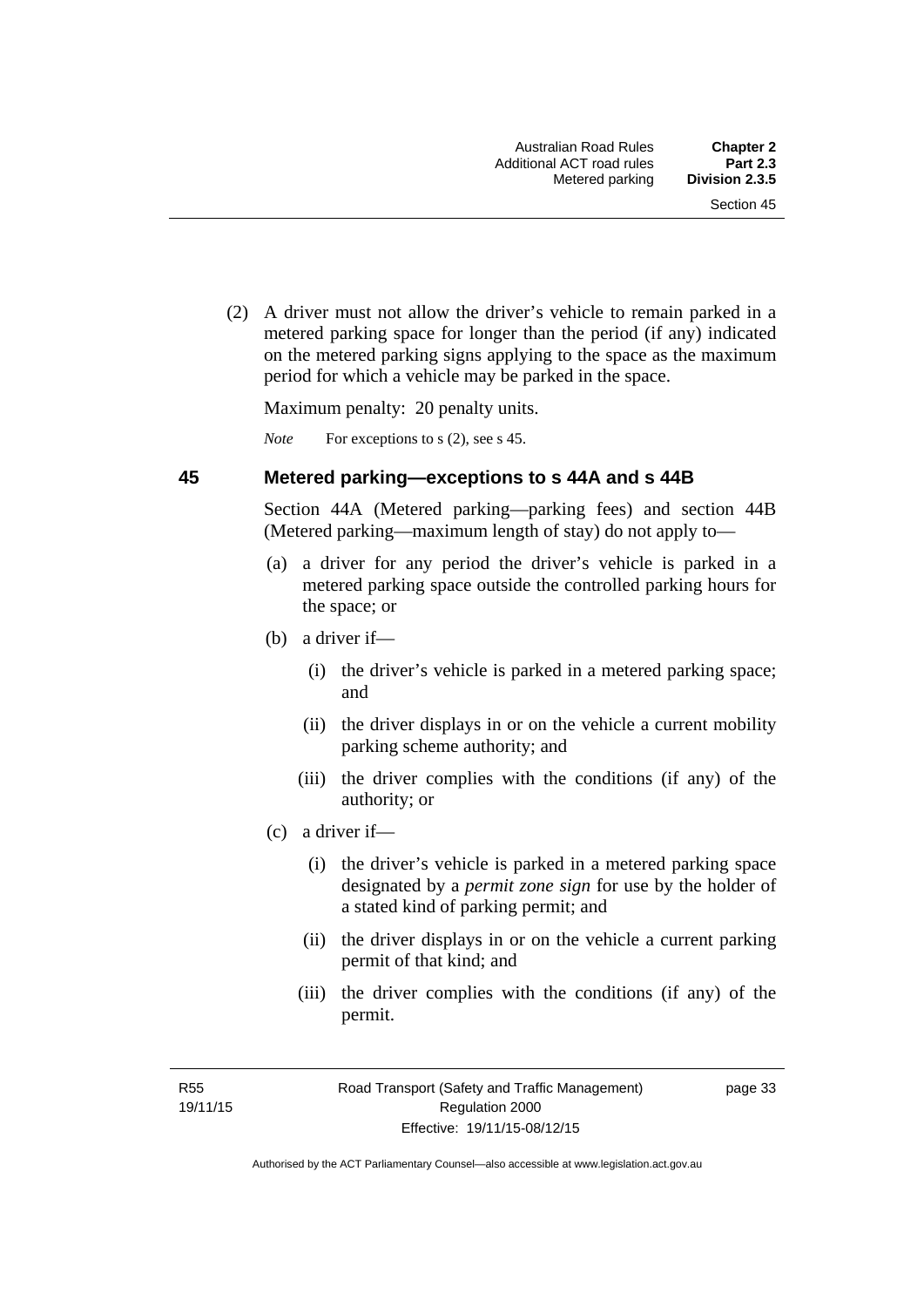Section 46

**46 Temporary closure of metered parking spaces**

- (1) If the road transport authority decides that the use of a metered parking space should be temporarily discontinued, the authority may close the space by—
	- (a) installing a sign, at or near the space, that displays words to the effect that the space is closed; or
	- (b) covering the parking meter applying to the space with a parking meter hood bearing the words 'no parking'.
- (2) A driver must not park in a metered parking space that has been closed under subsection (1).

Maximum penalty: 20 penalty units.

(3) In this section:

*sign* includes a board, device, plate, screen, words or anything else, whether or not installed with or on a traffic sign.

#### **47 Misuse of parking meters**

A person must not—

- (a) insert in a parking meter anything other than coins appropriate for the meter; or
- (b) attach anything (for example, advertising material) to a parking meter.

Maximum penalty: 20 penalty units.

*Note* An example is part of the regulation, is not exhaustive and may extend, but does not limit, the meaning of the provision in which it appears (see [Legislation Act,](http://www.legislation.act.gov.au/a/2001-14) s 126 and s 132).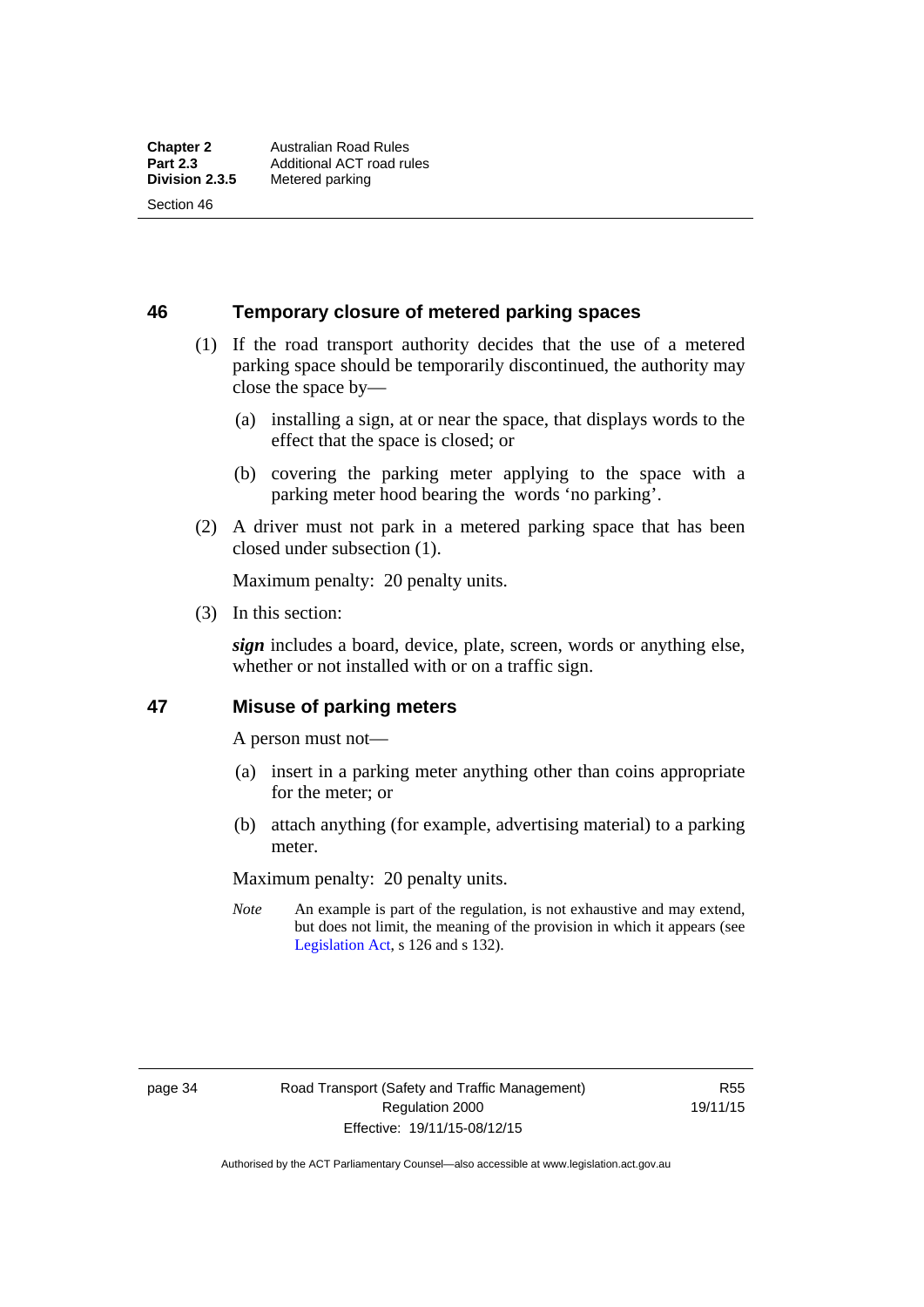#### **48 Interfering with parking meters etc**

A person must not—

- (a) do anything that interferes with (or is likely to interfere with) the proper working of a parking meter; or
- (b) fraudulently operate a parking meter.

Maximum penalty: 20 penalty units.

### **Division 2.3.6 Ticket parking**

#### **49 Ticket parking—parking in spaces**

- (1) A driver commits an offence if—
	- (a) the driver parks in a ticket parking area; and
	- (b) the driver's vehicle is not parked in a ticket parking space.

Maximum penalty: 20 penalty units.

- (2) However, the driver does not commit an offence against subsection (1) if the driver parks in a metered parking space within a ticket parking area and the driver complies with the provisions of division 2.3.5 (Metered parking) in relation to parking in the space.
- (3) A driver must not park the driver's vehicle in a ticket parking space if another vehicle is parked in the space.

Maximum penalty: 20 penalty units.

 (4) A driver who parks in a ticket parking space must position the driver's vehicle completely within the space.

Maximum penalty: 20 penalty units.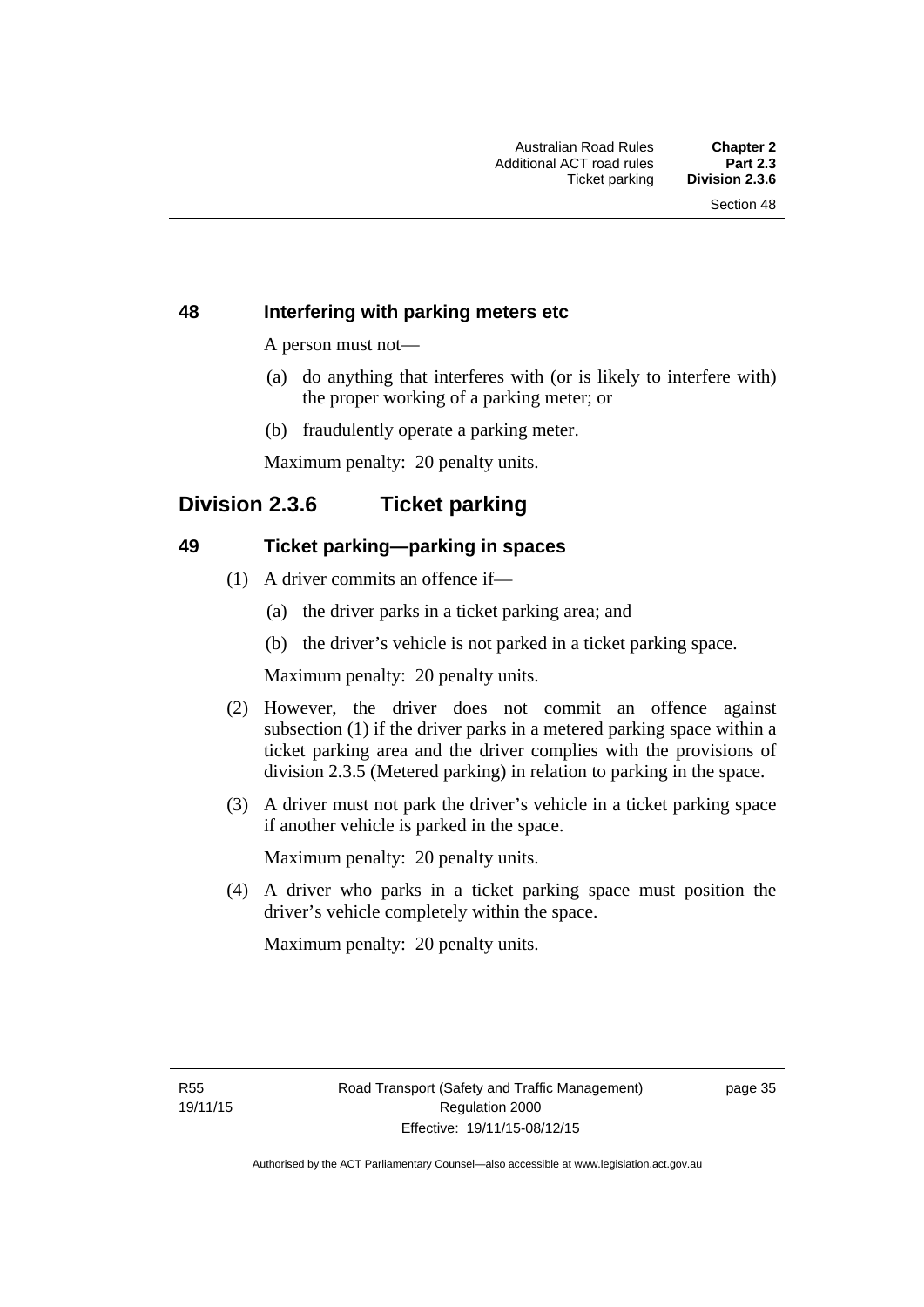#### **49A Ticket parking—display of tickets**

- (1) A driver may park the driver's vehicle in a ticket parking area only if—
	- (a) for an RTA multi-stay ticket parking area—
		- (i) a current parking ticket for the area is correctly displayed in or on the vehicle; or
		- (ii) a current part-day parking ticket for another RTA multi-stay ticket parking area is correctly displayed in or on the vehicle; or
		- (iii) a current equivalent all-day parking ticket for another RTA multi-stay ticket parking area is correctly displayed in or on the vehicle; or
	- (b) for any other ticket parking area—a current parking ticket for the area is correctly displayed in or on the vehicle.

Maximum penalty: 20 penalty units.

#### **Examples of ticket parking areas for par (b)**

- 1 a ticket parking area set up by the road transport authority in which parking up to a maximum of 4 hours is permitted by the ticket parking signs applying to the area
- 2 a ticket parking area set up by a parking authority
- *Note 1* Ticket parking areas may be set up by the road transport authority or a parking authority (see s 75A-s 76A).
- *Note 2* An example is part of the regulation, is not exhaustive and may extend, but does not limit, the meaning of the provision in which it appears (see [Legislation Act,](http://www.legislation.act.gov.au/a/2001-14) s 126 and s 132).
- (2) Subsection (1) (a) does not apply to a driver if, immediately after parking in the ticket parking area, the driver—
	- (a) obtains a parking ticket for the ticket parking area and the ticket is correctly displayed in or on the driver's vehicle; or

page 36 Road Transport (Safety and Traffic Management) Regulation 2000 Effective: 19/11/15-08/12/15

R55 19/11/15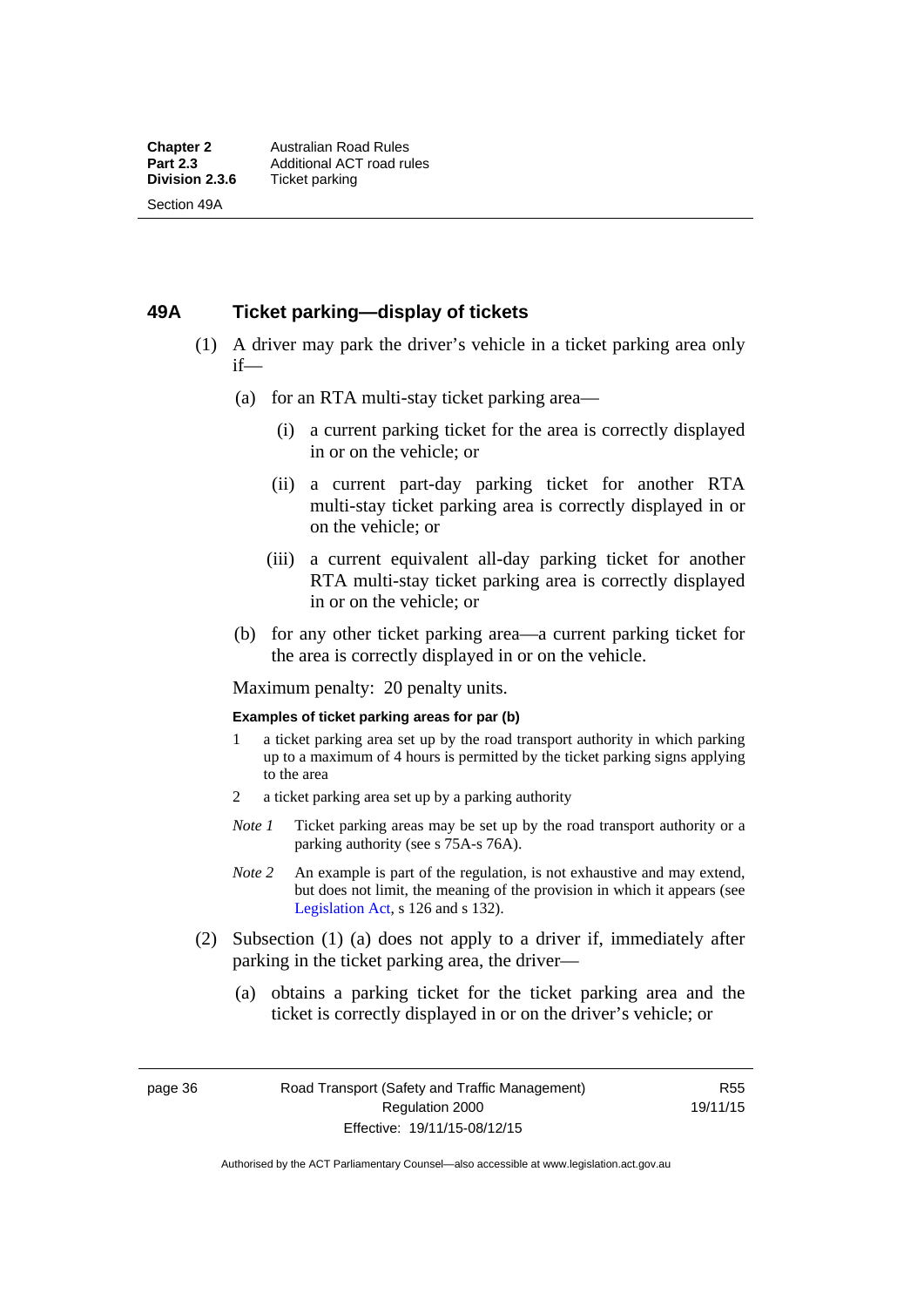- (b) correctly displays in or on the driver's vehicle a parking ticket mentioned in subsection  $(1)$   $(a)$   $(ii)$  or  $(iii)$ .
- (3) Subsection (1) (b) does not apply to a driver if, immediately after parking in the ticket parking area, the driver obtains a parking ticket for the ticket parking area and the ticket is correctly displayed in or on the driver's vehicle.
- (4) It is a defence to the prosecution of a driver for an offence against subsection (1) if the driver proves that—
	- (a) a parking ticket was displayed in accordance with the subsection; and
	- (b) the driver took reasonable steps to ensure that the ticket remained correctly displayed while the driver's vehicle was parked in the ticket parking area.
	- *Note* For other exceptions to s (1), see s 49AA and s 50.
- (5) In this section:

*all-day parking ticket*, for a ticket parking area, means a parking ticket for which the relevant parking fee for parking all-day in the area has been paid.

*correctly displayed*—a parking ticket is *correctly displayed* in or on a vehicle if the ticket is displayed—

- (a) in or on the front left-hand side of the vehicle or, if the ticket requires the driver to display the ticket in or on a part of the vehicle, in or on that part of the vehicle; and
- (b) in a way that its expiry date (and, for a parking ticket other than an all-day parking ticket, its expiry time) and the ticket parking area for which it is issued, are clearly visible from outside the vehicle.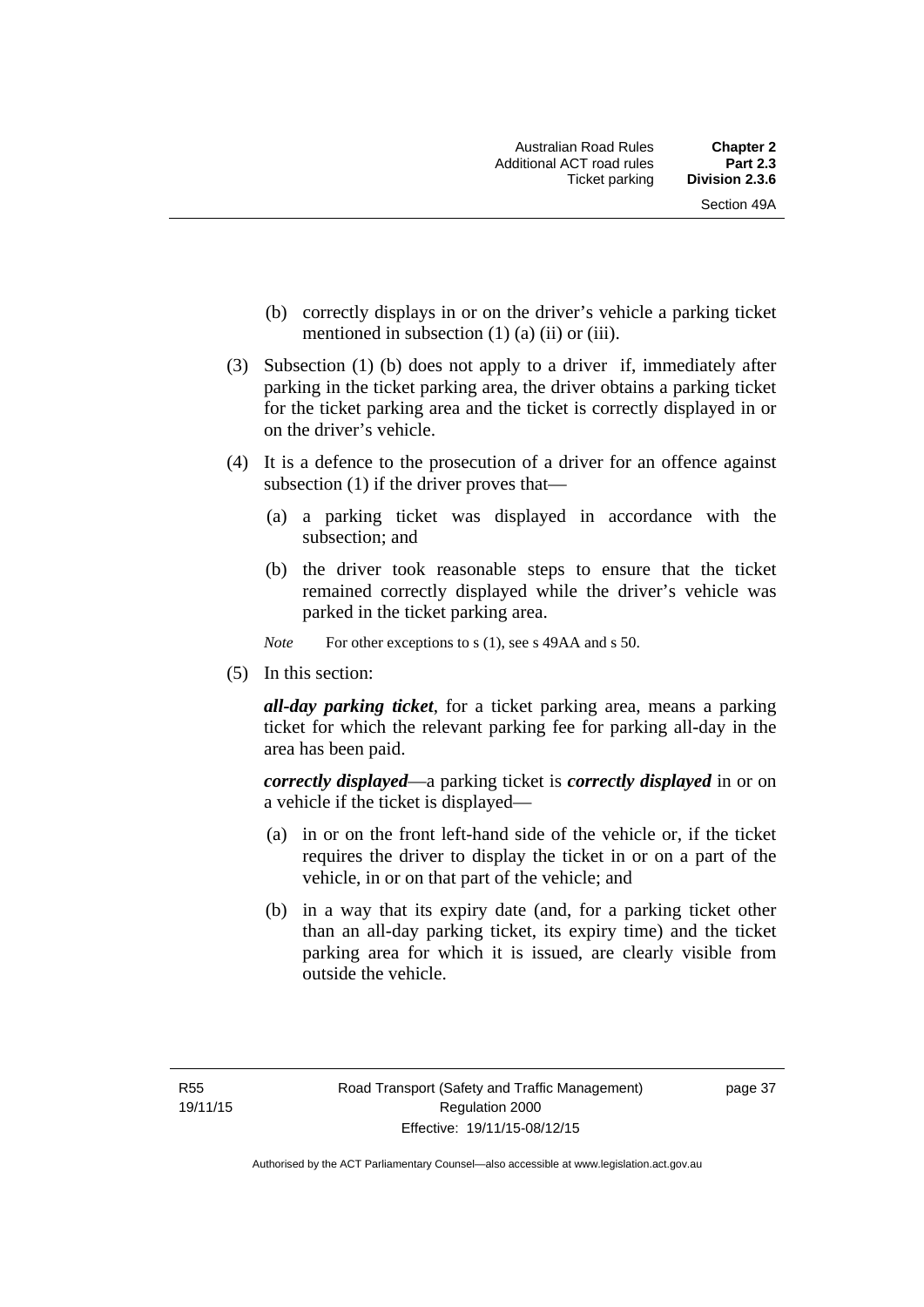**Chapter 2** Australian Road Rules<br>**Part 2.3** Additional ACT road ru **Part 2.3 Additional ACT road rules**<br>**Division 2.3.6** Ticket parking **Ticket parking** 

Section 49AA

*equivalent*, for a multi-stay ticket parking area, means another ticket parking area for which the relevant parking fee for an all-day parking ticket for the area is the same or higher.

*part-day parking ticket* means a parking ticket that is not an all-day parking ticket.

*RTA multi-stay ticket parking area* means a ticket parking area set aside under section 76 (2) (a) (Ticket parking schemes—road transport authority) where all-day parking is permitted by the ticket parking signs applying to the area.

#### **49AA Ticket parking—e-payment**

- (1) Section 49A (1) does not apply to a driver if—
	- (a) the driver's vehicle is parked in a parking space in a ticket parking area; and
	- (b) the driver has paid for the parking space using an approved e-payment method.
- (2) In this section:

*approved e-payment method*—see section 76AA.

### **49B Ticket parking—maximum length of stay**

(1) A driver must not allow the driver's vehicle to remain parked in a ticket parking area after the expiry of a parking ticket displayed in or on the vehicle.

Maximum penalty: 20 penalty units.

- *Note 1* For when a parking ticket expires, see s 81 (1).
- *Note* 2 For exceptions to s (1), see s 50.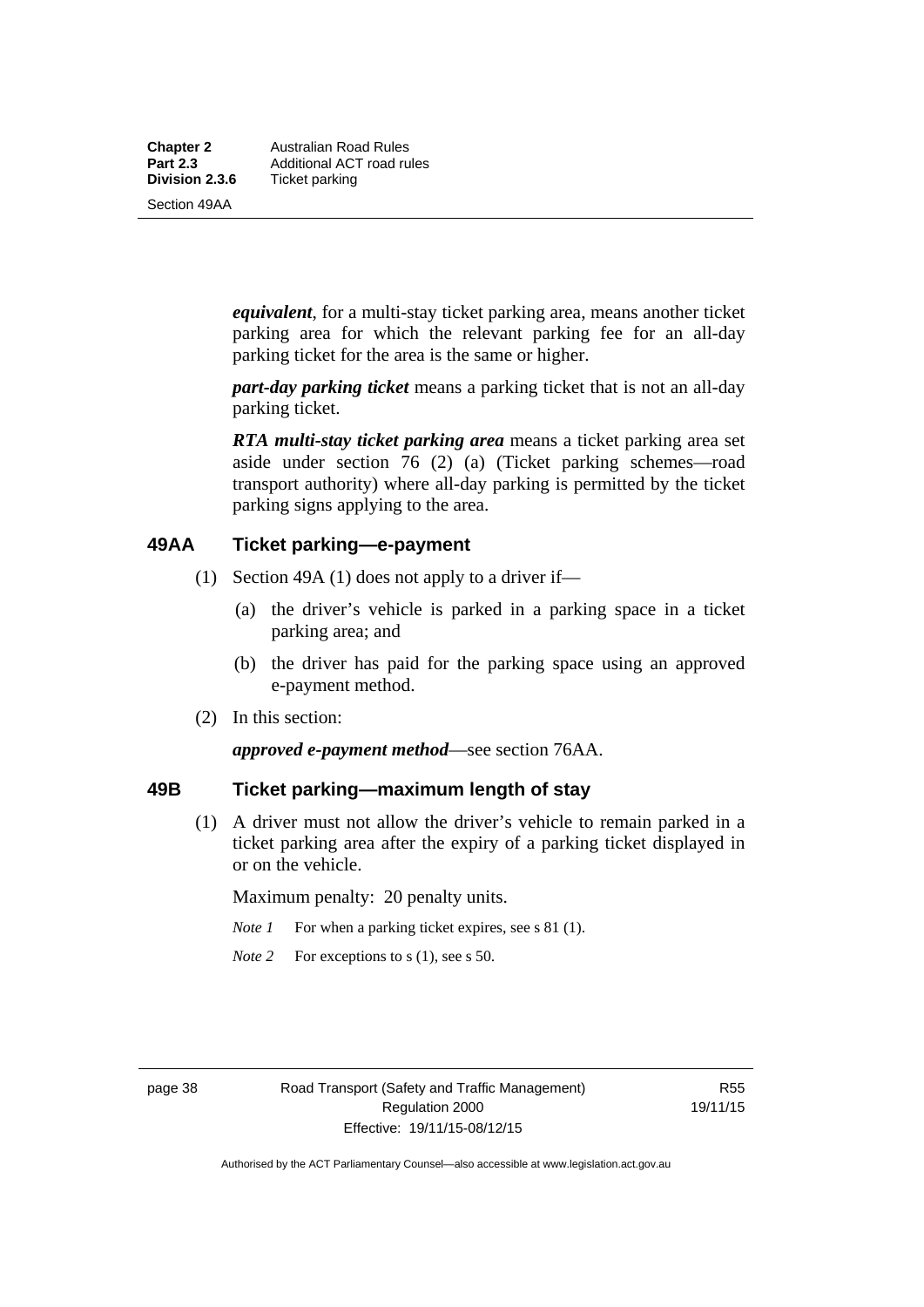(2) A driver who has used an approved e-payment method to pay for a parking space must not allow the driver's vehicle to remain parked in the parking space after the e-payment parking period for which parking in the space has been paid for ends.

Maximum penalty: 20 penalty units.

*Note 1* For when an e-payment ticket parking period ends, see s 81 (2).

*Note* 2 For exceptions to s (2), see s 50.

 (3) A driver must not allow the driver's vehicle to remain parked in a ticket parking area for longer than the period (if any) indicated on the ticket parking signs applying to the area as the maximum period for which a vehicle may be parked in the area.

Maximum penalty: 20 penalty units.

*Note* For exceptions to s (3), see s 50.

**50 Ticket parking—exceptions to s 49A and s 49B** 

Section 49A (Ticket parking—display of tickets) and section 49B (Ticket parking—maximum length of stay) do not apply to—

- (a) a driver if the driver parks the driver's vehicle in a metered parking space within a ticket parking area and the driver complies with the provisions of division 2.3.5 (Metered parking) in relation to parking in the space; or
- (b) a driver for any period the driver's vehicle is parked in a ticket parking space outside the controlled parking hours for the space; or
- (c) a driver if—
	- (i) the driver's vehicle is parked in a ticket parking space; and
	- (ii) the driver displays in or on the vehicle a current mobility parking scheme authority; and

R55 19/11/15 page 39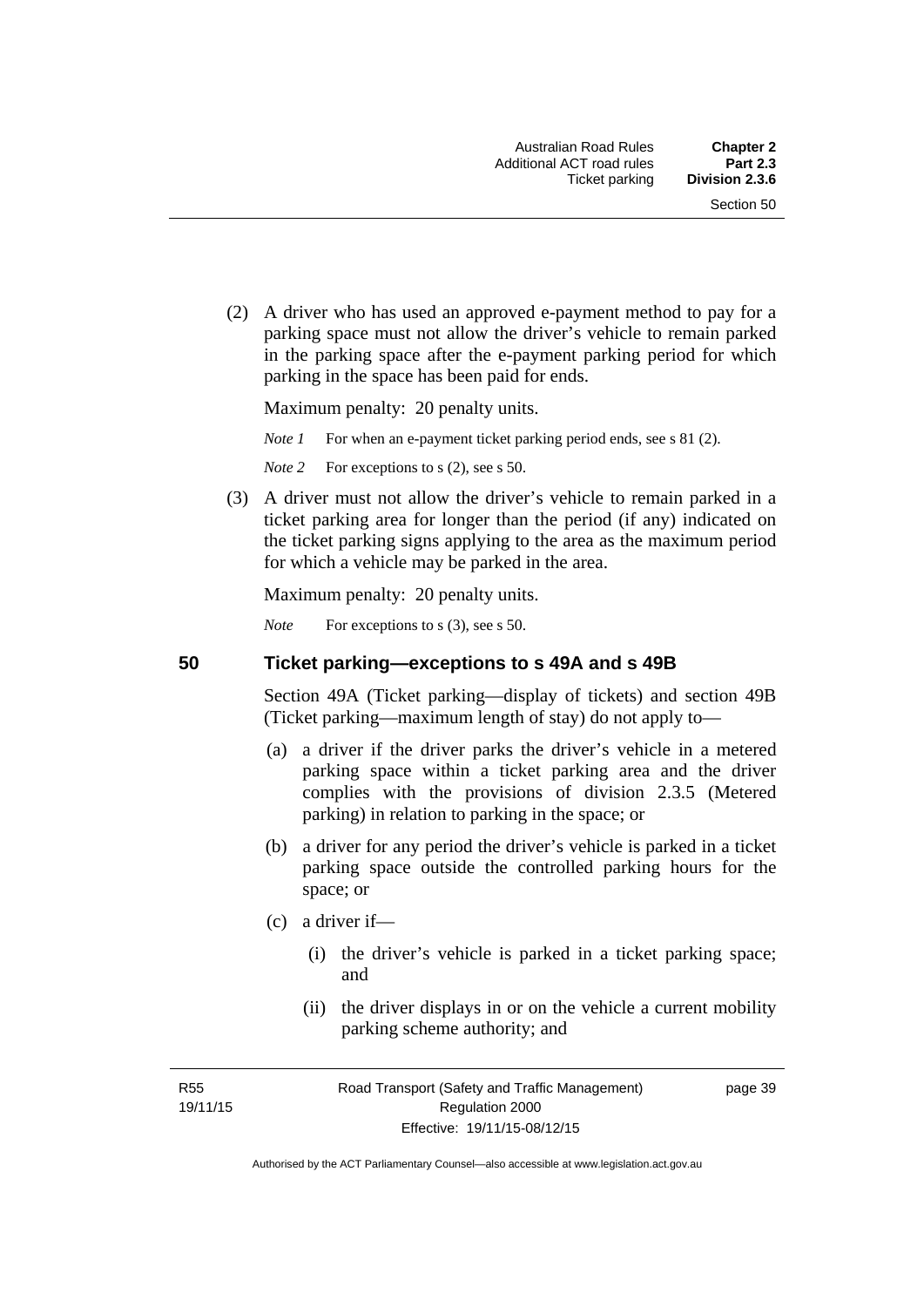Section 51

- (iii) the driver complies with the conditions (if any) of the authority; or
- (d) a driver if—
	- (i) the driver's vehicle is parked in a ticket parking space, or on a length of road in a ticket parking area, designated by a *permit zone sign* for use by the holder of a stated kind of parking permit; and
	- (ii) the driver displays in or on the vehicle a current parking permit of that kind; and
	- (iii) the driver complies with the conditions (if any) of the permit.

#### **51 Temporary closure of ticket parking spaces and areas**

- (1) If the road transport authority decides that the use of a ticket parking area, or ticket parking space, should be temporarily discontinued, the authority may close the area or space by—
	- (a) for the closure of a ticket parking area—installing a sign, at or near each traffic sign applying to the area, that displays words to the effect that the area is closed; or
	- (b) for the closure of a ticket parking space—installing a sign, at or near the space, that displays words to that effect.
- (2) If a parking authority decides that the use of a ticket parking area, or ticket parking space, within its area of operations should be temporarily discontinued, the authority may close the area or space  $by-$ 
	- (a) for the closure of a ticket parking area—installing a sign, at or near each traffic sign applying to the area, that displays words to the effect that the area is closed; or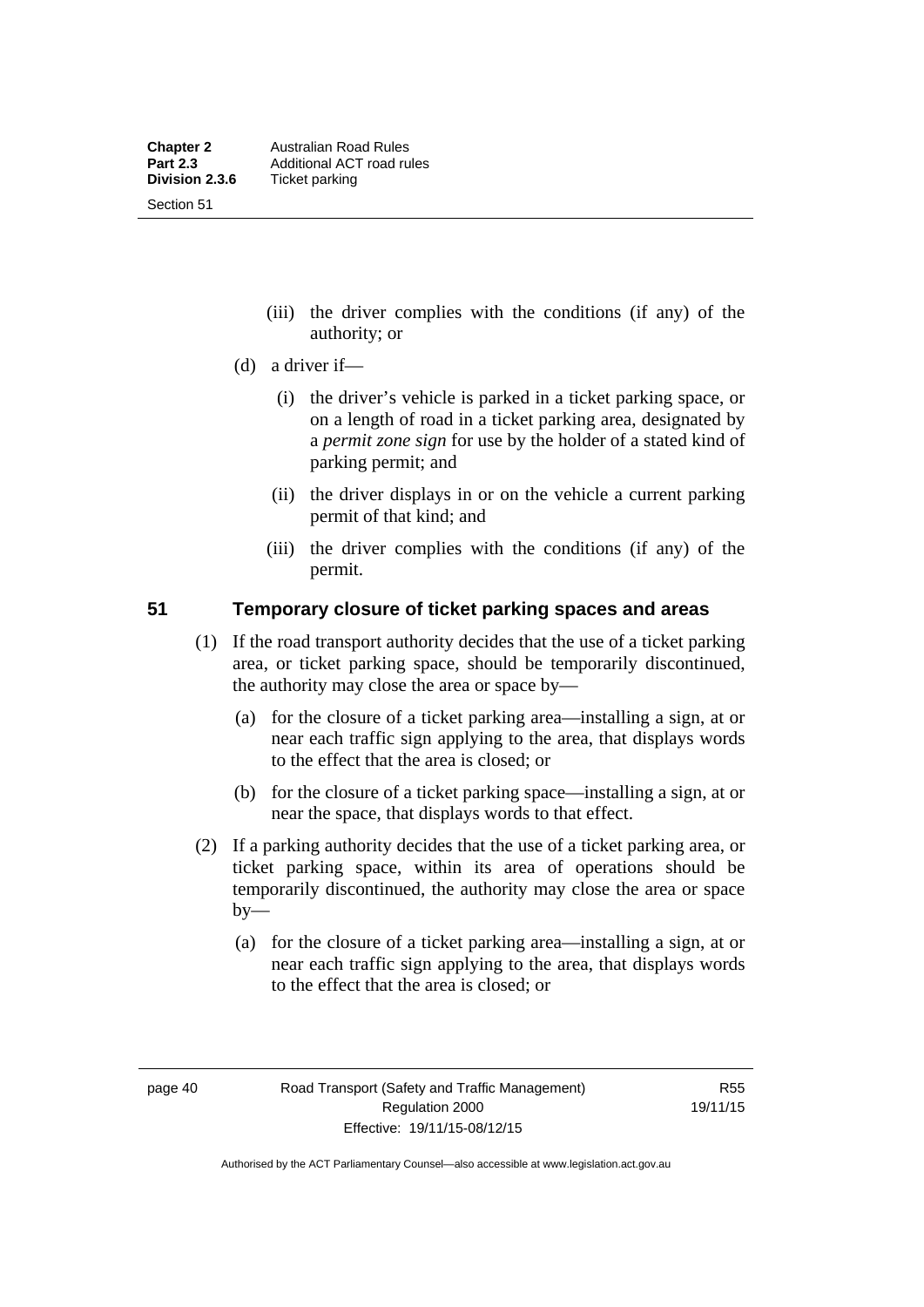- (b) for the closure of a ticket parking space—installing a sign, at or near the space, that displays words to that effect.
- *Note* Section 75A provides for the road transport authority to declare parking authorities and s 76A provides for the operation of ticket parking schemes by parking authorities.
- (3) A driver must not park in a ticket parking area or ticket parking space that has been closed under subsection (1) or (2).

Maximum penalty: 20 penalty units.

(4) In this section:

*sign* includes a board, device, plate, screen, words or anything else, whether or not installed with or on a traffic sign.

#### **52 Use of false or damaged parking tickets etc**

- (1) This section applies in relation to a vehicle that is parked in a ticket parking space within a ticket parking area.
- (2) A person must not display in or on the vehicle—
	- (a) anything resembling a parking ticket that falsely suggests that the relevant parking fee for parking in the space has been paid; or
	- (b) a parking ticket that has been changed, damaged or defaced.

Maximum penalty: 20 penalty units.

 (3) Subsection (2) does not apply if the parking ticket was not changed, damaged or defaced in a material particular.

#### **53 Misuse of parking ticket machines**

A person must not—

(a) insert in a parking ticket machine anything other than coins, or another means of payment, appropriate for the machine; or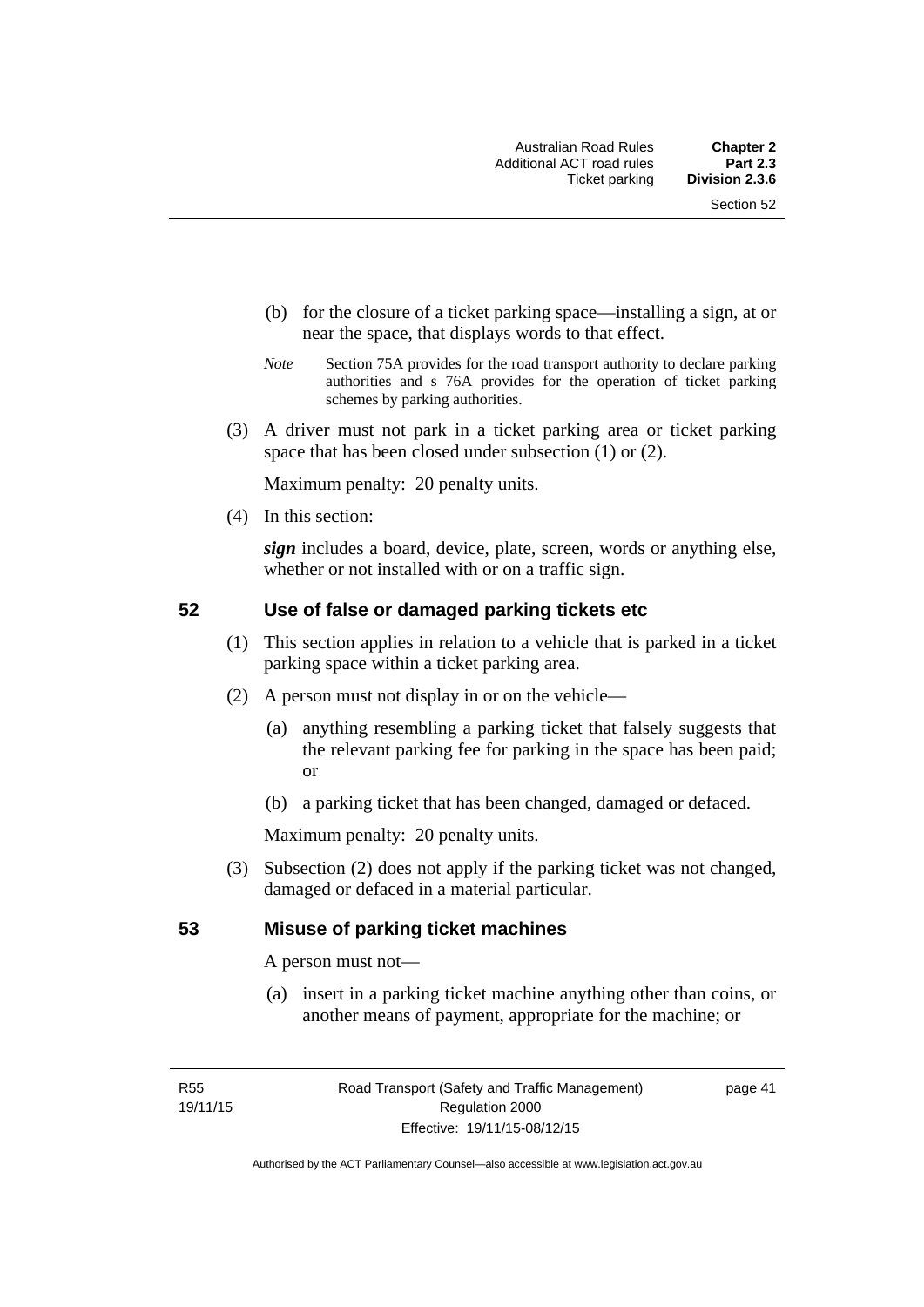Section 54

 (b) attach anything (for example, advertising material) to a parking ticket machine.

Maximum penalty: 20 penalty units.

*Note* An example is part of the regulation, is not exhaustive and may extend, but does not limit, the meaning of the provision in which it appears (see [Legislation Act,](http://www.legislation.act.gov.au/a/2001-14) s 126 and s 132).

#### **54 Interfering with parking ticket machines etc**

A person must not—

- (a) do anything that interferes with (or is likely to interfere with) the proper working of a parking ticket machine; or
- (b) fraudulently operate a parking ticket machine.

Maximum penalty: 20 penalty units.

#### **55 Interfering with parking tickets**

A person commits an offence if—

- (a) the person removes, changes, damages, defaces or otherwise interferes with a parking ticket that is in or on a vehicle; and
- (b) the vehicle is parked in a ticket parking area; and
- (c) the person is not—
	- (i) the driver of the vehicle; or
	- (ii) the responsible person for the vehicle.

Maximum penalty: 20 penalty units.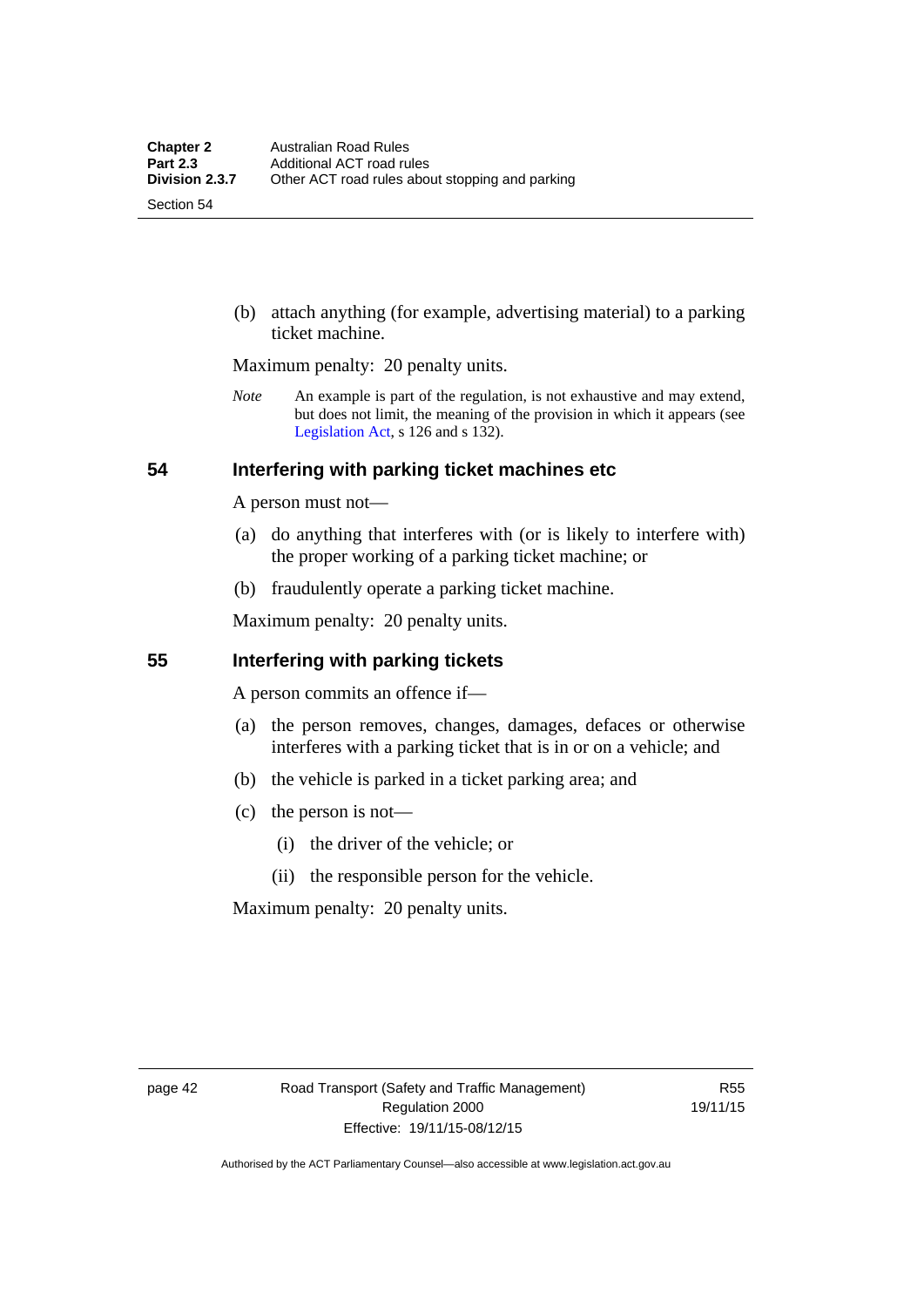# **Division 2.3.7 Other ACT road rules about stopping and parking**

*Note* The [Australian Road Rules](http://www.legislation.act.gov.au//ni/db_37271/default.asp) contains rules about the stopping and parking of vehicles, including the following:

- r 189 (which is about double parking)
- r 203 (which is about stopping in a parking area for people with disabilities)
- r 205 (which is about parking for longer than indicated)
- r 207 (which is about parking where fees are payable)
- r 208 (which is about parallel parking on a road, except in a median strip parking area)
- r 209 (which is about parallel parking in a median strip parking area)
- r 210 (which is about angle parking)
- r 211 (which is about parking in parking bays).

#### **56 Unauthorised use of parking permits and mobility parking scheme authorities**

 (1) A driver must not display a parking permit in or on the driver's vehicle if the driver is not entitled to do so under the conditions of the permit.

Maximum penalty: 20 penalty units.

 (2) A driver must not display a mobility parking scheme authority in or on the driver's vehicle if the driver is not entitled to do so under the conditions of the authority.

Maximum penalty: 20 penalty units.

R55 19/11/15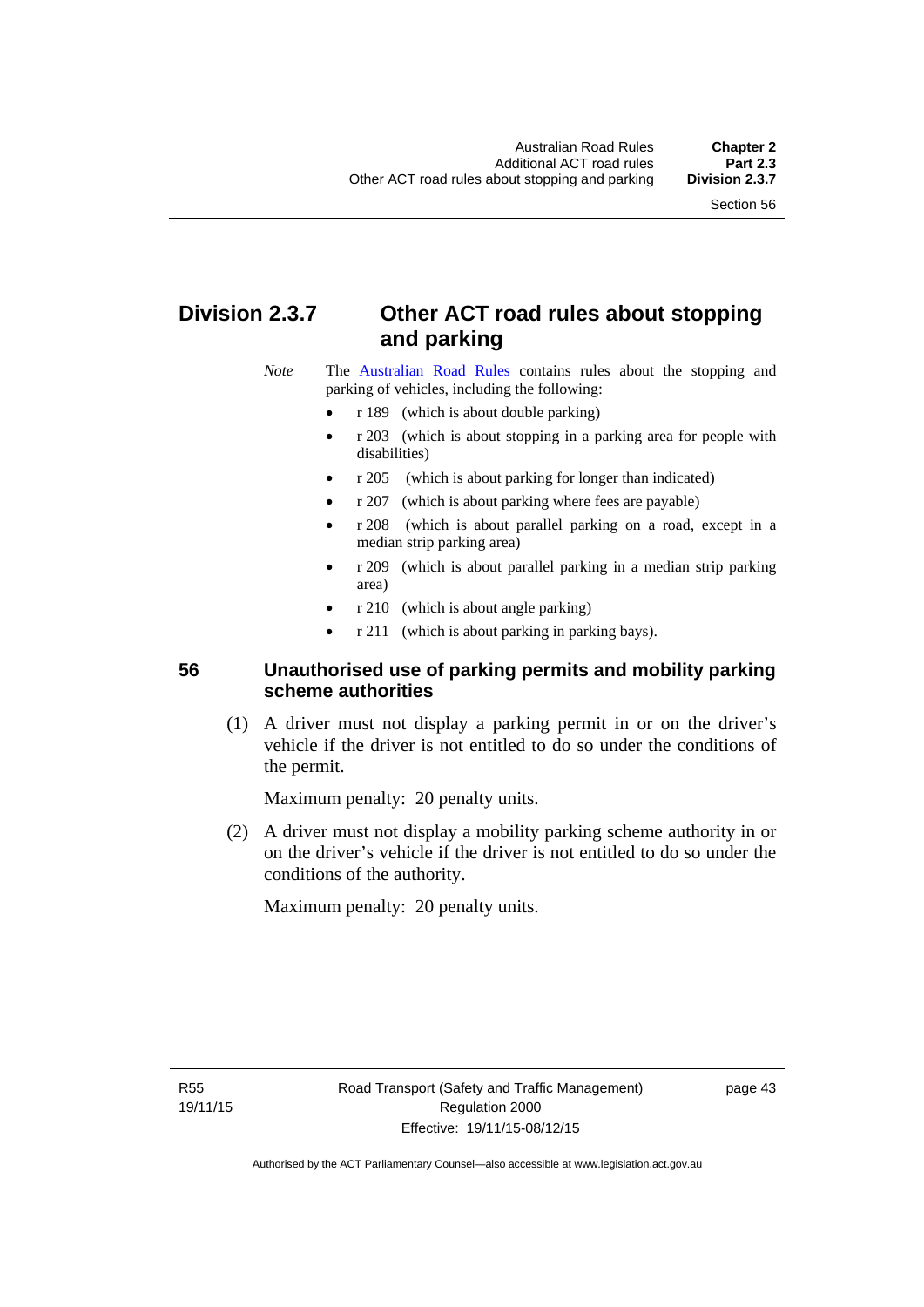Section 56A

### **56A Interfering with parking permits and mobility parking scheme authorities**

A person commits an offence if—

- (a) the person removes, changes, damages, defaces or otherwise interferes with a parking permit or mobility parking scheme authority that is in or on a vehicle; and
- (b) the person is not—
	- (i) the driver of the vehicle; or
	- (ii) the responsible person for the vehicle; or
	- (iii) the person to whom the permit or authority was issued.

Maximum penalty: 20 penalty units.

#### **57A Stopping public buses in bus zones and at bus stops**

- (1) The driver of a public bus must not stop in a bus zone unless the driver—
	- (a) is dropping off, or picking up, passengers; or
	- (b) is stopping for a regular route service.

Maximum penalty: 20 penalty units.

- (2) Subsection (1) does not apply to the driver of a public bus that is not permitted to stop in the bus zone by information on or with the *bus zone sign* applying to the bus zone.
	- *Note* The driver would contravene the [Australian Road Rules,](http://www.legislation.act.gov.au//ni/db_37271/default.asp) r 183.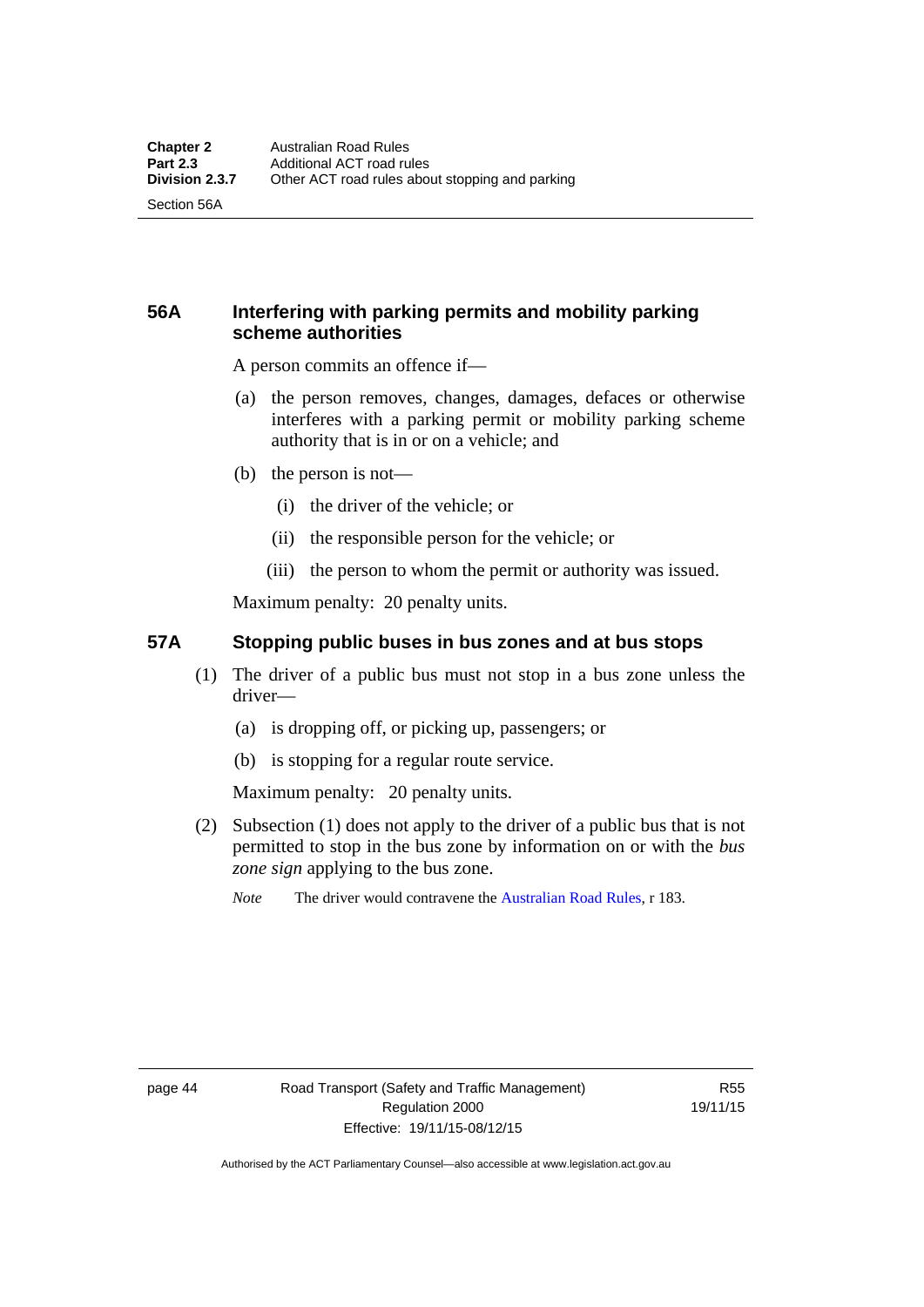- (3) The driver of a public bus must not stop at a bus stop, or on the road, within 20m before a sign on the road that indicates the bus stop, and 10m after the sign, unless the driver—
	- (a) stops at a place on a length of road, or in an area, to which a parking control sign applies and the driver is permitted to stop at that place under the [Australian Road Rules;](http://www.legislation.act.gov.au//ni/db_37271/default.asp) or
	- (b) is dropping off, or picking up, passengers; or
	- (c) is stopping for a regular route service.

Maximum penalty: 20 penalty units.

(4) In this section:

*bus stop***—see the [Australian Road Rules](http://www.legislation.act.gov.au//ni/db_37271/default.asp)**, rule 195.

*bus zone***—see the Australian Road Rules**, rule 183.

*bus zone sign*—see the [Australian Road Rules,](http://www.legislation.act.gov.au//ni/db_37271/default.asp) schedule 2, schedule 3, rule 314, rule 315 and rule 316.

*regular route service*—see the *[Road Transport \(Public Passenger](http://www.legislation.act.gov.au/a/2001-62)  Services*) *Act 2001*, section 12 (What is a regular route service?).

#### **58 Stopping in an emergency etc or to comply with another law**

(1) In this section:

*stopping or parking provision of this chapter* means a provision of the following divisions:

- (a) division 2.3.5 (Metered parking);
- (b) division 2.3.6 (Ticket parking);
- (c) division 2.3.7 (Other ACT road rules about stopping and parking).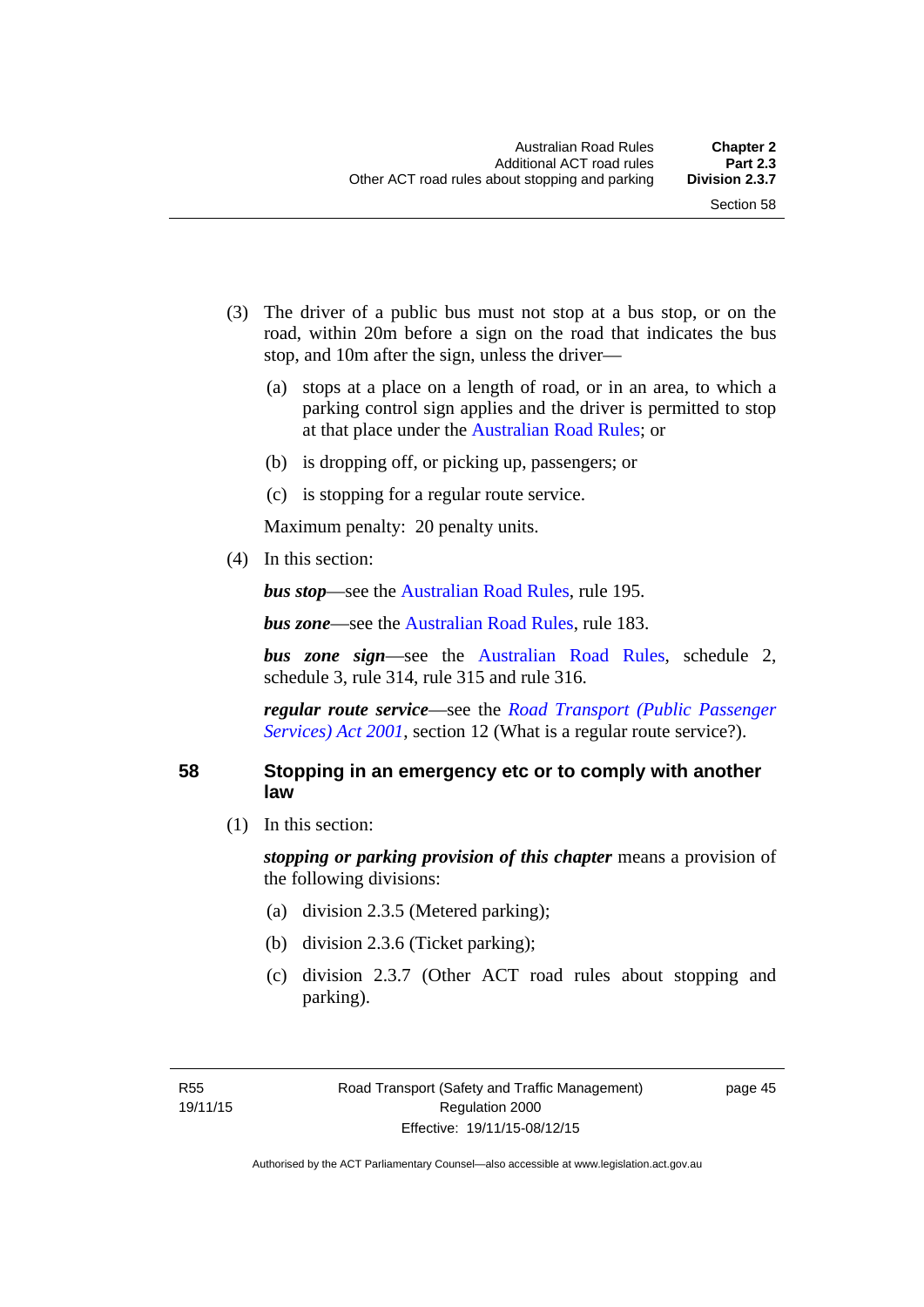- (2) A stopping or parking provision of this chapter does not apply to a driver if—
	- (a) the driver stops at a particular place, or in a particular way, to avoid a collision, and the driver stops for no longer than is necessary to avoid the collision; or
	- (b) the driver stops at a particular place, or in a particular way, because the driver's vehicle is disabled, and the driver stops for no longer than is necessary for the vehicle to be moved safely to a place where the driver is permitted to park the vehicle under the [Australian Road Rules](http://www.legislation.act.gov.au//ni/db_37271/default.asp) and a stopping or parking provision of this chapter; or
	- (c) the driver stops at a particular place, or in a particular way, to deal with a medical or other emergency, and the driver stops for no longer than is necessary in the circumstances; or
	- (d) the driver stops at a particular place, or in a particular way, because the condition of the driver, a passenger, or the driver's vehicle makes it necessary for the driver to stop in the interests of safety, and the driver stops for no longer than is necessary in the circumstances; or
	- (e) the driver stops at a particular place, or in a particular way, to comply with a provision of the [Australian Road Rules](http://www.legislation.act.gov.au//ni/db_37271/default.asp) or a provision of another law, and the driver stops for no longer than is necessary to comply with the provision.

## **Division 2.3.8 Other ACT road rules**

**60 Interrupting funeral processions etc**

A driver must not interfere with, or interrupt, the free passage of—

(a) a funeral procession or any other lawful procession; or

page 46 Road Transport (Safety and Traffic Management) Regulation 2000 Effective: 19/11/15-08/12/15

R55 19/11/15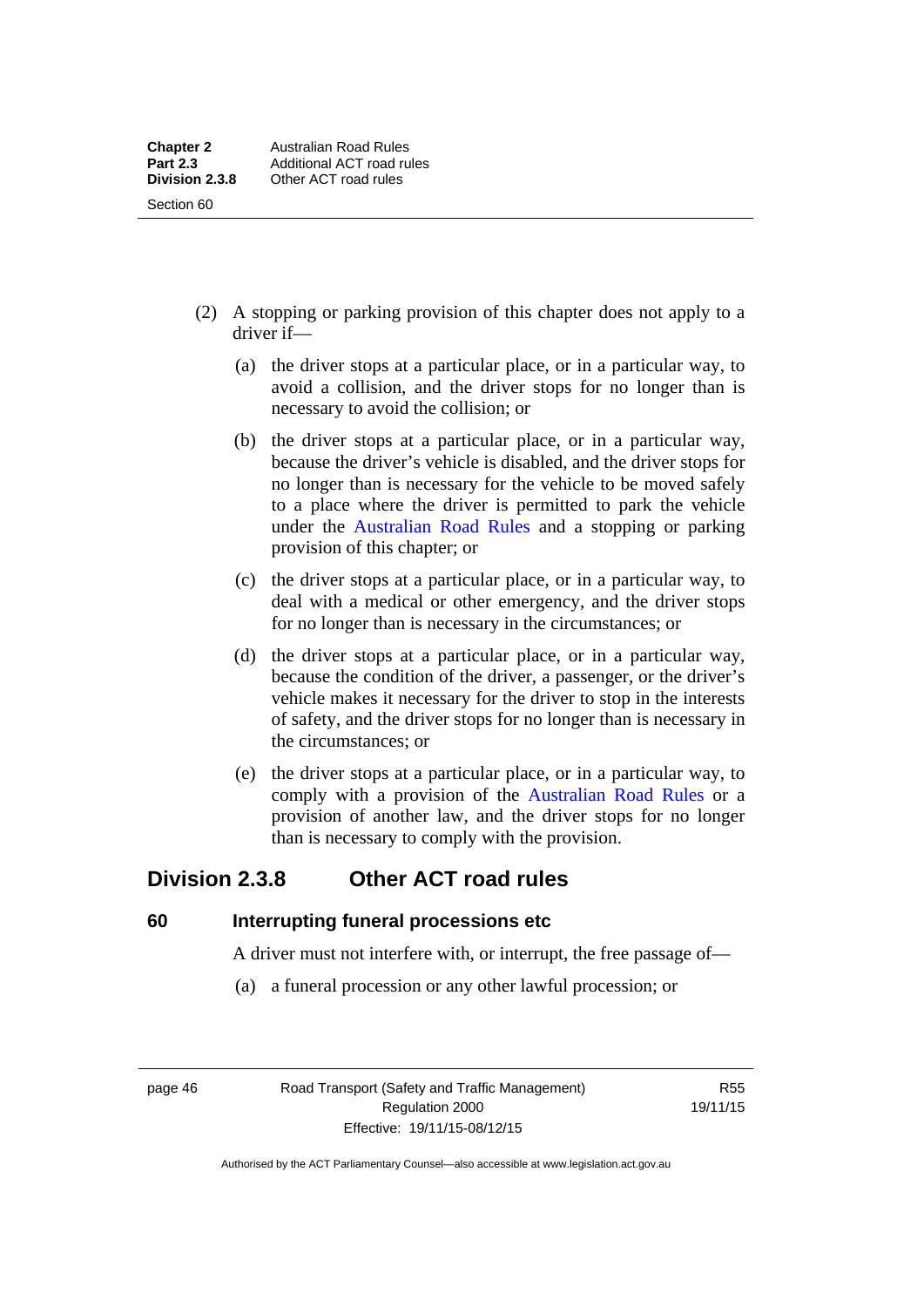(b) any vehicle or person forming part of a procession mentioned in paragraph (a).

Maximum penalty: 20 penalty units.

#### **61 Driving on roads closed to traffic**

A person must not drive a vehicle on a road that is closed to traffic under the [Act](http://www.legislation.act.gov.au/a/1999-80/default.asp), section 30.

Maximum penalty: 20 penalty units.

#### **62 Use of wheeled recreational devices and wheeled toys on roads**

 (1) A person must not travel in or on a wheeled recreational device or wheeled toy on a road while it is attached to another vehicle.

Maximum penalty: 20 penalty units.

 (2) A person travelling in or on a wheeled recreational device or wheeled toy on a road must not permit it to be drawn by another vehicle.

Maximum penalty: 20 penalty units.

 (3) A person must not travel in or on a wheeled recreational device or wheeled toy on a road if anyone travelling in or on it is completely or partly assisted in propelling it by means other than human power or gravity.

Maximum penalty: 20 penalty units.

R55 19/11/15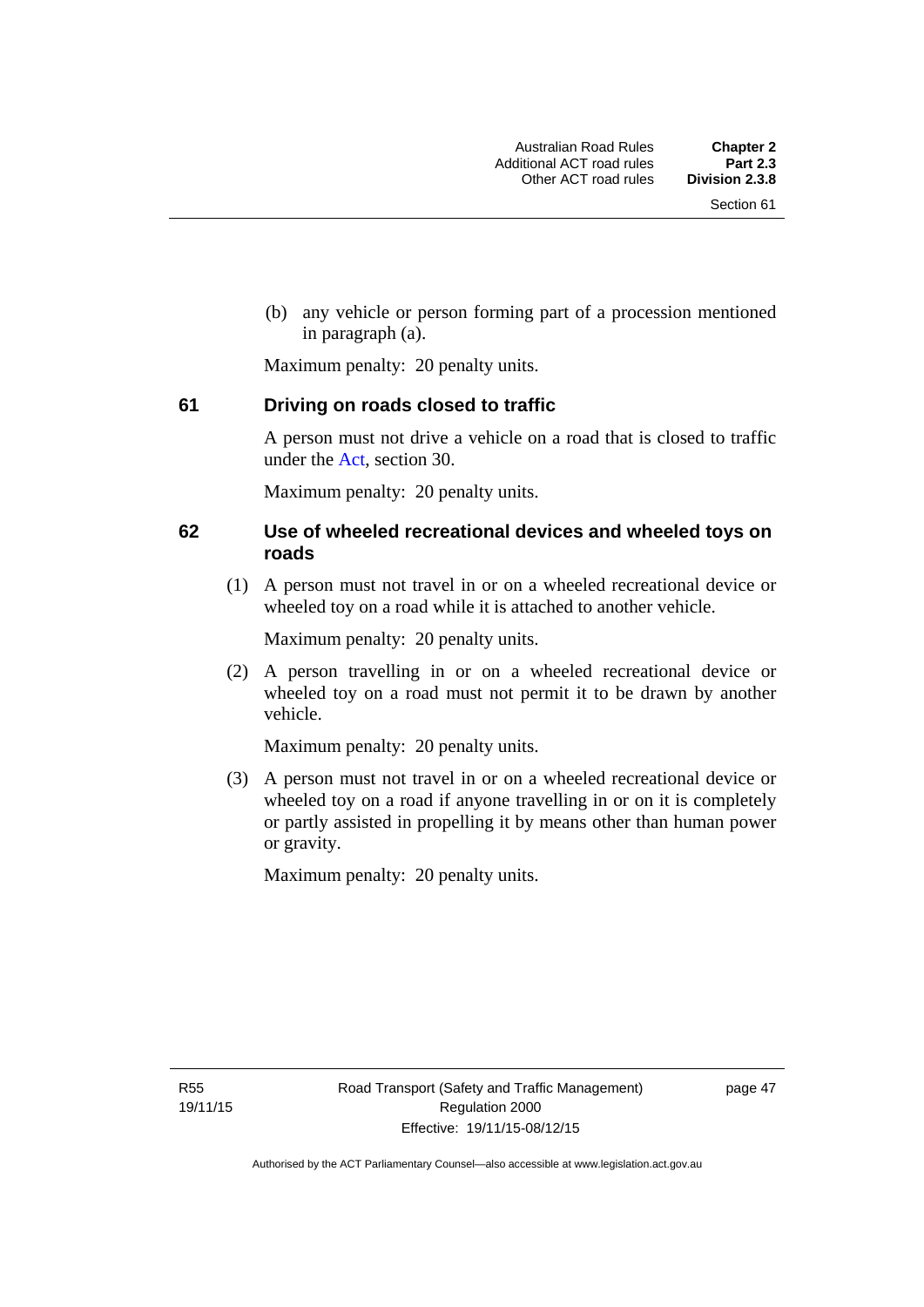# **Part 2.4 Other provisions**

#### **63 Devices that are prescribed traffic control devices—Act, dict, def** *prescribed traffic control device*

The following things are prescribed traffic control devices:

- (a) any traffic control device that has effect for the [Australian](http://www.legislation.act.gov.au//ni/db_37271/default.asp)  [Road Rules](http://www.legislation.act.gov.au//ni/db_37271/default.asp) under the [Australian Road Rules](http://www.legislation.act.gov.au//ni/db_37271/default.asp), rule 315;
- (b) any traffic-related item that has effect for the [Australian Road](http://www.legislation.act.gov.au//ni/db_37271/default.asp)  [Rules](http://www.legislation.act.gov.au//ni/db_37271/default.asp) under the [Australian Road Rules,](http://www.legislation.act.gov.au//ni/db_37271/default.asp) rule 319;
- (c) any pay parking device, pay parking sign and parking meter hood;
- (d) any device, plate, screen, words or anything else on or with anything mentioned in paragraph (a), (b) or (c).

#### **64 Preventing prescribed traffic control devices being clearly visible**

 (1) A person must not (except with the approval of the road transport authority) place anything in a position that prevents, or is likely to prevent, a prescribed traffic control device from being clearly visible to the road users to whom it is intended to apply.

Maximum penalty: 20 penalty units.

- *Note* The [Act](http://www.legislation.act.gov.au/a/1999-80/default.asp), s 19 (1) also makes it an offence for a person to install or display (or interfere, change or remove) a prescribed traffic control device without appropriate authority.
- (2) The road transport authority, a police officer or an authorised person—
	- (a) may, orally or in writing, direct a person who has contravened subsection (1) by placing something to remove the thing within a stated reasonable time; or

page 48 Road Transport (Safety and Traffic Management) Regulation 2000 Effective: 19/11/15-08/12/15

R55 19/11/15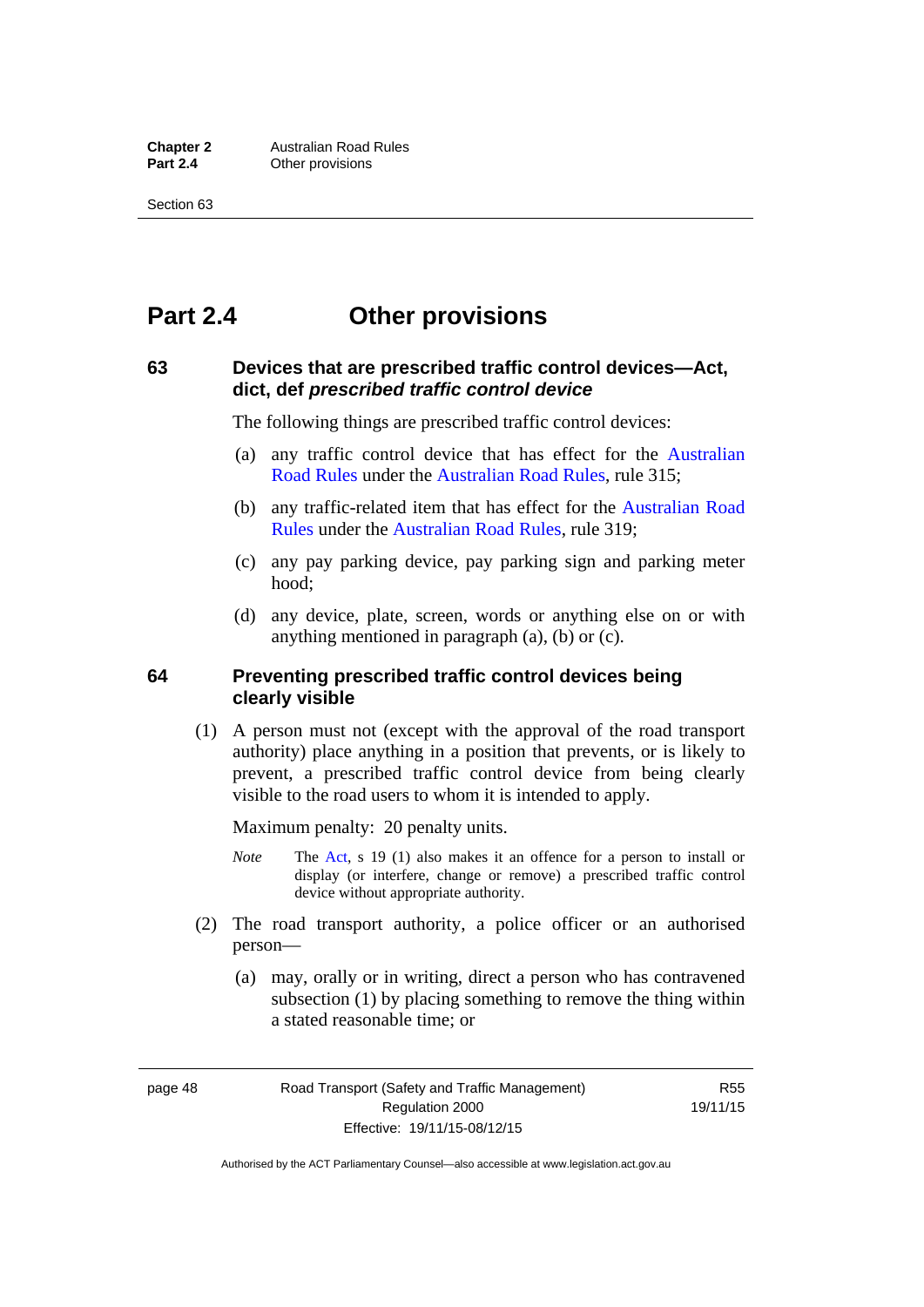- (b) may remove the thing.
- (3) If a person is given a direction under subsection (2) (a), the person must comply with the direction.

Maximum penalty: 20 penalty units.

#### **65 Use of** *do not overtake turning vehicle sign*

A person must not drive a motor vehicle or combination displaying a *do not overtake turning vehicle sign* unless the motor vehicle or combination, together with any load or projection, is at least 7.5m long.

Maximum penalty: 20 penalty units.

#### **66 Approvals etc by road transport authority**

- (1) For the [Australian Road Rules](http://www.legislation.act.gov.au//ni/db_37271/default.asp) and this regulation, the road transport authority may—
	- (a) approve a protective helmet for bicycle riders as an approved bicycle helmet; or
	- (b) approve a booster seat as an approved booster seat; or
	- (c) approve a child restraint as an approved child restraint; or
	- (d) approve a child safety harness as an approved child safety harness; or
	- (e) approve a protective helmet for motorbike riders as an approved motorbike helmet; or
	- (f) approve a canopy, cage or other device fitted to a vehicle; or
	- (g) declare a person to be an emergency worker.
- (2) An approval or declaration is a disallowable instrument.
	- *Note* A disallowable instrument must be notified, and presented to the Legislative Assembly, under the [Legislation Act.](http://www.legislation.act.gov.au/a/2001-14)

R55 19/11/15 page 49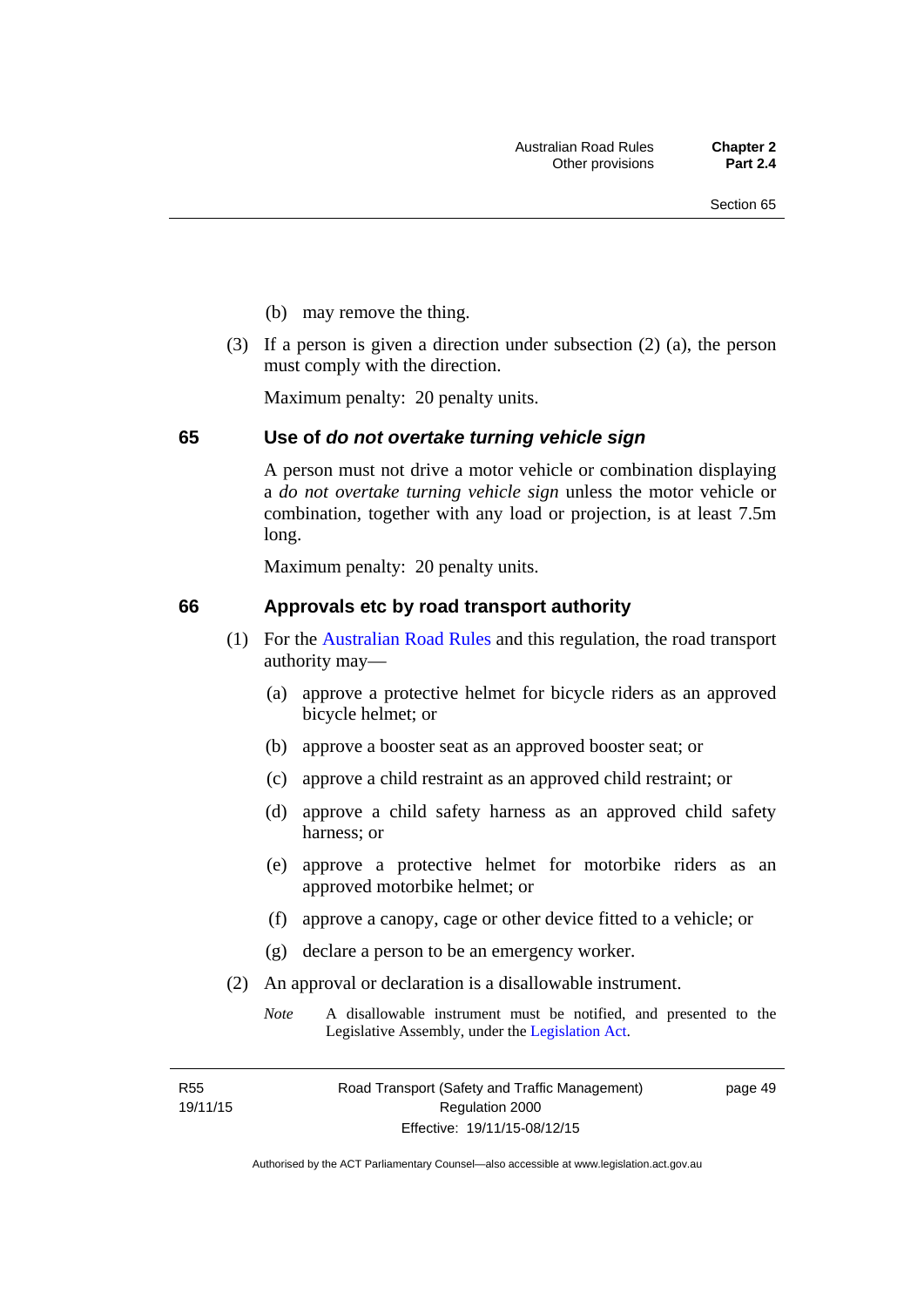#### **67 Exemption from requirement about riding on motorbikes**

The road transport authority may, for the purpose of allowing a sporting or similar event to be filmed, exempt a person from the [Australian Road Rules](http://www.legislation.act.gov.au//ni/db_37271/default.asp), rule 271 (2) to the extent that it requires the person to face forward while being carried as a passenger on a motorbike.

#### **68 Defence of complying with direction of police officer or authorised person**

- (1) It is a defence to a prosecution of a person for an offence against a provision of this chapter if, at the time of the offence, the person was obeying a direction given to the person under the [Australian](http://www.legislation.act.gov.au//ni/db_37271/default.asp)  [Road Rules,](http://www.legislation.act.gov.au//ni/db_37271/default.asp) rule 304 (1).
- (2) To remove any doubt, it is declared that a person must obey a direction given to the person under the [Australian Road Rules](http://www.legislation.act.gov.au//ni/db_37271/default.asp), rule 304 (1), whether or not the person may contravene a provision of this chapter by obeying the direction.

#### **69 Exemption for driver of police vehicle—generally—Act, s 35**

- (1) An exemption provision does not apply to the driver of a police vehicle if—
	- (a) in the circumstances—
		- (i) the driver is taking reasonable care; and
		- (ii) it is reasonable that the provision should not apply, having regard to the road and traffic conditions at the time; and
	- (b) if the vehicle is a motor vehicle that is moving—the vehicle is displaying a blue or red flashing light or sounding an alarm.
	- *Note* This section also applies to a rider of a police motorbike (see *[Road](http://www.legislation.act.gov.au/a/1999-77)  [Transport \(General\) Act 1999](http://www.legislation.act.gov.au/a/1999-77)*, dict defs *drive*, *driver*, *ride* and *vehicle*).

page 50 Road Transport (Safety and Traffic Management) Regulation 2000 Effective: 19/11/15-08/12/15

R55 19/11/15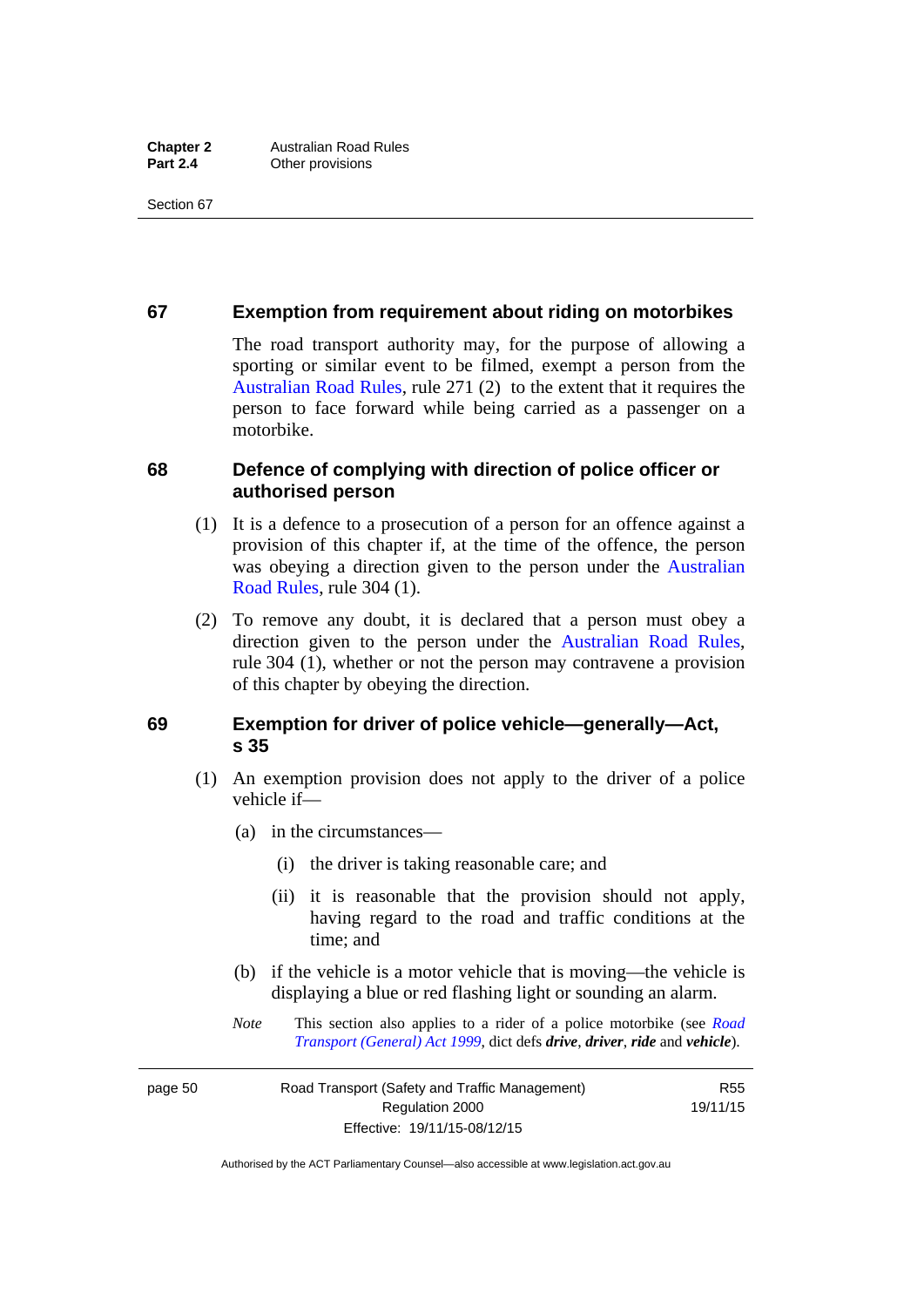- (2) Subsection (1) (b) does not apply to the driver if, in the circumstances, it is reasonable—
	- (a) not to display the light or sound the alarm; or
	- (b) for the vehicle not to be fitted or equipped with a blue or red flashing light or an alarm.
- (3) In this section:

#### *exemption provision* means—

- (a) the [Act](http://www.legislation.act.gov.au/a/1999-80/default.asp), section 5B (Burnouts and other prohibited conduct); or
- (b) the [Act](http://www.legislation.act.gov.au/a/1999-80/default.asp), section 7 (Furious, reckless or dangerous driving), to the extent the section relates to furious or dangerous driving; or
- (c) part 2.1 (Incorporation into ACT law); or
- (d) part 2.2 (How the [Australian Road Rules](http://www.legislation.act.gov.au//ni/db_37271/default.asp) are incorporated); or
- (e) part 2.3 (Additional ACT road rules).

#### **69A Exemption for driver of police vehicle—training and assessment**

- (1) An exemption provision does not apply to the driver of a police vehicle if—
	- (a) the driver is doing police driver training or police driver assessment; and
	- (b) in the circumstances—
		- (i) the driver is taking reasonable care; and
		- (ii) it is reasonable that the provision should not apply, having regard to the road and traffic conditions at the time; and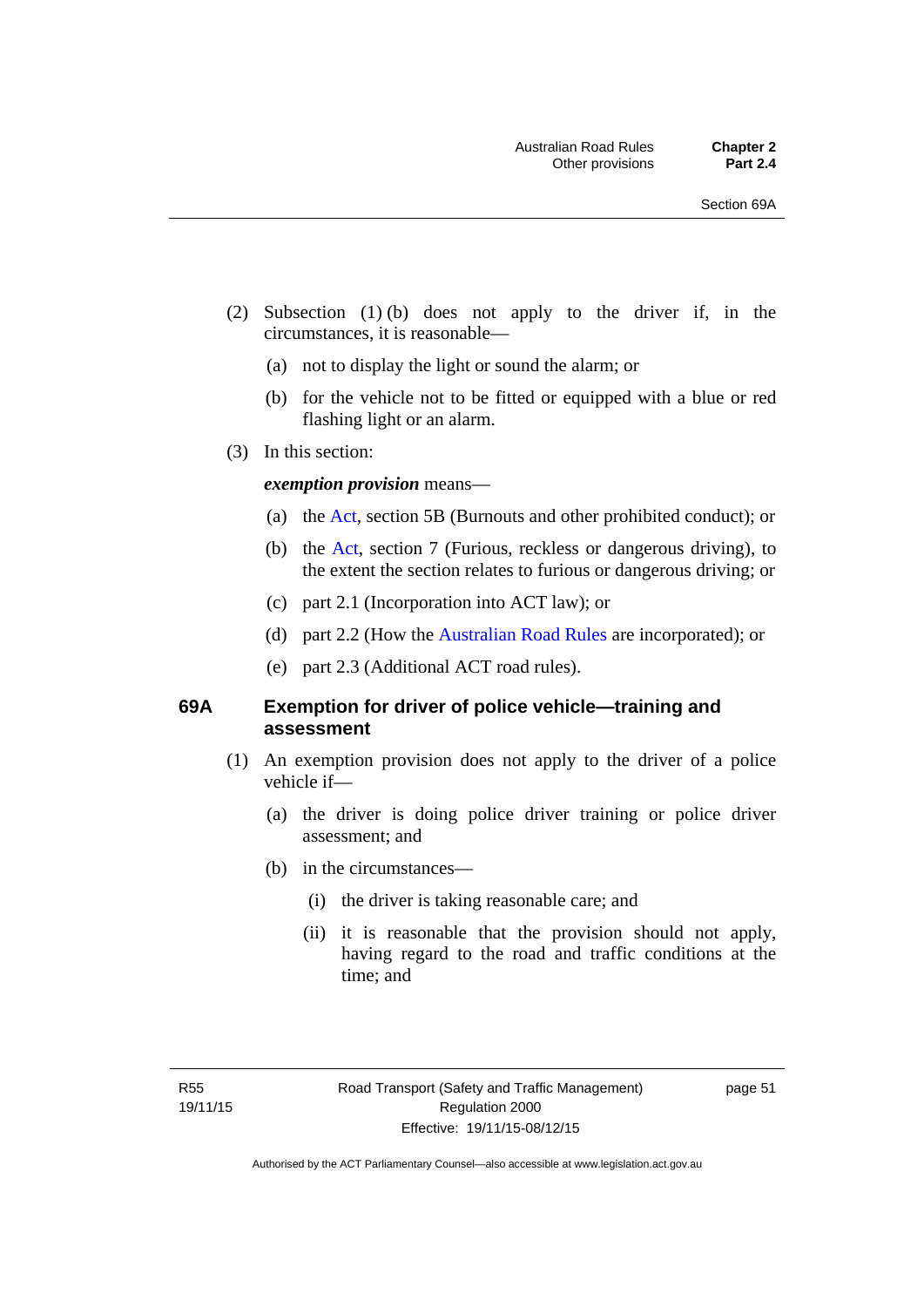- (c) if the vehicle is a motor vehicle that is moving—the vehicle is displaying a blue or red flashing light or sounding an alarm.
- *Note* This section also applies to a rider of a police motorbike (see *[Road](http://www.legislation.act.gov.au/a/1999-77)  [Transport \(General\) Act 1999](http://www.legislation.act.gov.au/a/1999-77)*, dict defs *drive*, *driver*, *ride* and *vehicle*).
- (2) Subsection (1) (c) does not apply to the driver if, in the circumstances, it is reasonable—
	- (a) not to display the light or sound the alarm; or
	- (b) for the vehicle not to be fitted or equipped with a blue or red flashing light or an alarm.
- (3) In this section:

*AFP* means the Australian Federal Police.

*exemption provision* means—

- (a) the [Act,](http://www.legislation.act.gov.au/a/1999-80/default.asp) section 5B (Burnouts and other prohibited conduct); or
- (b) the [Act](http://www.legislation.act.gov.au/a/1999-80/default.asp), section 7 (Furious, reckless or dangerous driving), to the extent the section relates to furious or dangerous driving; or
- (c) part 2.1 (Incorporation into ACT law); or
- (d) part 2.2 (How the [Australian Road Rules](http://www.legislation.act.gov.au//ni/db_37271/default.asp) are incorporated); or
- (e) part 2.3 (Additional ACT road rules).

*police driver assessment* means an assessment conducted by an AFP employee or contractor of a police officer's ability to drive a police vehicle in the exercise of the police officer's functions as a police officer.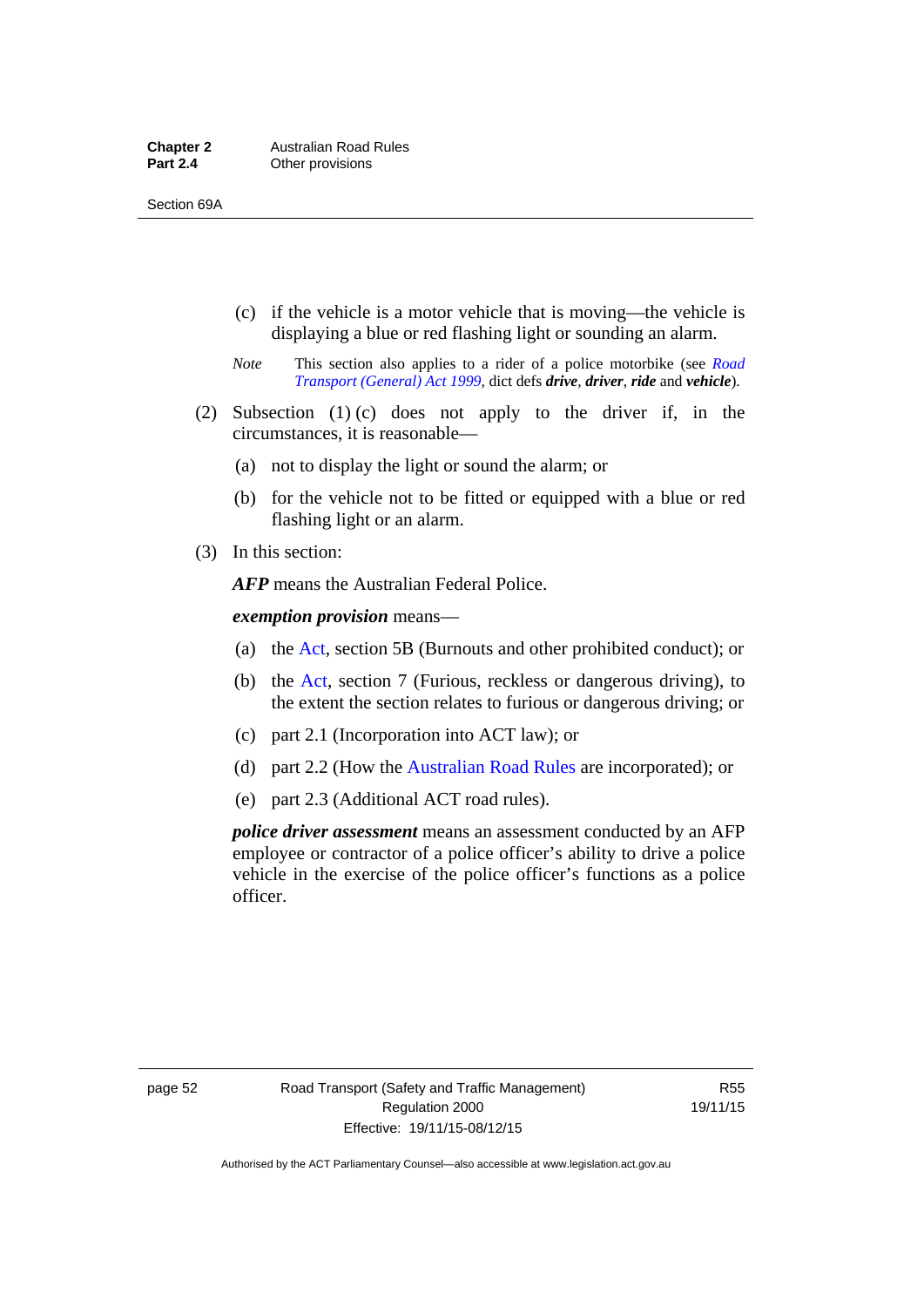*police driver training* means training provided by the AFP, or an AFP contractor, that teaches a police officer how to drive a police vehicle for the purpose of the exercise of the police officer's functions as a police officer.

*police officer* includes a person who is training to become a police officer.

#### **70 Exemption for driver of emergency vehicles**

A provision of this chapter does not apply to the driver of an emergency vehicle if—

- (a) in the circumstances—
	- (i) the driver is taking reasonable care; and
	- (ii) it is reasonable that the provision should not apply; and
- (b) if the vehicle is a motor vehicle that is moving—the vehicle is displaying a blue or red flashing light or sounding an alarm.

#### **71 Stopping and parking exemption for police and emergency vehicles and authorised people**

(1) In this section:

*stopping or parking provision of this chapter*—see section 58 (1).

- (2) A stopping or parking provision of this chapter does not apply to the driver of a police vehicle or emergency vehicle if, in the circumstances—
	- (a) the driver is taking reasonable care; and
	- (b) it is reasonable that the provision should not apply.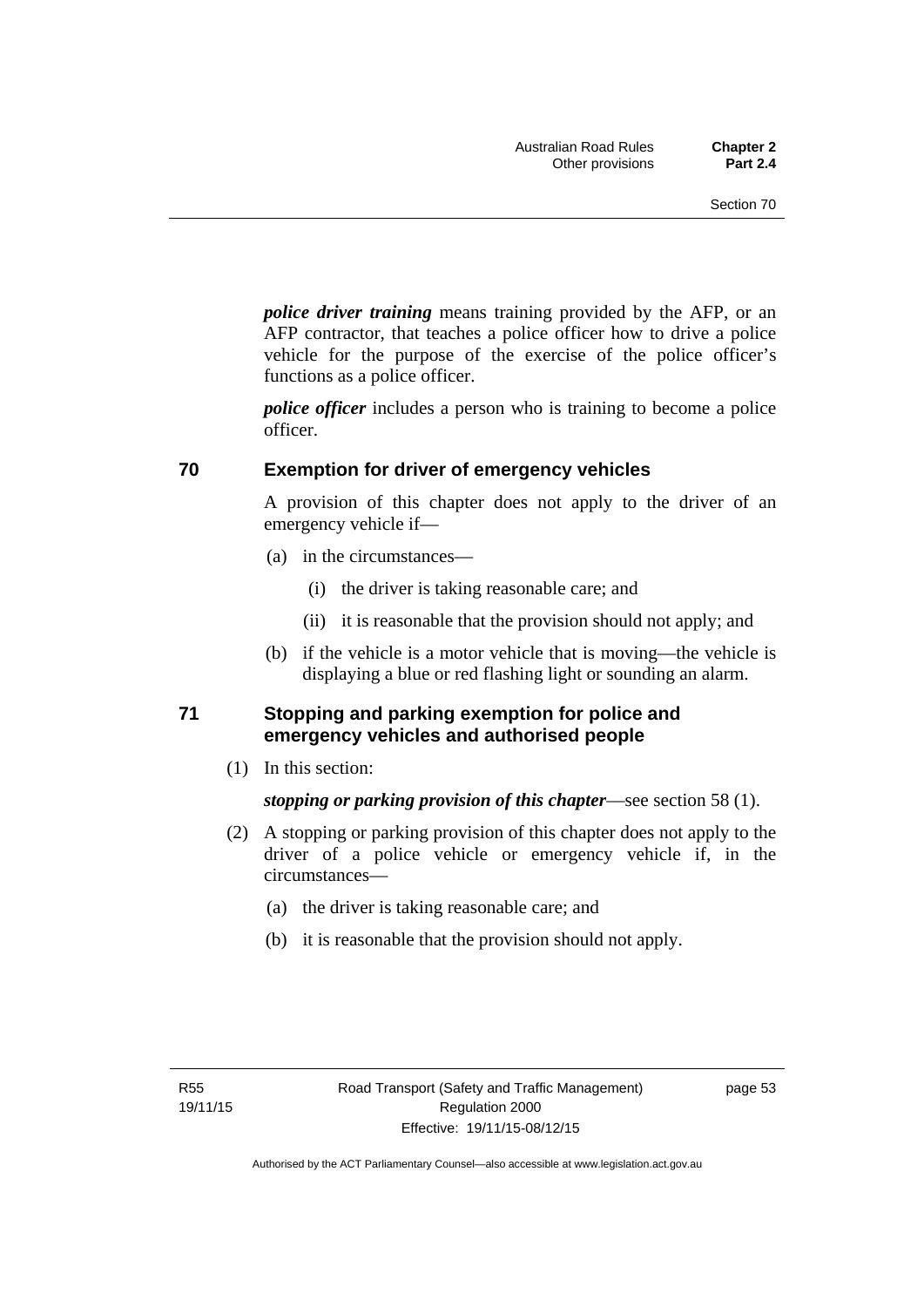- (3) A stopping or parking provision of this chapter does not apply to an authorised person who is driving a vehicle in the course of the person's duty as an authorised person if, in the circumstances—
	- (a) the person is taking reasonable care; and
	- (b) it is reasonable that the provision should not apply.

page 54 Road Transport (Safety and Traffic Management) Regulation 2000 Effective: 19/11/15-08/12/15

R55 19/11/15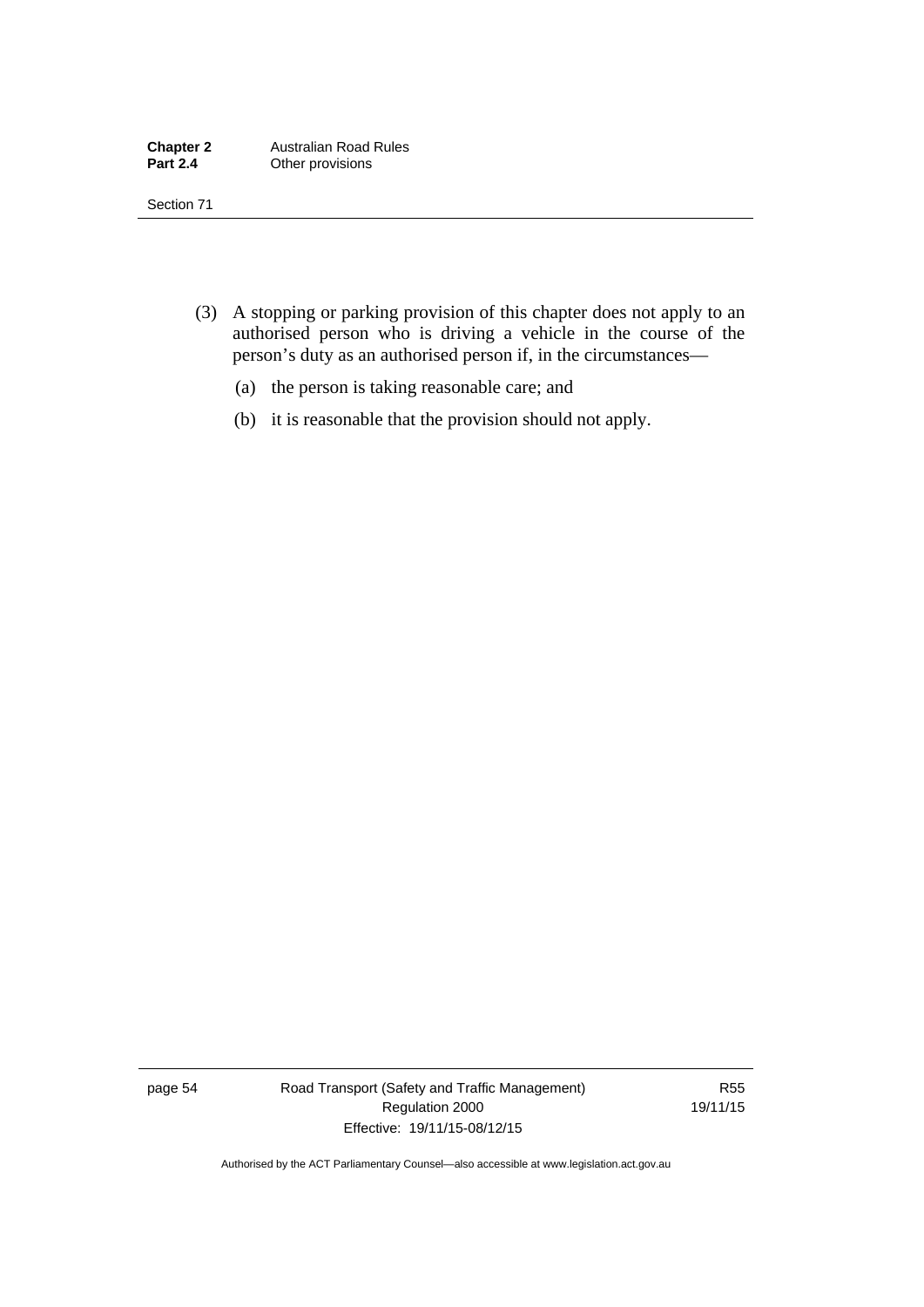# **Chapter 3 Parking**

# **Part 3.1 Parking schemes**

### **Division 3.1.1 Metered parking schemes**

### **72 Metered parking schemes**

- (1) The road transport authority may establish and operate metered parking schemes for any length of road or area.
- (2) For a metered parking scheme, the road transport authority—
	- (a) may set aside metered parking spaces; and
	- (b) may install parking meters for the payment of fees for metered parking spaces.

### **73 Metered parking areas**

- (1) The road transport authority may set aside a length of road or area as a metered parking area.
- (2) A metered parking area must be designated by metered parking signs.

### **74 Parking meters**

- (1) A parking meter must be installed at the space to which it applies or, if a parking meter applies to 2 or more spaces, close to the spaces.
- (2) The parking meter applying to a metered parking space must show or be capable of showing the fees fixed for the space under this division.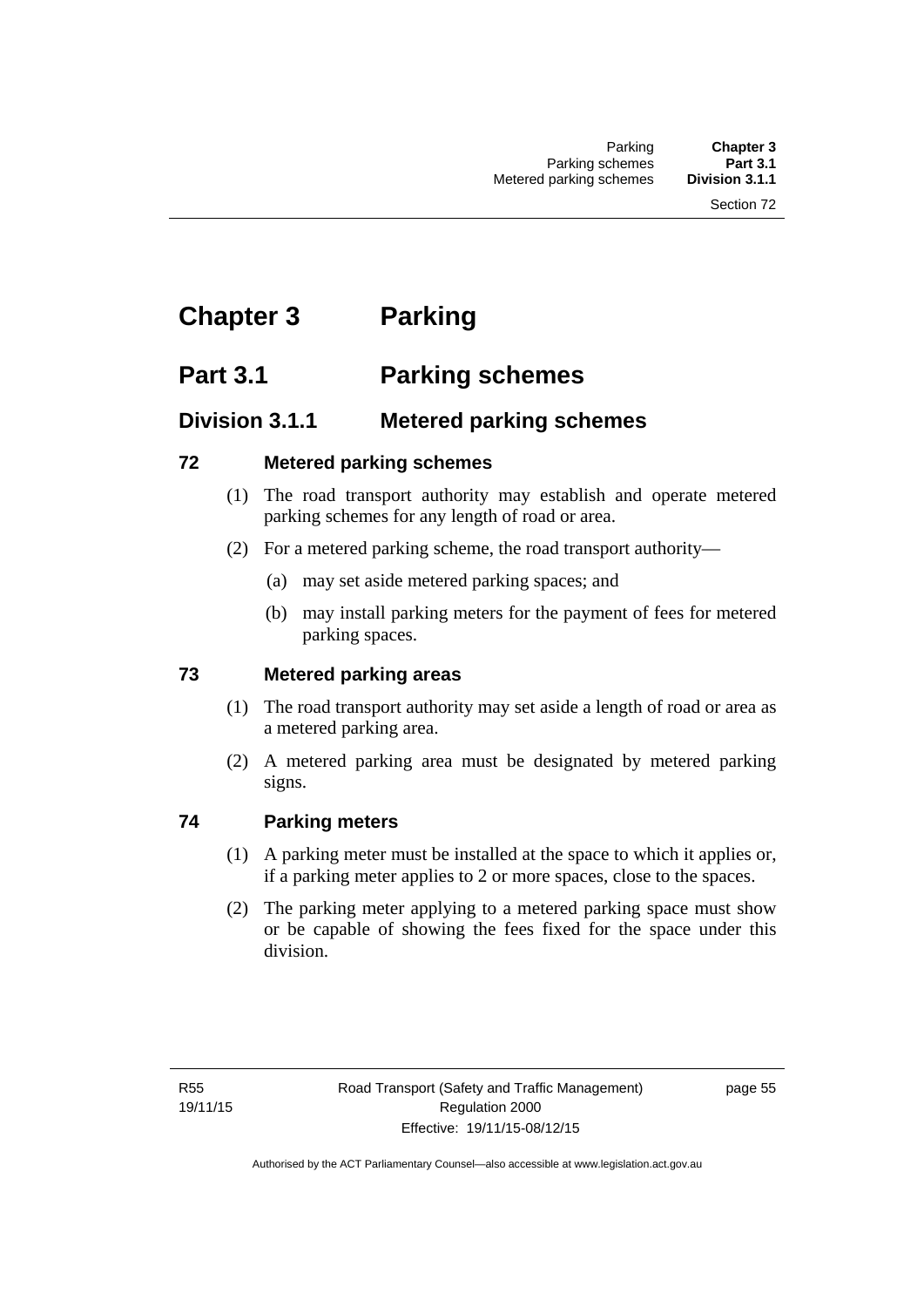- (3) A parking meter must clearly show, or be capable of clearly showing, whether the relevant parking fee for the parking of a vehicle in the metered parking space or spaces to which it applies has been paid.
- (4) A multi-space parking meter must also identify each metered parking space by its number.

# **75 Metered parking spaces**

- (1) A metered parking space must be designated by a road marking.
- (2) For a metered parking space to which a multi-space parking meter applies, the number for the space and an arrow indicating the direction of the meter must be marked in or adjacent to the space.

# **Division 3.1.2 Ticket parking schemes**

*Note* The [Australian Road Rules](http://www.legislation.act.gov.au//ni/db_37271/default.asp), r 207 (2) provides that a driver who parks in a ticket parking area must pay the fee and obey the instructions on the ticket. See also s 16.

### **75A Parking authorities**

- (1) A person may apply to the road transport authority to be a parking authority for a stated area.
- (2) The road transport authority may declare the person to be a parking authority for a stated area (the *area of operations*).
	- *Note* The power to make the declaration includes the power to amend or repeal it (see [Legislation Act,](http://www.legislation.act.gov.au/a/2001-14) s 46).
- (3) The declaration is a disallowable instrument.
	- *Note* A disallowable instrument must be notified, and presented to the Legislative Assembly, under the [Legislation Act.](http://www.legislation.act.gov.au/a/2001-14)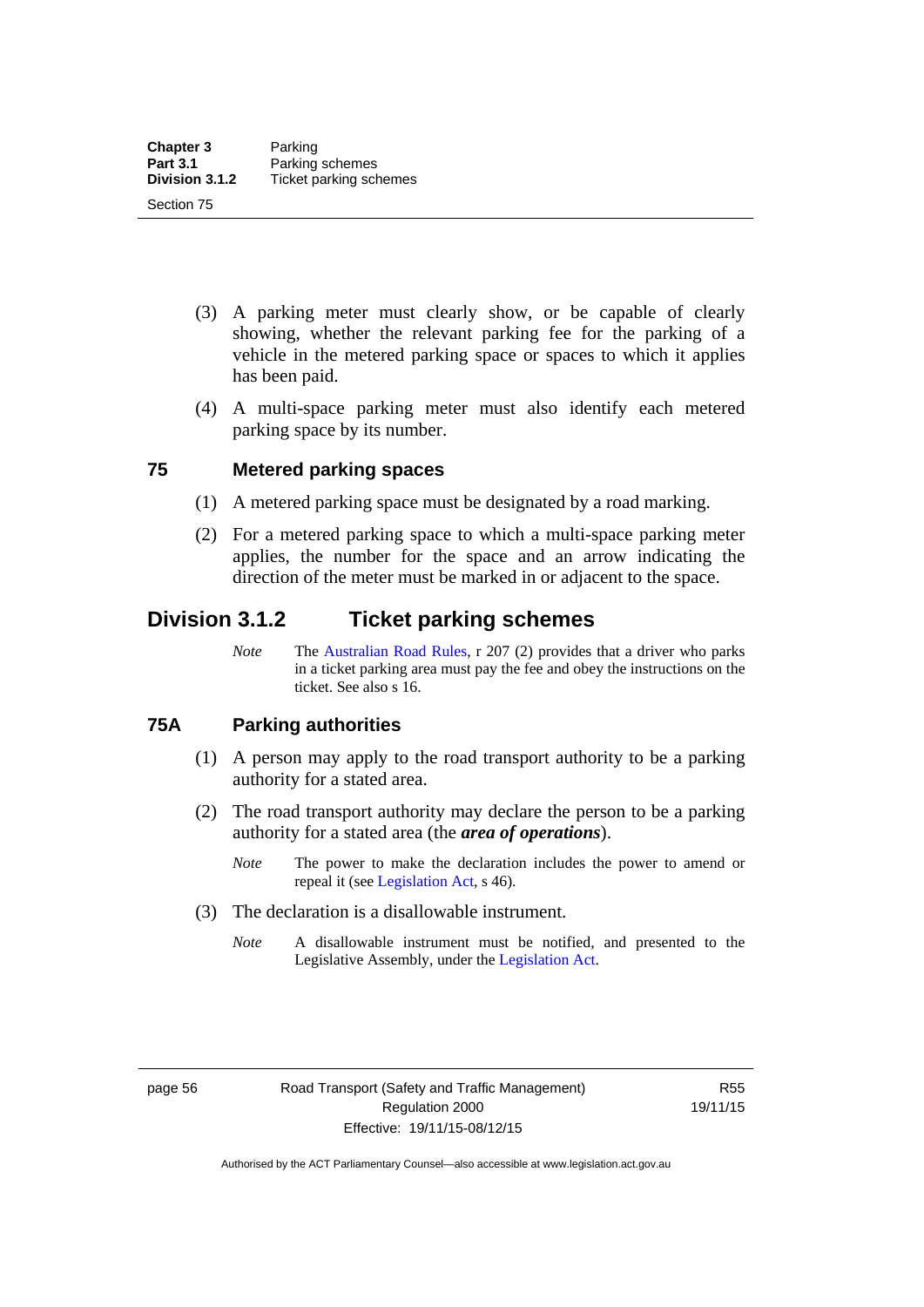# **75B Parking authority guidelines**

- (1) The road transport authority must establish guidelines for section 76A (the *parking authority guidelines*).
- (2) The parking authority guidelines are a disallowable instrument.

- (3) A parking authority is not entitled to provide, or charge for, parking in a ticket parking area if the parking authority does not comply with the parking authority guidelines.
- (4) A parking authority is taken to comply with the parking authority guidelines until the contrary is proved.

# **76 Ticket parking schemes—road transport authority**

- (1) The road transport authority may establish and operate a ticket parking scheme for any length of road or area.
- (2) For a ticket parking scheme, the road transport authority—
	- (a) may set aside a length of road or area as a ticket parking area; and
	- (b) may adopt the ways of, and schemes for, payment of the fees the authority considers appropriate; and
	- (c) may install pay parking devices.

### **76AA Approval of e-payment method**

(1) The road transport authority may approve an e-payment method (an *approved e-payment method*) for a driver of a vehicle to pay for the use of a parking space in a ticket parking area.

*Note* A disallowable instrument must be notified, and presented to the Legislative Assembly, under the [Legislation Act.](http://www.legislation.act.gov.au/a/2001-14)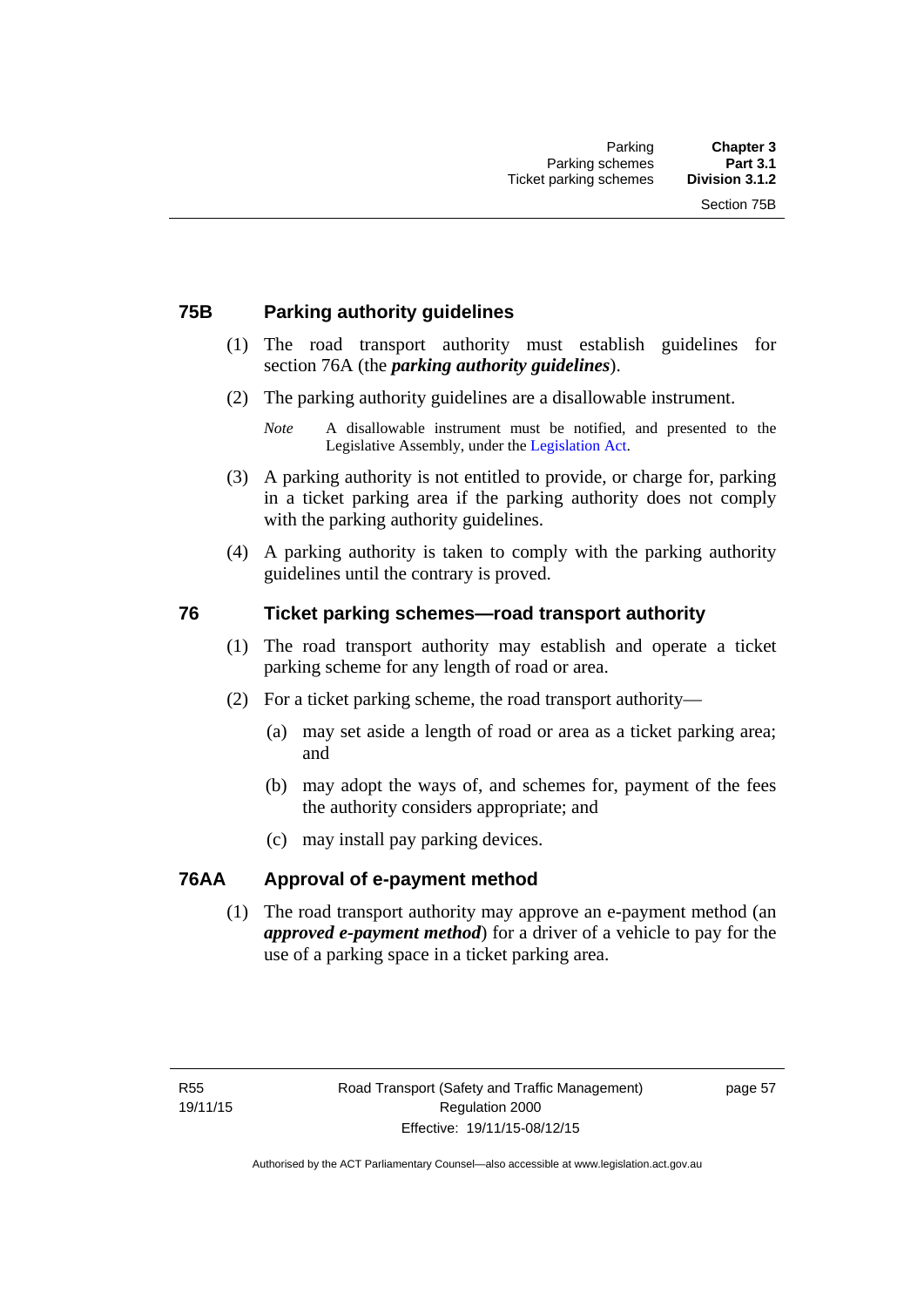- (2) The road transport authority may not approve an e-payment method unless satisfied that the system supporting the method is capable of—
	- (a) giving the road transport authority contemporary information about fees paid for parking spaces in ticket parking areas; and
	- (b) keeping a record of each transaction; and
	- (c) giving a person using the method an electronic receipt for the transaction.
- (3) An approval is a notifiable instrument.

*Note* A notifiable instrument must be notified under the [Legislation Act](http://www.legislation.act.gov.au/a/2001-14).

(4) In this section:

*e-payment method* means a method for payment using an electronic device.

### **76A Ticket parking schemes—parking authorities**

- (1) A parking authority may, in accordance with the parking authority guidelines, establish and operate a ticket parking scheme for any length of road or area within its area of operations.
- (2) For a ticket parking scheme, the parking authority may, in accordance with the parking authority guidelines—
	- (a) set aside a length of road or area within its area of operations as a ticket parking area; and
	- (b) fix fees for the parking of vehicles in the area; and
	- (c) adopt the ways of, and schemes for, payment of the fees the authority considers appropriate; and
	- (d) install pay parking devices.
	- *Note* Section 75A provides for the road transport authority to declare parking authorities and s 75B provides for parking authority guidelines.

page 58 Road Transport (Safety and Traffic Management) Regulation 2000 Effective: 19/11/15-08/12/15

R55 19/11/15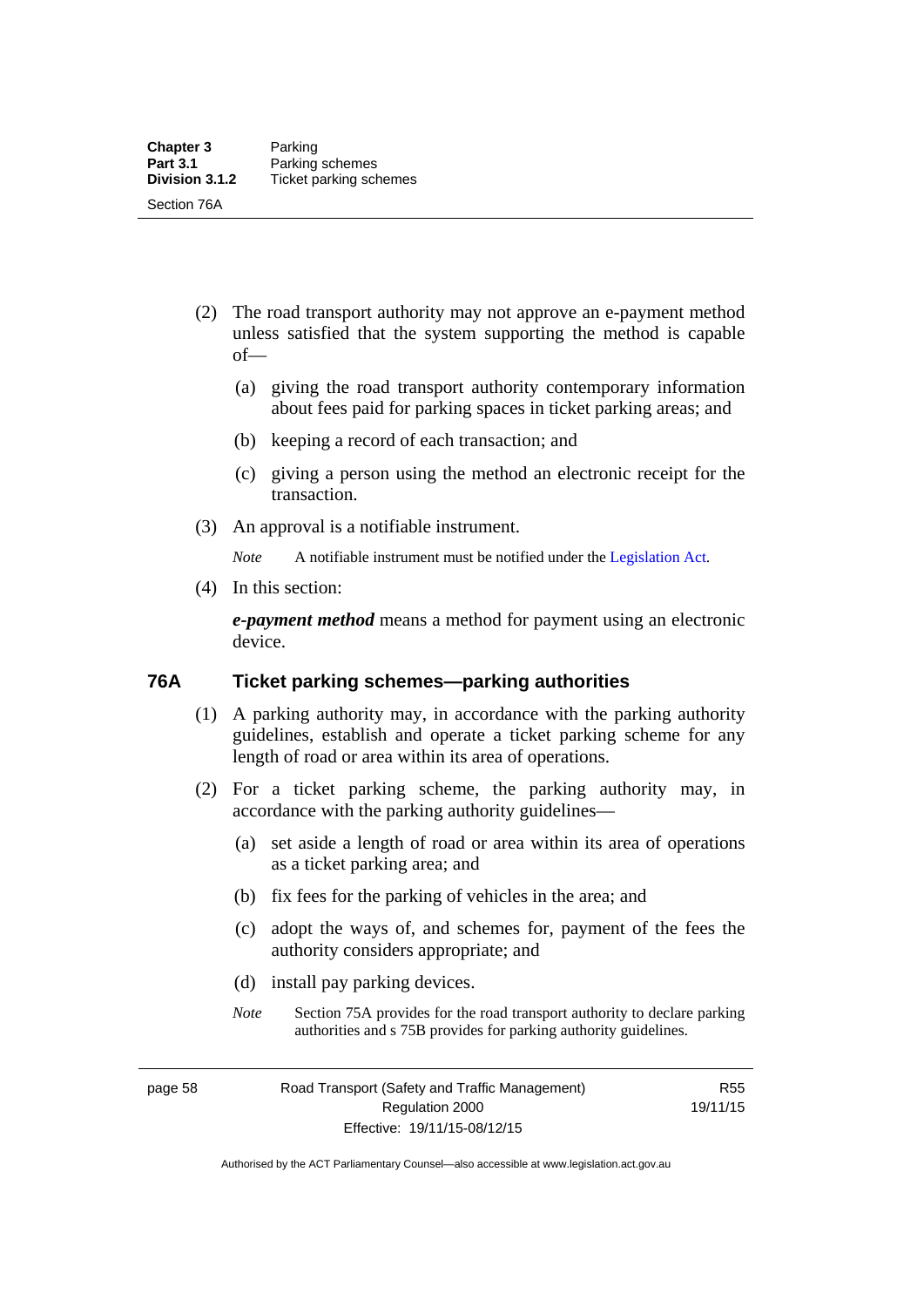# **77 Ticket parking areas**

- (1) A ticket parking area must be designated by ticket parking signs.
- (2) A ticket parking area is taken to include only such lengths of road and areas to which ticket parking signs apply as are lawfully available, apart from this division, for the parking of vehicles.

### **78 Ticket parking spaces**

A ticket parking area may be divided into ticket parking spaces, of a size suitable for parking a single vehicle, by a road marking.

### **79 Ticket machines**

The ticket machine for a ticket parking area must show or be capable of showing the fees fixed for the area under this division.

### **80 Parking tickets**

- (1) The following information must be printed on a parking ticket:
	- (a) the expiry date (expressed as the day of the month, the month and the year);
	- (b) for a parking ticket other than an RTA periodic ticket—the expiry time (expressed in hours and minutes);
	- (c) the name of the authority issuing the ticket;
	- (d) an indication of the ticket parking area where or for which the ticket is issued;
	- (e) the fee paid for the issue of the ticket or, for an RTA periodic ticket (except a ticket issued at a concessional price), the daily value of the ticket;
	- (f) a serial number;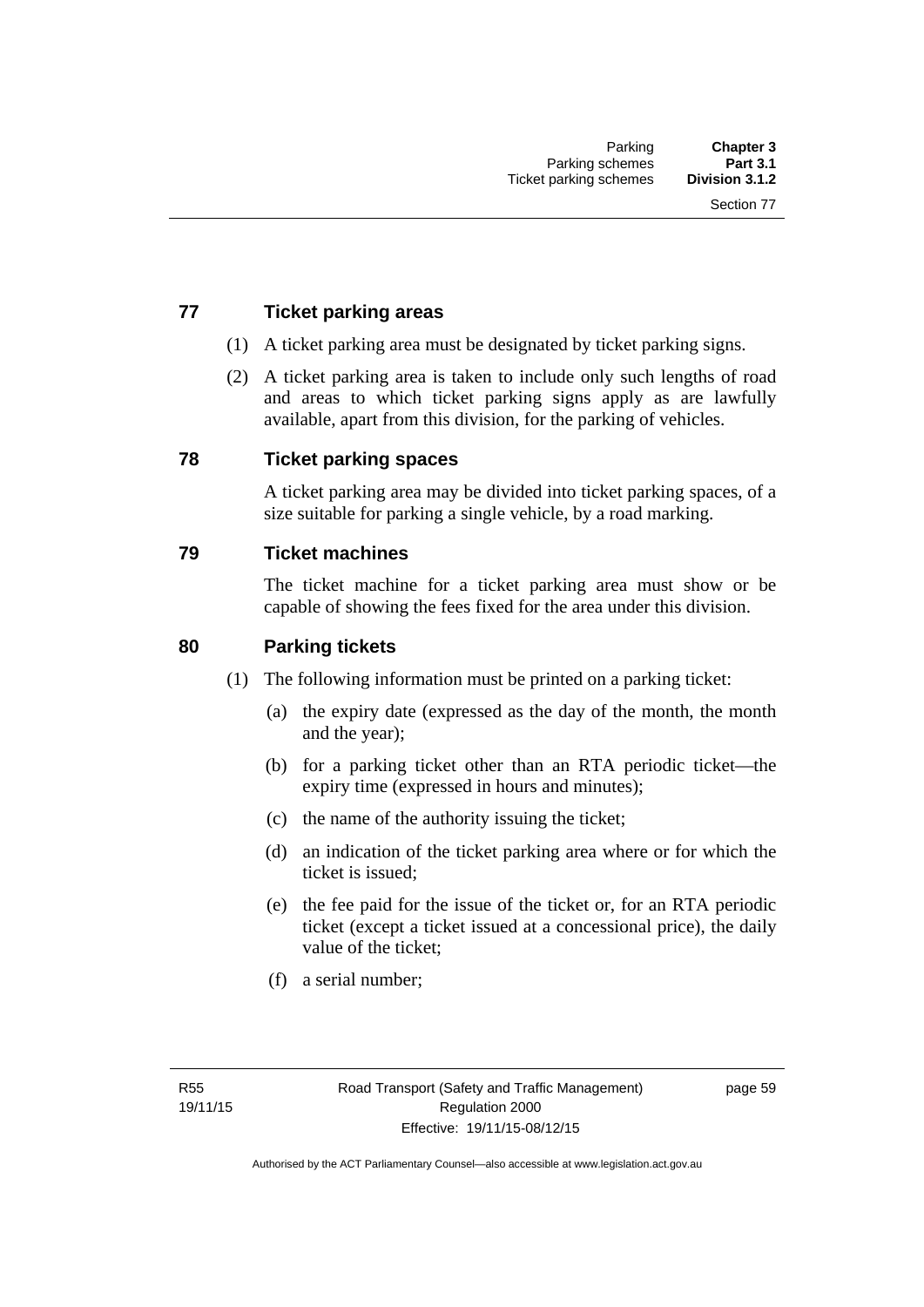Section 81

(g) instructions for use of the ticket.

### **Examples for par (d)**

- 1 a code for the ticket parking area where the ticket is issued
- 2 the number of the parking ticket machine which issued the ticket
- 3 for an RTA periodic ticket—the daily value of the ticket or the area where the ticket may be used
- *Note* An example is part of the regulation, is not exhaustive and may extend, but does not limit, the meaning of the provision in which it appears (see [Legislation Act,](http://www.legislation.act.gov.au/a/2001-14) s 126 and s 132).
- (2) A parking ticket must be legible and of a size and design that enables it to be easily displayed in or on a vehicle.
- (3) In this section:

*RTA periodic ticket*, for a ticket parking area, means a ticket issued by the road transport authority that is valid for parking in the area for a stated period of not less than 1 week.

### **81 Duration of parking tickets and e-payment parking period**

- (1) A parking ticket takes effect when it is issued and expires at the expiry time stated on the ticket.
- (2) An e-payment parking period begins when the parking period is initiated by a device in accordance with an approved e-payment method and ends when the period for which payment is made in accordance with the approved e-payment method ends.

# **Division 3.1.3 Heavy vehicle parking**

# **82 Definitions—div 3.1.3**

In this division:

*heavy vehicle* means a vehicle, whether loaded or unloaded, that is longer than 7.5m, has a GVM over 4.5t, and is used for commercial purposes.

page 60 Road Transport (Safety and Traffic Management) Regulation 2000 Effective: 19/11/15-08/12/15

R55 19/11/15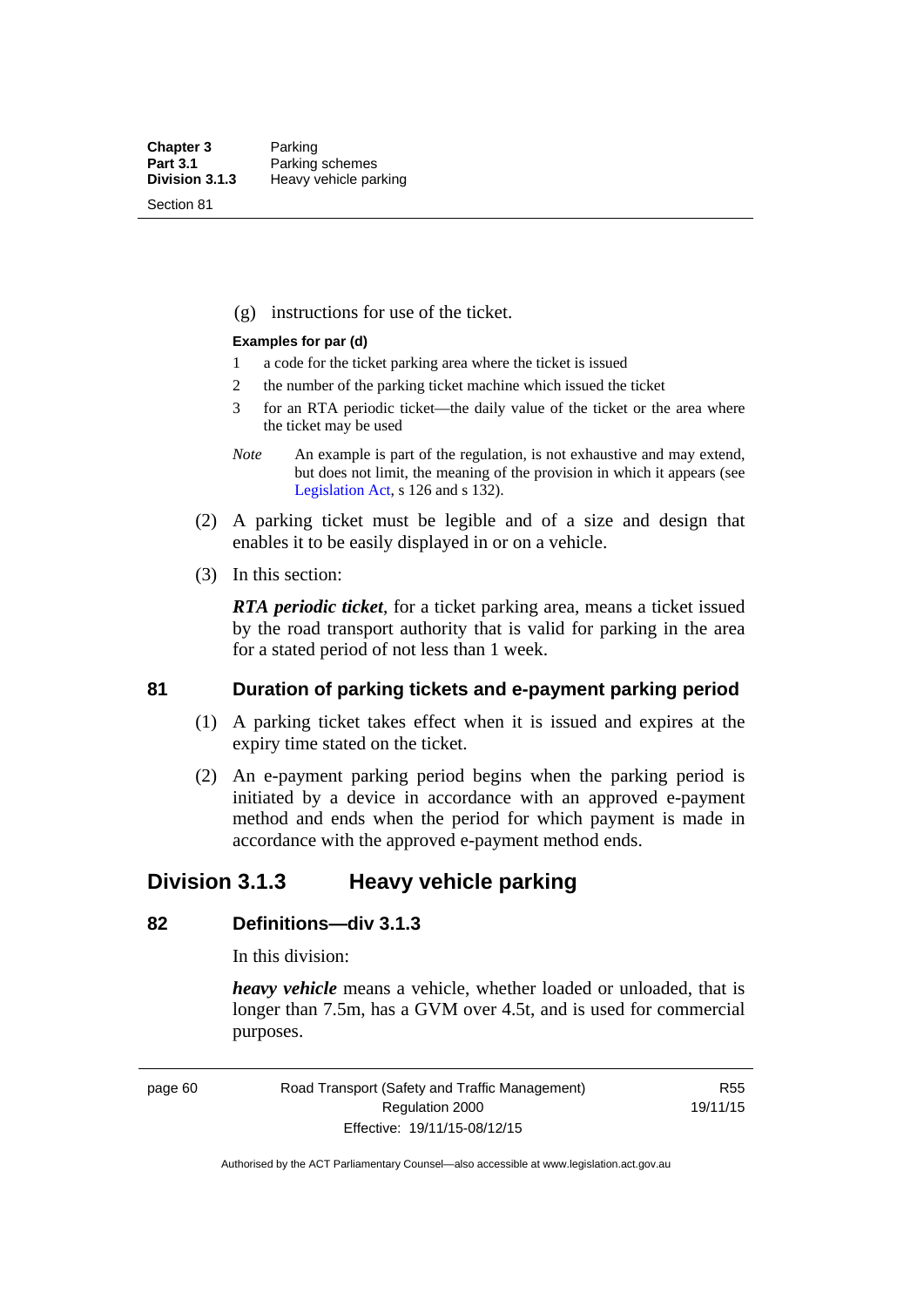# *land adjoining residential land*—see section 83.

*residential land* means land leased for residential purposes.

*stock truck* means a vehicle that has a GVM over 4.5t and is built or used to transport livestock.

### **83 References in div 3.1.3 to land adjoining residential land**

A reference in this division to *land adjoining residential land* includes a reference to land that would, apart from an intervening road, adjoin that land.

### **84 Vehicle parked partly on residential land**

For this division, a vehicle that is parked partly on residential land, and partly on adjoining land that is not residential land, is taken not to be parked on residential land.

# **85 Parking of certain vehicles on residential land prohibited**

- (1) This section applies to a vehicle, whether loaded or unloaded, that is—
	- (a) a stock truck; or
	- (b) a semitrailer with the load space permanently enclosed by rigid construction or with sides enclosed by nonrigid material and a rigid roof; or
	- (c) higher than 3.6m and used for commercial purposes.
- (2) A person must not park a vehicle to which this section applies on residential land.

Maximum penalty: 20 penalty units.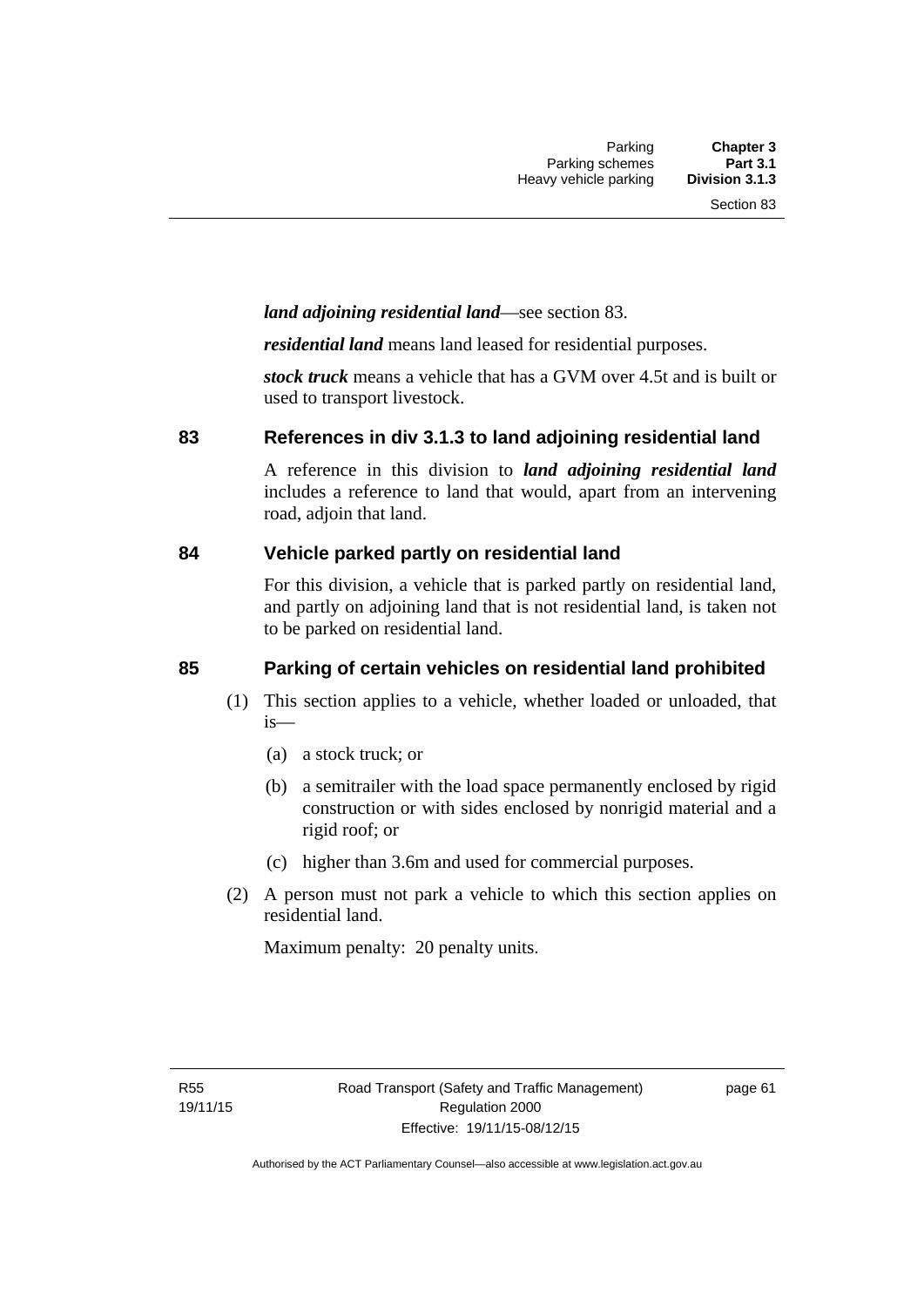### **85A No more than 1 heavy vehicle on residential land**

- (1) A person commits an offence if—
	- (a) the person parks 2 or more heavy vehicles on residential land; or
	- (b) the person parks a heavy vehicle on residential land and there is already another heavy vehicle parked on the land.

Maximum penalty: 20 penalty units.

- (2) Subsection (1) does not apply if—
	- (a) only 2 heavy vehicles are parked on the residential land; and
	- (b) 1 vehicle is plant that is parked on the other vehicle; and
	- (c) no part of either vehicle is higher than 3.6m from the ground.
- (3) In this section:

*plant* means a motor vehicle that consists solely of—

- (a) a machine or implement that cannot carry a load, other than tools and accessories usually carried in or on the vehicle; or
- (b) a crane, forklift truck or bobcat; or
- (c) a bobcat and excavation equipment.

# **85B Heavy vehicles to be parked away from residential land boundaries**

- (1) A person commits an offence if—
	- (a) the person parks a heavy vehicle on residential land; and
	- (b) any part of the vehicle when parked is—
		- (i) in front of the setback line of the front boundary of the land; or

page 62 Road Transport (Safety and Traffic Management) Regulation 2000 Effective: 19/11/15-08/12/15

R55 19/11/15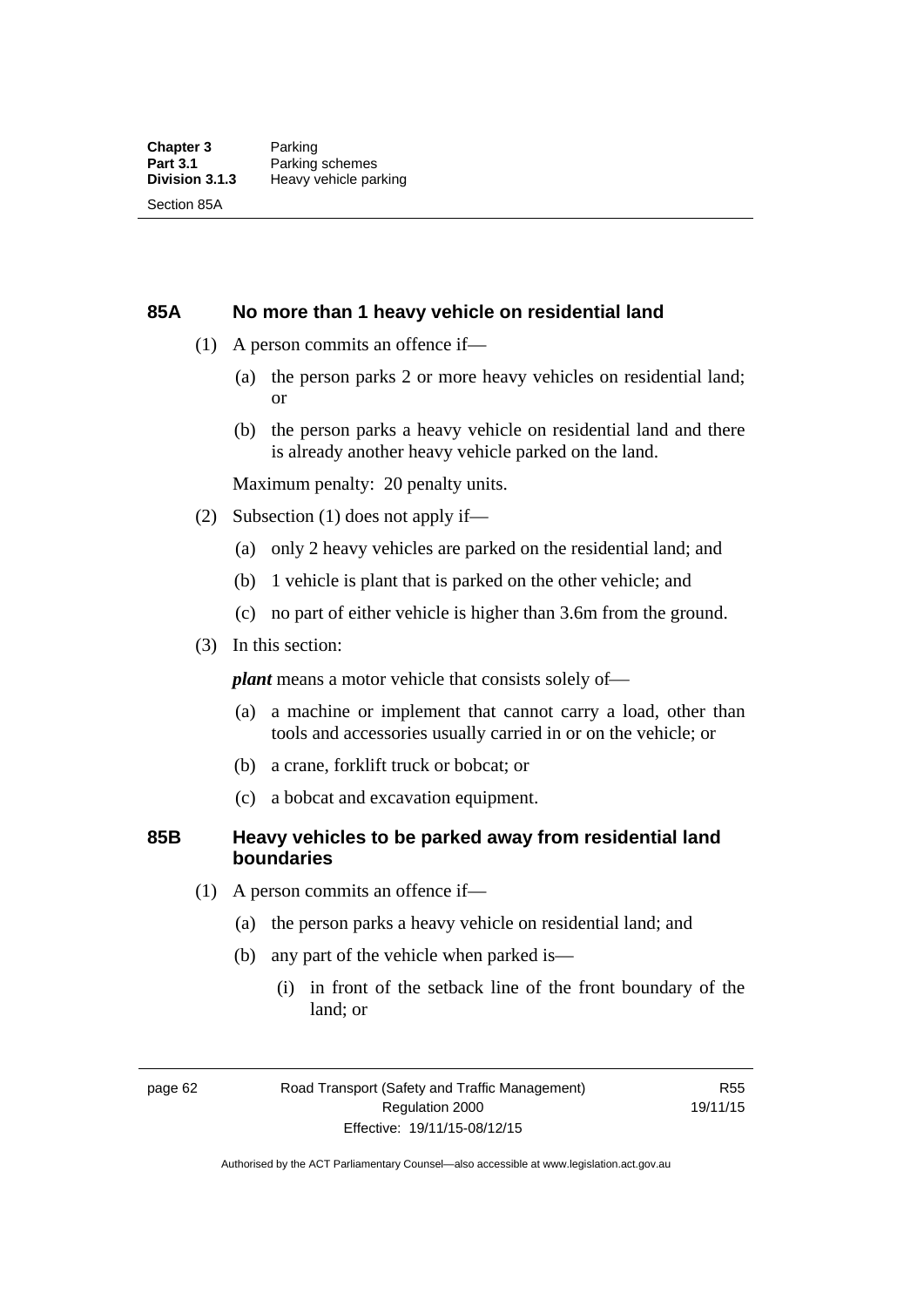(ii) less than 1.5m from any other boundary.

Maximum penalty: 20 penalty units.

(2) In this section:

*setback*, in relation to land—see the territory plan, part 13 (Definitions).

# **86 Parking of certain vehicles on land adjoining residential land prohibited**

- (1) This section applies to—
	- (a) a vehicle or combination, whether loaded or unloaded, that is longer than 7.5m; and
	- (b) a vehicle, whether loaded or unloaded, with a GVM over 4.5t.
- (2) A person must not park a vehicle or combination to which this section applies on land adjoining residential land for more than 1 hour.

Maximum penalty: 20 penalty units.

 (3) Subsection (2) does not apply to the vehicle or combination if the land where it is parked is residential land or land leased for commercial purposes.

# **87 Parking of certain commercial vehicles on land with multi-unit housing**

- (1) This section applies to a vehicle, whether loaded or unloaded, that is used for commercial purposes and is longer than 6m, higher than 2.6m or has a GVM over 3.75t.
- (2) A person must not park a vehicle to which this section applies on residential land with multi-unit housing.

Maximum penalty: 20 penalty units.

R55 19/11/15 page 63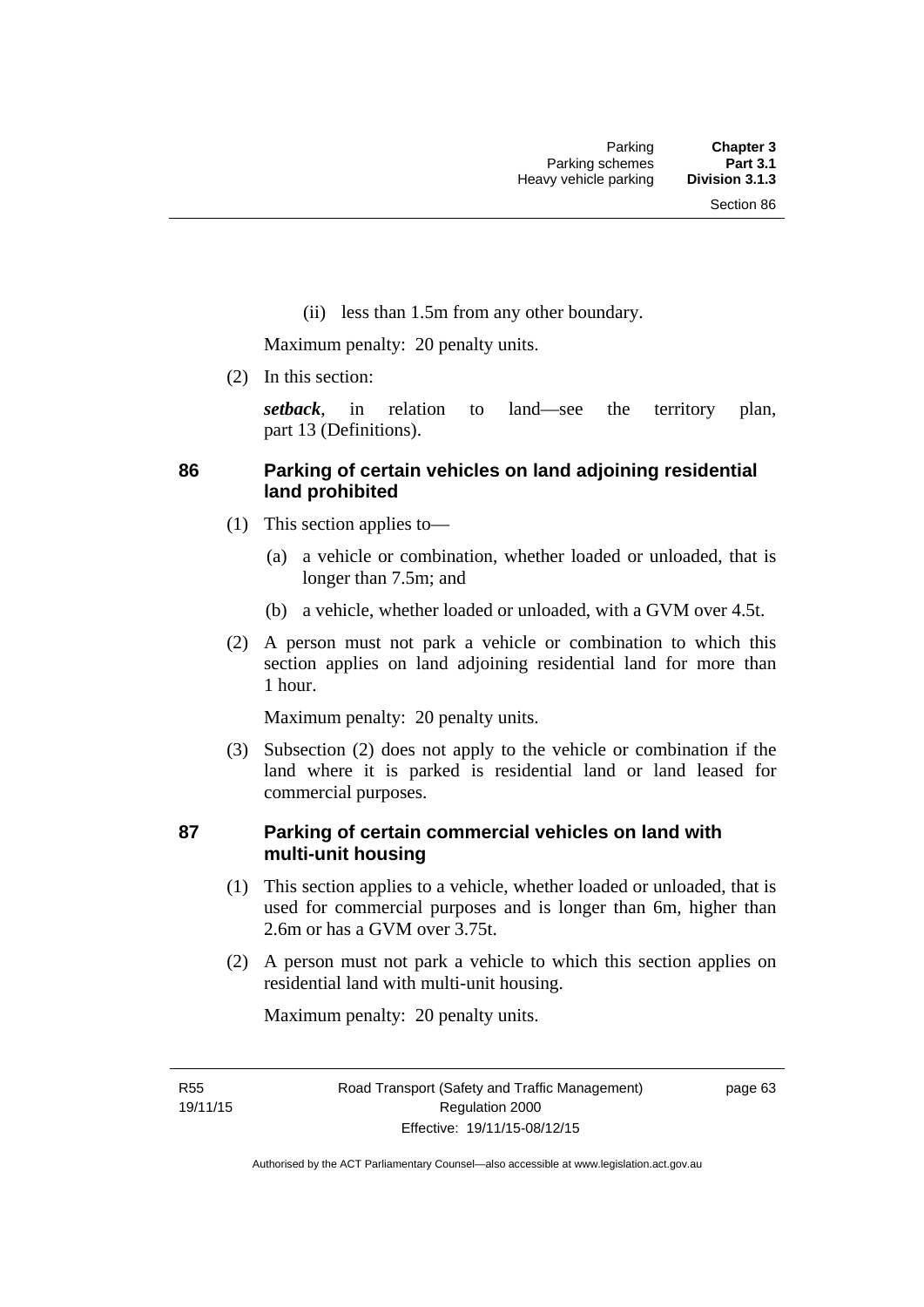- (3) For this section, residential land has multi-unit housing if the land has more than 1 dwelling on it.
- (4) In this section:

*dwelling—*see the territory plan.

*Note* The territory plan defines *dwelling* as meaning 'a building or part of a building used as a self contained residence which must include food preparation facilities, a bath or shower, and a closet pan and wash basin'.

### **87A No offence if reasonable necessity etc**

A person does not commit an offence against section 85, section 85A, section 85B, section 86 or section 87 if—

- (a) either of the following applies:
	- (i) it was reasonably necessary to park the vehicle on the land to avoid contravening the Act or another territory law;
	- (ii) the vehicle was parked on the land to deliver or collect goods or passengers, or to provide services; and
- (b) the vehicle was on the land no longer than was reasonable.

# **87B Heavy vehicle refrigeration units not to be operated on residential land**

A person commits an offence if—

- (a) the person parks a heavy vehicle that has a refrigeration unit on residential land; and
- (b) the refrigeration unit is running at any time while the vehicle is parked on the land.

Maximum penalty: 20 penalty units.

page 64 Road Transport (Safety and Traffic Management) Regulation 2000 Effective: 19/11/15-08/12/15

R55 19/11/15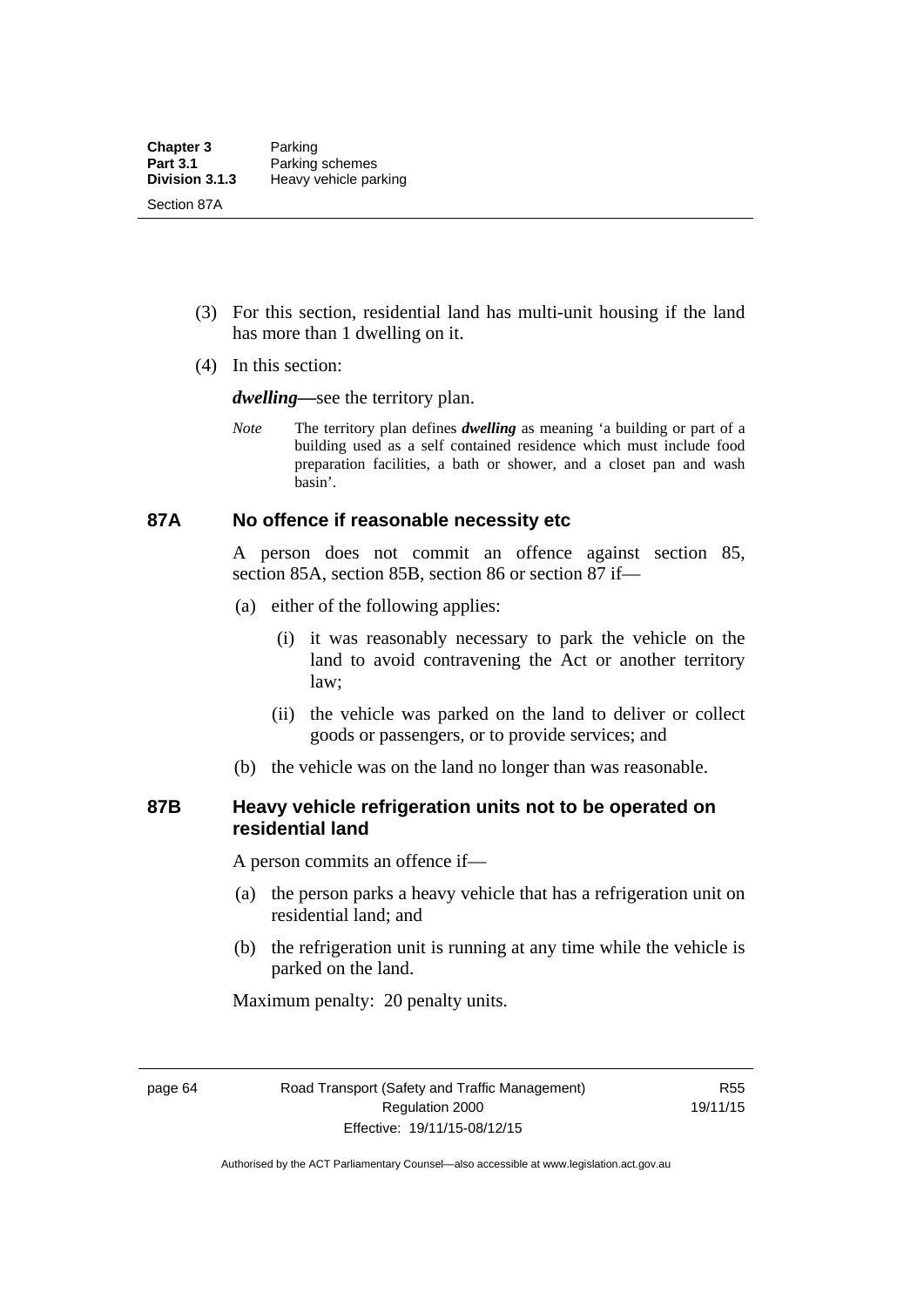# **87C Prohibition on night operation of heavy vehicle**

 (1) A person, other than an existing operator, commits an offence if the person operates a heavy vehicle parked on residential land at any time between 10 pm and 6 am.

Maximum penalty: 20 penalty units.

 (2) An existing operator commits an offence if the operator operates a heavy vehicle parked on residential land at any time between midnight and 5.30 am.

Maximum penalty: 20 penalty units.

(3) In this section:

*existing operator* means the holder of an existing operator's certificate issued under the *[Motor Traffic Act 1936](http://www.legislation.act.gov.au/a/1936-45)*, section 150R that is still in force.

### **88 Daily infringement**

A person who contravenes any of the following sections commits a separate offence for each day during any part of which the contravention continues:

- (a) section 85 (Parking of certain vehicles on residential land prohibited);
- (b) section 85A (No more than 1 heavy vehicle on residential land);
- (c) section 85B (Heavy vehicles to be parked away from residential land boundaries);
- (d) section 86 (Parking of certain vehicles on land adjoining residential land prohibited);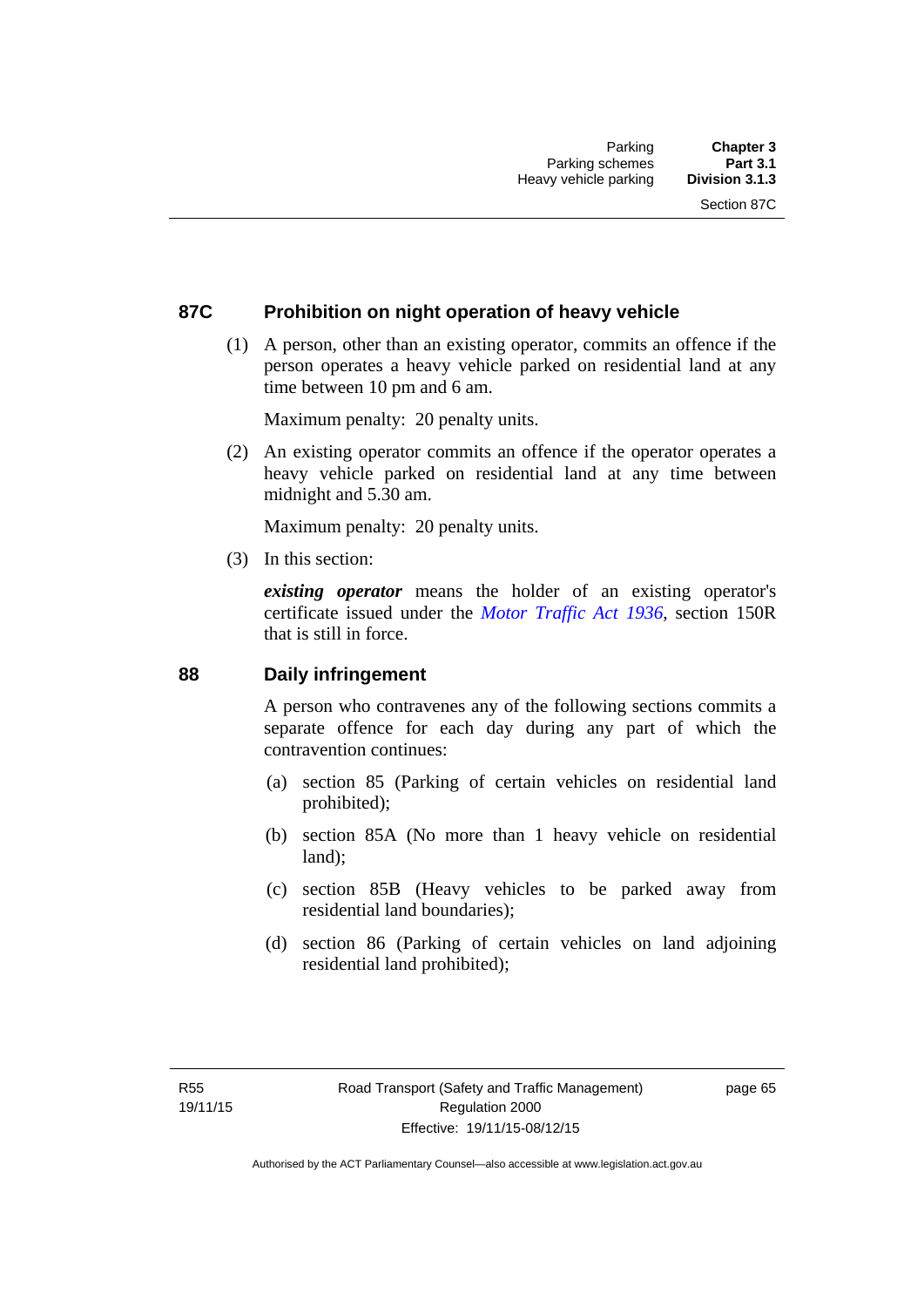- (e) section 87 (Parking of certain commercial vehicles on land with multi-unit housing);
- (f) section 87B (Heavy vehicle refrigeration units not to be operated on residential land).

# **Division 3.1.3A Heavy vehicle parking—enforcement**

# **89 Meaning of** *occupier***—div 3.1.3A**

In this division:

*occupier*, of premises, includes—

- (a) a person believed on reasonable grounds to be an occupier of the premises; and
- (b) a person apparently in charge of the premises.

### **90 Power to enter premises**

- (1) For division 3.1.3 (Heavy vehicle parking), an authorised person may—
	- (a) enter premises with the occupier's consent; or
	- (b) enter premises if the authorised person believes on reasonable grounds that—
		- (i) a heavy vehicle is parked on the premises in contravention of that division; and
		- (ii) it is necessary to enter the premises to inspect, take measurements, or record identification particulars about the vehicle.
- (2) An authorised person may, without the consent of the occupier of premises, enter land around the premises to ask for consent to enter the premises.

page 66 Road Transport (Safety and Traffic Management) Regulation 2000 Effective: 19/11/15-08/12/15

R55 19/11/15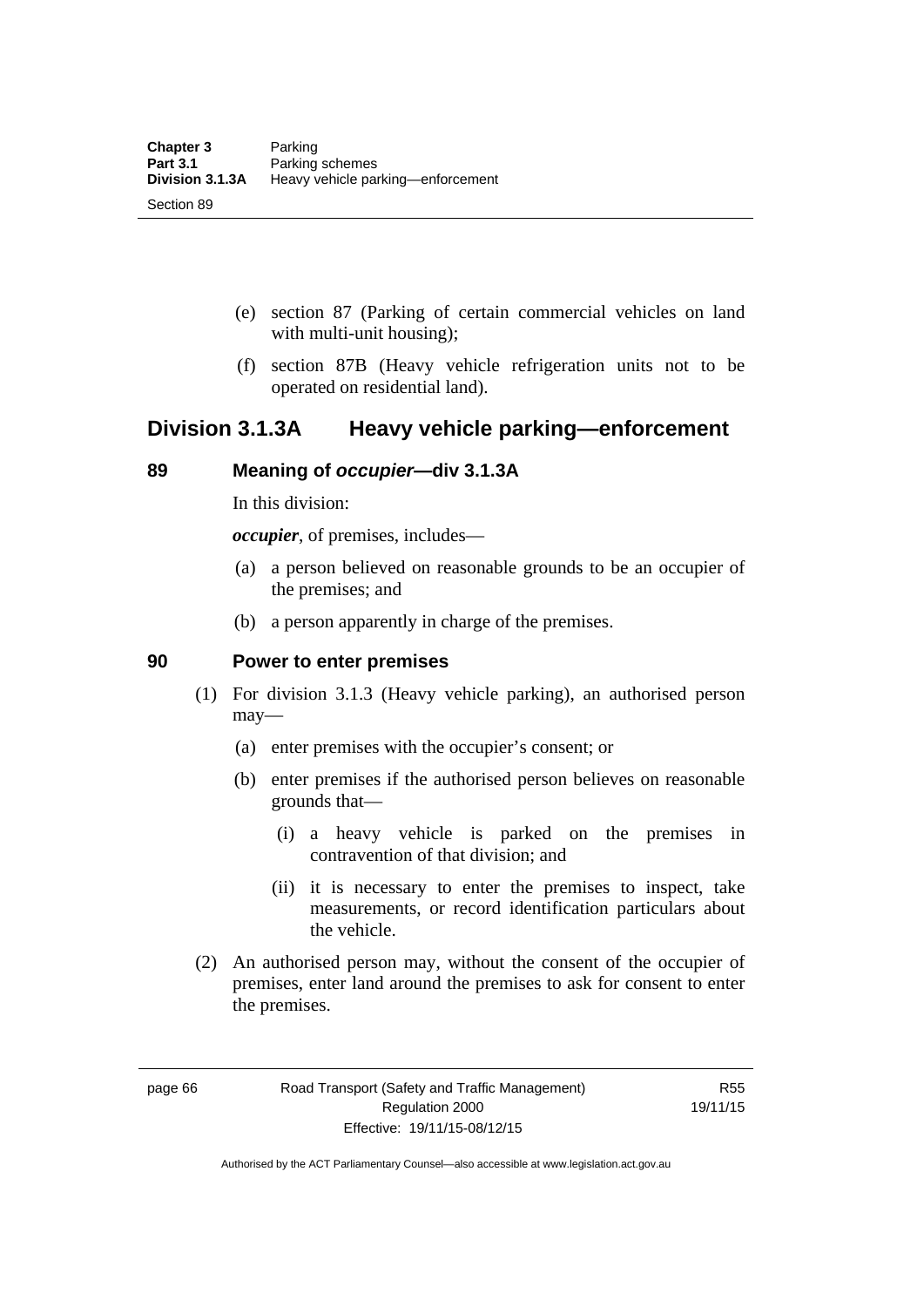- (3) An authorised person may enter premises under this section––
	- (a) for a contravention of section 87B or section 87C––at any time; and
	- (b) in any other case––between 8 am and 8 pm.

### **91 Production of identity card**

An authorised person must not remain at premises entered under this division if the authorised person does not produce his or her identity card when asked by the occupier.

*Note* Identity cards for authorised people are provided for in the *[Road](http://www.legislation.act.gov.au/a/1999-77)  [Transport \(General\) Act 1999](http://www.legislation.act.gov.au/a/1999-77)*, s 20.

### **92 Consent to entry**

- (1) When seeking the consent of an occupier of premises to enter premises under section 90 (1) (a), an authorised person must—
	- (a) produce his or her identity card; and
	- (b) tell the occupier—
		- (i) the purpose of the entry; and
		- (ii) that consent may be refused.
- (2) If the occupier consents, the authorised person must ask the occupier to sign a written acknowledgment (an *acknowledgment of consent*)—
	- (a) that the occupier was told—
		- (i) the purpose of the entry; and
		- (ii) that consent may be refused; and
	- (b) that the occupier consented to the entry; and
	- (c) stating the time and date when consent was given.

R55 19/11/15 page 67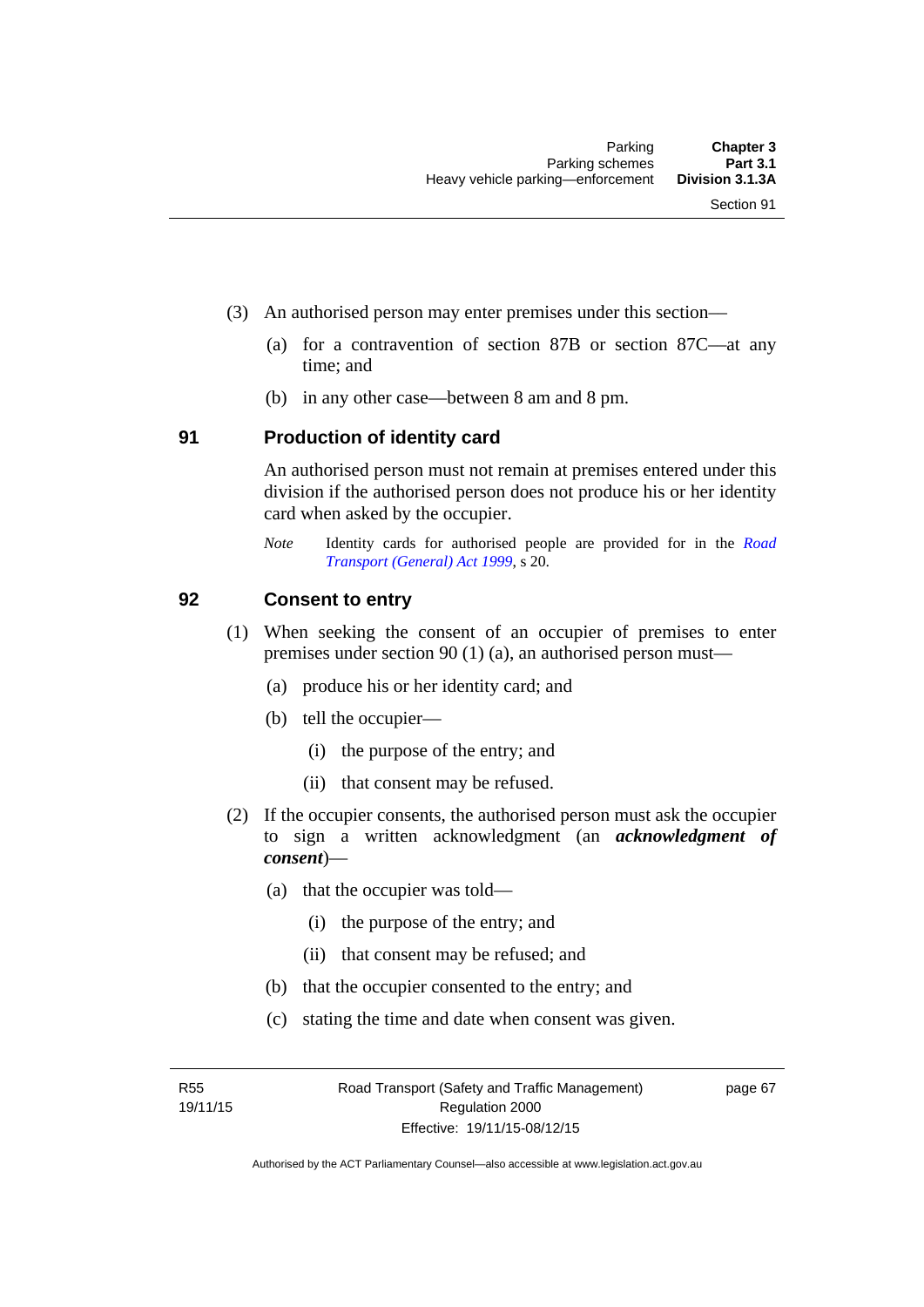- (3) If the occupier signs an acknowledgment of consent, the authorised person must immediately give a copy to the occupier.
- (4) A court must find that the occupier did not consent to entry to the premises by the authorised person under this division if—
	- (a) the question arises in a proceeding in the court whether the occupier consented to the entry; and
	- (b) an acknowledgment of consent is not produced in evidence; and
	- (c) it is not proved that the occupier consented to the entry.

### **93 General powers on entry to premises**

- (1) An authorised person who enters premises under this division may, for division 3.1.3 (Heavy vehicle parking) and this division, do 1 or more of the following in relation to a heavy vehicle on the premises:
	- (a) inspect the vehicle (including for its identification particulars);
	- (b) take measurements;
	- (c) take photographs, films, or audio, video or other recordings;
	- (d) require the occupier, or anyone at the premises to—
		- (i) give the authorised person information; or
		- (ii) produce documents to the authorised person; or
		- (iii) give the authorised person reasonable help to exercise a power under this division.
	- *Note* The [Legislation Act](http://www.legislation.act.gov.au/a/2001-14), s 170 and s 171 deal with the application of the privilege against self incrimination and client legal privilege.
- (2) A person must take all reasonable steps to comply with a requirement made of the person under subsection (1) (d).

Maximum penalty: 20 penalty units.

page 68 Road Transport (Safety and Traffic Management) Regulation 2000 Effective: 19/11/15-08/12/15

R55 19/11/15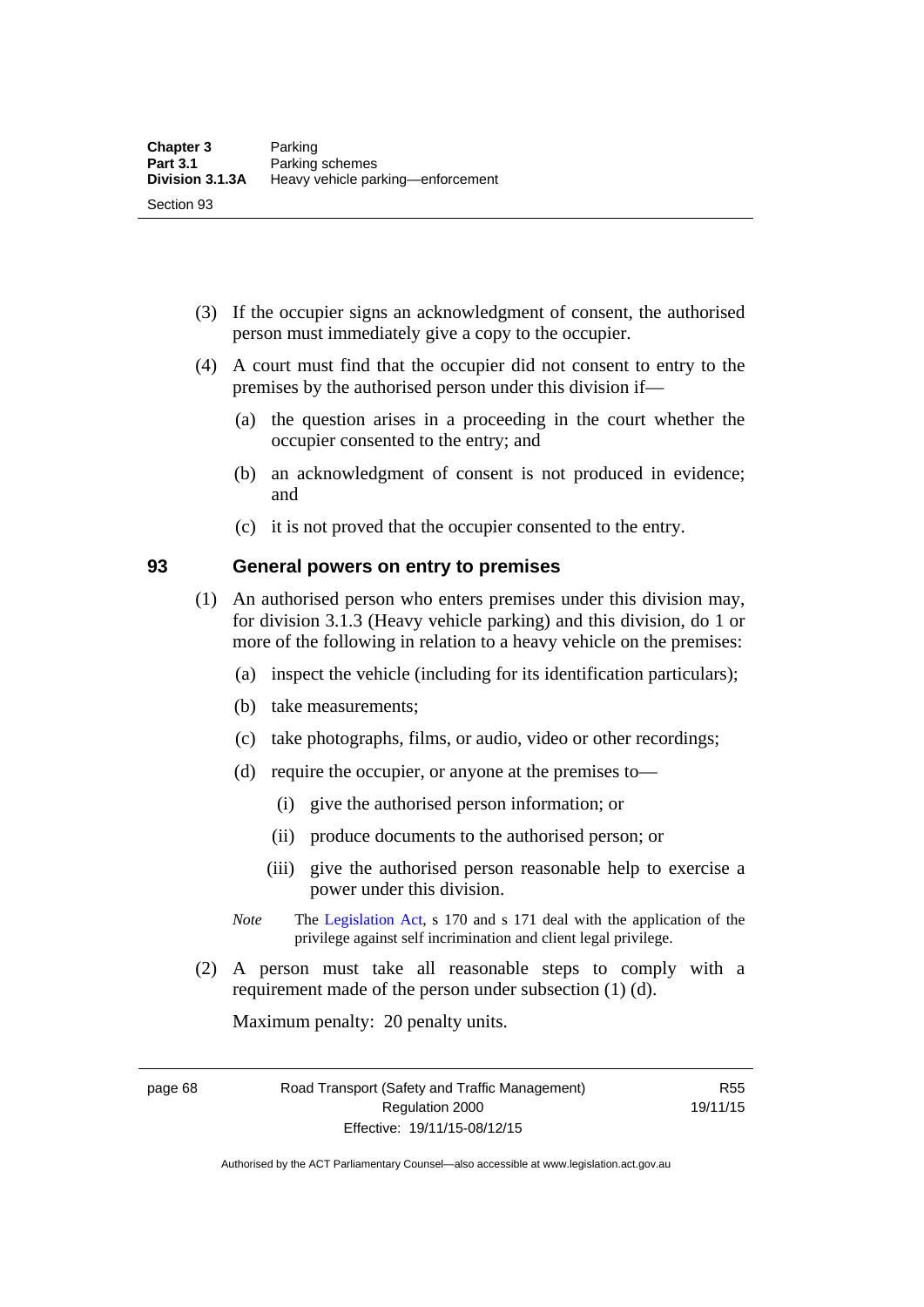# **94 Damage etc to be minimised**

- (1) In the exercise, or purported exercise, of a function under this division, an authorised person must take all reasonable steps to ensure that the authorised person, and any person assisting the authorised person, causes as little inconvenience, detriment and damage as practicable.
- (2) If an authorised person, or a person assisting an authorised person, damages anything in the exercise or purported exercise of a function under this division, the authorised person must give written notice of the particulars of the damage to the person the authorised person believes on reasonable grounds is the owner of the thing.
- (3) If the damage happens at premises entered under this division in the absence of the occupier, the notice may be given by leaving it, secured conspicuously, at the premises.

### **95 Compensation for exercise of enforcement powers**

- (1) A person may claim compensation from the Territory if the person suffers loss or expense because of the exercise, or purported exercise, of a function under this division by an authorised person or a person assisting an authorised person.
- (2) Compensation may be claimed and ordered in a proceeding for—
	- (a) compensation brought in a court of competent jurisdiction; or
	- (b) an offence against this regulation brought against the person making the claim for compensation.
- (3) A court may order the payment of reasonable compensation for the loss or expense only if satisfied that it is just to make the order in the circumstances of the particular case.
- (4) A regulation may prescribe matters that may, must or must not be taken into account by the court in considering whether it is just to make the order.

page 69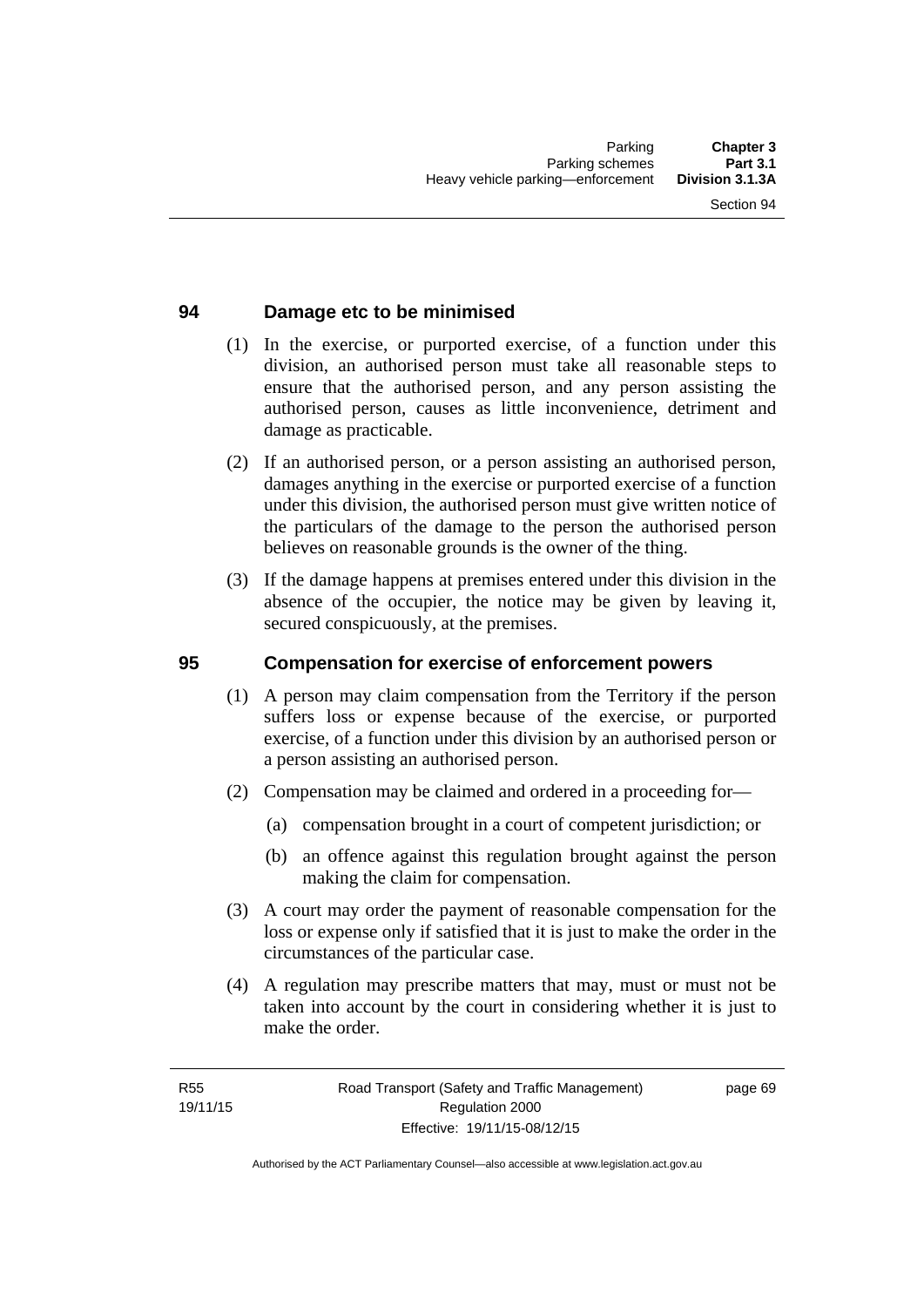# **Division 3.1.4 Miscellaneous**

## **97A Other powers to provide pay parking**

- (1) This part does not affect any other power of a parking authority to provide for parking on land within its area of operations.
- (2) A parking authority may exercise a power under this part in relation to land that it does not own only with the consent of the owner of the land.
- (3) Consent may be given subject to conditions, including conditions about the length and withdrawal of the consent.
- (4) Subject to the conditions of the consent, the consent may be withdrawn only after reasonable notice.
- (5) In this section:

*owner*, of land, includes lessee of land.

### **98 Overlapping schemes**

- (1) This part does not prevent the road transport authority or a parking authority from establishing and operating a pay parking scheme on the same length of road, or in the same area, where it is operating a different pay parking scheme.
- (2) The road transport authority or a parking authority may not recover the fee fixed for the parking of a vehicle in a metered space or ticket parking area if any other applicable parking fee has been paid for parking the vehicle in the space or area.

### **98A Income from ticket parking scheme**

- (1) All fees collected by a parking authority from the operation of a ticket parking scheme belong to the parking authority.
- (2) Any surplus arising from the operation of a ticket parking scheme may be applied at the discretion of the parking authority.

page 70 Road Transport (Safety and Traffic Management) Regulation 2000 Effective: 19/11/15-08/12/15

R55 19/11/15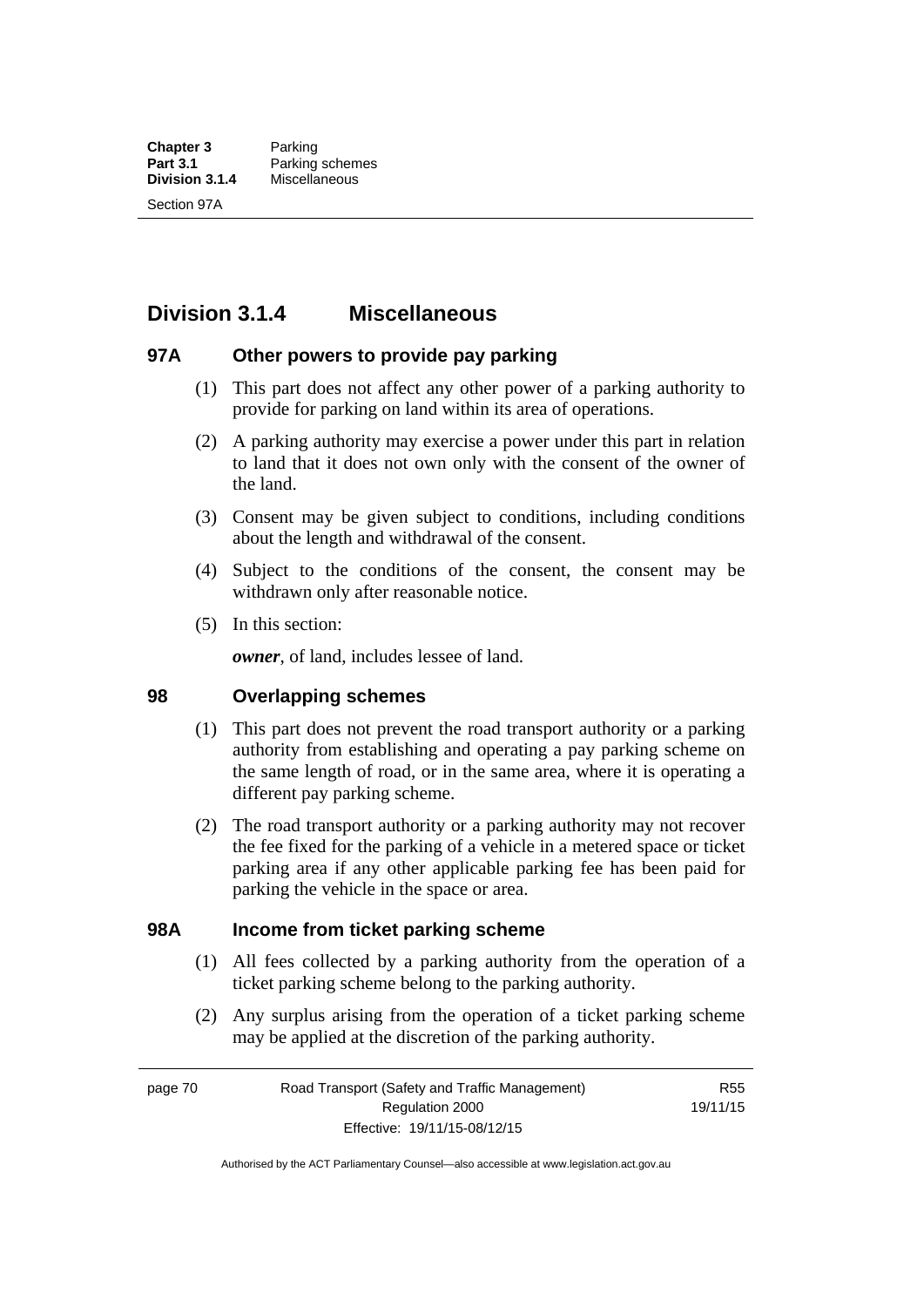# **98B Costs of ticket parking scheme**

The costs of administering a ticket parking scheme operated by a parking authority under section 76A are to be borne by the parking authority.

# **99 Trailers not separately chargeable**

A separate parking fee is not required to be paid for a trailer towed by another vehicle.

R55 19/11/15 Road Transport (Safety and Traffic Management) Regulation 2000 Effective: 19/11/15-08/12/15

page 71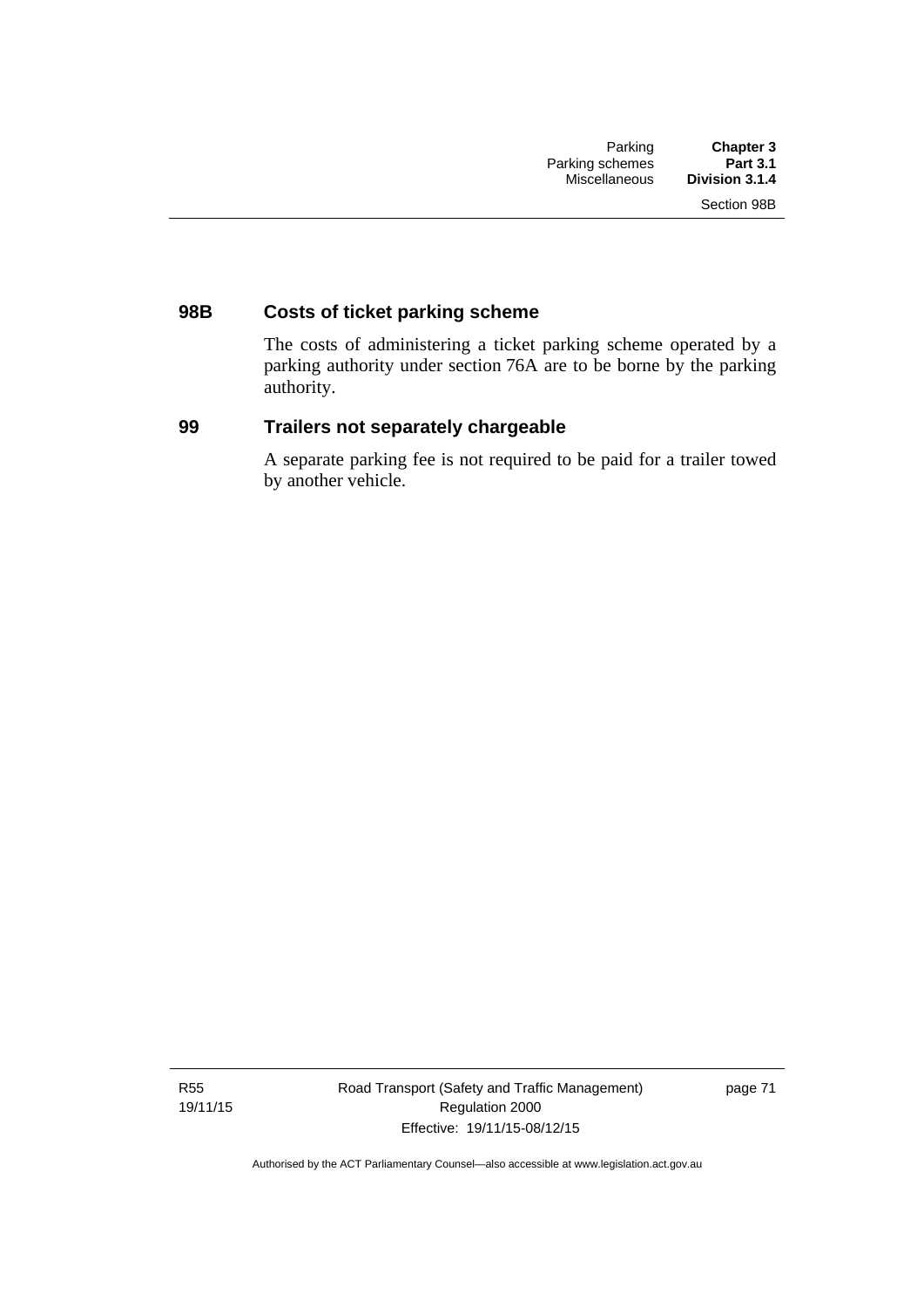# **Part 3.2 Parking permits and mobility parking scheme authorities**

### **100 Parking permits**

- (1) The road transport authority may issue a permit (a *parking permit*) of a kind mentioned in subsection (2) authorising the parking of a vehicle, without charge, on a length of road or in an area designated by a *permit zone sign* for use by holders of that kind of parking permit.
- (2) The parking permit may be of 1 or more of the following kinds:
	- (a) a business parking permit;
	- (b) a commuter parking permit;
	- (c) a loading zone permit;
	- (d) a resident parking permit;
	- (e) a resident's visitor parking permit;
	- (f) a special event parking permit;
	- (g) any other kind declared by the road transport authority for this section.
- (3) The parking permit may be issued subject to conditions.
- (4) The parking permit—
	- (a) must state when it expires; and
	- (b) may state anything else that the road transport authority considers appropriate.

### **Examples for par (b)**

- 1 the length of road or area to which the permit applies
- 2 any conditions to which the permit is subject

page 72 Road Transport (Safety and Traffic Management) Regulation 2000 Effective: 19/11/15-08/12/15

R55 19/11/15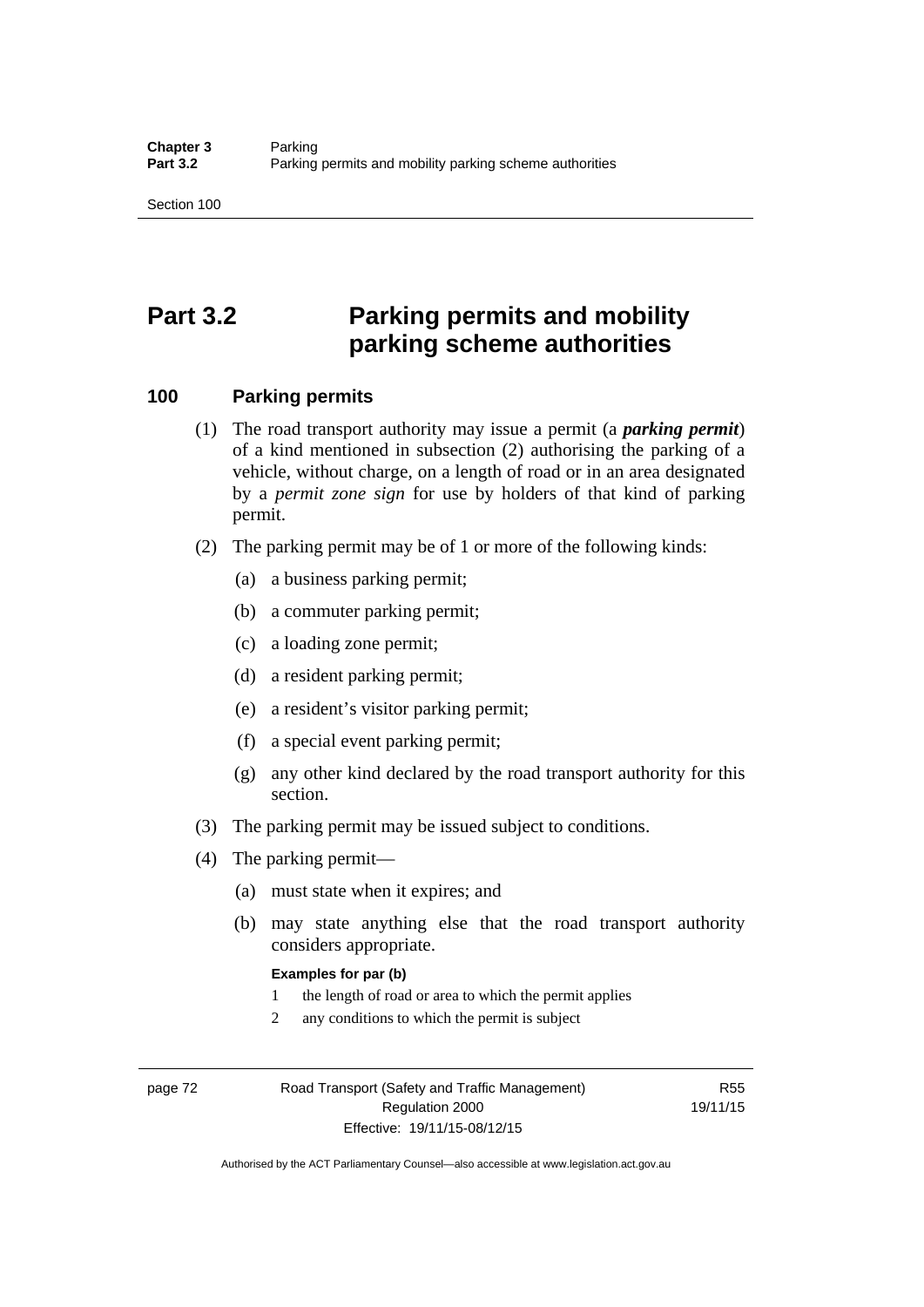- 3 the maximum period which a vehicle may be parked in a designated area under the permit
- 4 the name or address of the person to whom it is issued
- *Note* An example is part of the regulation, is not exhaustive and may extend, but does not limit, the meaning of the provision in which it appears (see [Legislation Act,](http://www.legislation.act.gov.au/a/2001-14) s 126 and s 132).
- (5) The holder of a permit may surrender the permit by returning it to the road transport authority.
- (6) A declaration under subsection  $(2)$  (g) is a notifiable instrument.

*Note* A notifiable instrument must be notified under the [Legislation Act](http://www.legislation.act.gov.au/a/2001-14).

### **101 Mobility parking scheme authorities**

- (1) The road transport authority may issue a mobility parking scheme authority—
	- (a) for use by a person with a disability; or
	- (b) for use by an entity for the transport of people with disabilities.
- (2) A mobility parking scheme authority may be issued subject to conditions.
- (3) A mobility parking scheme authority—
	- (a) must include a people with disabilities symbol; and
	- (b) must state when it expires; and
	- (c) may state anything else that the road transport authority considers appropriate.
	- *Note 1 People with disabilities symbol* is defined in the [ARR,](http://www.legislation.act.gov.au//ni/db_37271/default.asp) dict.
	- *Note 2* For parking by mobility parking scheme authority holders, see s 15 and [ARR,](http://www.legislation.act.gov.au//ni/db_37271/default.asp) r 206.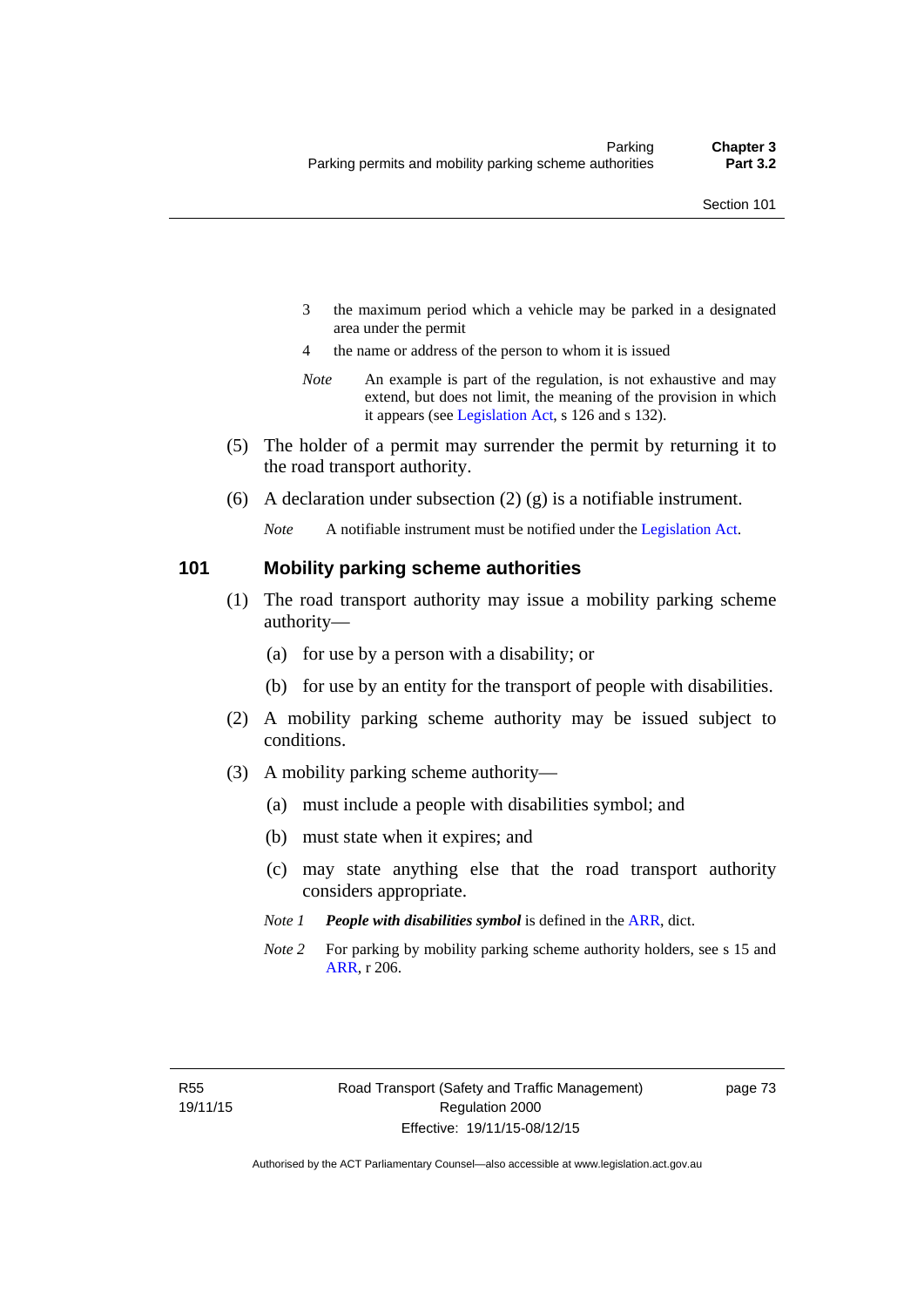# **101A Parking permits and mobility parking scheme authorities—cancellation**

- (1) This section applies if the road transport authority proposes to cancel (the *proposed action*) a parking permit or mobility parking scheme authority.
- (2) The road transport authority must give the person to whom the parking permit or mobility parking scheme authority was issued a written notice stating—
	- (a) the proposed action; and
	- (b) an explanation for the proposed action; and
	- (c) that the person may, within 14 days after the day the person receives the notice, give a written response to the authority about the notice.
- (3) In deciding whether to take the proposed action, the road transport authority must consider any response given to the authority in accordance with the notice.
- (4) The road transport authority must give the person written notice of the authority's decision.
- (5) If the road transport authority decides to take the proposed action, the authority's decision takes effect the day after the day when notice of the decision is given to the person or, if the notice states a later date of effect, that date.

page 74 Road Transport (Safety and Traffic Management) Regulation 2000 Effective: 19/11/15-08/12/15

R55 19/11/15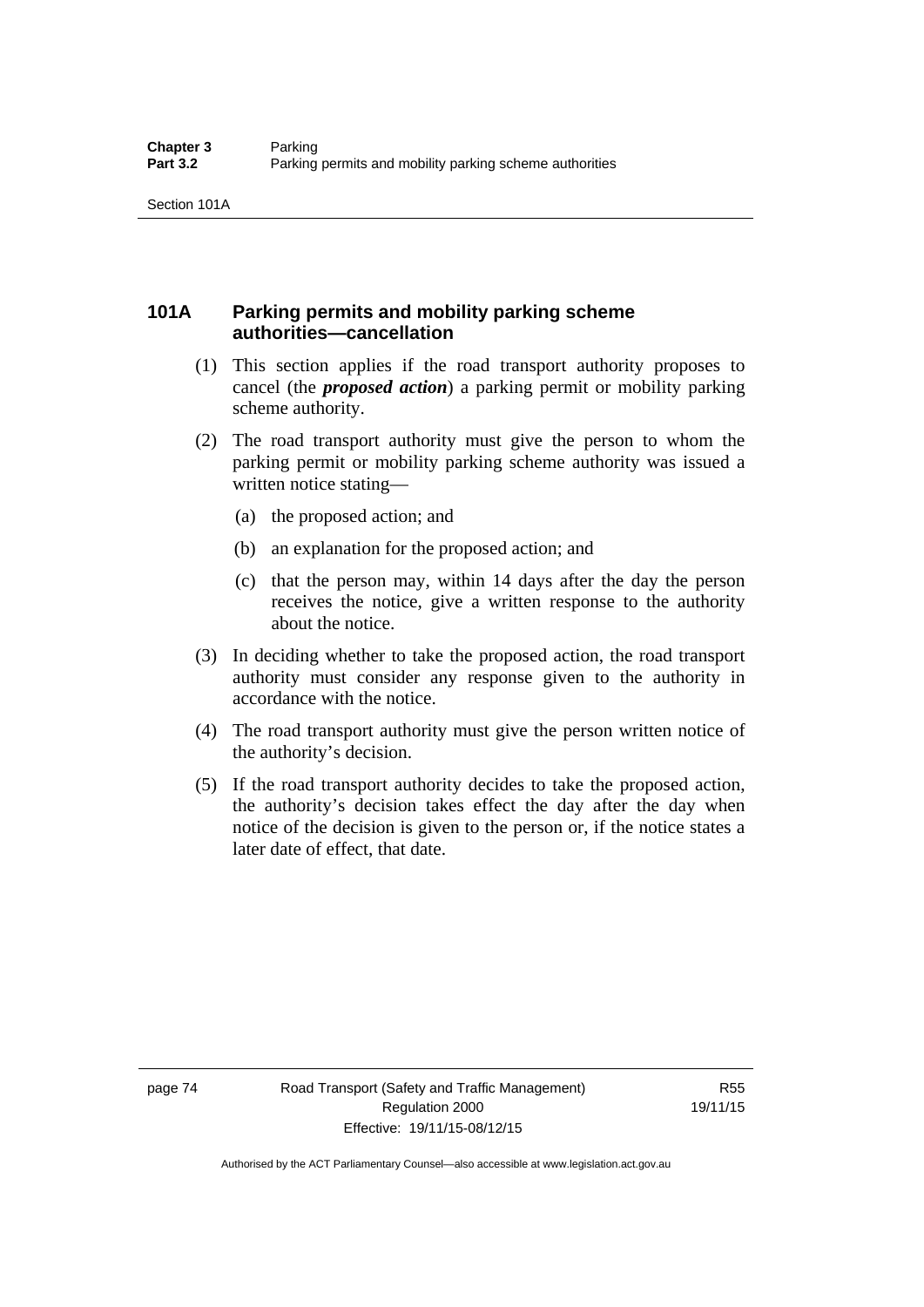# **101B Parking permits and mobility parking scheme authorities—return when cancelled**

If a parking permit or mobility parking scheme authority is cancelled under section 101A, the person to whom the parking permit or mobility parking scheme authority was issued must return the permit or authority to the road transport authority as soon as practicable but no later than 21 days after the date of effect of the cancellation of the permit or authority.

Maximum penalty: 20 penalty units.

R55 19/11/15 Road Transport (Safety and Traffic Management) Regulation 2000 Effective: 19/11/15-08/12/15

page 75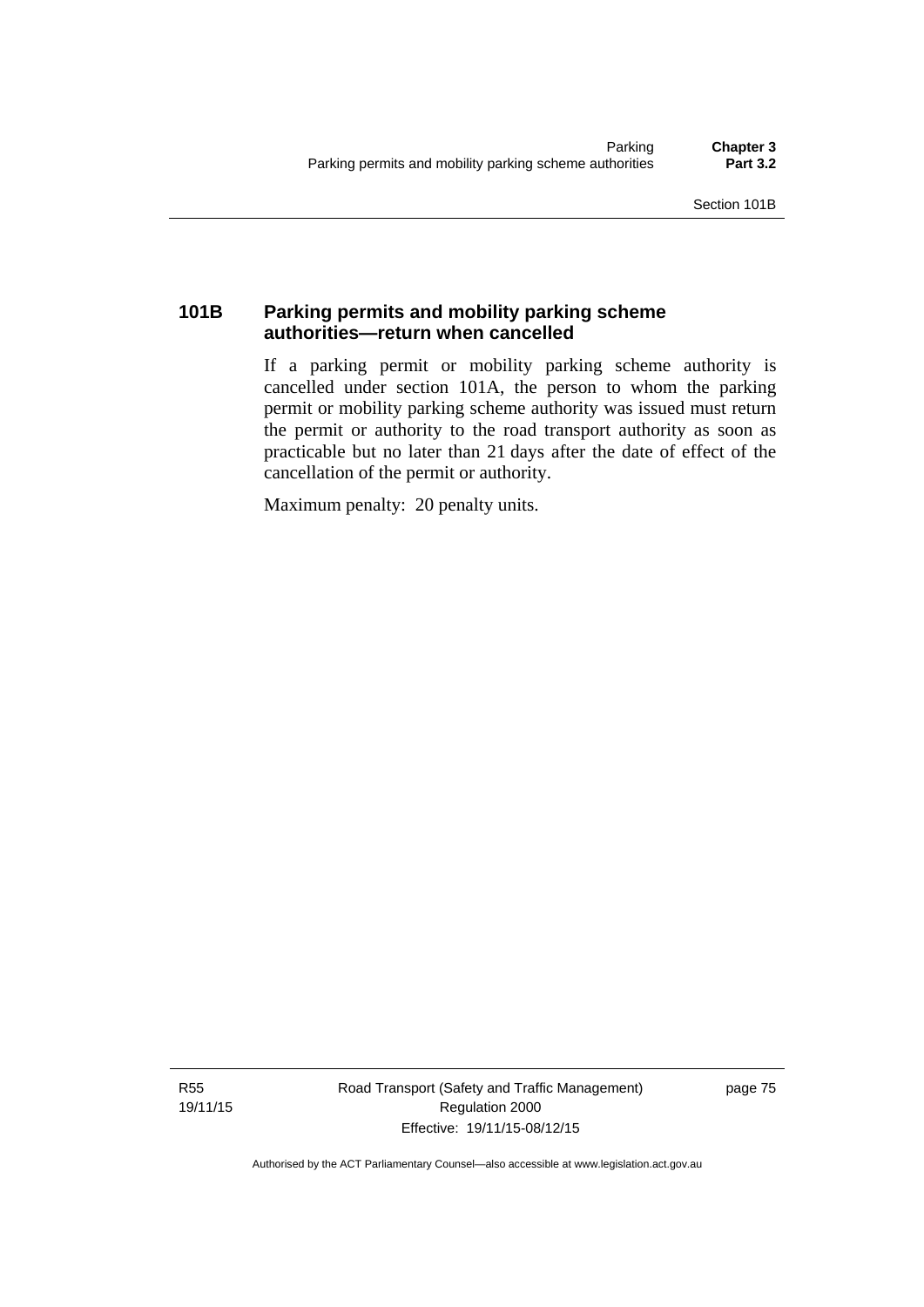**Chapter 3** Parking<br>**Part 3.3** Parking Parking—other provisions

# **Part 3.3 Parking—other provisions**

### **101C Marking tyres by parking inspectors**

A police officer or authorised person may mark the tyres on a vehicle using crayon, chalk or a similar substance as far as is reasonably necessary for the purpose of enforcing a provision of an Act relating to the regulation or prohibition of the parking of vehicles.

page 76 Road Transport (Safety and Traffic Management) Regulation 2000 Effective: 19/11/15-08/12/15

R55 19/11/15

*Note* A reference to an Act includes a reference to the statutory instruments made or in force under the Act, including a regulation (see [Legislation](http://www.legislation.act.gov.au/a/2001-14)  [Act](http://www.legislation.act.gov.au/a/2001-14), s 104).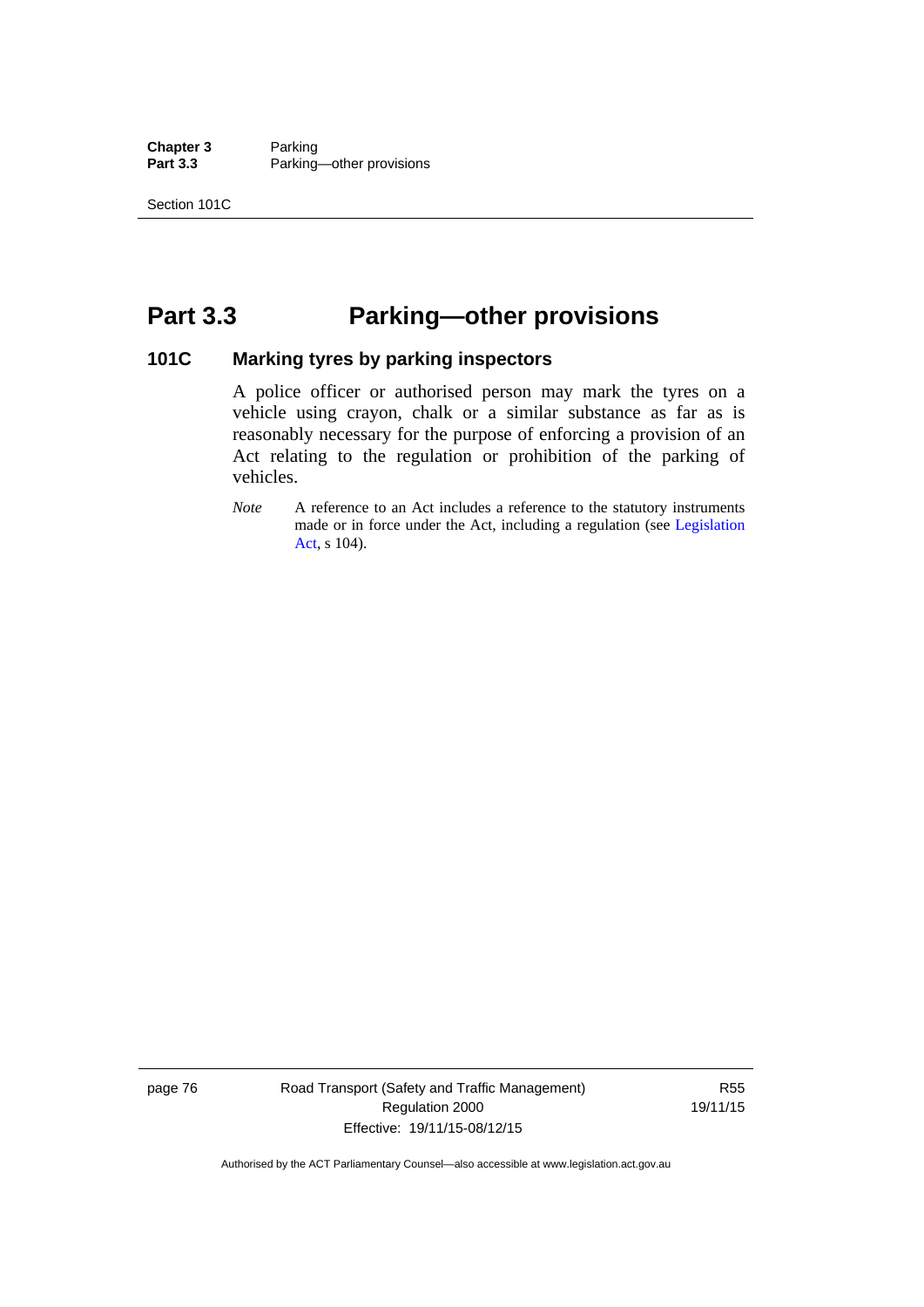# **Chapter 4 Traffic offence detection devices**

### **102 Definitions—ch 4**

In this chapter:

*approved police speedometer* means a speedometer approved under section 103A (Approval of police vehicle speedometers).

*digital camera detection device* means a camera detection device known as—

- (a) Gatsometer Digital Radar Camera System (DRCS) that includes, as a component, a radar speed measuring device; or
- (b) LaserCam 2000 that includes, as a component, a laser speed measuring device; or
- (c) LaserCam NT that includes, as a component, a laser speed measuring device; or
- (d) VITRONIC PoliScan SPEED M1 HP that includes, as a component, a laser speed measuring device.

*fixed camera detection device* means a camera detection device known as—

- (a) Centaur 2000 that includes, as a component, a piezo strip speed measuring device; or
- (b) Gatsometer Digital Radar Camera System (DRCS) that includes, as a component, a radar speed measuring device; or
- (c) Gatsometer Traffic Camera Digital (GTC-D) that includes, as a component, a loop detector speed measuring device; or
- (d) Gatsometer Traffic Camera (GTC-GS11) that includes, as a component, a loop detector speed measuring device; or

R55 19/11/15 page 77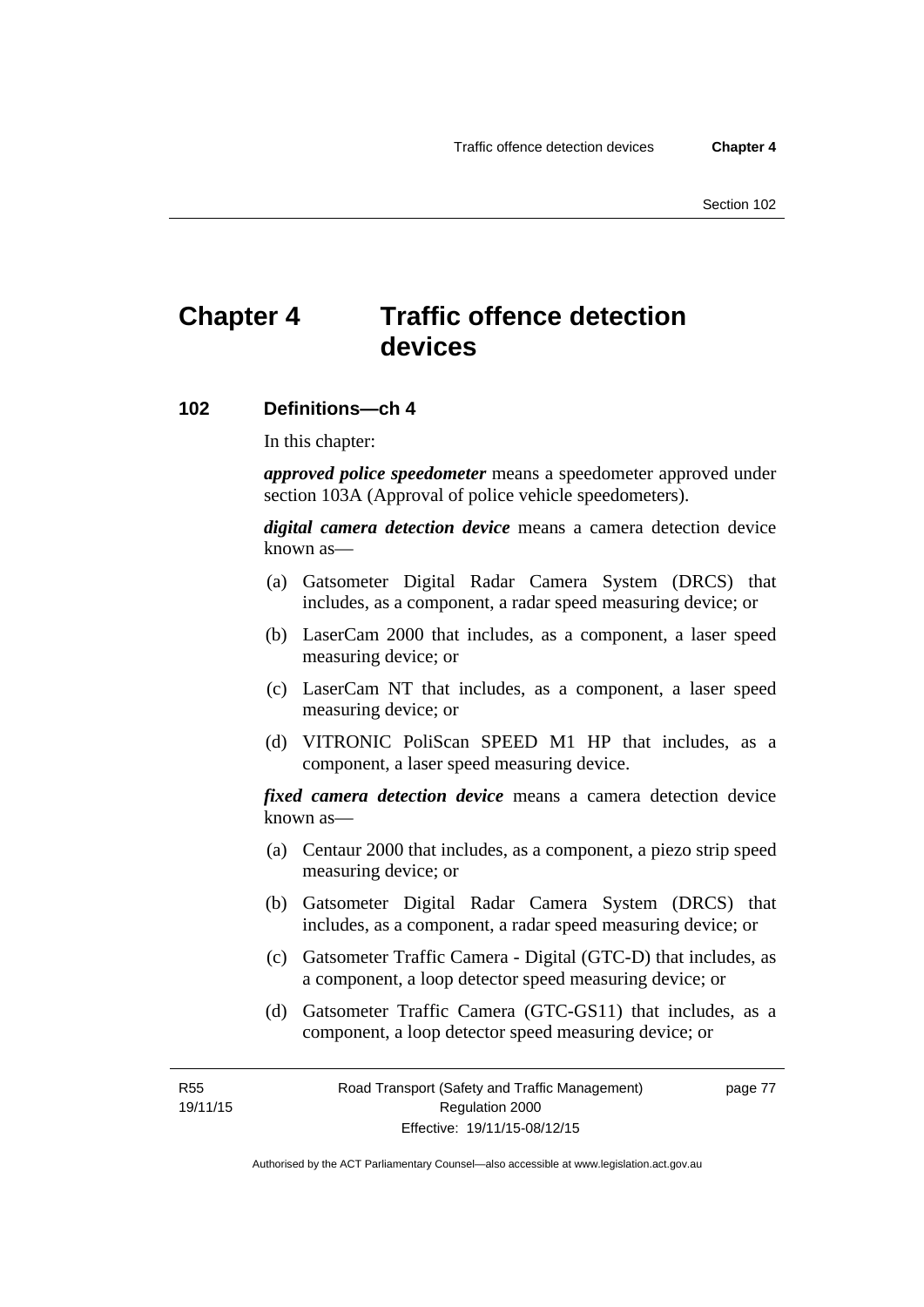- (e) Gatsometer Traffic Camera (T-series) (GT20) that includes, as a component, a radar speed measuring device; or
- (f) Gatsometer Multi Camera System (MCS) that includes, as a component, a loop detector speed measuring device.

*laser speed measuring device* means a speed measuring device known as—

- (a) Laser Technology Inc. LTI 20-20 Marksman (or Laser Technology Inc. LTI 20/20 Marksman); or
- (b) Laser Technology Inc. LTI 20-20 UltraLyte (or Laser Technology Inc. LTI 20/20 UltraLyte); or
- (c) Laser Technology Inc. LTI 20-20 UltraLyte LR (or Laser Technology Inc. LTI 20/20 UltraLyte LR); or
- (d) Laser Technology Inc. LTI 20-20 UltraLyte Compact (or Laser Technology Inc. LTI 20/20 UltraLyte Compact); or
- (e) Laser Technology Inc. LTI 20-20 SE (or Laser Technology Inc LTI 20/20 SE); or
- (f) Laser Technology Inc. LTI 20-20 TruSpeed (or Laser Technology Inc. LTI 20/20 TruSpeed); or
- (g) VITRONIC PoliScan SPEED M1 HP.

*loop detector speed measuring device* means a speed measuring device known as the Gatsometer Loop Detector (GLD4-2S).

*piezo strip speed measuring device* means a speed measuring device known as Truvelo M4 MPC.

*radar speed measuring device* means a speed measuring device known as—

- (a) Applied Concepts Inc. Stalker Dual; or
- (b) Gatsometer RT3 tracking radar; or

page 78 Road Transport (Safety and Traffic Management) Regulation 2000 Effective: 19/11/15-08/12/15

R55 19/11/15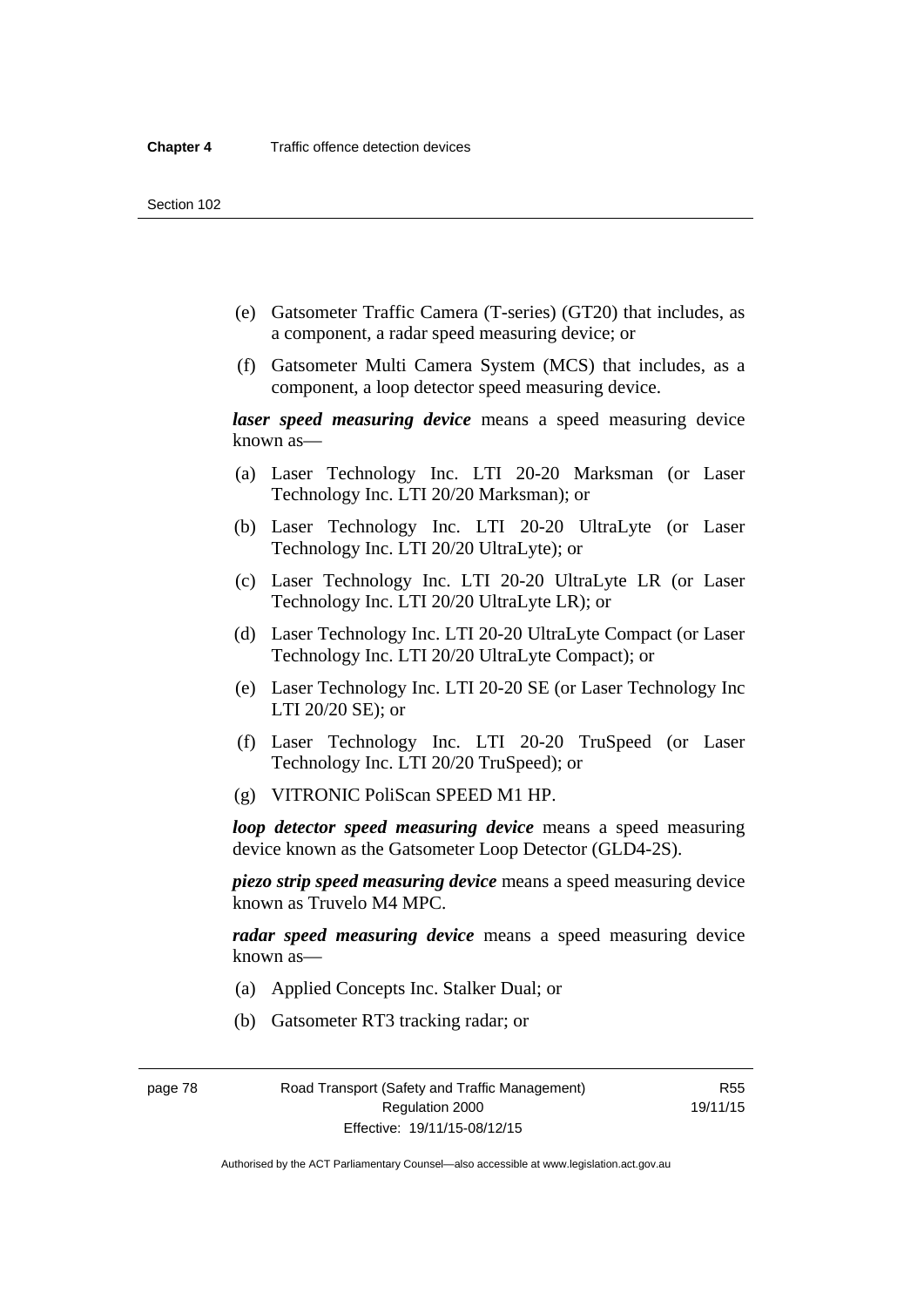- (c) Gatsometer Radar 24; or
- (d) Kustom Signals, Inc. Silver Eagle; or
- (e) Kustom Signals, Inc. Silver Eagle II; or
- (f) Kustom Signals, Inc. Raptor RP-1.

*security checksum*, for an electronic file, means the number (whether numerals or numerals and letters) produced by the application of an algorithm to the contents of an electronic file or a copy of the file.

*testing authority* means—

- (a) a department of electrical or electronic engineering at a university in Australia; or
- (b) the National Measurement Institute under the *[National](http://www.comlaw.gov.au/Series/C2004A07405)  [Measurement Act 1960](http://www.comlaw.gov.au/Series/C2004A07405)* (Cwlth); or
- (c) an entity that is accredited by the National Association of Testing Authorities to test traffic offence detection devices; or
- (d) Technical Services, Australian Federal Police, Canberra; or
- (e) for an approved police speedometer—an entity approved in writing by the chief police officer to test approved police speedometers.
- *Note* An entity includes an individual, see the [Legislation Act,](http://www.legislation.act.gov.au/a/2001-14) dict, pt 1, def of *entity*.

# **103 Approved traffic offence detection devices**

 (1) For the [Act,](http://www.legislation.act.gov.au/a/1999-80/default.asp) dictionary, definition of *approved camera detection device*, each digital camera detection device and fixed camera detection device is approved.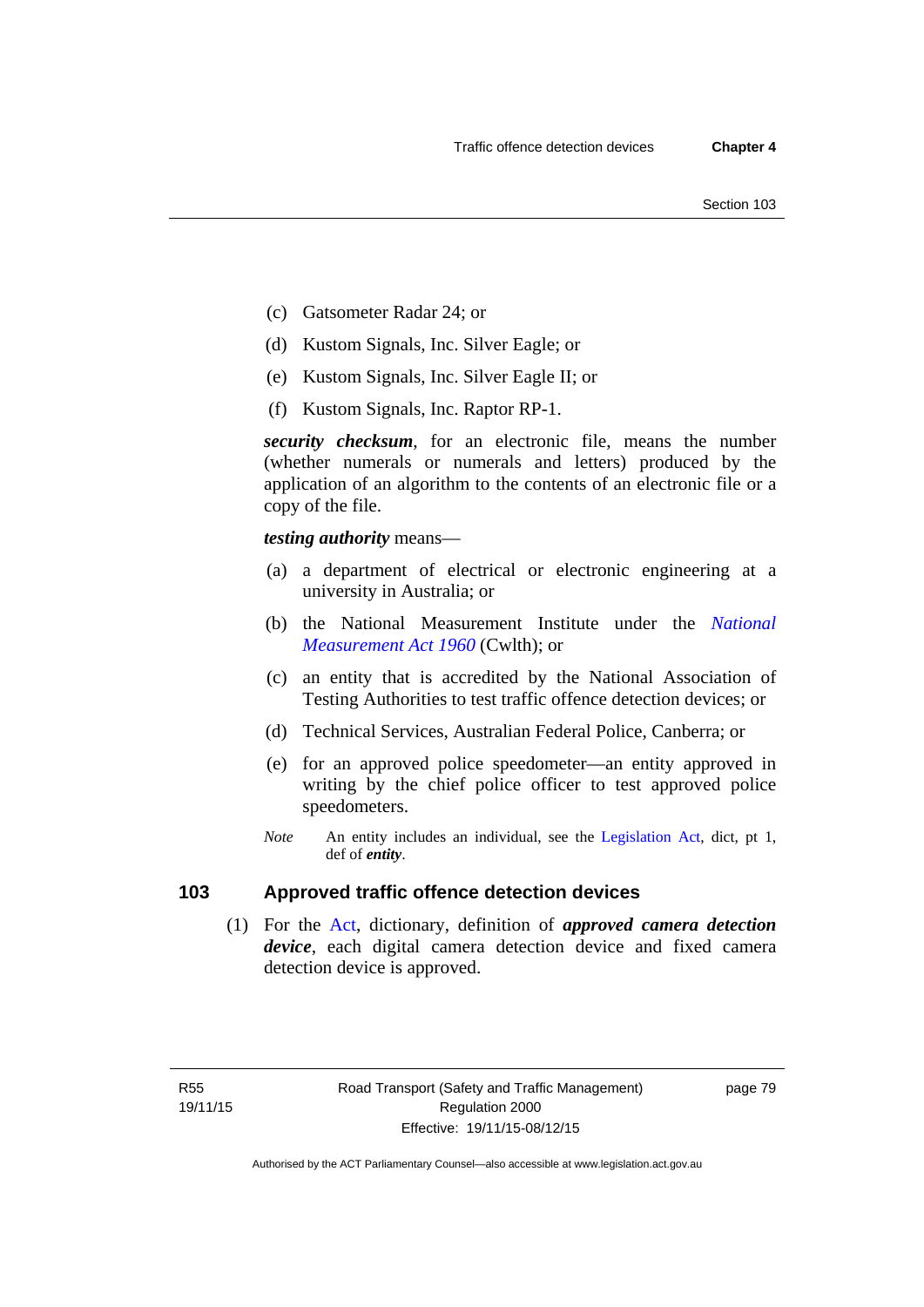- (2) For the [Act,](http://www.legislation.act.gov.au/a/1999-80/default.asp) dictionary, definition of *approved speed measuring device*, each laser speed measuring device, loop detector speed measuring device, piezo strip speed measuring device, radar speed measuring device and approved police speedometer is approved.
- (3) For the [Act](http://www.legislation.act.gov.au/a/1999-80/default.asp), dictionary, definition of *approved average speed detection system*, the P482 dual-camera automatic number plate recognition system manufactured by PIPS Technology Ltd, that is used with SpeedPoints matching software, is approved.

### **103A Approval of police vehicle speedometers**

- (1) For section 102, definition of *approved police speedometer*, the chief police officer may approve a kind of speedometer that is fitted to a motor vehicle driven by a police officer for measuring the speed at which vehicles are being driven.
- (2) An approval is a notifiable instrument.

*Note* A notifiable instrument must be notified under the [Legislation Act](http://www.legislation.act.gov.au/a/2001-14).

### **103B Average speed detection systems—Act, s 22AA, s 23B and s 24 (2)**

- (1) For the [Act](http://www.legislation.act.gov.au/a/1999-80/default.asp), section 22AA, definition of *average speed limit*, the average speed limit for the road between 2 detection points mentioned in an item in table 103B, column 2 is the speed mentioned in column 6 for the item.
- (2) For the [Act](http://www.legislation.act.gov.au/a/1999-80/default.asp), section 22AA, definition of *detection point*, the points mentioned in table 103B, column 2 are prescribed.
- (3) For the [Act](http://www.legislation.act.gov.au/a/1999-80/default.asp), section 22AA, definition of *shortest practicable distance*, the distance mentioned in an item in table 103B, column 3 is the shortest practicable distance between the 2 detection points mentioned in column 2 for the item.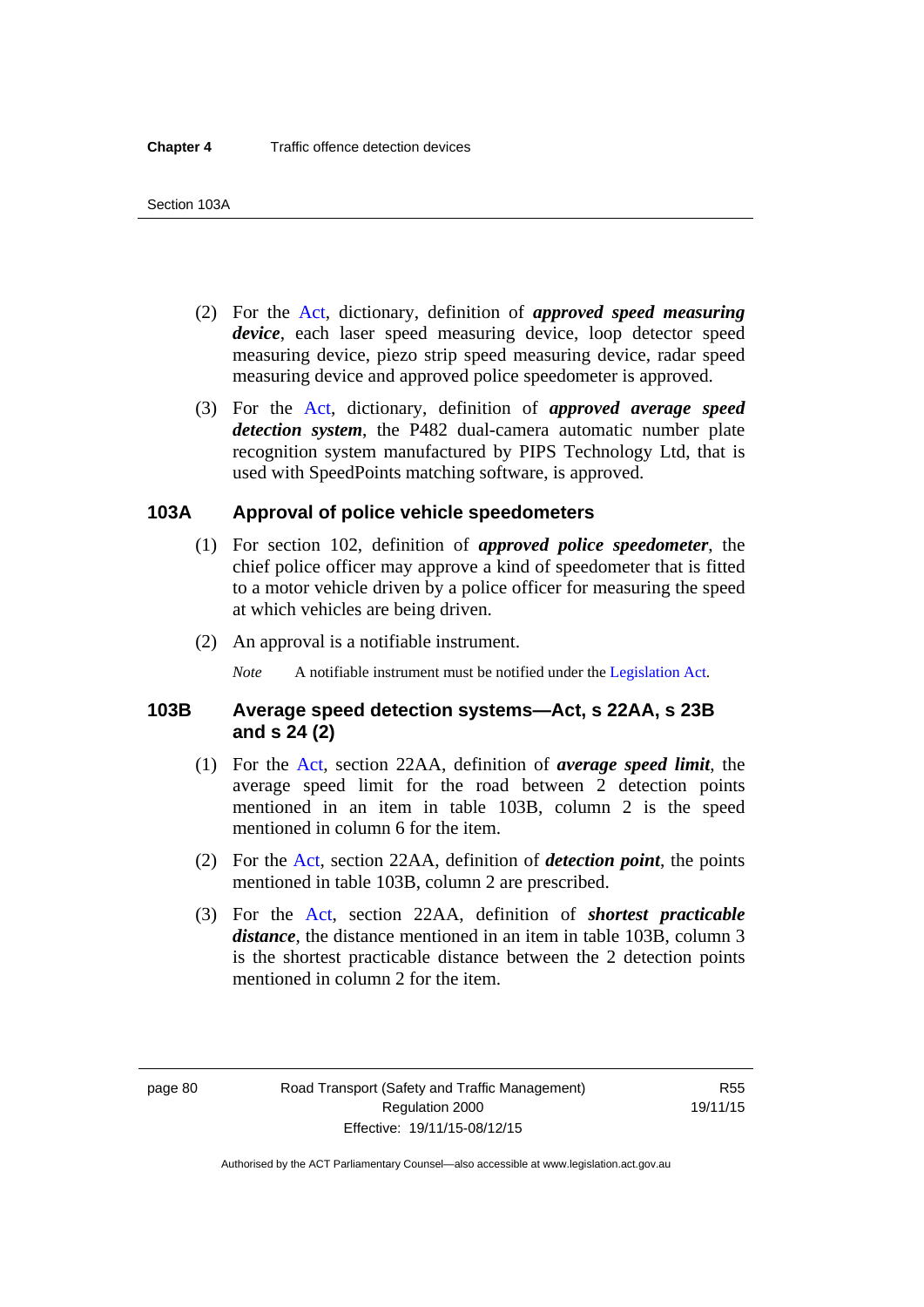- (4) For the [Act,](http://www.legislation.act.gov.au/a/1999-80/default.asp) section 23B (a), definition of *shortest practicable route*, the route mentioned in an item in table 103B, column 4 is the route used to work out the shortest practicable distance mentioned in column 3 for the item.
- (5) For the [Act](http://www.legislation.act.gov.au/a/1999-80/default.asp), section 23B (b), the minimum time that a vehicle's driver could take to drive the vehicle on the route mentioned in an item in table 103B, column 4 is the time mentioned in column 5 for the item.
- (6) In this section:

*ACT Standard Grid Coordinates*—see the *[Surveyors](http://www.legislation.act.gov.au/di/2010-267/default.asp)  [\(Surveyor-General\) Practice Directions 2010 \(No 2\)](http://www.legislation.act.gov.au/di/2010-267/default.asp)* (DI2010-267), schedule 2.

*AHD*—see the *[Surveyors \(Surveyor-General\) Practice Directions](http://www.legislation.act.gov.au/di/2010-267/default.asp)  [2010 \(No 2\)](http://www.legislation.act.gov.au/di/2010-267/default.asp)* (DI2010-267), direction 5 (Definitions).

R55 19/11/15 page 81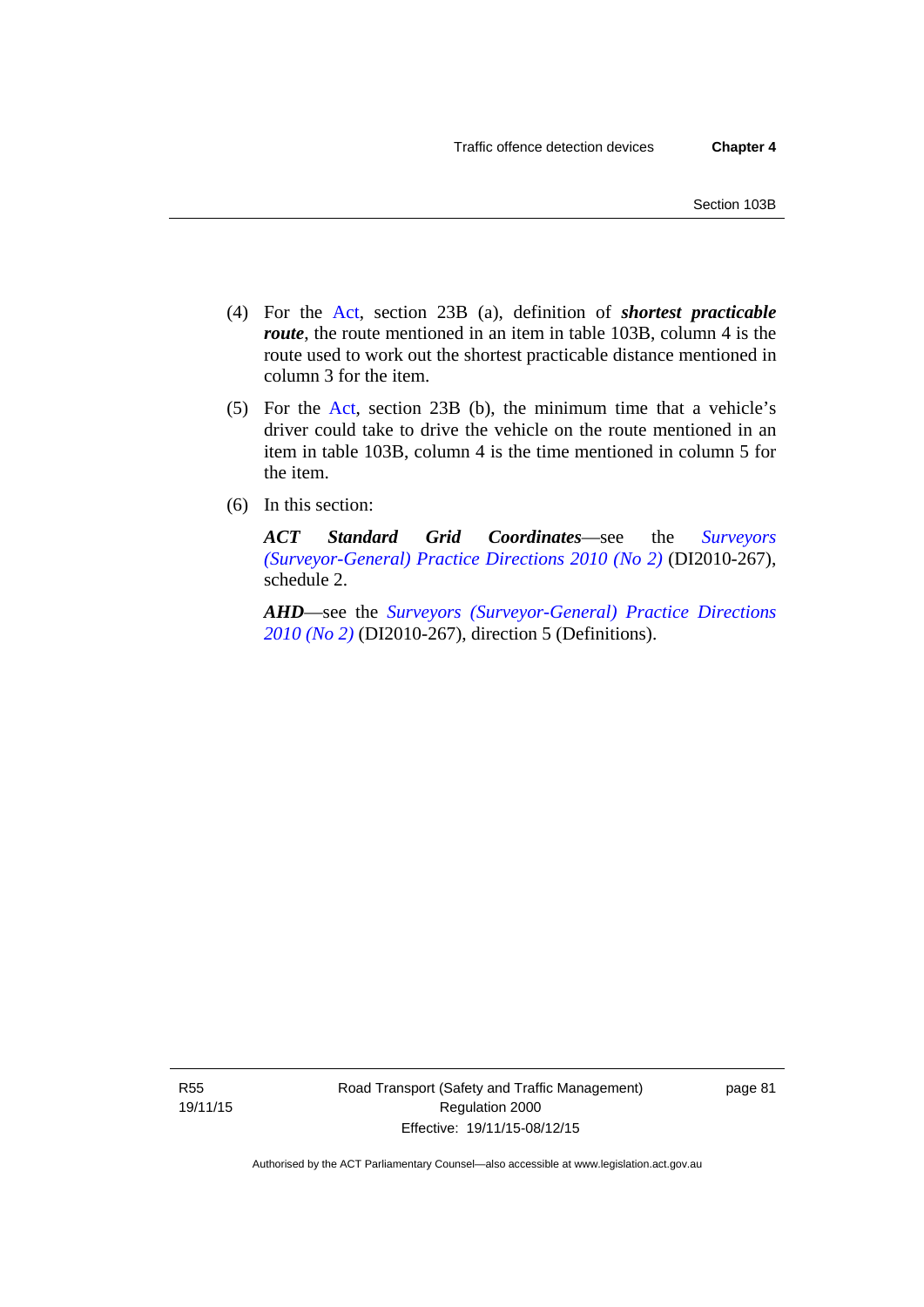### Section 103B

#### **Table 103B**

| column 1 | column <sub>2</sub>                                                                                                                                                                                                        | column 3                            | column 4                                                                                                                                                                                                    | column 5                     | column 6                  |
|----------|----------------------------------------------------------------------------------------------------------------------------------------------------------------------------------------------------------------------------|-------------------------------------|-------------------------------------------------------------------------------------------------------------------------------------------------------------------------------------------------------------|------------------------------|---------------------------|
| item     | detection<br>points                                                                                                                                                                                                        | shortest<br>practicable<br>distance | shortest<br>practicable<br>route                                                                                                                                                                            | minimum<br>time<br>(seconds) | average<br>speed<br>limit |
| 1        | <b>ACT</b> Standard<br>Grid<br>Coordinates<br>208876.18<br>East,<br>596541.65<br>North, AHD<br>629.88 Level<br><b>ACT</b> Standard<br>Grid<br>Coordinates<br>211361.44<br>East.<br>596864.50<br>North, AHD<br>644.45 Level | 2.7081 <sub>km</sub><br>(westbound) | Hindmarsh<br>Drive<br>(westbound),<br>starting west<br>of the<br>intersection of<br>Dalrymple<br>Street and<br>Mugga Lane<br>and ending<br>north-east of<br>Tyagarah<br><b>Street</b>                       | 121.8645<br>(westbound)      | 80km/h                    |
| 2        | <b>ACT</b> Standard<br>Grid<br>Coordinates<br>208912.50<br>East,<br>596591.35<br>North, AHD<br>629.42 Level<br><b>ACT</b> Standard<br>Grid<br>Coordinates<br>211418.53<br>East.<br>596883.22<br>North, AHD<br>641.25 Level | 2.7146km<br>(eastbound)             | Hindmarsh<br>Drive<br>(eastbound),<br>starting<br>north-east of<br><b>Palmer Street</b><br>near Tyagarah<br>Street and<br>ending west of<br>the<br>intersection of<br>Dalrymple<br>Street and<br>Mugga Lane | 122.157<br>(eastbound)       | 80km/h                    |

page 82 Road Transport (Safety and Traffic Management) Regulation 2000 Effective: 19/11/15-08/12/15

R55 19/11/15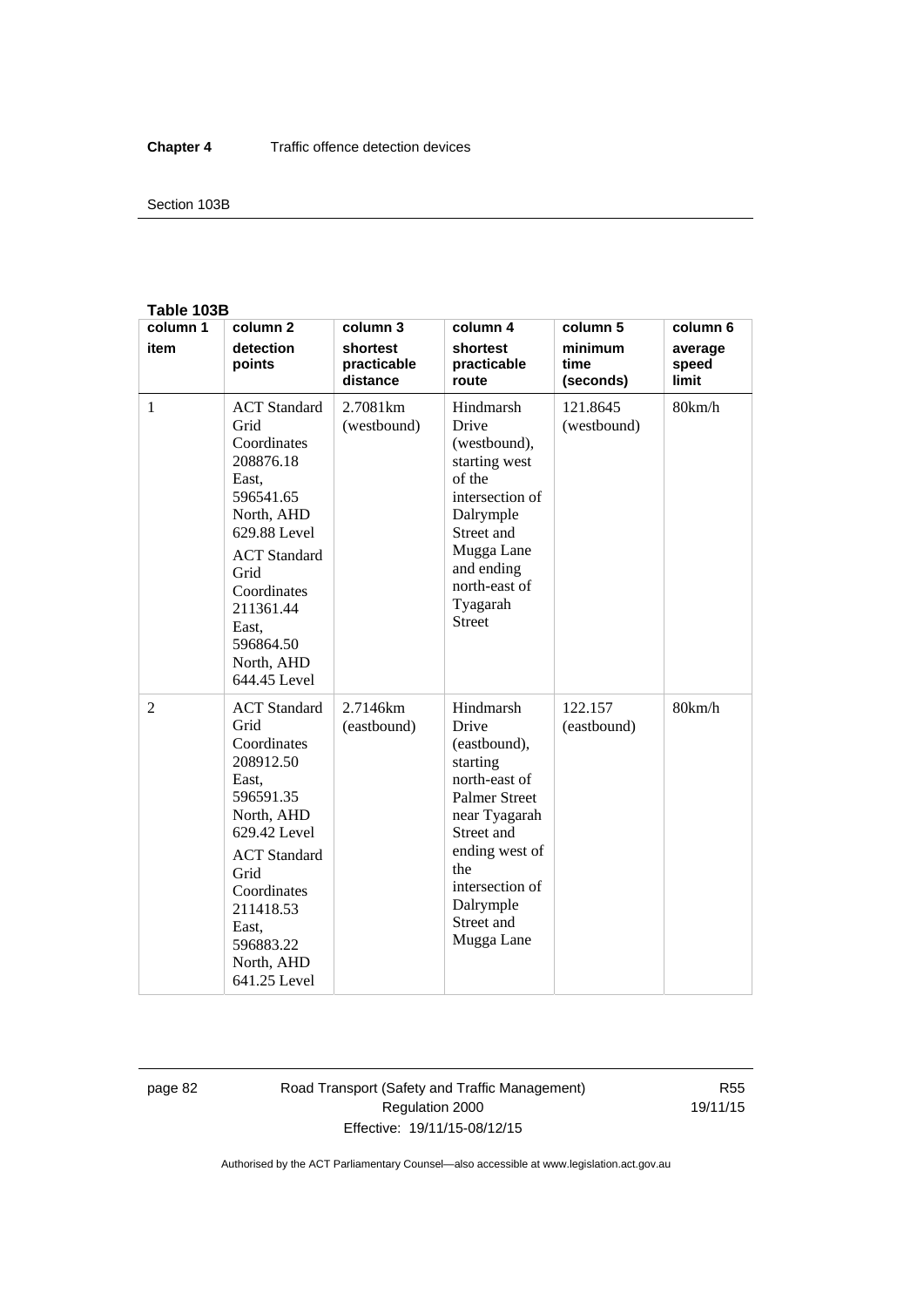| column 1<br>item | column <sub>2</sub><br>detection<br>points                                                                                                                                                                                 | column 3<br>shortest<br>practicable<br>distance | column 4<br>shortest<br>practicable<br>route                                                                                                                                                                                                            | column 5<br>minimum<br>time<br>(seconds) | column 6<br>average<br>speed<br>limit |
|------------------|----------------------------------------------------------------------------------------------------------------------------------------------------------------------------------------------------------------------------|-------------------------------------------------|---------------------------------------------------------------------------------------------------------------------------------------------------------------------------------------------------------------------------------------------------------|------------------------------------------|---------------------------------------|
| 3                | <b>ACT</b> Standard<br>Grid<br>Coordinates<br>207503.18<br>East,<br>593617.84<br>North, AHD<br>629.92 Level<br><b>ACT</b> Standard<br>Grid<br>Coordinates<br>205843.16<br>East,<br>591218.80<br>North, AHD<br>581.95 Level | 3.3226km<br>(southbound)                        | <b>Athllon Drive</b><br>(southbound),<br>starting south<br>of the<br>intersection of<br><b>Beasley Street</b><br>and Athllon<br>Drive and<br>ending<br>north-east of<br>the<br>intersection of<br>Drakeford<br>Drive and<br><b>Athllon Drive</b>        | 149.517<br>(southbound)                  | 80km/h                                |
| $\overline{4}$   | <b>ACT</b> Standard<br>Grid<br>Coordinates<br>205879.90<br>East,<br>591244.94<br>North, AHD<br>582.25 Level<br><b>ACT</b> Standard<br>Grid<br>Coordinates<br>207485.15<br>East,<br>593666.74<br>North, AHD<br>629.42 Level | 3.3022km<br>(northbound)                        | <b>Athllon Drive</b><br>(northbound),<br>starting<br>north-east of<br>the<br>intersection of<br><b>Drakeford</b><br>Drive and<br><b>Athllon Drive</b><br>and ending<br>south of the<br>intersection of<br><b>Beasley Street</b><br>and Athllon<br>Drive | 148.599<br>(northbound)                  | 80km/h                                |

R55 19/11/15 Road Transport (Safety and Traffic Management) Regulation 2000 Effective: 19/11/15-08/12/15

page 83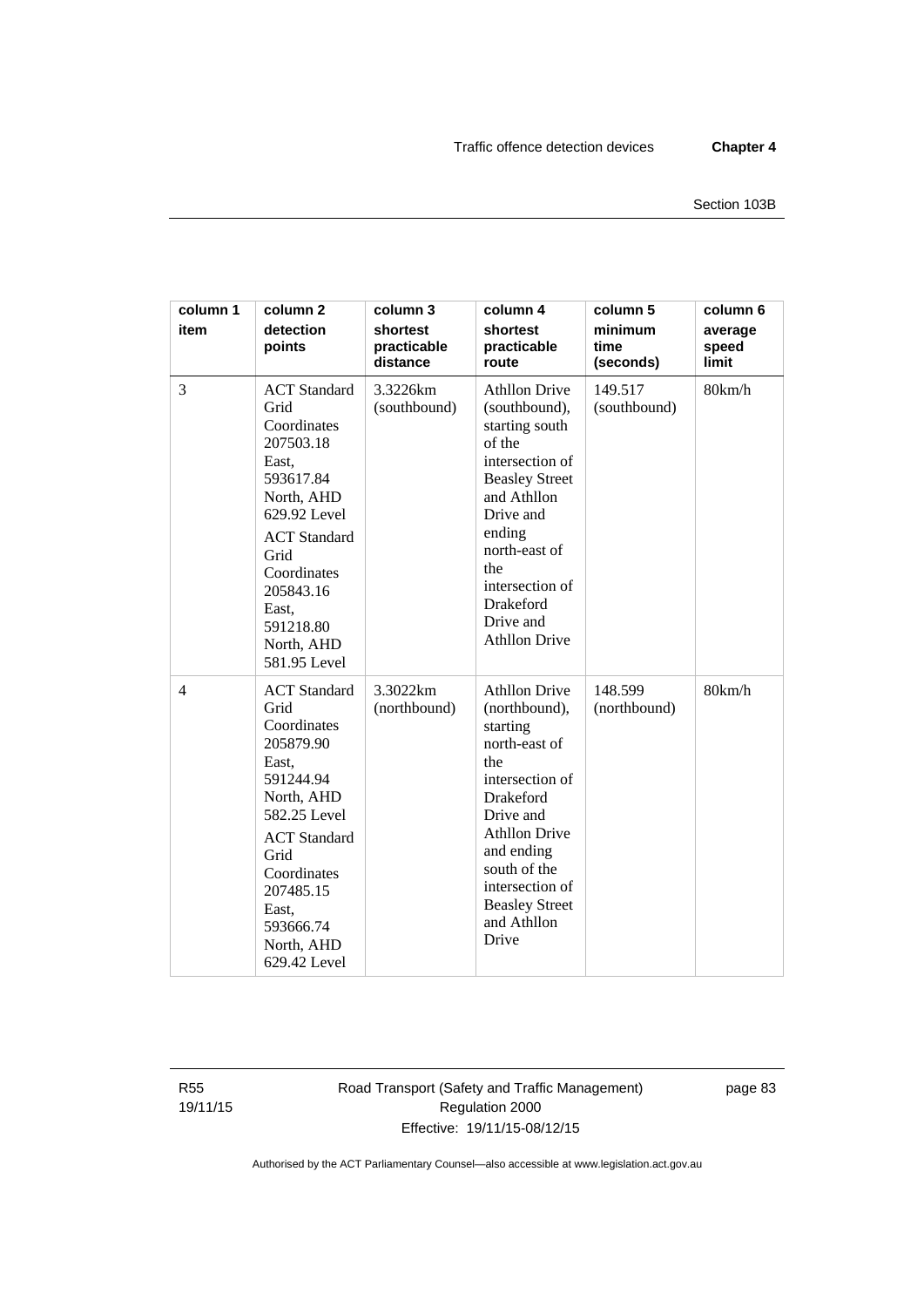### **104 Major testing of laser speed measuring devices**

- (1) The following devices must be tested in accordance with this section at least once every 12 months:
	- (a) a laser speed measuring device;
	- (b) the laser speed measuring device component of a digital camera detection device.
- (2) The test must be carried out—
	- (a) by a person approved under section 106 (Approved people testing and sealing); and
	- (b) in accordance with Australian Standard AS 4691.1-2003, as in force on the commencement of this paragraph.
		- *Note 1* The text of an applied, adopted or incorporated law or instrument, whether applied as in force from time to time or at a particular time, is taken to be a notifiable instrument if the operation of the [Legislation Act,](http://www.legislation.act.gov.au/a/2001-14) s 47 (5) or (6) is not disapplied (see s 47 (7)).
		- *Note 2* A notifiable instrument must be notified under the [Legislation](http://www.legislation.act.gov.au/a/2001-14)  [Act](http://www.legislation.act.gov.au/a/2001-14).
- (3) The [Legislation Act,](http://www.legislation.act.gov.au/a/2001-14) section 47 (5) does not apply in relation to subsection (2) (b).
- (4) The test must show whether the device—
	- (a) is operating in accordance with the manufacturer's specifications; and
	- (b) is accurate within a tolerance of 2km/h.
- (5) For this section, it is sufficient for the laser speed measuring device component of a digital camera detection device to be tested separately from the other components of the device, and it is not necessary for the other components to be tested.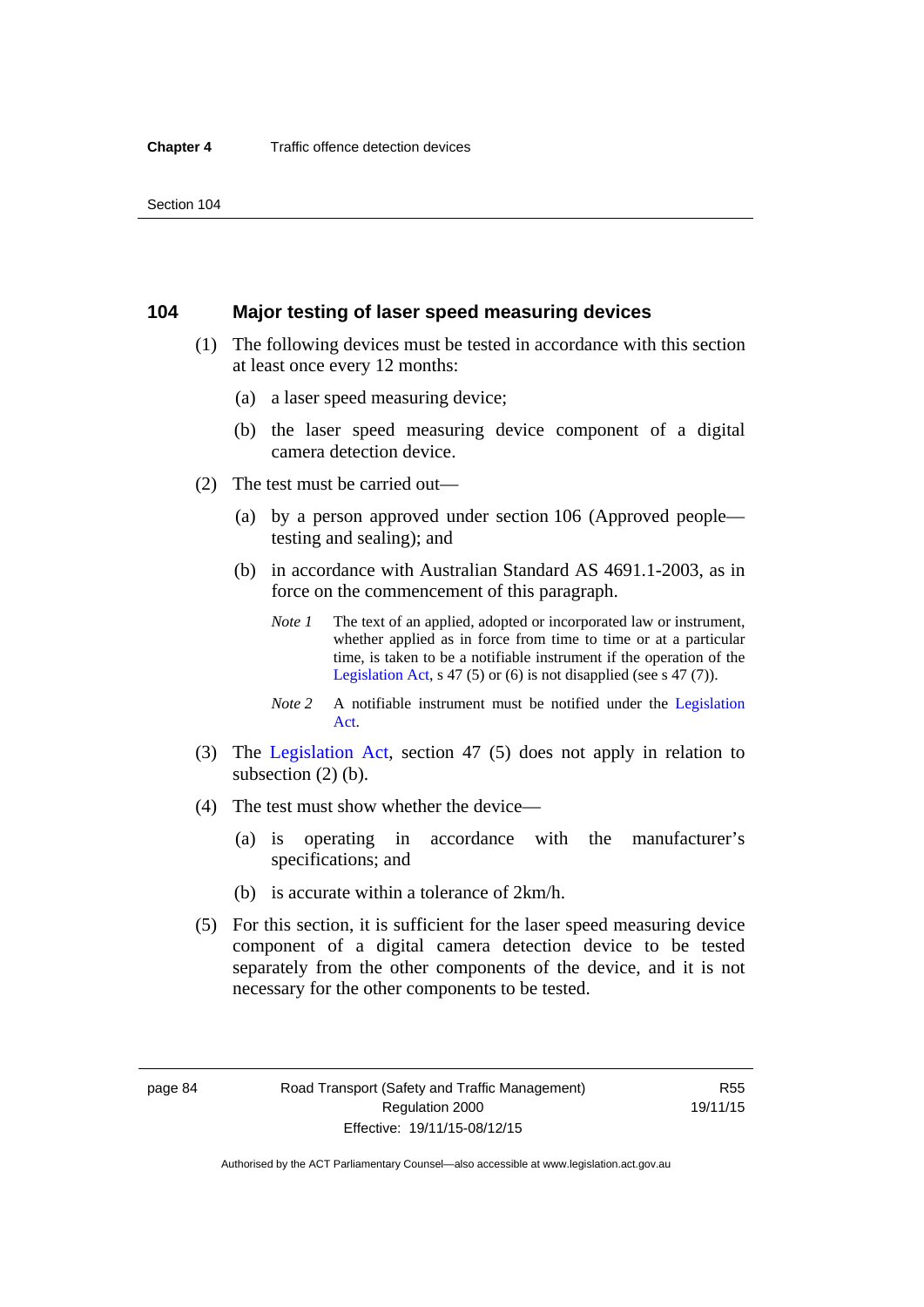### **104A Major testing of other traffic offence detection devices**

- (1) The following devices must be tested in accordance with this section:
	- (a) a radar speed measuring device that is not a component of a fixed camera detection device or a digital camera detection device;
	- (b) a radar speed measuring device component of a fixed camera detection device or a digital camera detection device;
	- (c) an approved police speedometer;
	- (d) the loop detector speed measuring device component of a fixed camera detection device;
	- (e) the piezo strip speed measuring device component of a fixed camera detection device;
	- (f) an approved average speed detection system.
- (2) The devices mentioned in subsection (1) must be tested at least once every 12 months.
- (3) The test must be carried out by a person approved under section 106 (Approved people—testing and sealing).
- (4) The test of a radar speed measuring device that is not a component of a fixed camera detection device, or a digital camera detection device, must show whether the device is operating in accordance with Australian Standard AS 2898.1-2, as in force on the commencement of this subsection.
	- *Note 1* AS 2898.1-2 may be purchased at [www.standards.org.au](http://www.standards.org.au/Pages/default.aspx)*.*
	- *Note* 2 The text of an applied, adopted or incorporated law or instrument, whether applied as in force from time to time or at a particular time, is taken to be a notifiable instrument if the operation of the [Legislation](http://www.legislation.act.gov.au/a/2001-14)  [Act,](http://www.legislation.act.gov.au/a/2001-14) s 47 (5) or (6) is not disapplied (see s 47 (7)).
	- *Note 3* A notifiable instrument must be notified under the [Legislation Act](http://www.legislation.act.gov.au/a/2001-14).

R55 19/11/15 page 85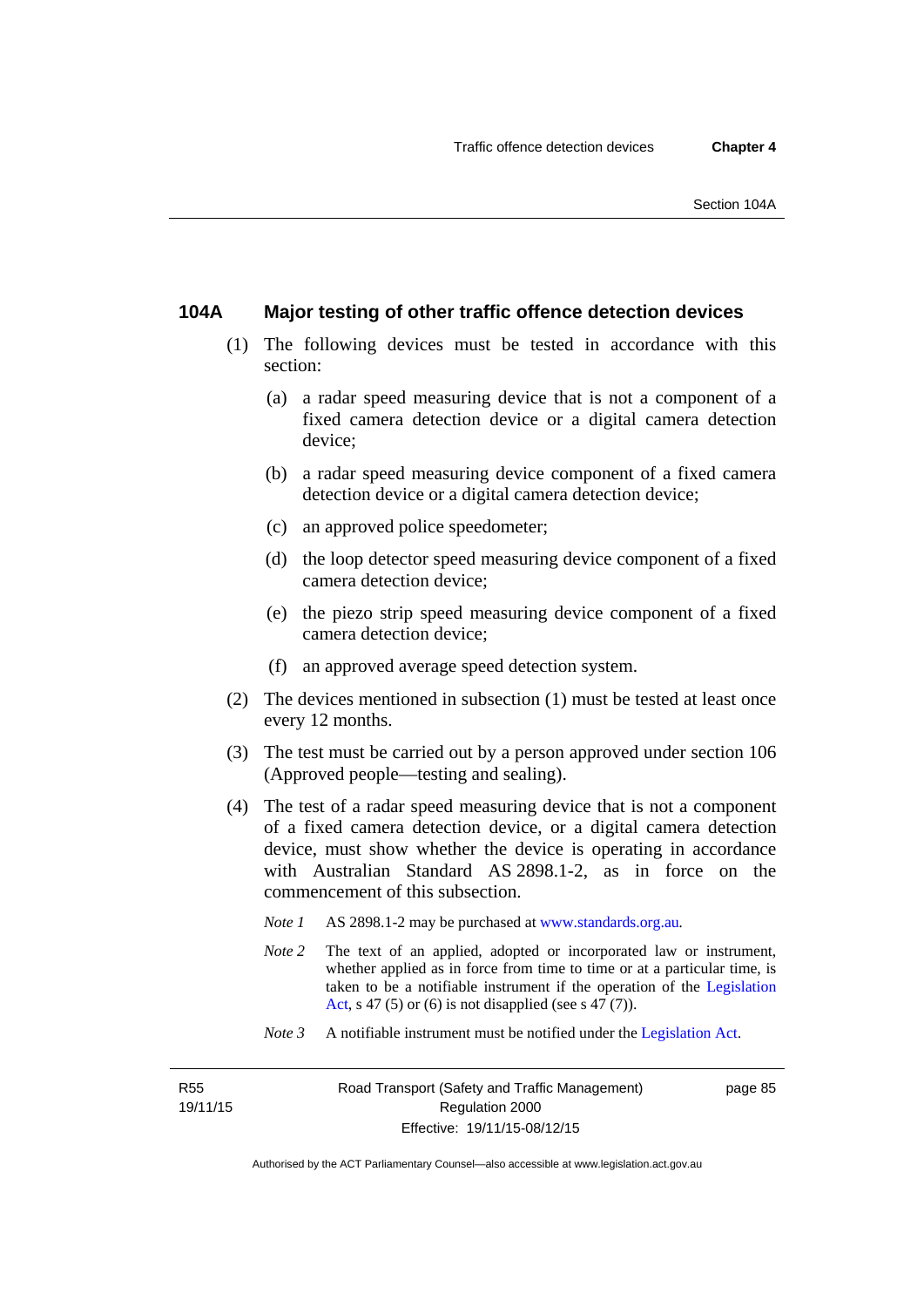- (5) The [Legislation Act,](http://www.legislation.act.gov.au/a/2001-14) section 47 (5) does not apply in relation to AS 2898.1-2 under subsection (4).
- (6) The test of the radar speed measuring device component of a fixed camera detection device, or a digital camera detection device, must show whether the device—
	- (a) is operating in accordance with the manufacturer's specifications; and
	- (b) for speeds of 100km/h and under—is accurate within a tolerance of 2km/h; and
	- (c) for speeds over 100km/h—is accurate within a tolerance of 2%.
- (7) The test of an approved police speedometer must show whether the device is accurate within a tolerance of 2km/h.
- (8) The test of the loop detector speed measuring device component of a fixed camera detection device must show whether the speed measuring device—
	- (a) for speeds of 100km/h and under—is accurate within a tolerance of 2km/h; and
	- (b) for speeds over 100km/h—is accurate within a tolerance of 2%.
- (9) The test of the piezo strip speed measuring device component of a fixed camera detection device must show whether the speed measuring device—
	- (a) is operating in accordance with the manufacturer's specifications; and
	- (b) is accurate within a tolerance of 2km/h.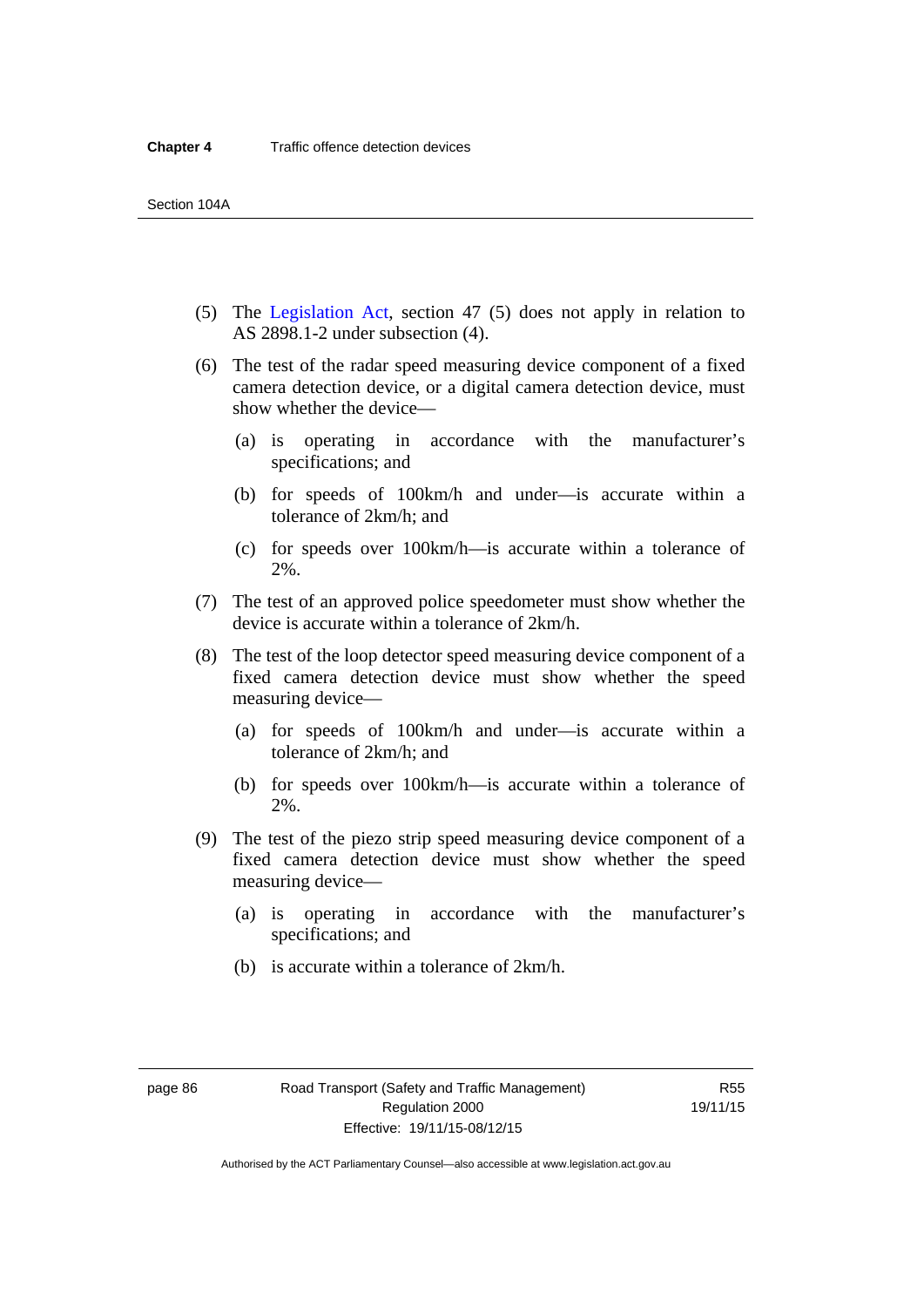- (10) The test of an approved average speed detection system that takes images of vehicles at 2 detection points must show whether the device—
	- (a) is operating in accordance with the manufacturer's specifications; and
	- (b) for the measurement of the time that elapses between vehicles passing the first and second detection points—is accurate within a tolerance of 2%.

# **104B Certification and sealing of traffic offence detection devices**

- (1) This section applies if a test of a traffic offence detection device under section 104 or section 104A establishes—
	- (a) a matter mentioned in section 104A (4) or (7) in relation to the device; or
	- (b) the matters mentioned in section 104 (4) or section 104A (9) in relation to the device.
- (2) The person who carried out the test must—
	- (a) sign a certificate to that effect; and
	- (b) if a seal on the device has been damaged or removed—seal the device.

# **105 Use of certain digital camera detection devices**

(1) This section applies to the operation of a digital camera detection device that is located in a vehicle that can be moved from place to place to detect traffic offences.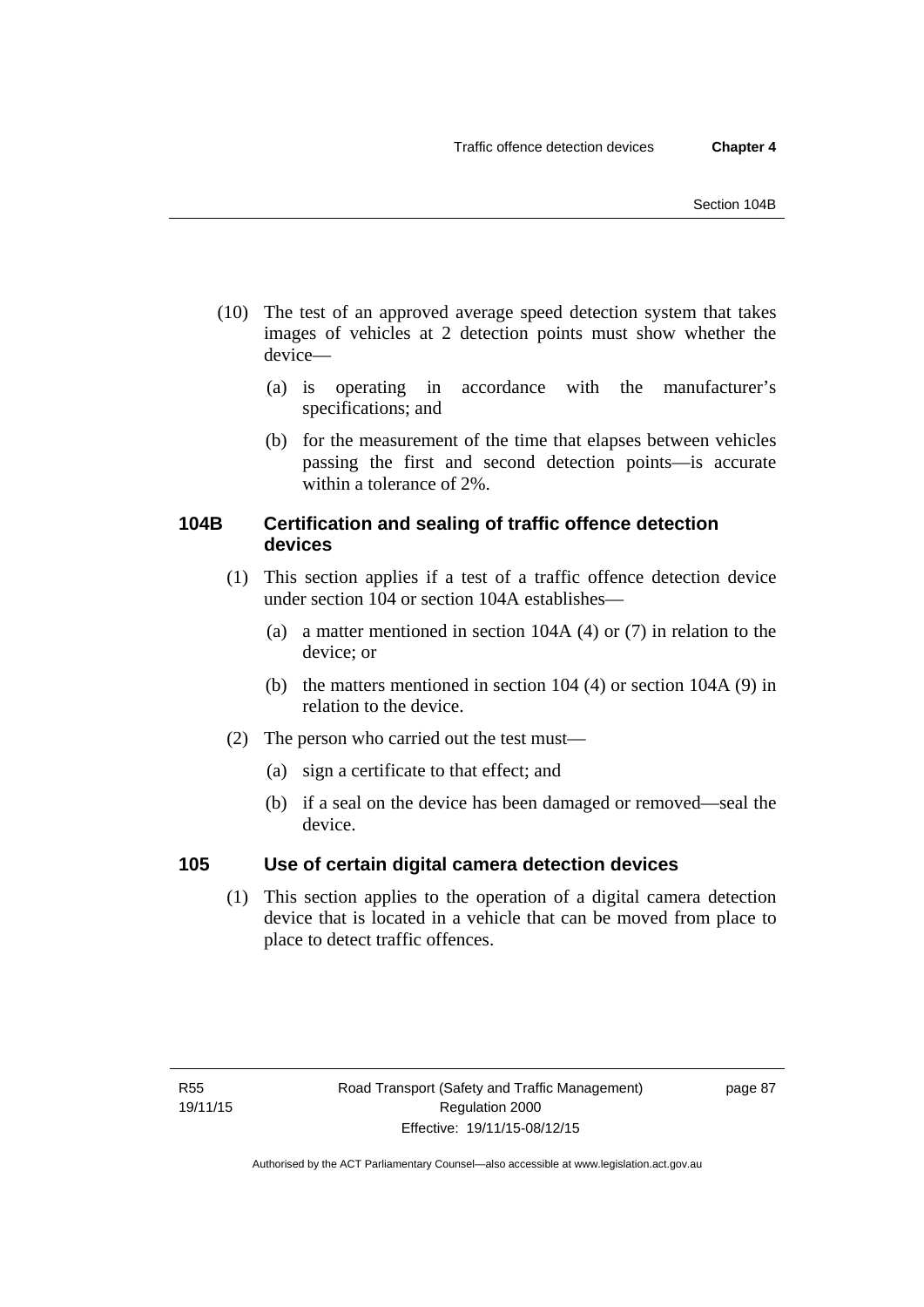- (2) The operator of a digital camera detection device that includes as a component a radar speed measuring device must ensure that the following operations are done in accordance with the manufacturer's instructions for the device:
	- (a) aligning the vehicle in which the device is located with the road;
	- (b) activating the device;
	- (c) operating the device.
- (3) The operator of a digital camera detection device that includes as a component a laser speed measuring device must ensure that the following operations are done in accordance with the manufacturer's instructions for the device:
	- (a) testing the laser speed measuring component of the device at the beginning and end of each shift of the operator by carrying out the following checks:
		- (i) an instrument confidence check;
		- (ii) a calibration verification check;
		- (iii) a scope alignment check;
	- (b) activating the device;
	- (c) operating the device.
- (4) However, subsection (3) (a) (ii) and (iii) do not apply in relation to the operation of a VITRONIC PoliScan SPEED M1 HP device.
- (5) To remove any doubt, if a device mentioned in subsection (3) is used at more than 1 place during a shift of the operator, the operator is not required to carry out the checks mentioned in subsection (3) (a) each time the device is activated at a different place.

page 88 Road Transport (Safety and Traffic Management) Regulation 2000 Effective: 19/11/15-08/12/15

R55 19/11/15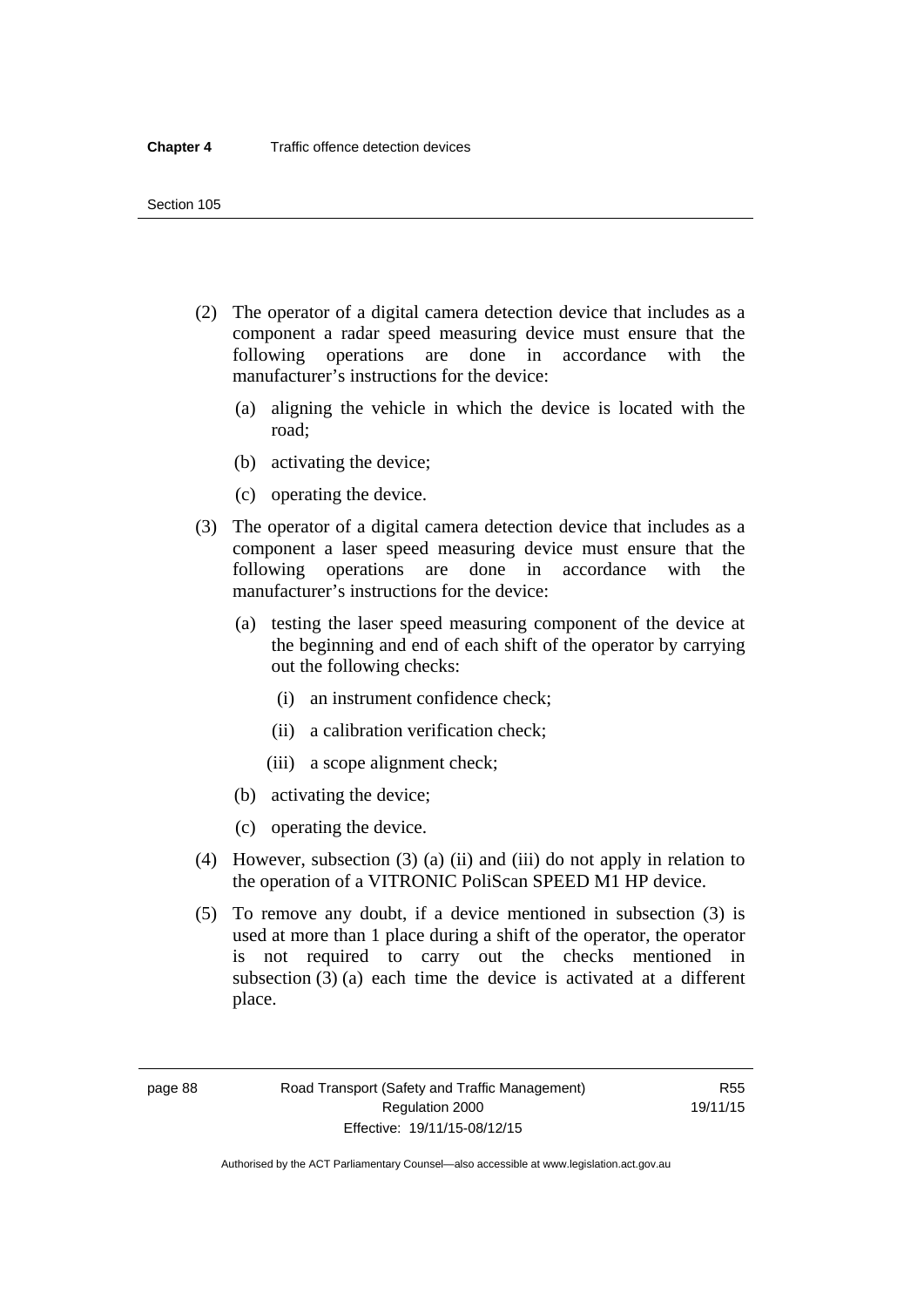- (6) If the requirements set out in this section are met, the device may operate unattended.
- (7) If a device is used by 2 or more operators, who are working together during a shift, the requirements set out in this section may be carried out by different operators.
- (8) In this section:

*operator* means a person approved to use a traffic offence detection device under section 107 (Approved people—use).

# **105A Use of certain laser speed measuring devices**

- (1) This section applies to a laser speed measuring device, other than a device mentioned in section 105 (Use of certain digital camera detection devices).
- (2) The operator of the laser speed measuring device must ensure that the following operations are done in accordance with the manufacturer's instructions for the device:
	- (a) testing the device at the beginning and end of each shift of the operator by carrying out the following checks:
		- (i) an instrument confidence check;
		- (ii) a calibration verification check;
		- (iii) a scope alignment check;
	- (b) activating the device;
	- (c) operating the device.
- (3) To remove any doubt, if the device is used at more than 1 place during a shift of the operator, the operator is not required to carry out the checks mentioned in subsection (1) (a) each time the device is activated at a different place.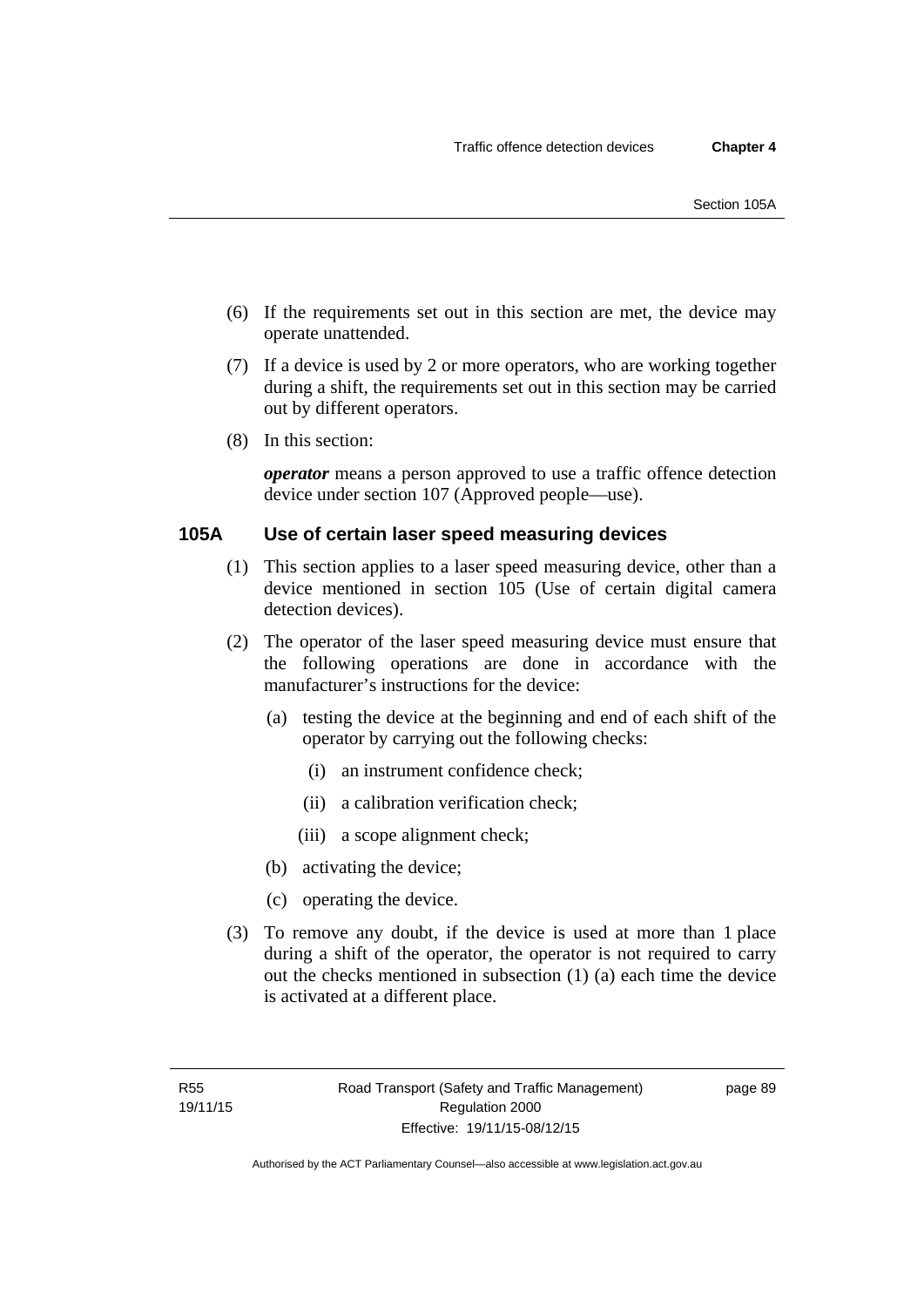- (4) If the device is used by 2 or more operators who are working together during the shift, the tests mentioned in subsection (1) (a) and (d) may be carried out by different operators.
- (5) In this section:

*operator* means a person approved to use a traffic offence detection device under section 107 (Approved people—use).

### **105B Use of certain radar speed measuring devices**

- (1) This section applies to a radar speed measuring device, other than a device that is a component of—
	- (a) a digital camera detection device; or
	- (b) a fixed camera detection device.
- (2) The radar speed measuring device must be used by an operator in accordance with the manufacturer's instructions for the device.
- (3) The operator must test the device—
	- (a) at the beginning of each shift of the operator against an approved police speedometer; and
	- (b) at the end of each shift of the operator against the speedometer mentioned in paragraph (a); and
	- (c) if the operator's shift is longer than 9 hours—9 hours after the beginning of the shift against the speedometer mentioned in paragraph (a).
- (4) After each test, the device must be found to be accurate within a tolerance of 2 km/h.
- (5) To remove any doubt, if the device is used at more than 1 place during a shift of the operator, the operator is not required to carry out the checks mentioned in subsection (3) (a) each time the device is activated at a different place.

page 90 Road Transport (Safety and Traffic Management) Regulation 2000 Effective: 19/11/15-08/12/15

R55 19/11/15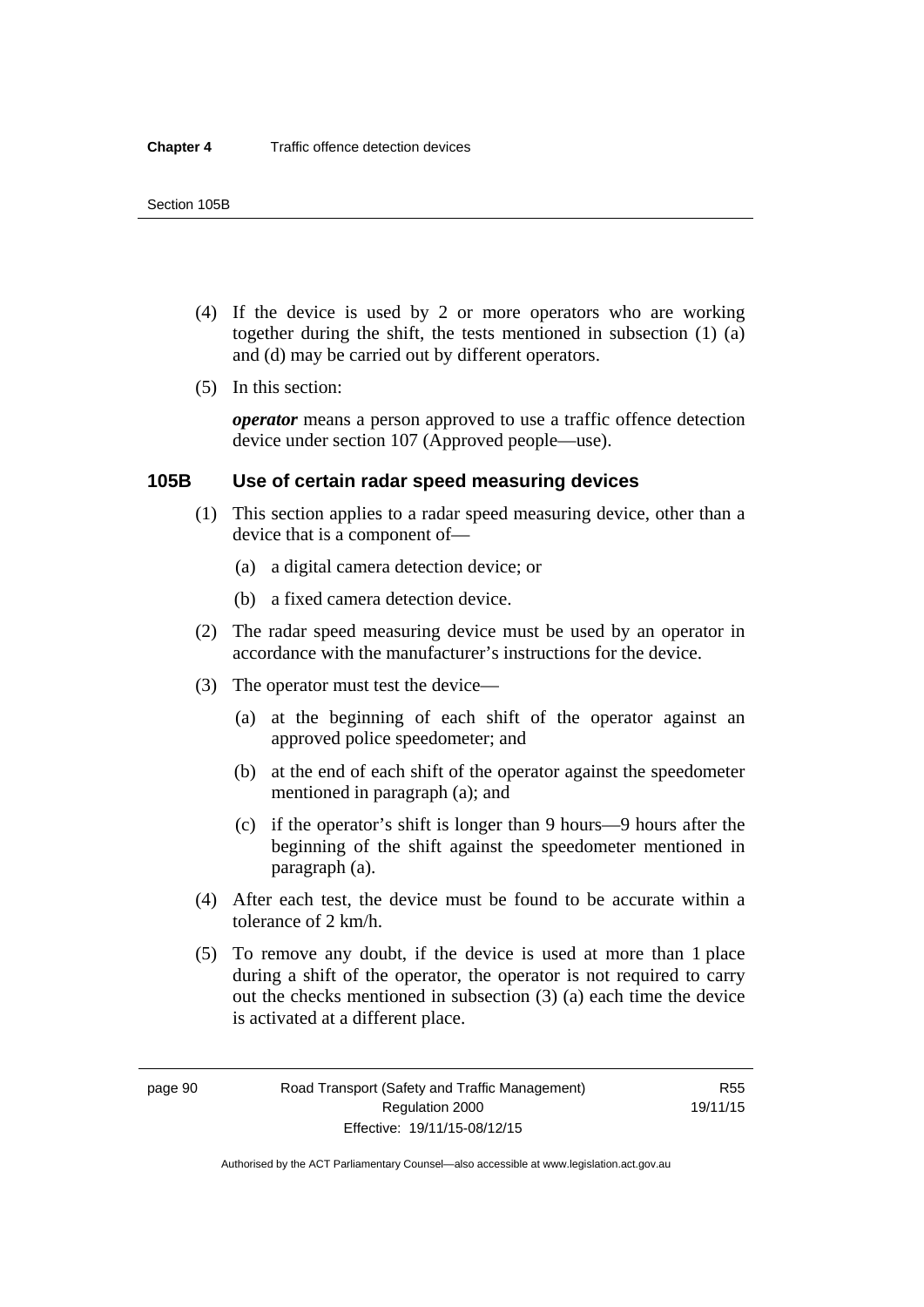- (6) If the device is used by 2 or more operators who are working together during the shift, the tests mentioned in subsection (3) may be carried out by different operators.
- (7) In this section:

*operator* means a person approved to use a traffic offence detection device under section 107 (Approved people—use).

# **106 Approved people—testing and sealing**

Each person employed by a testing authority to test and seal traffic offence detection devices is approved to test and seal traffic offence detection devices.

# **107 Approved people—use**

- (1) Each police officer is approved to use any traffic offence detection device (other than a fixed camera detection device).
- (2) The road transport authority may approve a person who is not a police officer to use digital camera detection devices.
- (3) The road transport authority may only approve a person under subsection (2) if the authority is satisfied that the person has appropriate qualifications to operate, or experience in the operation of, digital camera detection devices.

# **107A Recording of camera detection device image files—Act, s 23 (2) (c) (ii)**

(1) An electronic file created by a camera detection device must be recorded on a storage medium for electronic data (the *recording medium*).

*Note Camera detection device*—see the [Act](http://www.legislation.act.gov.au/a/1999-80/default.asp), s 23.

- (2) The recording medium for a camera detection device may be—
	- (a) attached directly to, or located with, the device; or

R55 19/11/15 page 91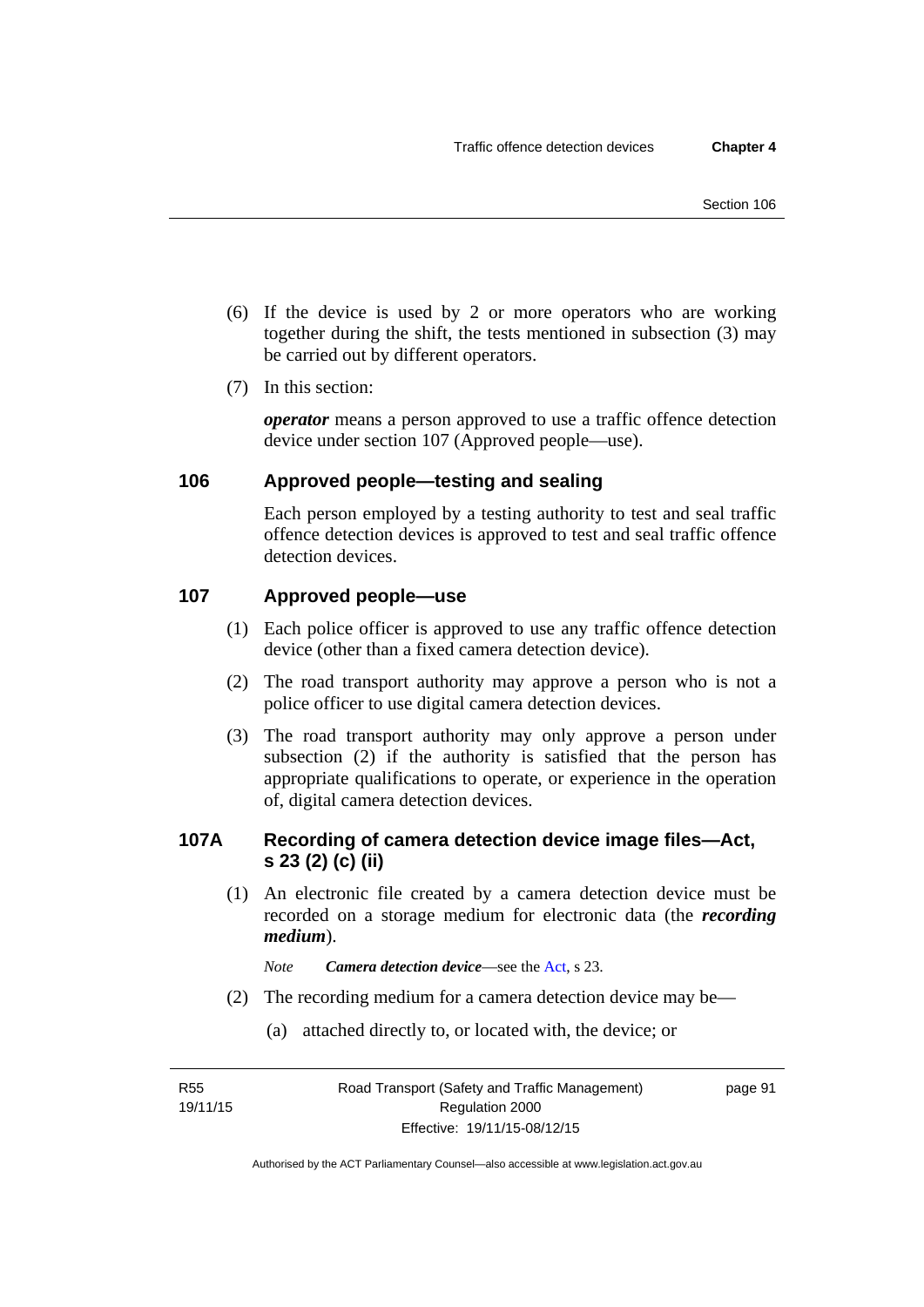(b) at a place other than the place where the device is located.

#### **Example—par (b)**

If a motor vehicle goes through a red traffic light and an image of the vehicle is taken by a fixed camera detection device, the electronic file created by the device in relation to the offence is sent along a wire or optical fibre, or across a wireless network, to a recording device in a building in another suburb and is stored at that building on a recording medium.

- *Note* An example is part of the regulation, is not exhaustive and may extend, but does not limit, the meaning of the provision in which it appears (see [Legislation Act,](http://www.legislation.act.gov.au/a/2001-14) s 126 and s 132).
- (3) If the recording medium for a camera detection device is at a place other than the place where the device is located—
	- (a) the device must produce a security checksum for each electronic file created by the device; and
	- (b) the device must encrypt the security checksum and the file; and
	- (c) the security checksum and the encrypted file must be recorded as soon as practicable on a recording medium.
- (4) However, subsection (3) does not prevent other security measures being taken in relation to a security checksum or an electronic file before it is recorded on the recording medium.

# **107B Verification of camera detection device image files—Act, s 23 (2) (c) (iii)**

- (1) This section applies if an electronic file that contains an image of a vehicle taken by a camera detection device is recorded on a recording medium that is at a place other than the place where the device is located.
- (2) Before the image of the vehicle is produced from the file, the accuracy of the file must be verified by using a computer to—
	- (a) recalculate the security checksum for the file; and

page 92 Road Transport (Safety and Traffic Management) Regulation 2000 Effective: 19/11/15-08/12/15

R55 19/11/15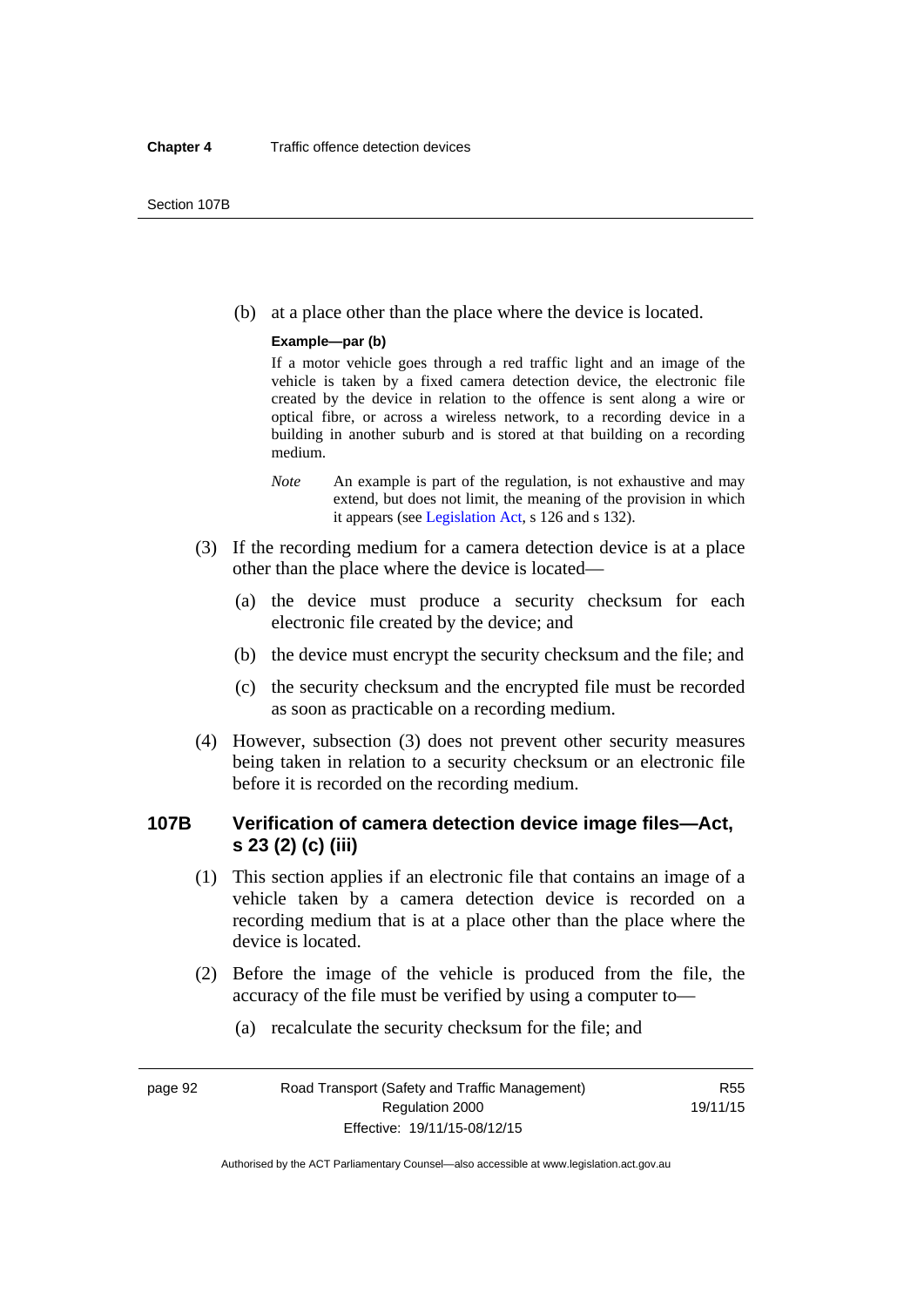(b) confirm that the security checksum produced by the recalculation is identical to the checksum produced by the device for the file.

# **108 Meaning of codes etc on image taken by approved camera detection device or approved average speed detection system—Act, s 24 (2) (a)**

(1) This section defines the meaning of codes and other information indicated on an image of a vehicle taken by an approved camera detection device or approved average speed detection system.

*Note* Information etc that is indicated on an image includes information etc accompanying or reasonably associated with the image (see [Act,](http://www.legislation.act.gov.au/a/1999-80/default.asp) dict, def of *indicated on*).

- (2) It is not necessary that all the codes and other information mentioned in this section be indicated on an image but if they do appear they have the meaning given in this section.
- (3) The characters (whether numbers, letters or both) in the field immediately after 'Device' is the code for—
	- (a) the laser speed measuring device component of the digital camera detection device that took the image; or
	- (b) the radar speed measuring device component of the digital camera detection device, or fixed camera detection device, that took the image; or
	- (c) the piezo strip speed measuring device component of the fixed camera detection device that took the image; or
	- (d) the loop detector speed measuring device component of the fixed camera detection device that took the image; or

page 93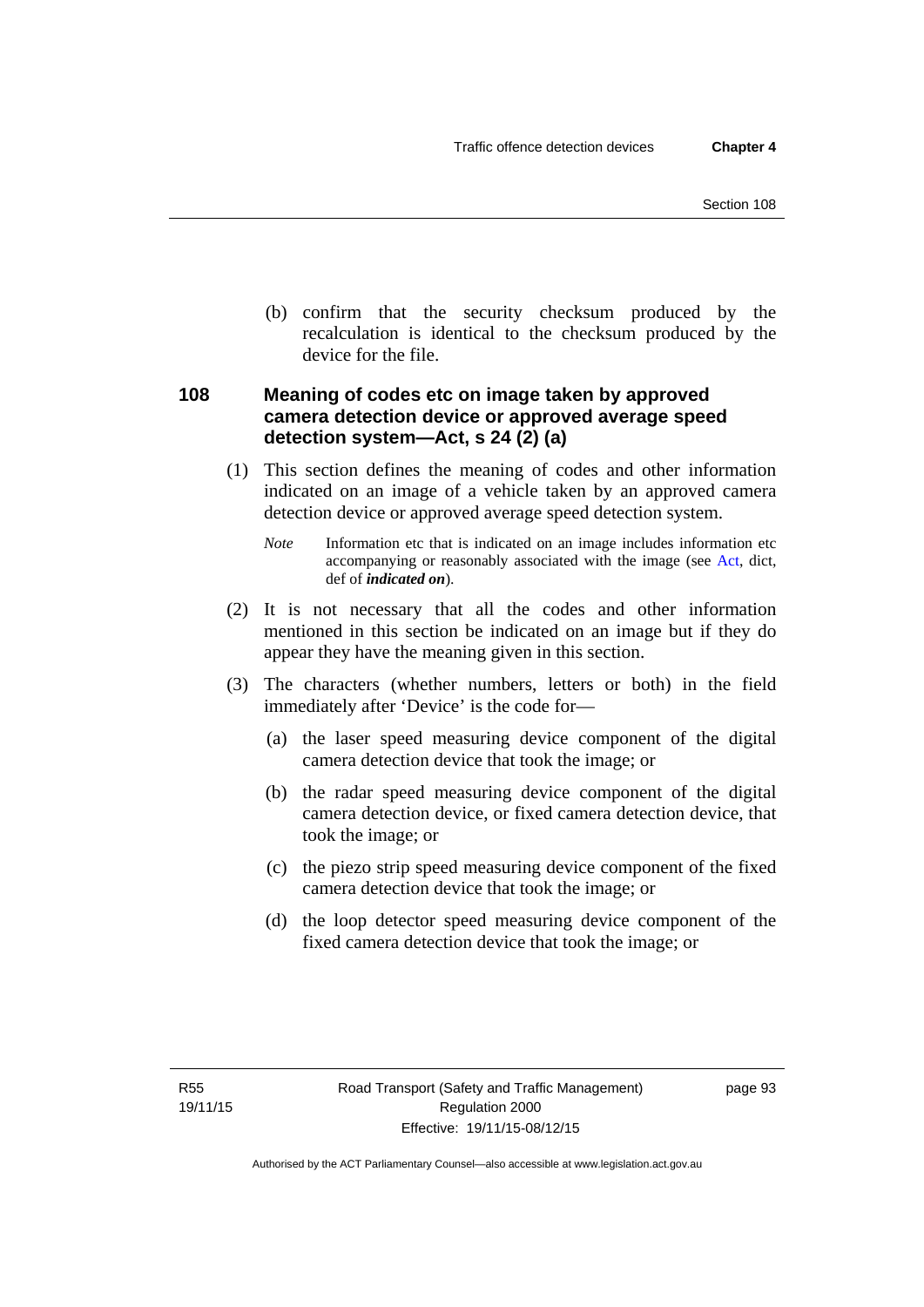#### Section 108

 (e) the automatic number plate recognition camera component of the average speed detection system that took the image.

#### **Example**

'Device: 012409' indicates that the code for the laser speed measuring device component of the digital detection device, or piezo strip speed measuring device component of the fixed camera detection device, that took the image, is 012409.

 (4) The characters in the field immediately after 'Date' is the date when the image was taken, with the first 2 numbers indicating the day of the month, followed by an abbreviation for the month and the year.

#### **Example**

'Date: 15/11/00' indicates that the image was taken on 15 November 2000.

 (5) The numbers in the field immediately after 'Time' is the time when the image was taken, stated in the 24-hour clock system.

#### **Examples**

- 1 'Time: 11.07.00.23' indicates that the image was taken at 0.23 seconds after 11.07 am.
- 2 'Time: 13:53:10:07' indicates that the image was taken at 10.07 seconds after 1.53 pm.
- (6) The letter in the field immediately after 'Direction' or 'Dir' indicates—
	- (a) for an image taken by a digital camera detection device whether the general direction in which the vehicle was travelling was away from or towards the device, with 'A' indicating away from the device and 'T' indicating towards the device; or
	- (b) for an image taken by a fixed camera detection device—the general direction in which the vehicle was travelling when the image was taken, with 'N' indicating north, 's' indicating south, 'E' indicating east and 'W' indicating west.

# **Example for par (a)**

'Direction: A' indicates that when the image was taken the vehicle was generally travelling away from the digital camera detection device that took the image.

page 94 Road Transport (Safety and Traffic Management) Regulation 2000 Effective: 19/11/15-08/12/15

R55 19/11/15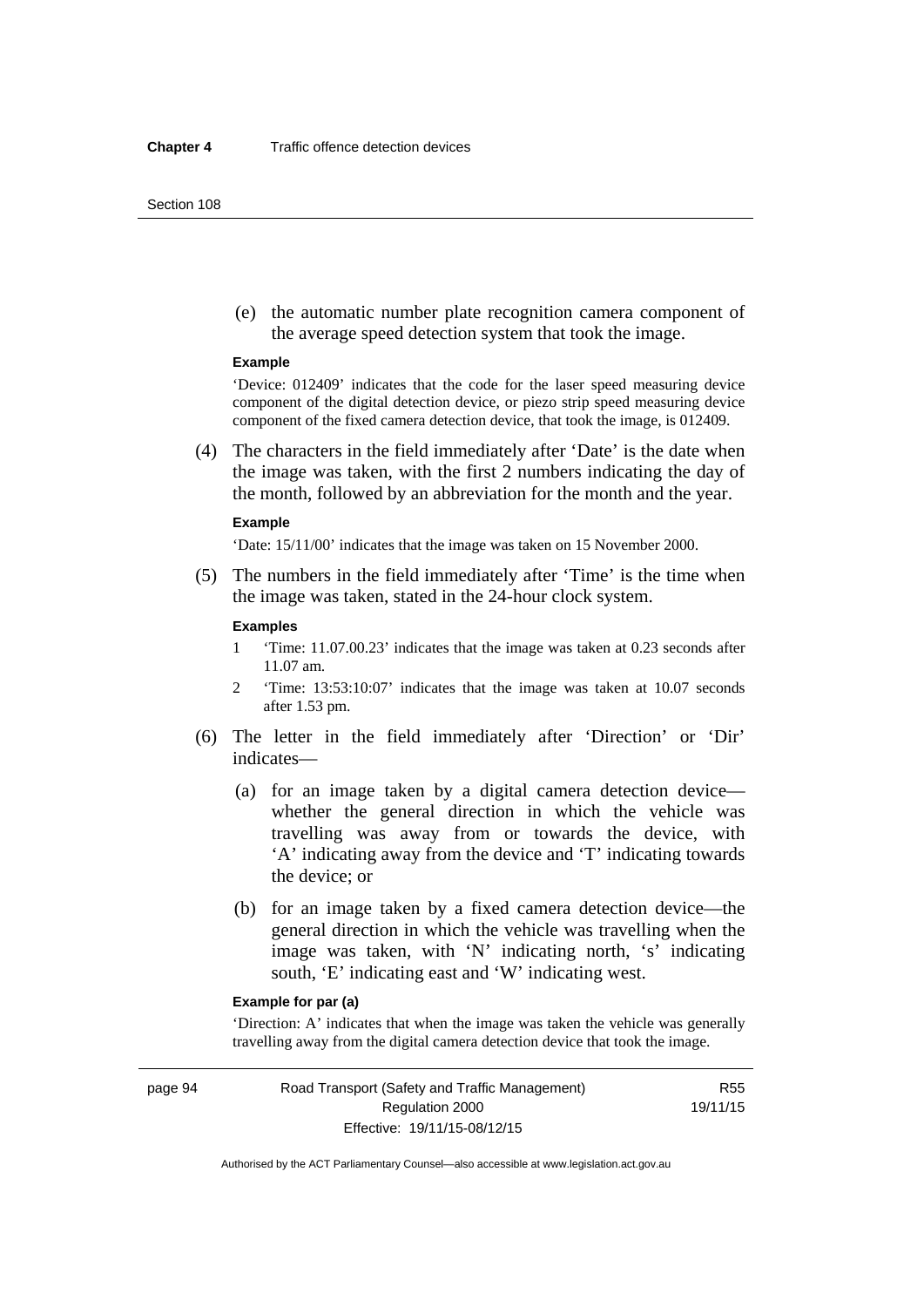#### **Example for par (b)**

'Direction: N' indicates that when the image was taken the vehicle was travelling in the general direction of north.

 (7) The characters in the field immediately after 'Lane' is the code for the lane in which the vehicle was travelling when the image was taken, with the following codes having the stated meaning:

'L1' or '1': means the lane next to the centre of the road

'L2' or '2': means the lane immediately to the left of L1 (or 1)

'L3' or '3': means the lane immediately to the left of L2 (or 2)

'L4' or '4': means the lane immediately to the left of L3 (or 3).

#### **Example**

'Lane: L1' indicates that the vehicle was travelling in the lane next to the centre of the road when the image was taken.

 (8) The number in the field immediately after 'Red time' is the time in seconds and part seconds (stated as a fraction) that a red traffic light or red traffic arrow facing the driver of the vehicle had been showing before the driver entered the intersection concerned.

#### **Example**

'Red time: 1.50' indicates that the red traffic light or red traffic arrow facing the driver of the vehicle had been showing for 1.5 seconds before the driver entered the intersection concerned.

 (9) The number in the field immediately after 'Speed li', which may be described as 'Speed limit', is the speed limit applying to the driver of the vehicle for the length of road where the driver was driving when the image was taken.

#### **Example**

'Speed li: 60'or 'Speed limit 60' indicates that the speed limit applying to the driver of the vehicle for the length of road where the driver was driving when the image was taken is 60 km/h.

R55 19/11/15 page 95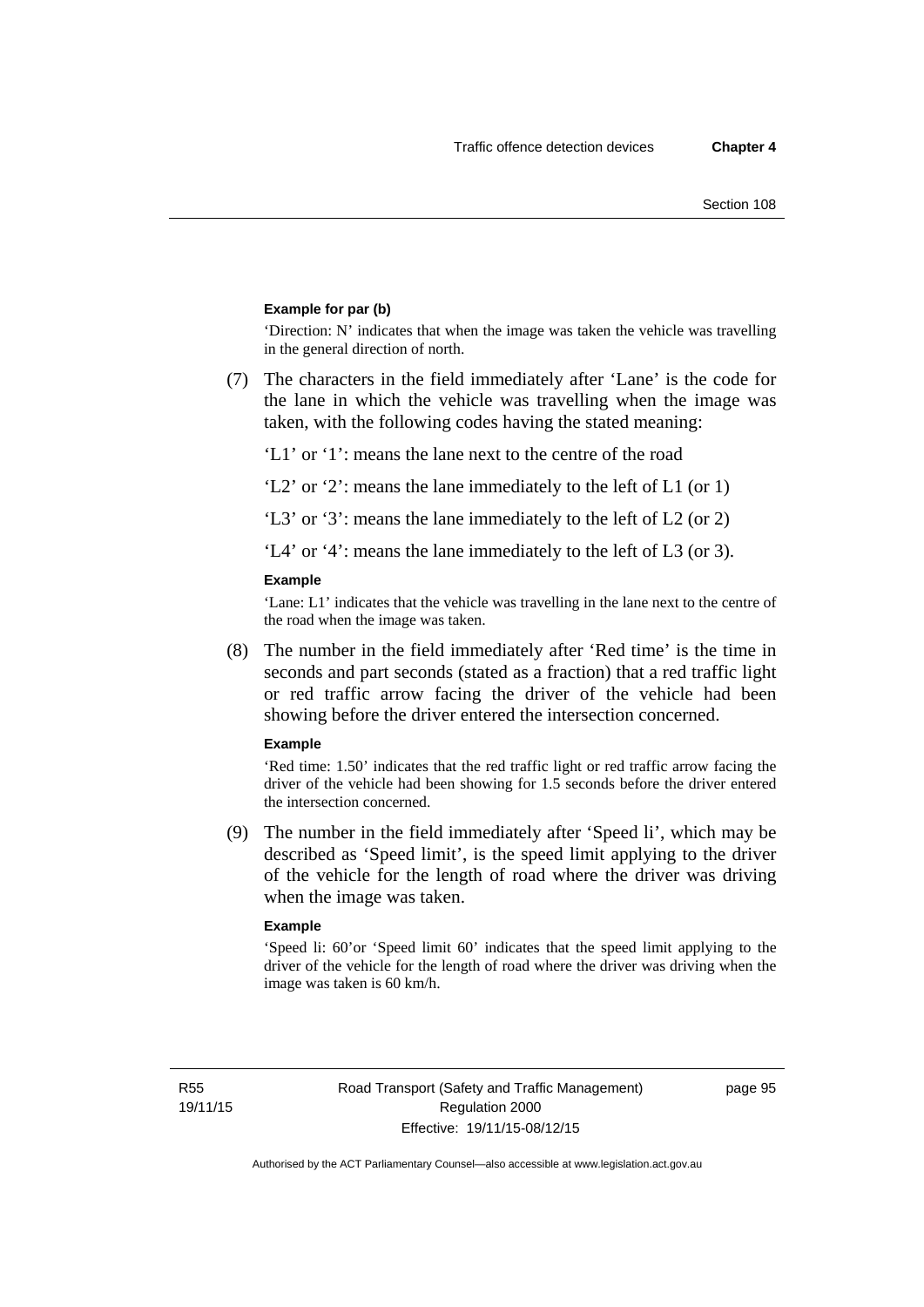(10) The number in the field immediately after 'Speed' is the speed in kilometres per hour at which the driver of the vehicle was driving when the image was taken.

### **Example**

'Speed: 82' indicates that the driver of the vehicle was driving at 82 km/h when the image was taken.

 (11) The characters (whether numbers, letters or both) in the field immediately after 'Operator' is the code for the person responsible for the use of the device when the image was taken.

#### **Example**

'Operator: op002' indicates that the code for the person responsible for the device when the image was taken is operator 002.

 (12) The characters (whether numbers, letters or both) in the field immediately after 'Disk' is the code for the recording medium used to record the image of the vehicle.

#### **Example**

'Disk: WD0022' indicates that the code for the device used to record the image was WD0022.

*Note* An example is part of the regulation, is not exhaustive and may extend, but does not limit, the meaning of the provision in which it appears (see [Legislation Act,](http://www.legislation.act.gov.au/a/2001-14) s 126 and s 132).

page 96 Road Transport (Safety and Traffic Management) Regulation 2000 Effective: 19/11/15-08/12/15

R55 19/11/15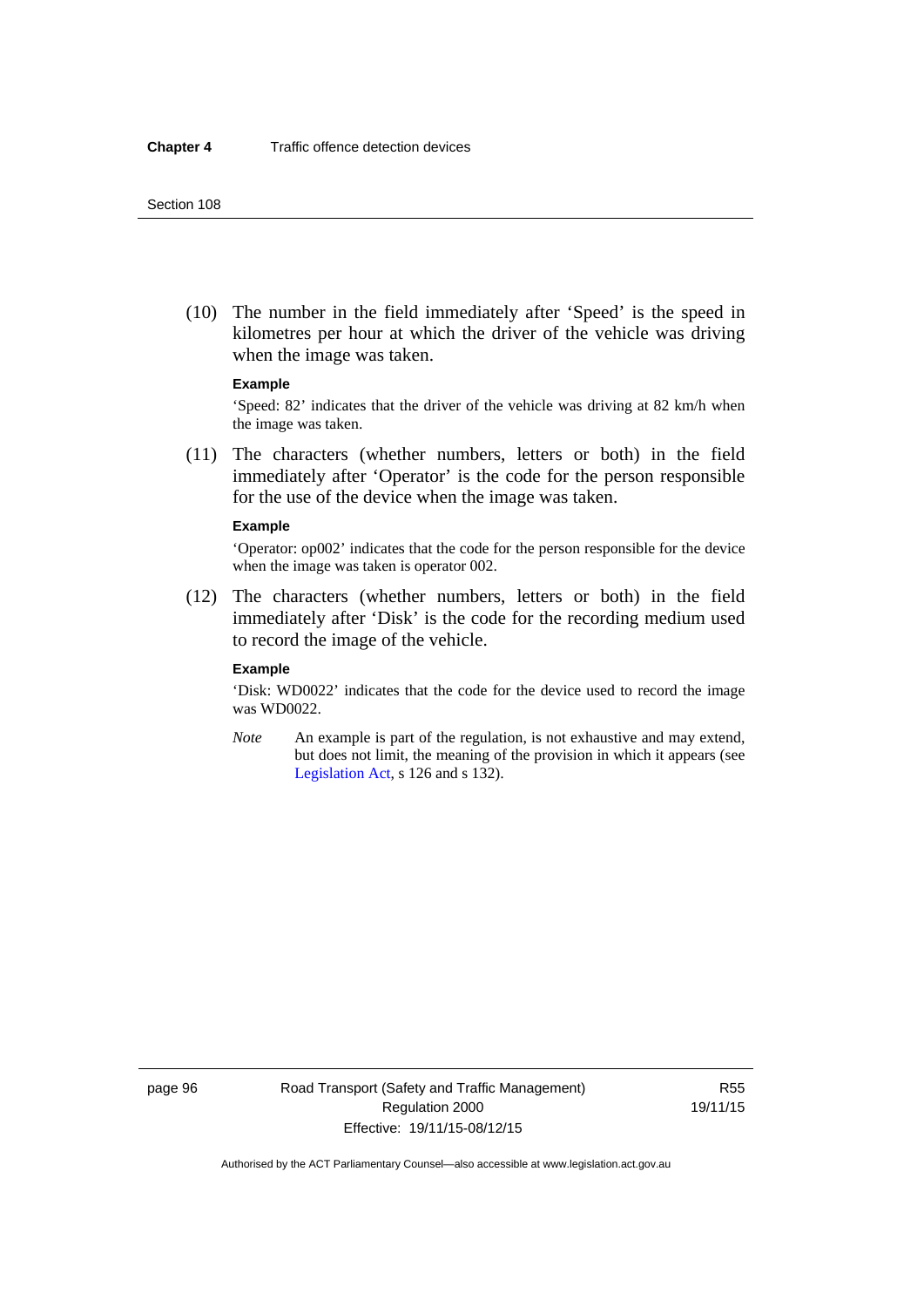# **Chapter 5 Miscellaneous**

# **109 Additional powers of police**

- (1) A police officer may request or signal the driver of a vehicle to stop the vehicle.
- (2) A person must not, without reasonable excuse, fail to comply with a request or signal made or given by a police officer under subsection  $(1)$ .

Maximum penalty: 20 penalty units.

 (3) A police officer may, during a temporary obstruction or danger to traffic or in an emergency, direct the responsible person for or driver of a vehicle parked in any part of a pay parking area to remove the vehicle or, if no-one appears to be in charge of the vehicle, remove the vehicle.

# **110 Prohibition on car minding**

- (1) The chief police officer may, by written notice given to a person, prohibit the person from—
	- (a) parking, minding, caring for, or taking charge of any motor vehicle or trailer (other than a motor vehicle or trailer of which the person is the driver) on a road; or
	- (b) offering his or her services for any such purpose.
- (2) A person who is given a notice under subsection (1) must comply with the notice.

Maximum penalty: 20 penalty units.

- (3) This section does not authorise the chief police officer to prohibit the proprietor of a parking station or parking area—
	- (a) from parking, minding, caring for, or taking charge of a motor vehicle or trailer in or on the parking station or parking area; or

R55 19/11/15 page 97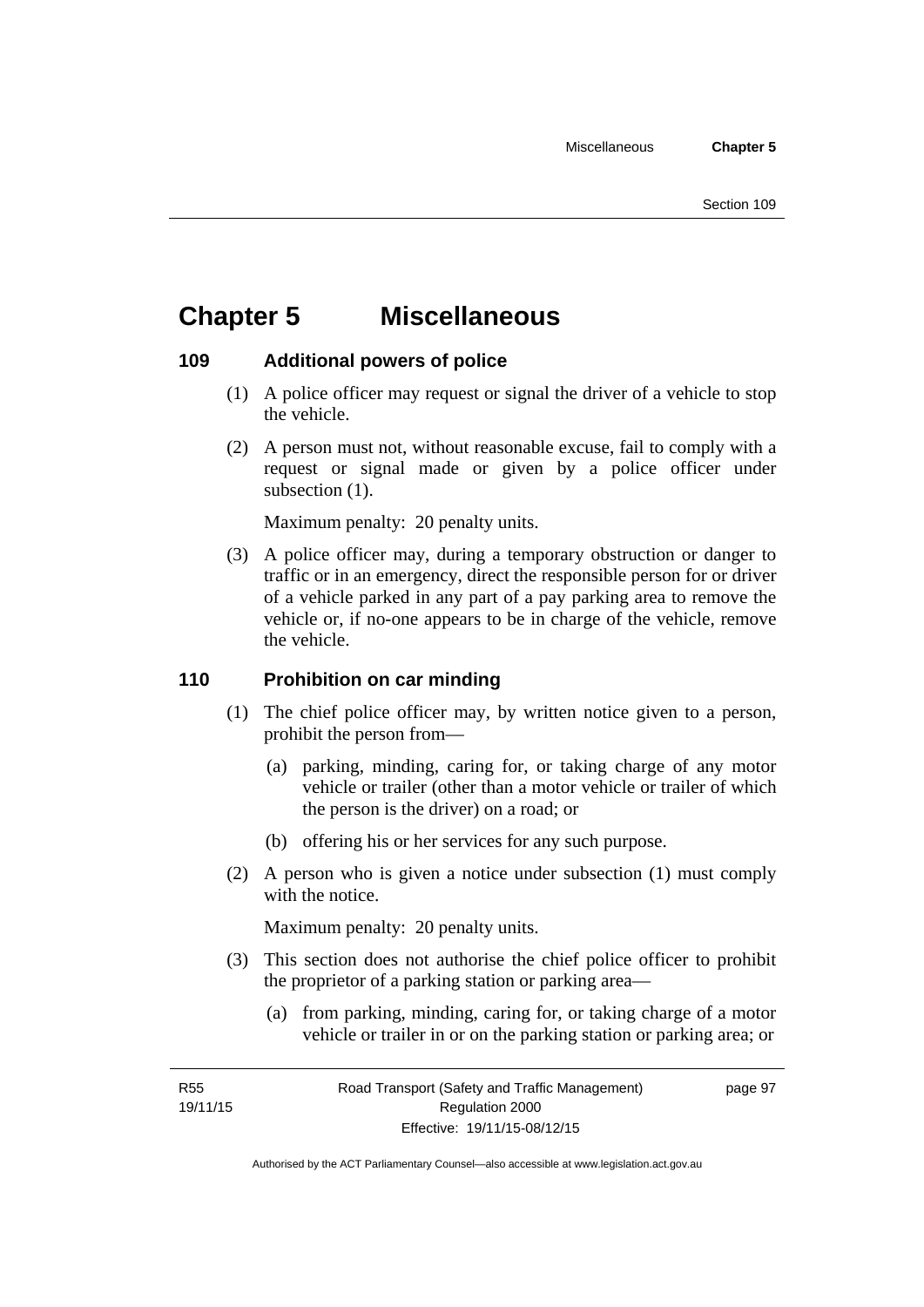- (b) from offering the proprietor's services for that purpose—
	- (i) whether by the display or publication of an advertisement in relation to the parking station or parking area or otherwise; and
	- (ii) whether the services are performed or offered to be performed by the proprietor or by an employee or agent of the proprietor.

# **111 Removal of unattended vehicles—Act, s 32 (1) (c)**

A police officer or authorised person may move an unattended vehicle from a road or road related area to a retention area if the vehicle is in—

- (a) a bus lane; or
- (b) a length of road to which a *clearway sign* applies; or
- (c) a transit lane.

# **112 Disposal of impounded vehicles—Act, s 10K**

- (1) This section applies to a vehicle impounded under the following provisions of the [Act:](http://www.legislation.act.gov.au/a/1999-80/default.asp)
	- (a) section 10A (Impounding of vehicles used for menacing driving on court order before conviction etc);
	- (b) section 10B (Impounding or forfeiture of vehicles on conviction etc for certain offences);
	- (c) section 10C (Powers of police officers to seize and impound vehicles used in committing certain offences).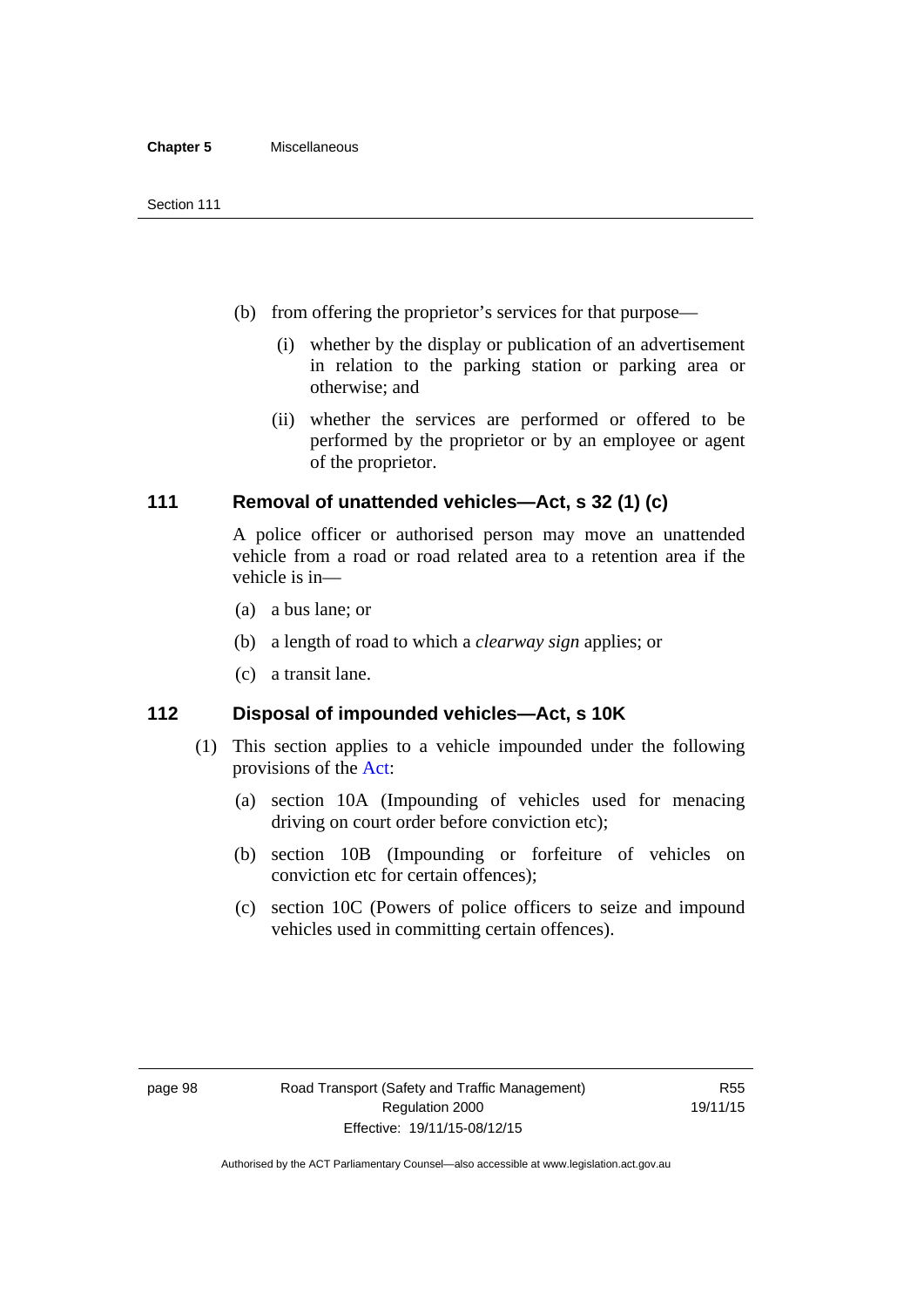- (2) If a person has not applied to the chief police officer for the release of the vehicle at the end of the period of impoundment, the chief police officer must, by notice served on the registered operator of the vehicle and every person who has a registered interest in the vehicle, warn them that the vehicle may be offered for sale if the vehicle is not removed from the place of impoundment within 28 days after the day of service of the notice.
- (3) The vehicle may be offered for sale, by public auction or public tender, if the vehicle is not removed within 28 days after service of the notice or, if more than 1 notice is served under subsection (2), the later of the notices.
- (4) A person may apply to the chief police officer for payment to the person of the balance of the proceeds of sale of a vehicle within 1 year after the vehicle is sold in accordance with subsection (3).
- (5) The balance of the proceeds of sale may be paid to the person if the person satisfies the chief police officer that—
	- (a) the person was lawfully entitled to possession of the vehicle immediately before its sale; and
	- (b) there was a reasonable excuse for the person's failure to obtain release of the vehicle before it was sold.
- (6) In this section:

*balance of the proceeds of sale*, of a vehicle, means the proceeds of the sale of the vehicle less—

- (a) any fee or other amount payable under the *[Road Transport](http://www.legislation.act.gov.au/a/1999-77)  [\(General\) Act 1999](http://www.legislation.act.gov.au/a/1999-77)* for the seizure, impounding and storage of the vehicle; and
- (b) the reasonable costs of or incidental to the sale.

page 99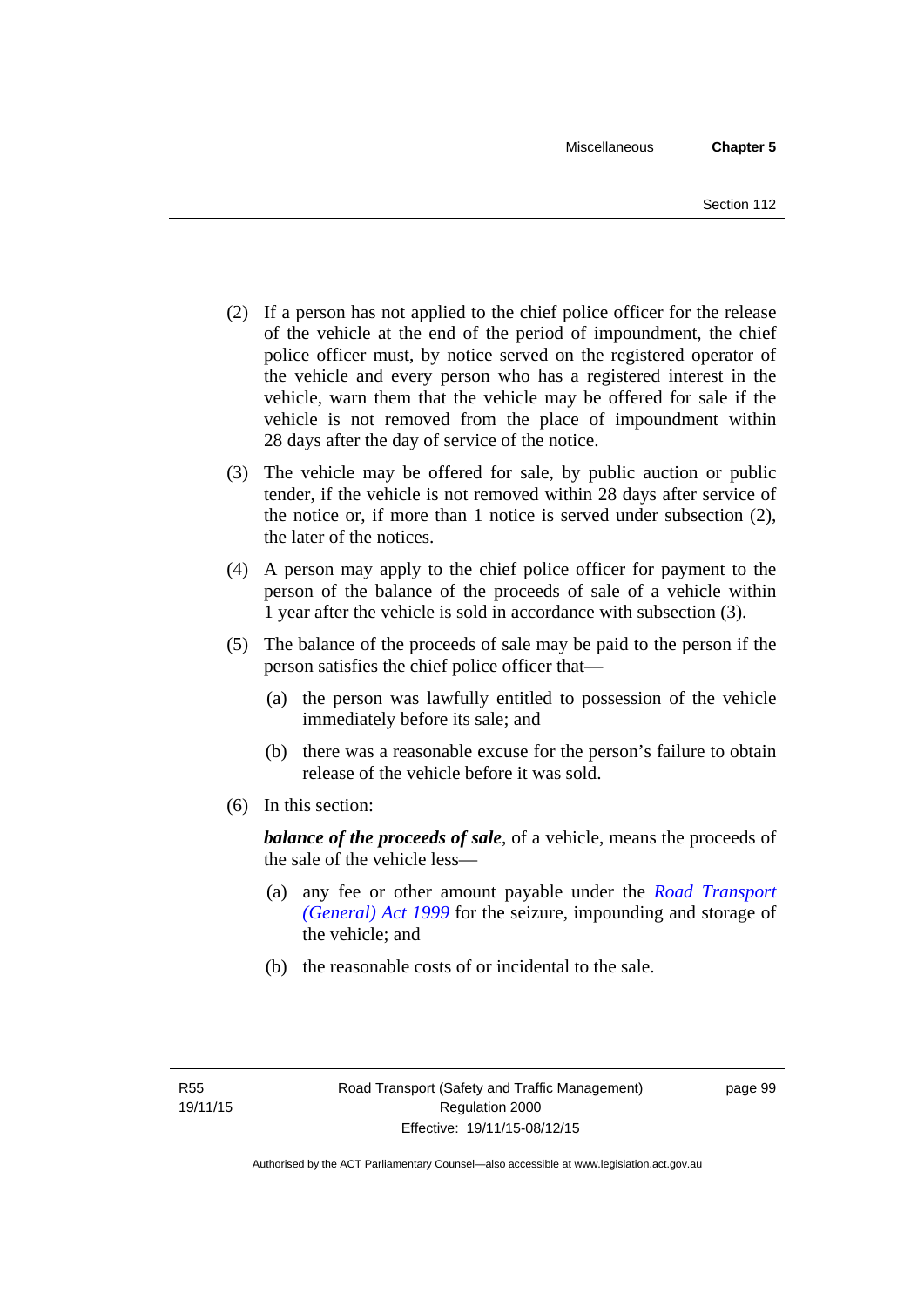(7) An interest mentioned in subsection (6), definition of *balance of proceeds of sale* paragraph (a) or (b) is a statutory interest of a kind to which the *[Personal Property Securities Act 2009](http://www.comlaw.gov.au/Series/C2009A00130)* (Cwlth), section 73 (2) applies.

# **112A Disposal of forfeited vehicles—Act, s 10K**

A vehicle that has been forfeited to the Territory under the [Act](http://www.legislation.act.gov.au/a/1999-80/default.asp), section 10B (Impounding or forfeiture of vehicles on conviction etc for certain offences) may be offered for sale by public auction or public tender.

# **113 Responsible person to inspect driver licence**

(1) Before permitting someone else to drive a motor vehicle, the responsible person for, or the person in charge of, the vehicle must require the person to produce his or her Australian driver licence or external driver licence and must inspect the licence.

Maximum penalty: 20 penalty units.

 (2) It is a defence to a prosecution of a person for an offence against subsection (1) if the person proves that the person had taken reasonable steps (other than those mentioned in the subsection) to ensure the person permitted to drive the motor vehicle was the holder of a current Australian driver licence or external driver licence.

# **114 Responsible person's consent**

The person in charge of a motor vehicle or trailer on a road must not, without reasonable excuse, permit anyone to use the vehicle without the consent of the responsible person for the vehicle.

Maximum penalty: 20 penalty units.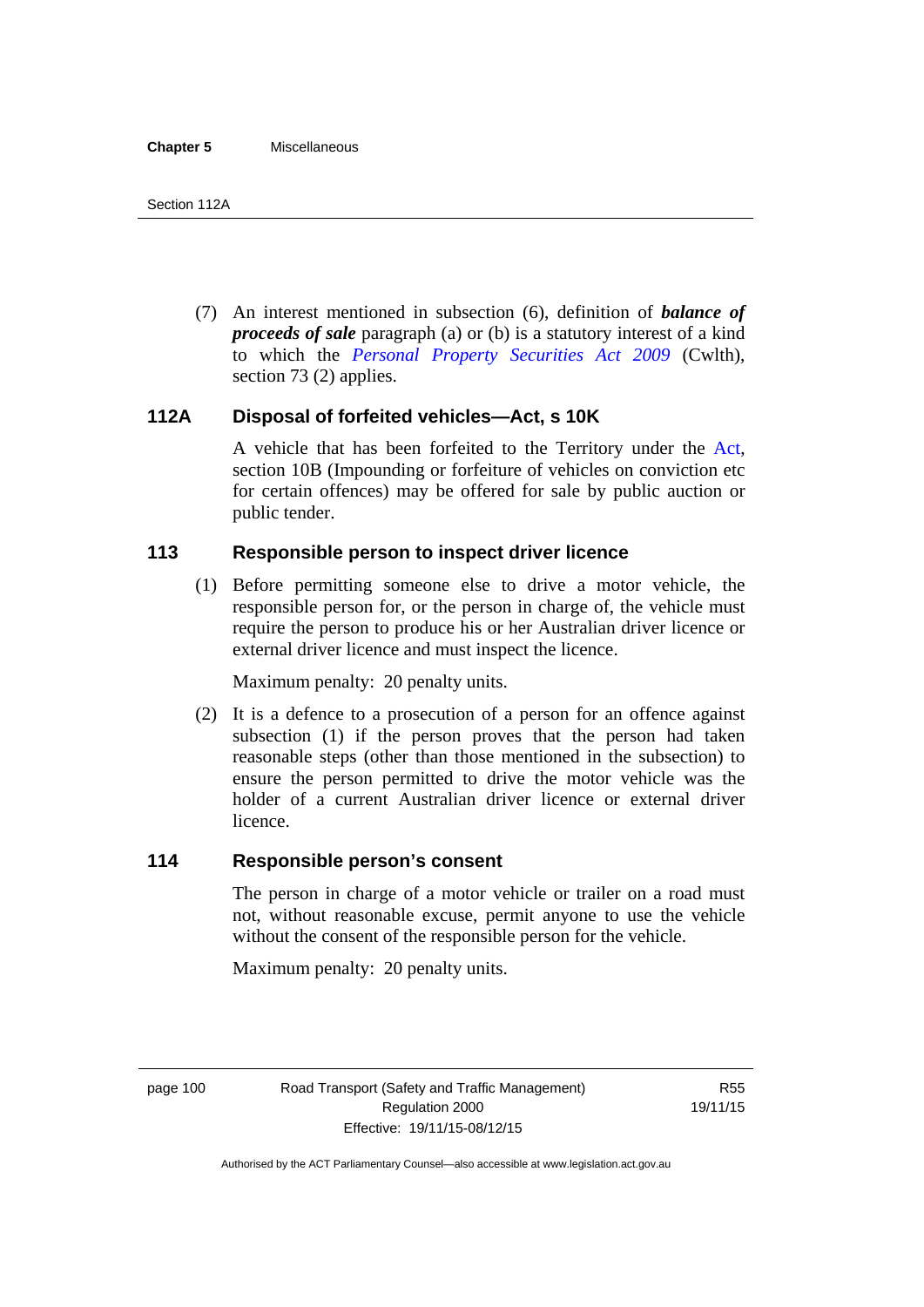# **115 Standards for safe carriage of loads—Act, s 14 (2)**

The prescribed standards are the performance standards in the *[Load](http://www.ntc.gov.au/viewpage.aspx?documentid=862)  [Restraint Guide—Guidelines and Performance Standards for the](http://www.ntc.gov.au/viewpage.aspx?documentid=862)  [Safe Carriage of Loads on Road Vehicles](http://www.ntc.gov.au/viewpage.aspx?documentid=862)*, 2nd ed (2004) published by the National Transport Commission.

# **116 Tracked vehicle—Act, dict, def** *vehicle***, par (b)**

- (1) Any tracked vehicle that is not used exclusively on a railway or tramway is prescribed.
- (2) In this section:

*tracked vehicle* means a vehicle that moves on wheels inside endless tracks.

**Example—tracked vehicle** 

bulldozer

*Note* An example is part of the regulation, is not exhaustive and may extend, but does not limit, the meaning of the provision in which it appears (see [Legislation Act,](http://www.legislation.act.gov.au/a/2001-14) s 126 and s 132).

# **117 Review of div 2.3.1A**

- (1) The Minister must review the operation of division 2.3.1A (Bicycle riders) as soon as practicable after the end of its 2nd year of operation.
- (2) The Minister must present a report of the review to the Legislative Assembly within 3 months after the day the review is started.
- (3) This section expires 2 years after the day it commences.

page 101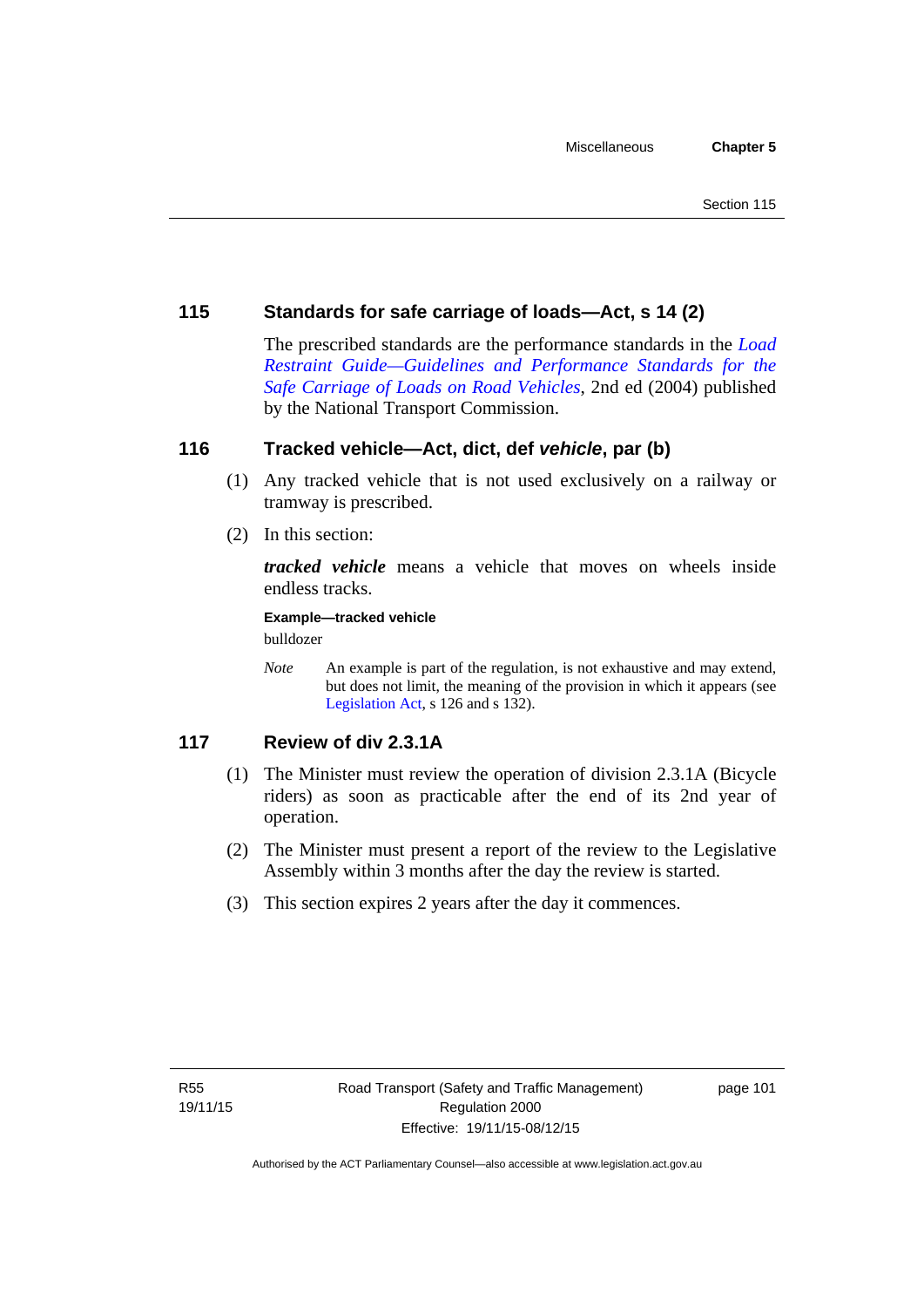**Dictionary** 

# **Dictionary**

(see s 3)

- *Note 1* The [Legislation Act](http://www.legislation.act.gov.au/a/2001-14) contains definitions and other provisions relevant to this regulation.
- *Note 2* For example, the [Legislation Act,](http://www.legislation.act.gov.au/a/2001-14) dict, pt 1, defines the following terms:
	- ambulance service
	- chief police officer
	- contravene
	- exercise
	- fire brigade
	- police officer
		- rural fire service
	- **SES**
	- territory plan
	- the Territory.

*Note 3* Terms used in this regulation have the same meaning that they have in the *[Road Transport \(Safety and Traffic Management\) Act 1999](http://www.legislation.act.gov.au/a/1999-80)* (see [Legislation Act,](http://www.legislation.act.gov.au/a/2001-14) s 148.) For example, the following terms are defined in the *[Road Transport \(Safety and Traffic Management\) Act 1999](http://www.legislation.act.gov.au/a/1999-80)*, dict:

- authorised person
- camera detection device (see s 23)
- indicated on
- registered interest
- road related area
- speed measuring device
- traffic offence detection device.

*Note 4* The *[Road Transport \(General\) Act 1999](http://www.legislation.act.gov.au/a/1999-77)* contains definitions relevant to this Regulation. For example, the following terms are defined in the *[Road Transport \(General\) Act 1999](http://www.legislation.act.gov.au/a/1999-77)*, dictionary:

- another jurisdiction
- bicycle
- combination

page 102 Road Transport (Safety and Traffic Management) Regulation 2000 Effective: 19/11/15-08/12/15

R55 19/11/15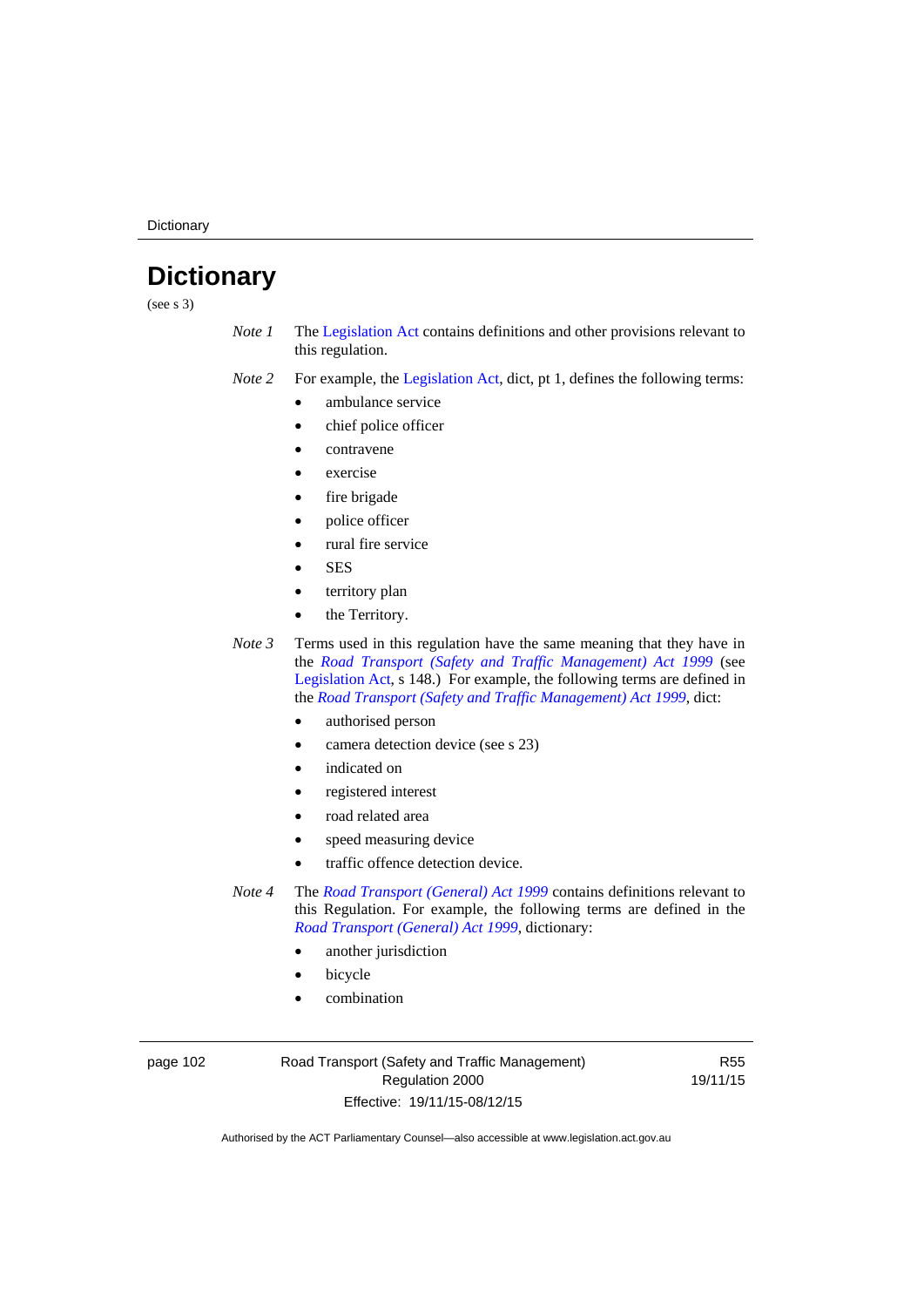- driver
- jurisdiction
- motor vehicle
- National Transport Commission
- ride
- road transport authority (or authority) (see s 16)
- road transport legislation (see s 6)
- taxi
- trailer
- use (in relation to a vehicle).

*approved child restraint* means a child restraint approved by the road transport authority under section 66 (1) (c).

*approved e-payment method*—see section 76AA.

*approved police speedometer*, for chapter 4 (Traffic offence detection devices)—see section 102.

*area*—see the [Australian Road Rules,](http://www.legislation.act.gov.au//ni/db_37271/default.asp) dictionary.

*area of operations*, for a parking authority, means the area of operations declared for the parking authority under section 75A.

*ARR* means [Australian Road Rules](http://www.legislation.act.gov.au//ni/db_37271/default.asp).

*articulated vehicle* means a motor vehicle with—

- (a) 2 rigid sections, each of which has wheels; and
- (b) the rear section pivoted on, and part of the rear section (other than a pole, drawbar or similar device, or an accessory of the motor vehicle) superimposed on, the front section.

*Australian driver licence*—see the *[Road Transport \(Driver](http://www.legislation.act.gov.au/a/1999-78)  [Licensing\) Act 1999](http://www.legislation.act.gov.au/a/1999-78)*, dictionary.

*Australian Road Rules*—see section 5.

R55 19/11/15 page 103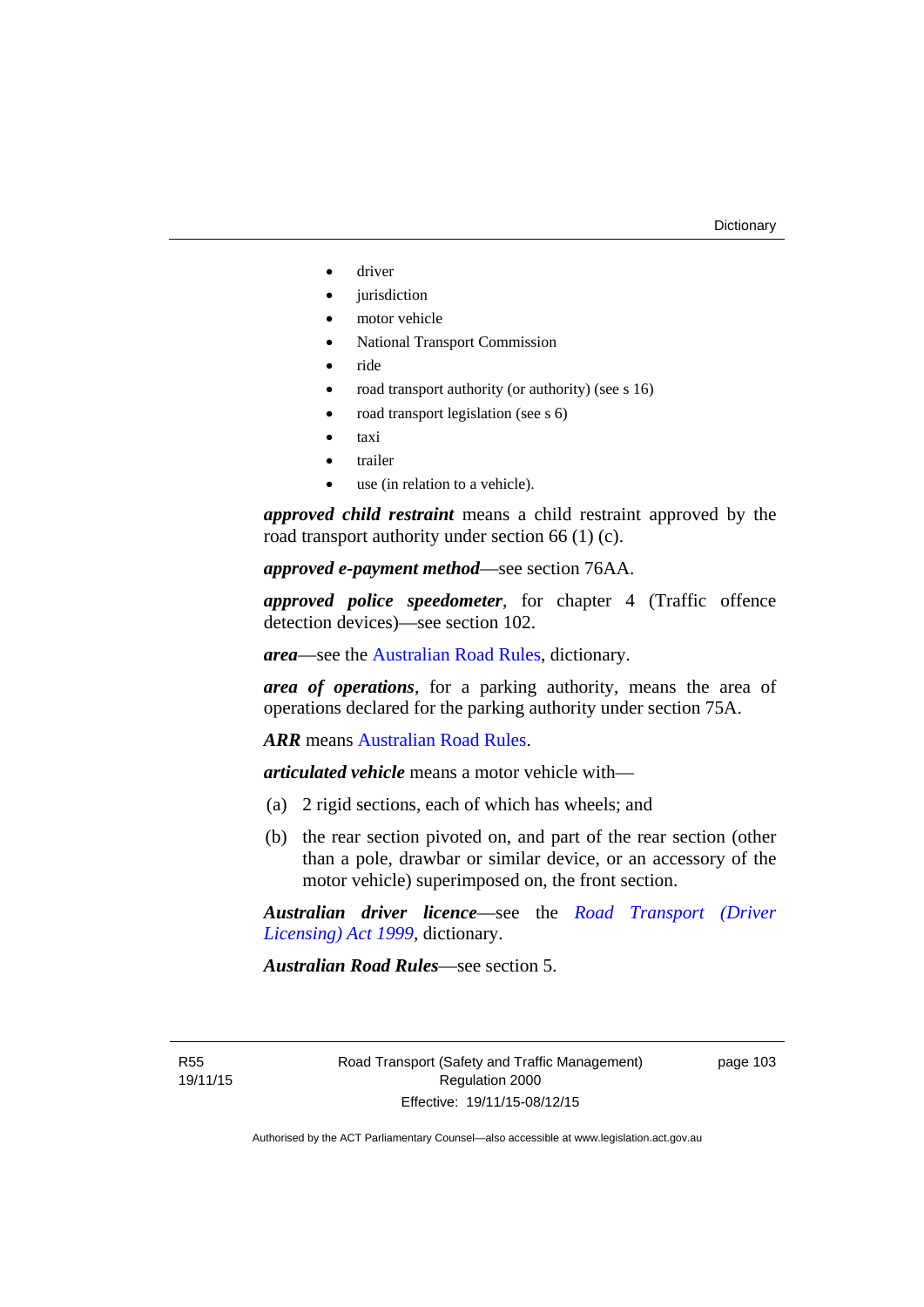*axle group*—see the *[Road Transport \(Vehicle Registration\)](http://www.legislation.act.gov.au/sl/2000-12)  [Regulation 2000](http://www.legislation.act.gov.au/sl/2000-12)*, dictionary.

*B-double*—see the *[Road Transport \(Vehicle Registration\)](http://www.legislation.act.gov.au/sl/2000-12)  [Regulation 2000](http://www.legislation.act.gov.au/sl/2000-12)*, dictionary.

**built-up area**, in relation to a length of road—see the Australian [Road Rules,](http://www.legislation.act.gov.au//ni/db_37271/default.asp) dictionary.

*bus*—see the [Australian Road Rules,](http://www.legislation.act.gov.au//ni/db_37271/default.asp) dictionary.

*bus lane*—see the [Australian Road Rules](http://www.legislation.act.gov.au//ni/db_37271/default.asp), rule 154.

*camera detection device*—see the [Act](http://www.legislation.act.gov.au/a/1999-80/default.asp), section 23 (1) (Use of camera detection devices).

*centre of the road*—see the [Australian Road Rules](http://www.legislation.act.gov.au//ni/db_37271/default.asp), dictionary.

*clearway sign*—see the [Australian Road Rules,](http://www.legislation.act.gov.au//ni/db_37271/default.asp) schedule 2, rule 314, rule 315 and rule 316.

*controlled parking hours*, in relation to a pay parking space, means the periods (as indicated by information on or with traffic signs applying to the space) when a vehicle may not be parked in the space unless the relevant parking fee has been paid.

*converter dolly*—see the *[Road Transport \(Vehicle Registration\)](http://www.legislation.act.gov.au/sl/2000-12)  [Regulation 2000](http://www.legislation.act.gov.au/sl/2000-12)*, dictionary.

*crash*—see the [Australian Road Rules](http://www.legislation.act.gov.au//ni/db_37271/default.asp), dictionary.

*demand responsive service vehicle*—see the *[Road Transport](http://www.legislation.act.gov.au/a/2001-62)  [\(Public Passenger Services\) Act 2001](http://www.legislation.act.gov.au/a/2001-62)*, section 81.

*digital camera detection device*, for chapter 4 (Traffic offence detection devices)—see section 102.

*dog trailer*—see the *[Road Transport \(Vehicle Registration\)](http://www.legislation.act.gov.au/sl/2000-12)  [Regulation 2000](http://www.legislation.act.gov.au/sl/2000-12)*, dictionary.

*do not overtake turning vehicle sign*—see the [Australian Road](http://www.legislation.act.gov.au//ni/db_37271/default.asp)  [Rules](http://www.legislation.act.gov.au//ni/db_37271/default.asp), schedule 4, rule 319 and rule 320.

page 104 Road Transport (Safety and Traffic Management) Regulation 2000 Effective: 19/11/15-08/12/15

R55 19/11/15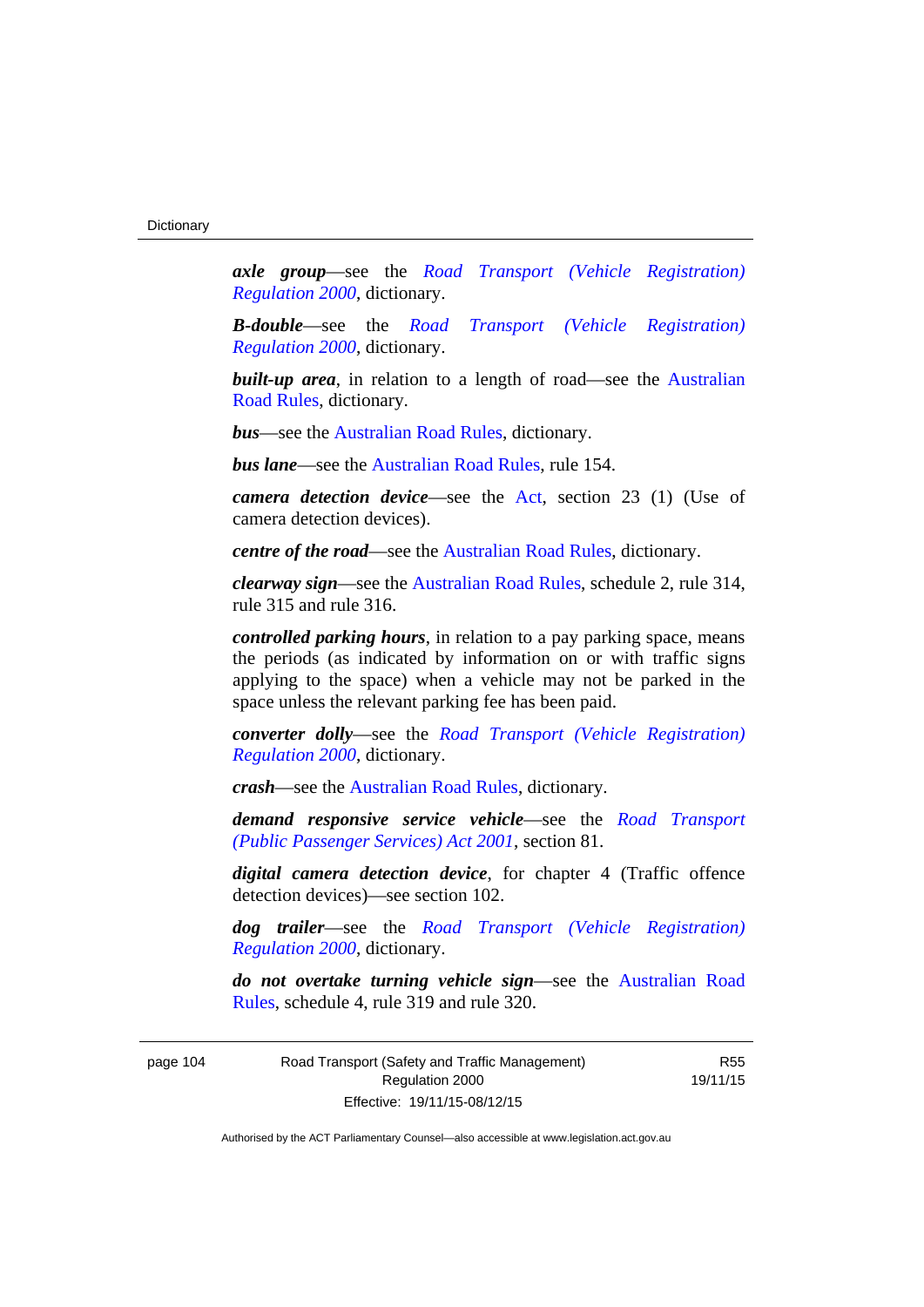*drawbar*—see the *[Road Transport \(Vehicle Registration\)](http://www.legislation.act.gov.au/sl/2000-12)  [Regulation 2000](http://www.legislation.act.gov.au/sl/2000-12)*, dictionary.

*driver's vehicle*, for a driver*—*see the [Australian Road Rules](http://www.legislation.act.gov.au//ni/db_37271/default.asp), dictionary.

*emergency stopping lane—see the [Australian Road Rules](http://www.legislation.act.gov.au//ni/db_37271/default.asp), rule 95.* 

*emergency vehicle* means any vehicle driven by a person who is—

- (a) an emergency worker; and
- (b) driving the vehicle in the course of his or her duties as an emergency worker.

*emergency worker*—see section 33 (1).

*external driver licence*—see the *[Road Transport \(Driver Licensing\)](http://www.legislation.act.gov.au/a/1999-78)  [Act 1999](http://www.legislation.act.gov.au/a/1999-78)*, dictionary.

*fixed camera detection device*, for chapter 4 (Traffic offence detection devices)—see section 102.

*footpath*—see the [Australian Road Rules](http://www.legislation.act.gov.au//ni/db_37271/default.asp), dictionary.

*give way*—see the [Australian Road Rules](http://www.legislation.act.gov.au//ni/db_37271/default.asp), dictionary.

*GVM*—see the *[Road Transport \(Vehicle Registration\) Act 1999](http://www.legislation.act.gov.au/a/1999-81)*, dictionary.

*heavy vehicle*, for division 3.1.3 (Heavy vehicle parking)—see section 82.

*hire car*—see the *[Road Transport \(Public Passenger Services\)](http://www.legislation.act.gov.au/a/2001-62)  [Act 2001](http://www.legislation.act.gov.au/a/2001-62)*, section 67.

*implement*—see the *[Road Transport \(Vehicle Registration\)](http://www.legislation.act.gov.au/sl/2000-12)  [Regulation 2000](http://www.legislation.act.gov.au/sl/2000-12)*, dictionary.

*land adjoining residential land*, for division 3.1.3 (Heavy vehicle parking)—see section 82.

R55 19/11/15 page 105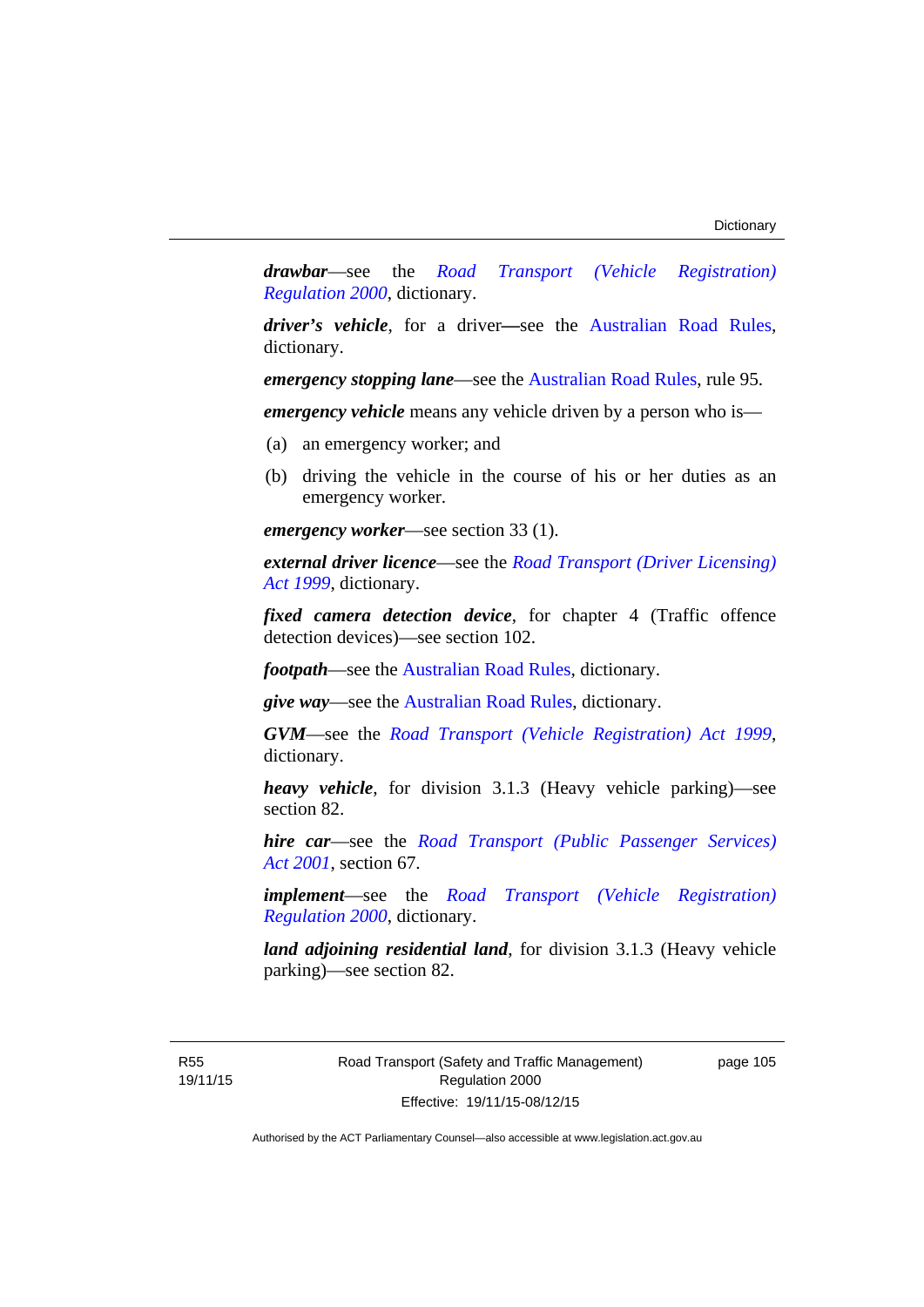*laser speed measuring device*, for chapter 4 (Traffic offence detection devices)—see section 102.

*length*, of road—see the [Australian Road Rules](http://www.legislation.act.gov.au//ni/db_37271/default.asp), dictionary.

*lift and tow trailer* means a trailer consisting of an axle group and a drawbar designed to support 1 axle group of a vehicle under tow.

*loading zone*—see the [Australian Road Rules,](http://www.legislation.act.gov.au//ni/db_37271/default.asp) rule 179.

*marked foot crossing*—see the [Australian Road Rules,](http://www.legislation.act.gov.au//ni/db_37271/default.asp) dictionary.

*metered parking area* means a length of road or area that is set aside as a metered parking area in accordance with section 73.

*metered parking scheme* means a metered parking scheme under division 3.1.1.

*metered parking sign* means a *permissive parking sign* with the word 'meter' on or with the sign.

*metered parking space* means an area that is a metered parking space mentioned in section 75.

*mobility parking scheme authority* means an authority issued under section 101.

*motorbike*—see the [Australian Road Rules,](http://www.legislation.act.gov.au//ni/db_37271/default.asp) dictionary, definition of *motor bike*.

*multi-space parking meter* means a parking meter that applies to 2 or more metered parking spaces.

*nature strip*—see the [Australian Road Rules](http://www.legislation.act.gov.au//ni/db_37271/default.asp), dictionary.

*night*—see the [Australian Road Rules,](http://www.legislation.act.gov.au//ni/db_37271/default.asp) dictionary.

*no parking sign*—see the [Australian Road Rules](http://www.legislation.act.gov.au//ni/db_37271/default.asp), schedule 2, schedule 3, rule 314, rule 315 and rule 316.

*no trucks sign*—see the [Australian Road Rules,](http://www.legislation.act.gov.au//ni/db_37271/default.asp) schedule 2, rule 314, rule 315 and rule 316.

page 106 Road Transport (Safety and Traffic Management) Regulation 2000 Effective: 19/11/15-08/12/15

R55 19/11/15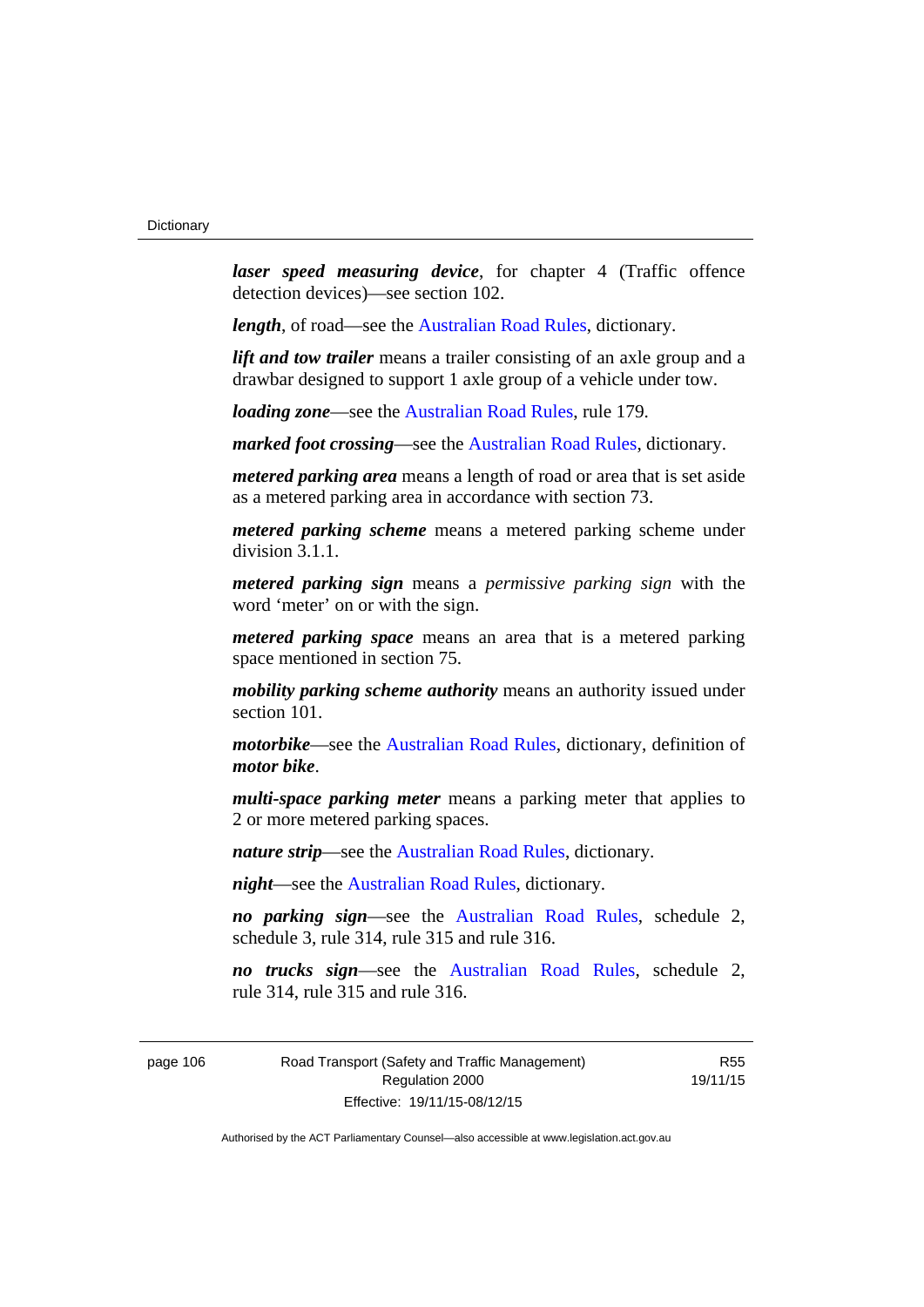*oncoming vehicle*, for a driver—see the [Australian Road Rules](http://www.legislation.act.gov.au//ni/db_37271/default.asp), dictionary.

*park*—see section 3B.

*parking authority* means a person declared to be a parking authority under section 75A.

*parking authority guidelines*—see section 75B (1).

*parking bay*—see the [Australian Road Rules,](http://www.legislation.act.gov.au//ni/db_37271/default.asp) dictionary.

*parking control sign*—see the [Australian Road Rules](http://www.legislation.act.gov.au//ni/db_37271/default.asp), dictionary.

*parking meter* means a device designed to indicate, or capable of indicating, whether the relevant parking fee for the parking of a vehicle in a metered parking space has been paid, and includes the stand on which the device is erected.

*parking meter hood* means a hood or other cover designed to be fitted to a parking meter and to cover the part of the meter that would normally display a sign with the word 'expired' when the meter is not in operation.

*parking permit* means a parking permit issued under section 100.

*parking ticket* means a ticket issued by the road transport authority or a parking authority (by means of a parking ticket machine) for display in or on a vehicle as evidence of the prepayment of a parking fee.

*parking ticket machine* means a device designed to issue parking tickets, and includes the stand on which the device is erected.

*pay parking area* means a metered parking area or ticket parking area.

*pay parking device* means a parking meter or parking ticket machine.

*pay parking scheme* means a metered parking scheme or ticket parking scheme.

Road Transport (Safety and Traffic Management) Regulation 2000 Effective: 19/11/15-08/12/15

page 107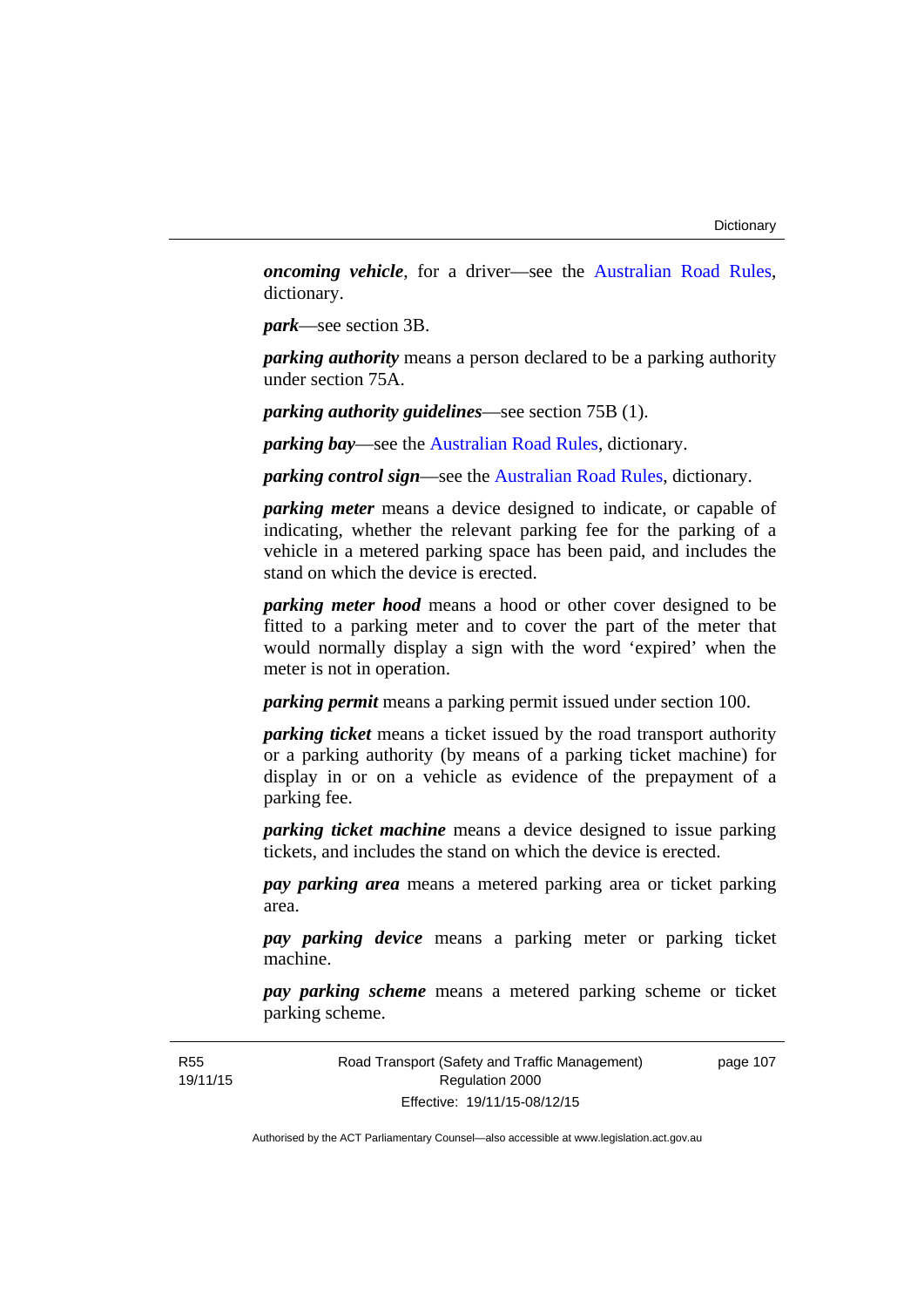*pay parking sign* means a metered parking sign or ticket parking sign.

*pay parking space* means a metered parking space or ticket parking space.

*pedestrian***—see the [Australian Road Rules](http://www.legislation.act.gov.au//ni/db_37271/default.asp)**, rule 18.

*permissive parking sign*—see the [Australian Road Rules](http://www.legislation.act.gov.au//ni/db_37271/default.asp), schedule 2, schedule 3, rule 314, rule 315 and rule 316.

*person with a disability* means a person—

- (a) who cannot walk because of permanent or temporary loss of the use of 1 or both legs or another permanent medical or physical condition; or
- (b) whose physical condition is detrimentally affected by walking 100m; or
- (c) who needs to use a walking frame, crutches, callipers, a scooter, a wheelchair or a similar mobility aid.

*piezo strip speed measuring device*, for chapter 4 (Traffic offence detection devices)—see section 102.

*police vehicle* means any vehicle driven by a person who is—

- (a) a police officer; and
- (b) driving the vehicle in the course of his or her duties as a police officer.

*postal vehicle*—see the [Australian Road Rules,](http://www.legislation.act.gov.au//ni/db_37271/default.asp) dictionary.

*premises* includes land.

*prime mover*—see the *[Road Transport \(Vehicle Registration\)](http://www.legislation.act.gov.au/sl/2000-12)  [Regulation 2000](http://www.legislation.act.gov.au/sl/2000-12)*, dictionary.

*public bus*—see the *[Road Transport \(Public Passenger Services\)](http://www.legislation.act.gov.au/a/2001-62)  [Act 2001](http://www.legislation.act.gov.au/a/2001-62)*, dictionary.

page 108 Road Transport (Safety and Traffic Management) Regulation 2000 Effective: 19/11/15-08/12/15

R55 19/11/15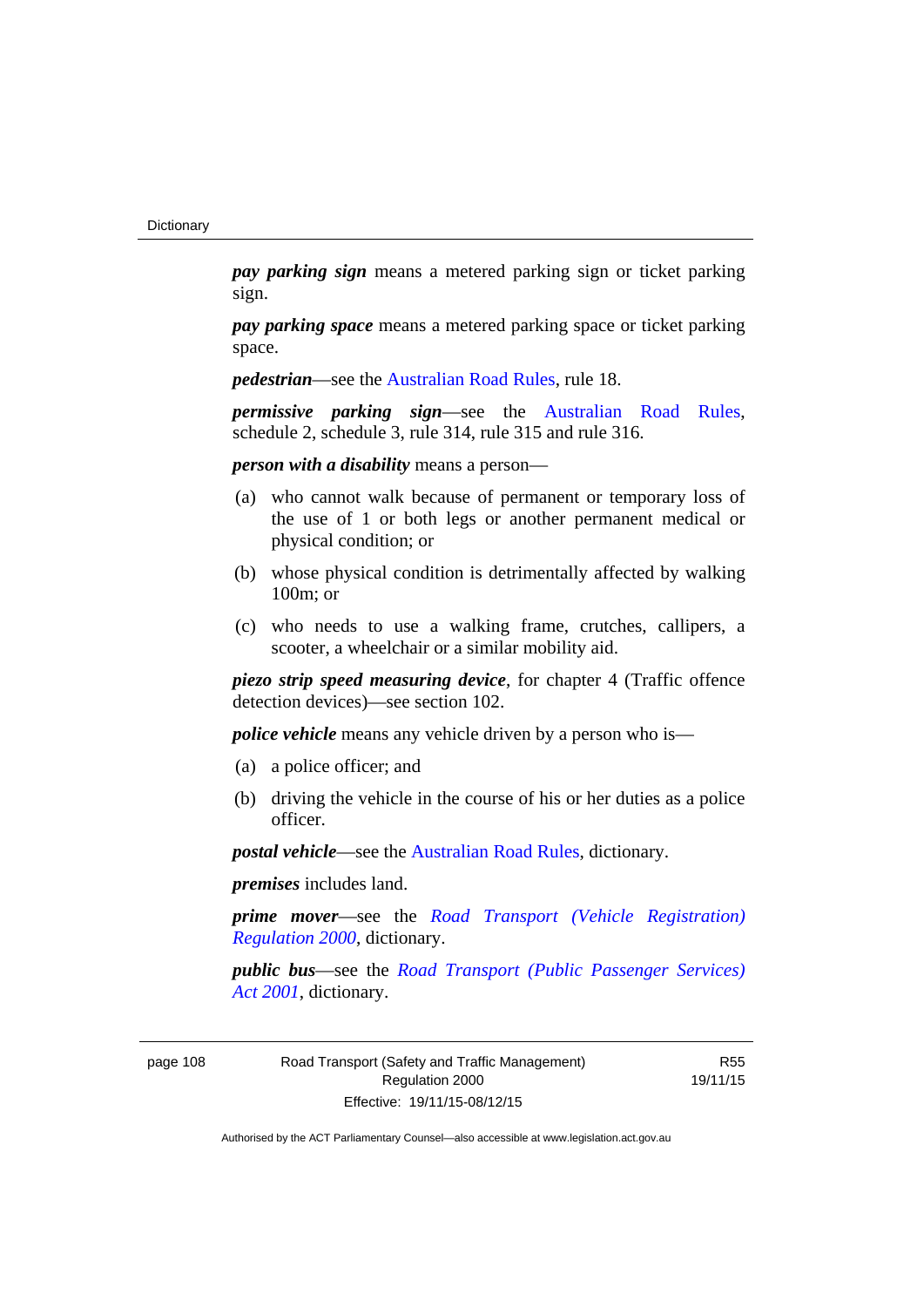*radar speed measuring device*, for chapter 4 (Traffic offence detection devices)—see section 102.

*recording medium*, for chapter 4 (Traffic offence detection devices)—see section 107B (1).

*red traffic arrow*—see the [Australian Road Rules,](http://www.legislation.act.gov.au//ni/db_37271/default.asp) dictionary.

*red traffic light*—see the [Australian Road Rules](http://www.legislation.act.gov.au//ni/db_37271/default.asp), dictionary.

*registered operator*—see the *[Road Transport \(Vehicle Registration\)](http://www.legislation.act.gov.au/a/1999-81)  [Act 1999](http://www.legislation.act.gov.au/a/1999-81)*, dictionary.

*relevant parking fee*, for parking a vehicle in a pay parking space, means the fee for parking the vehicle in the space, for the day and time when the vehicle is parked in the space, as indicated on or with the parking meter or parking ticket machine applying to the space.

*residential land*, for division 3.1.3 (Heavy vehicle parking)—see section 82.

*rider*—see the [Australian Road Rules,](http://www.legislation.act.gov.au//ni/db_37271/default.asp) rule 17.

*road*—see section 3A.

*road marking*—see the [Australian Road Rules](http://www.legislation.act.gov.au//ni/db_37271/default.asp), dictionary.

*road train*—see the *[Road Transport \(Vehicle Registration\)](http://www.legislation.act.gov.au/sl/2000-12)  [Regulation 2000](http://www.legislation.act.gov.au/sl/2000-12)*, dictionary.

*road user*—see the [Australian Road Rules,](http://www.legislation.act.gov.au//ni/db_37271/default.asp) rule 14.

*security checksum*, for chapter 4 (Traffic offence detection devices)—see section 102.

*semitrailer*—see the *[Road Transport \(Vehicle Registration\)](http://www.legislation.act.gov.au/sl/2000-12)  [Regulation 2000](http://www.legislation.act.gov.au/sl/2000-12)*, dictionary.

*stock truck*, for division 3.1.3 (Heavy vehicle parking)—see section 82.

*stop*—see section 3B.

R55 19/11/15 page 109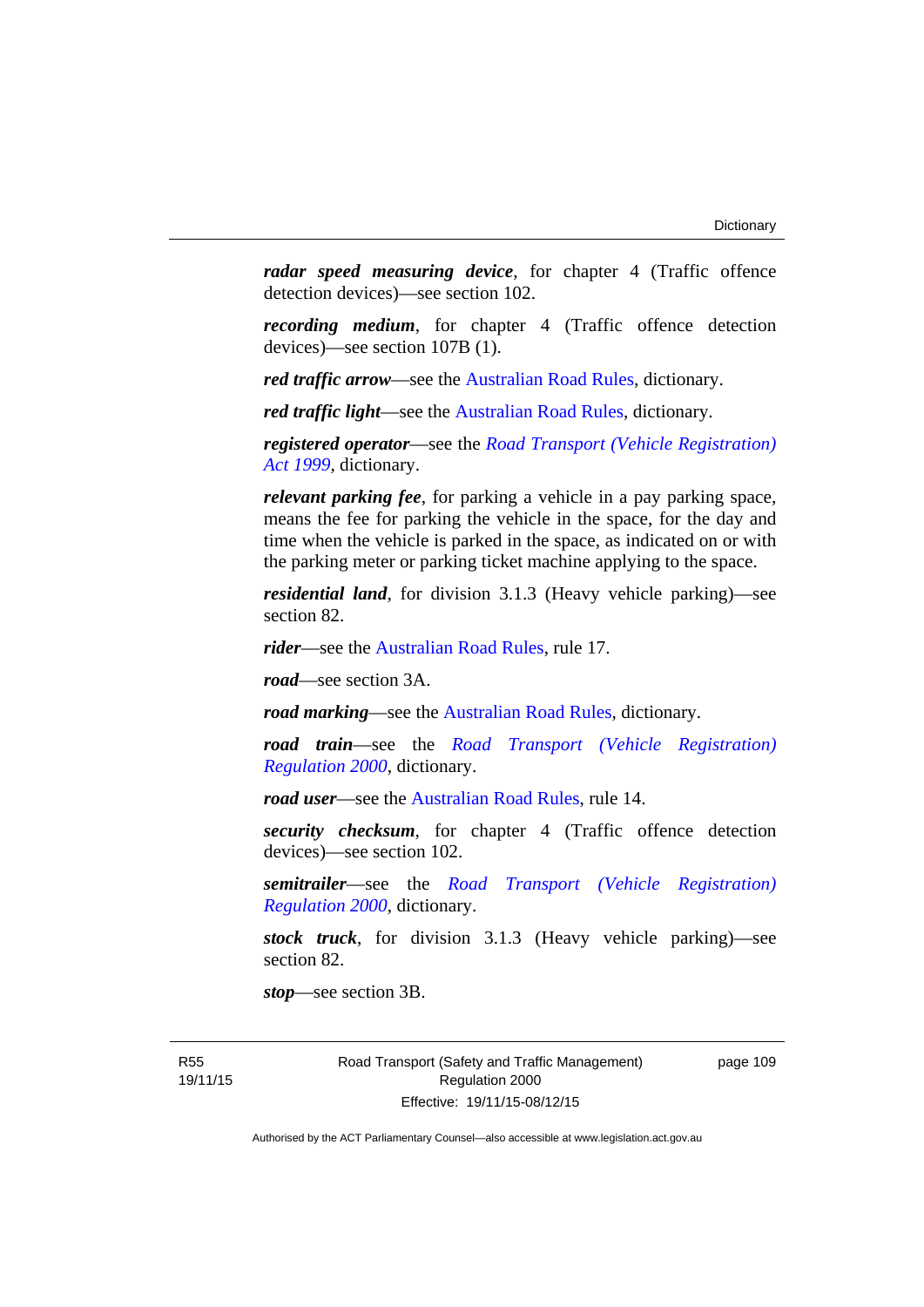*testing authority*, for chapter 4 (Traffic offence detection devices) see section 102.

## *ticket parking area*—

- (a) means a length of road or area that is set aside as a ticket parking area under section 76 (2) (a) or section 76A (2) (a); but
- (b) does not include a length of road or area that, under section 77 (2), is not taken to be included in the length of road or area set aside.

*ticket parking scheme* means a ticket parking scheme under division 3.1.2.

*ticket parking sign* means a *permissive parking sign* with the word 'ticket' on or with the sign.

*ticket parking space* means a ticket parking space under section 78.

*tow truck*—see the *[Road Transport \(Vehicle Registration\)](http://www.legislation.act.gov.au/sl/2000-12)  [Regulation 2000](http://www.legislation.act.gov.au/sl/2000-12)*, dictionary.

*towing attachment* means a device fitted to a vehicle to which the drawbar of a trailer may be attached.

*tractor*—see the *[Road Transport \(Vehicle Registration\) Regulation](http://www.legislation.act.gov.au/sl/2000-12)  [2000](http://www.legislation.act.gov.au/sl/2000-12)*, dictionary.

*traffic control device*—see the [Australian Road Rules](http://www.legislation.act.gov.au//ni/db_37271/default.asp), dictionary.

*traffic-related item*—see the [Australian Road Rules,](http://www.legislation.act.gov.au//ni/db_37271/default.asp) dictionary.

*traffic sign*—see the [Australian Road Rules](http://www.legislation.act.gov.au//ni/db_37271/default.asp), dictionary.

*traffic signals*—see the [Australian Road Rules](http://www.legislation.act.gov.au//ni/db_37271/default.asp), dictionary.

*transit lane*—see the [Australian Road Rules,](http://www.legislation.act.gov.au//ni/db_37271/default.asp) rule 156.

*truck lane*—see the [Australian Road Rules,](http://www.legislation.act.gov.au//ni/db_37271/default.asp) rule 157.

*vehicle*—see the [Australian Road Rules](http://www.legislation.act.gov.au//ni/db_37271/default.asp), rule 15.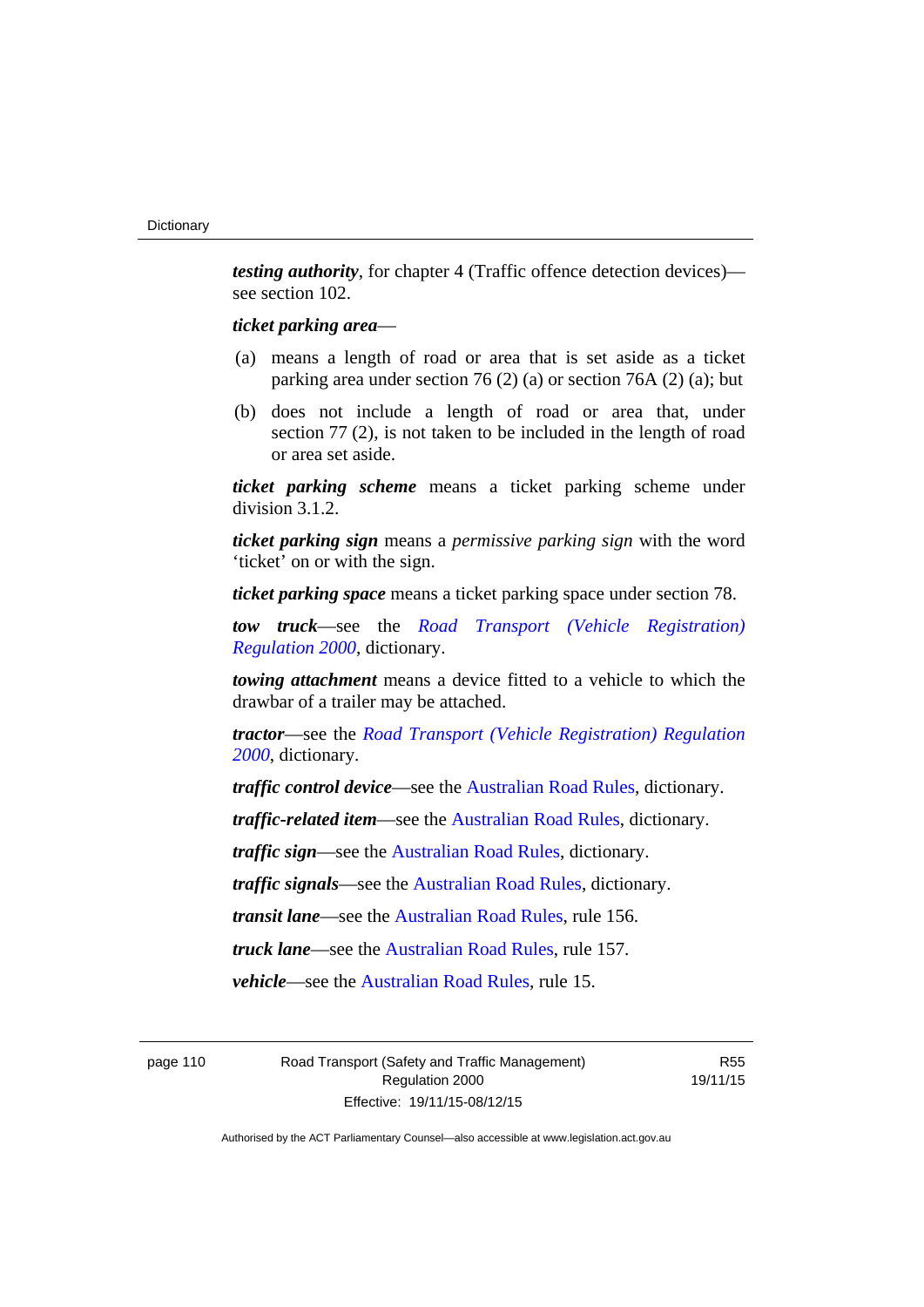*wheeled recreational device*—see the [Australian Road Rules](http://www.legislation.act.gov.au//ni/db_37271/default.asp), dictionary.

*wheeled toy*—see the [Australian Road Rules](http://www.legislation.act.gov.au//ni/db_37271/default.asp), dictionary.

*with*, for information about the application of a traffic control device—see the [Australian Road Rules](http://www.legislation.act.gov.au//ni/db_37271/default.asp), dictionary.

Road Transport (Safety and Traffic Management) Regulation 2000 Effective: 19/11/15-08/12/15

page 111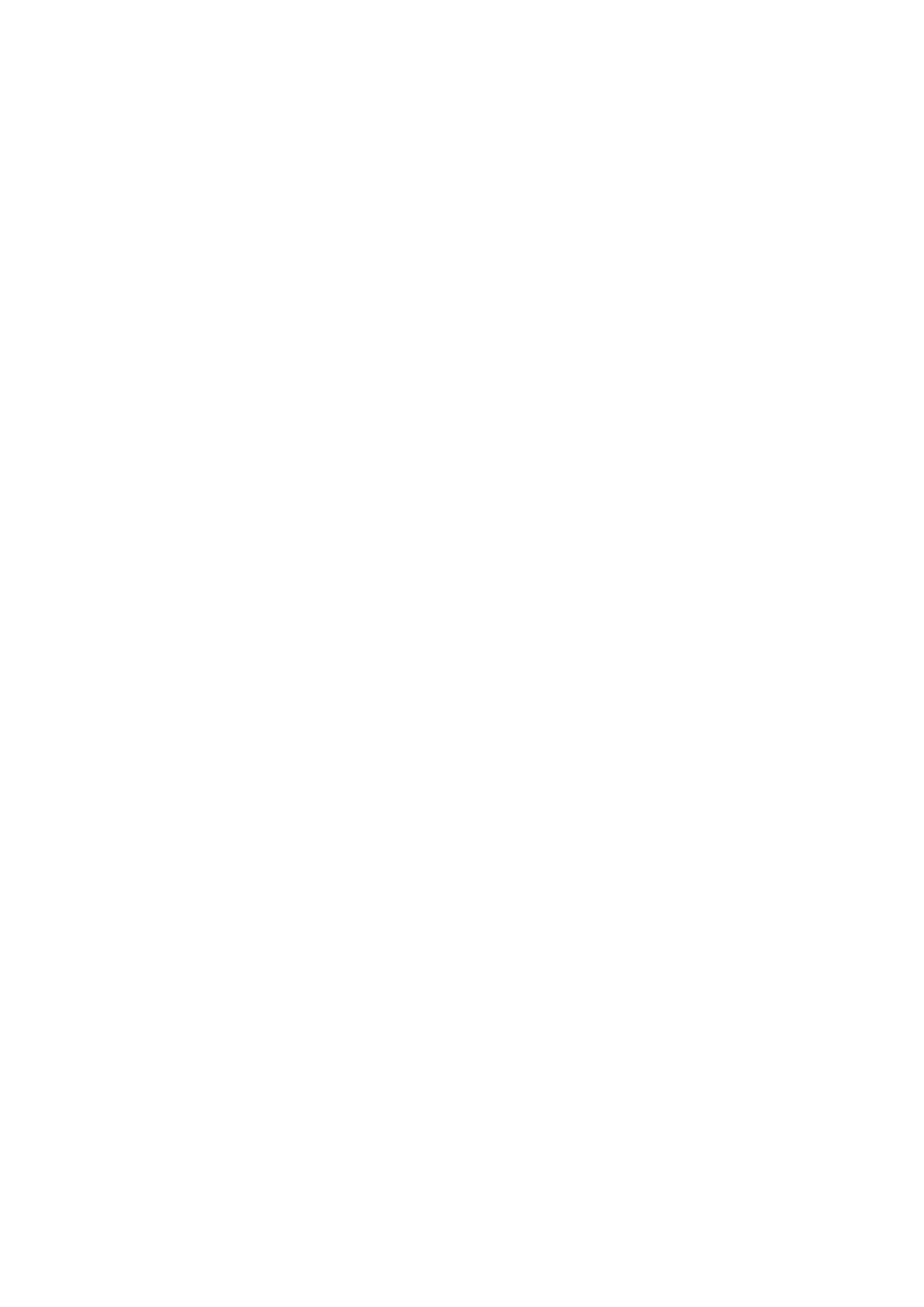1 About the endnotes

# **Endnotes**

# **1 About the endnotes**

Amending and modifying laws are annotated in the legislation history and the amendment history. Current modifications are not included in the republished law but are set out in the endnotes.

Not all editorial amendments made under the *[Legislation Act 2001](http://www.legislation.act.gov.au/a/2001-14)*, part 11.3 are annotated in the amendment history. Full details of any amendments can be obtained from the Parliamentary Counsel's Office.

Uncommenced amending laws are not included in the republished law. The details of these laws are underlined in the legislation history. Uncommenced expiries are underlined in the legislation history and amendment history.

If all the provisions of the law have been renumbered, a table of renumbered provisions gives details of previous and current numbering.

The endnotes also include a table of earlier republications.

| $A = Act$                                    | $NI =$ Notifiable instrument              |
|----------------------------------------------|-------------------------------------------|
| $AF =$ Approved form                         | $o = order$                               |
| $am = amended$                               | $om = omitted/repealed$                   |
| $amdt = amendment$                           | $ord = ordinance$                         |
| $AR = Assembly$ resolution                   | $orig = original$                         |
| $ch = chapter$                               | par = paragraph/subparagraph              |
| $CN =$ Commencement notice                   | $pres = present$                          |
| $def = definition$                           | prev = previous                           |
| $DI = Disallowable instrument$               | $(\text{prev}) = \text{previously}$       |
| $dict = dictionary$                          | $pt = part$                               |
| $disallowed = disallowed by the Legislative$ | $r = rule/subrule$                        |
| Assembly                                     | $reloc = relocated$                       |
| $div = division$                             | $renum = renumbered$                      |
| $exp = expires/expired$                      | $R[X]$ = Republication No                 |
| $Gaz = gazette$                              | $RI = reissue$                            |
| $hdg =$ heading                              | $s = section/subsection$                  |
| $IA = Interpretation Act 1967$               | $sch = schedule$                          |
| $ins = inserted/added$                       | $sdiv = subdivision$                      |
| $LA =$ Legislation Act 2001                  | $SL = Subordinate$ law                    |
| $LR =$ legislation register                  | $sub =$ substituted                       |
| $LRA =$ Legislation (Republication) Act 1996 | underlining = whole or part not commenced |
| $mod = modified/modification$                | or to be expired                          |
|                                              |                                           |

# **2 Abbreviation key**

page 112 Road Transport (Safety and Traffic Management) Regulation 2000 Effective: 19/11/15-08/12/15

R55 19/11/15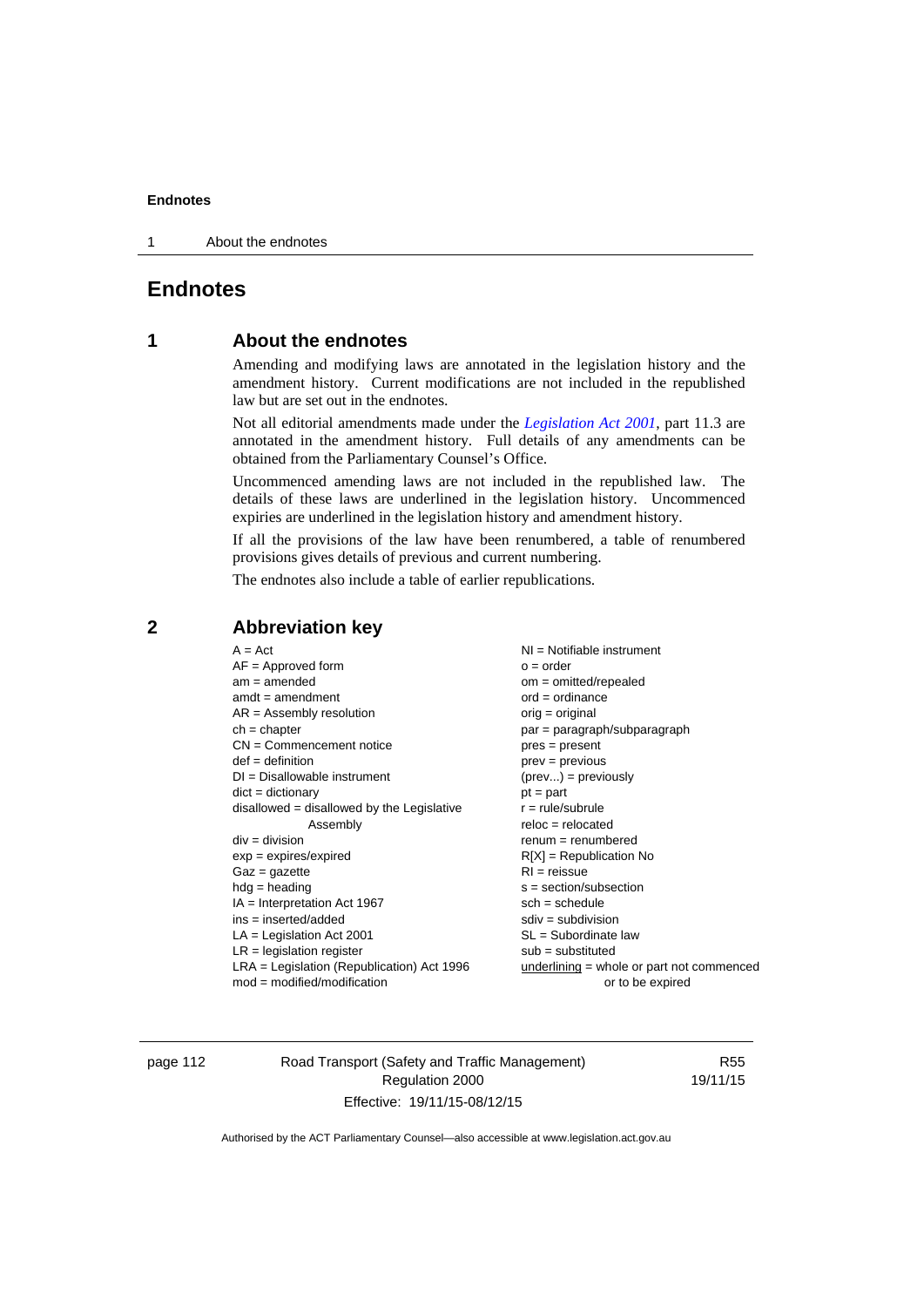#### **3 Legislation history**

This regulation was originally the *Road Transport (Safety and Traffic Management) Regulations 2000*. It was renamed under the *[Legislation Act 2001](http://www.legislation.act.gov.au/a/2001-14)*.

# **Road Transport (Safety and Traffic Management) Regulation 2000 SL2000-10**

notified 29 February 2000 [\(Gaz 2000 No S6](http://www.legislation.act.gov.au/gaz/2000-S6/default.asp))

s 1, s 2 commenced 29 February 2000 (IA 10B)

remainder commenced 1 March 2000 (s 2 and [Gaz 2000 No S5\)](http://www.legislation.act.gov.au/gaz/2000-S5/default.asp)

#### as amended by

# **Legislative Assembly [AR2000-2](http://www.legislation.act.gov.au/ar/2000-2/default.asp)**

notified 18 May 2000 ([Gaz 2000 No 20 p](http://www.legislation.act.gov.au/gaz/2000-20/default.asp) 505) commenced 18 May 2000 (SLA s 6 (13))

#### **[Road Transport \(Safety and Traffic Management\) Regulations](http://www.legislation.act.gov.au/sl/2000-21/default.asp)  [Amendment](http://www.legislation.act.gov.au/sl/2000-21/default.asp) SL2000-21 pt 2**

notified 18 May 2000 ([Gaz 2000 No 20\)](http://www.legislation.act.gov.au/gaz/2000-20/default.asp) commenced 18 May 2000 (s 1)

## **[Road Transport Legislation Regulations Amendment](http://www.legislation.act.gov.au/sl/2000-33/default.asp) SL2000-33 pt 2**  notified 2 August 2000 ([Gaz 2000 No S41](http://www.legislation.act.gov.au/gaz/2000-S41/default.asp)) commenced 2 August 2000 (s 1)

# **[Road Transport Legislation Regulations Amendment](http://www.legislation.act.gov.au/sl/2000-52/default.asp) SL2000-52 pt 2**  notified 14 December 2000 [\(Gaz 2000 No 50](http://www.legislation.act.gov.au/gaz/2000-50/default.asp)) commenced 14 December 2000 (s 1)

# **[Road Transport Legislation Amendment Act 2001](http://www.legislation.act.gov.au/a/2001-27) A2001-27 sch 4**

notified 24 May 2001 ([Gaz 2001 No 21\)](http://www.legislation.act.gov.au/gaz/2001-21/default.asp) s 1, s 2 commenced 24 May 2001 (IA s 10B) sch 4 commenced 24 May 2001 (s 2)

## **[Road Transport \(Safety and Traffic Management\) Amendment](http://www.legislation.act.gov.au/a/2001-29)  [Act 2001](http://www.legislation.act.gov.au/a/2001-29) A2001-29 pt 3**  notified 24 May 2001 ([Gaz 2001 No 21\)](http://www.legislation.act.gov.au/gaz/2001-21/default.asp)

commenced 24 May 2001 (s 2)

R55 19/11/15 Road Transport (Safety and Traffic Management) Regulation 2000 Effective: 19/11/15-08/12/15

page 113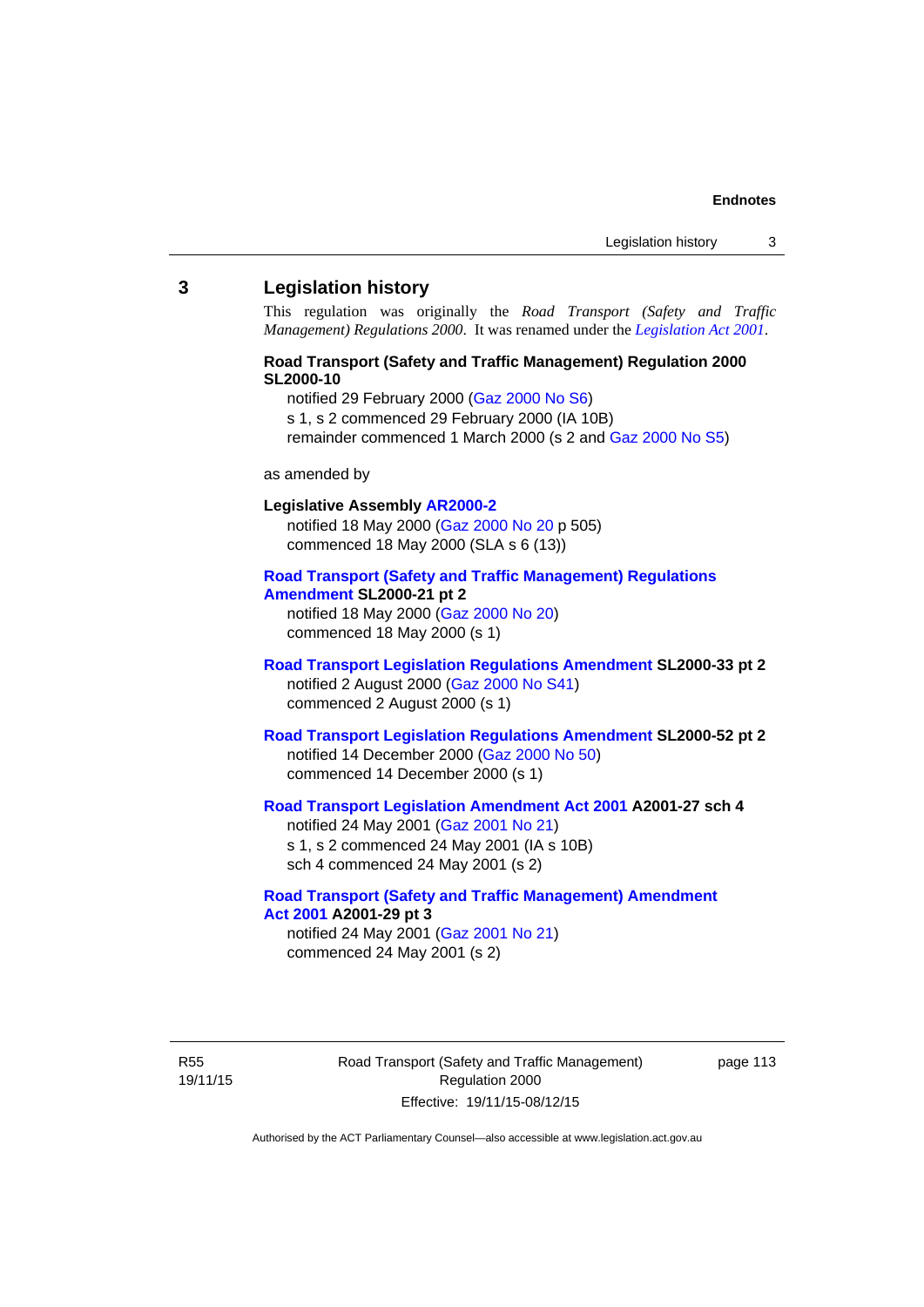| Legislation history<br>-3 |
|---------------------------|
|---------------------------|

| Legislation (Consequential Amendments) Act 2001 A2001-44 pt 348<br>notified 26 July 2001 (Gaz 2001 No 30)<br>s 1, s 2 commenced 26 July 2001 (IA s 10B)<br>pt 348 commenced 12 September 2001 (s 2 and see Gaz 2001<br><b>No S65)</b> |
|---------------------------------------------------------------------------------------------------------------------------------------------------------------------------------------------------------------------------------------|
| Statute Law Amendment Act 2001 A2001-11 pt 3.46<br>notified 5 September 2001 (Gaz 2001 No S 65)<br>s 1, s 2 commenced 5 September 2001 (IA s 10B)<br>pt 3.46 commenced 12 September 2001 (amdt 3.475)                                 |
| <b>Road Transport (Safety and Traffic Management) Regulations</b><br><b>Amendment 2001 SL2001-32</b><br>notified 11 September 2001 (Gaz 2001 No S69)<br>commenced 11 September 2001 (s 1)                                             |
| Road Transport (Public Passenger Services) Act 2001 A2001-62<br>pt 1.12<br>notified 10 September 2001 (Gaz 2001 No S66)<br>s 1, s 2 commenced 10 September 2001 (IA s 10B)<br>pt 1.12 commenced 1 December 2001 (s 2 and CN2001-2)    |
| Road Transport Legislation Amendment Regulations 2002 SL2002-2<br>pt 5<br>notified LR 27 February 2002<br>s 1, s 2 commenced 27 February 2002 (LA s 75)<br>pt 5 commenced 1 March 2002 (s 2 and see CN2002-2)                         |
| <b>Road Transport (Safety and Traffic Management) Amendment</b><br><b>Regulations 2002 SL2002-7</b><br>notified LR 15 April 2002<br>commenced 16 April 2002 (s 2)                                                                     |
| Statute Law Amendment Act 2002 A2002-30 pt 3.73<br>notified LR 16 September 2002<br>s 1, s 2 taken to have commenced 19 May 1997 (LA s 75 (2))<br>pt 3.73 commenced 17 September 2002 (s 2 (1))                                       |

page 114 Road Transport (Safety and Traffic Management) Regulation 2000 Effective: 19/11/15-08/12/15

R55 19/11/15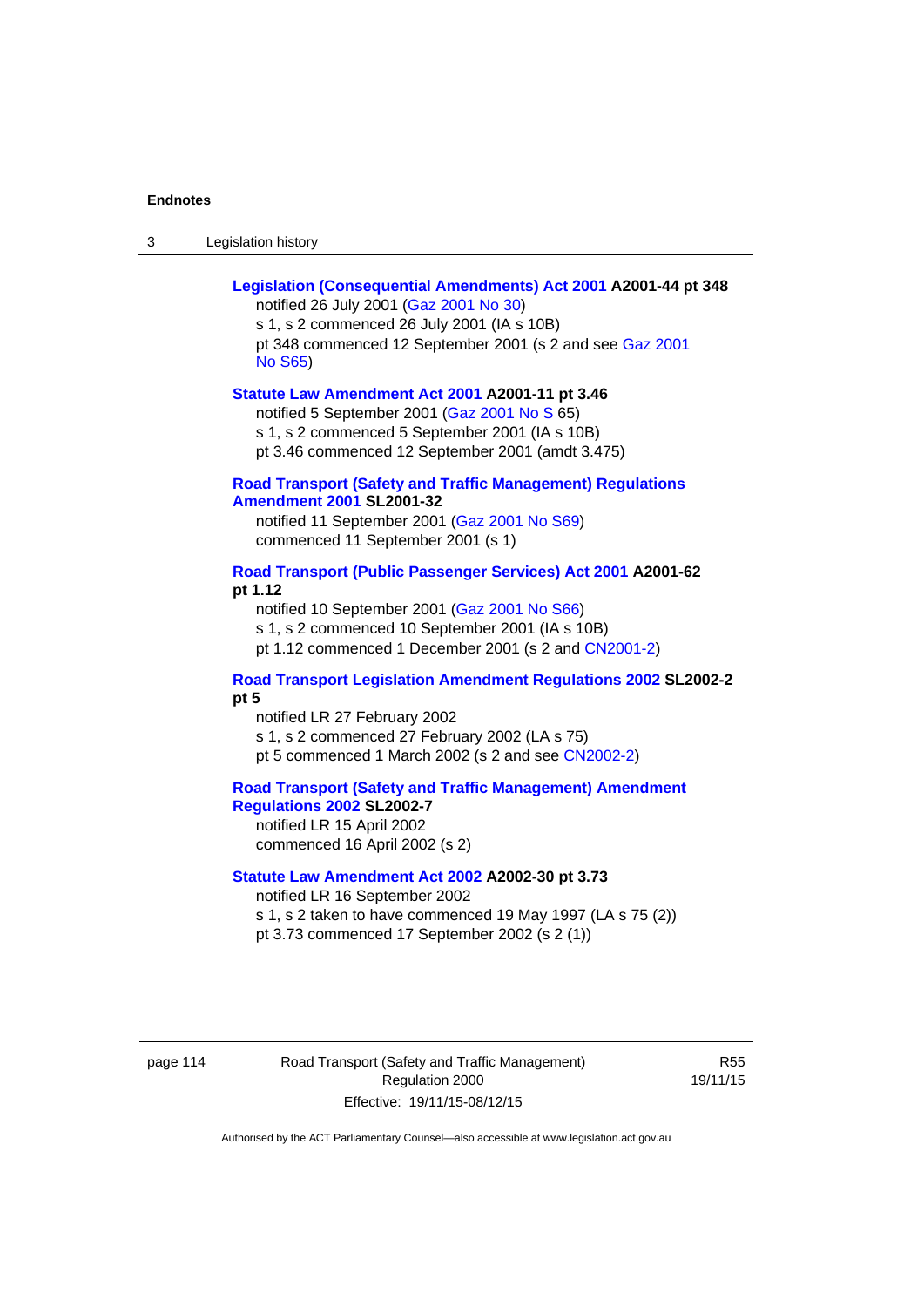### **[Road Transport Legislation Amendment Regulations 2002 \(No 2\)](http://www.legislation.act.gov.au/sl/2002-31) SL2002-31 pt 5**

notified LR 31 October 2002 s 1, s 2 commenced 31 October 2002 (LA s 75 (1)) pt 5 commenced 1 November 2002 (s 2 (1))

#### **[Criminal Code 2002](http://www.legislation.act.gov.au/a/2002-51) A2002-51 pt 1.20**

notified LR 20 December 2002 s 1, s 2 commenced 20 December 2002 (LA s 75)

pt 1.20 commenced 1 January 2003 (s 2 (1))

# **[Urban Services \(Application of Criminal Code\) Amendment](http://www.legislation.act.gov.au/sl/2003-1)**

# **[Regulations 2002](http://www.legislation.act.gov.au/sl/2003-1) SL2003-1 pt 4**

notified LR 9 January 2003 s 1, s 2 commenced 9 January 2003 (LA s 75 (1)) pt 4 commenced 10 January 2003 (s 2 (3) and see LA s 73 (3) (b))

# **[Road Transport \(Safety and Traffic Management\) Amendment](http://www.legislation.act.gov.au/sl/2003-12)  [Regulations 2003 \(No 1\)](http://www.legislation.act.gov.au/sl/2003-12) SL2003-12**

notified LR 22 May 2003 s 1, s 2 commenced 22 May 2003 (LA s 75 (1)) remainder commenced 1 June 2003 (s 2 and [CN2003-3](http://www.legislation.act.gov.au/cn/2003-3/default.asp))

## **[Road Transport \(Safety and Traffic Management\) Amendment](http://www.legislation.act.gov.au/sl/2003-14)  [Regulations 2003 \(No 2\)](http://www.legislation.act.gov.au/sl/2003-14) SL2003-14**

notified LR 10 June 2003 s 1, s 2 commenced 10 June 2003 (LA s 75 (1)) remainder commenced 11 June 2003 (s 2)

## **[Dangerous Substances Act 2004](http://www.legislation.act.gov.au/a/2004-7) A2004-7 sch 1 pt 1.8**

notified LR 19 March 2004 s 1, s 2 commenced 19 March 2004 (LA s 75 (1)) sch 1 pt 1.8 commenced 5 April 2004 (s 2 and [CN2004-6](http://www.legislation.act.gov.au/cn/2004-6/default.asp))

R55 19/11/15 Road Transport (Safety and Traffic Management) Regulation 2000 Effective: 19/11/15-08/12/15

page 115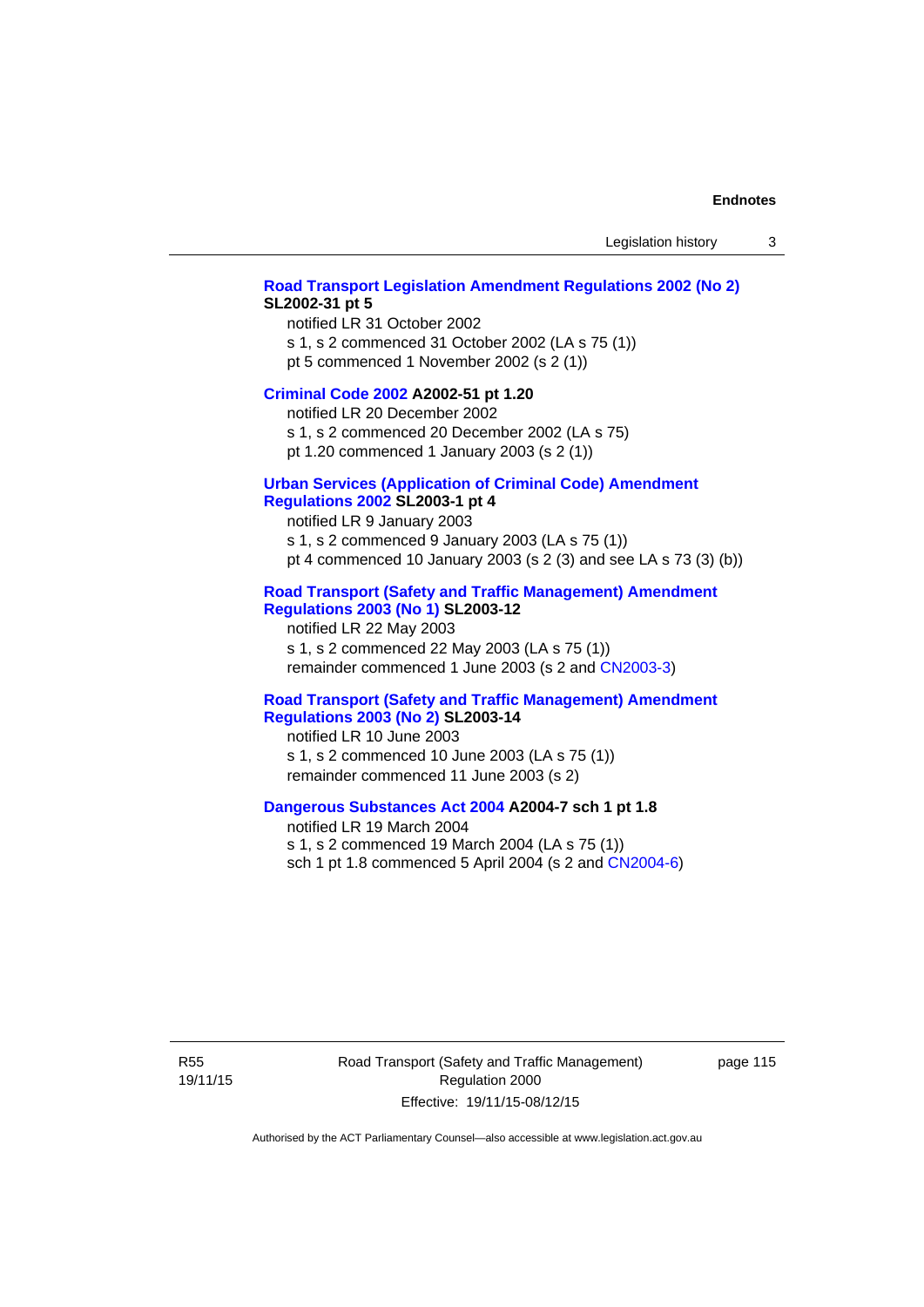# **[Road Transport Legislation \(Australian Road Rules\) Amendment](http://www.legislation.act.gov.au/sl/2004-16)  [Regulations 2004 \(No 1\)](http://www.legislation.act.gov.au/sl/2004-16) SL2004-16 pt 3**

notified LR 24 May 2004

s 1, s 2 commenced 24 May 2004 (LA s 75 (1)) pt 3 commenced 19 July 2004 (s 2 and [CN2004-10](http://www.legislation.act.gov.au/cn/2004-10/default.asp))

#### **[Emergencies Act 2004](http://www.legislation.act.gov.au/a/2004-28) A2004-28 sch 3 pt 3.20**

notified LR 29 June 2004 s 1, s 2 commenced 29 June 2004 (LA s 75 (1)) sch 3 pt 3.20 commenced 1 July 2004 (s 2 (1) and [CN2004-11](http://www.legislation.act.gov.au/cn/2004-11/default.asp))

#### **[Road Transport Legislation Amendment Regulations 2004 \(No 1\)](http://www.legislation.act.gov.au/sl/2004-47) SL2004-47 pt 5**

notified LR 9 September 2004 s 1, s 2 commenced 9 September 2004 (LA s 75 (1)) pt 5 commenced 10 September 2004 (s 2)

# **[Road Transport Legislation \(Hire Cars\) Amendment Regulation 2005](http://www.legislation.act.gov.au/sl/2005-4)  [\(No 1\)](http://www.legislation.act.gov.au/sl/2005-4) SL2005-4 sch 2 pt 2.4**

notified LR 7 March 2005 s 1, s 2 commenced 7 March 2005 (LA s 75 (1)) sch 2 pt 2.4 commenced 9 March 2005 (s 2 and see [Road Transport](http://www.legislation.act.gov.au/a/2004-69)  [\(Public Passenger Services\) \(Hire Cars\) Amendment Act 2004](http://www.legislation.act.gov.au/a/2004-69) A2004-69, s 2 and LA s 79)

## **[Road Transport \(Safety and Traffic Management\) Amendment](http://www.legislation.act.gov.au/sl/2005-7)  [Regulation 2005 \(No 1\)](http://www.legislation.act.gov.au/sl/2005-7) SL2005-7**

notified LR 8 April 2005 s 1, s 2 commenced 8 April 2005 (LA s 75 (1)) remainder commenced 9 April 2005 (s 2)

# **[Road Transport \(Safety and Traffic Management\) Amendment](http://www.legislation.act.gov.au/sl/2005-22)  [Regulation 2005 \(No 2\)](http://www.legislation.act.gov.au/sl/2005-22) SL2005-22**

notified LR 15 September 2005 s 1, s 2 commenced 15 September 2005 (LA s 75 (1)) remainder commenced 16 September 2005 (s 2)

## **[Statute Law Amendment Act 2005 \(No 2\)](http://www.legislation.act.gov.au/a/2005-62) A2005-62 sch 1 pt 1.4**

notified LR 21 December 2005 s 1, s 2 commenced 21 December 2005 (LA s 75 (1)) sch 1 pt 1.4 commenced 11 January 2006 (s 2 (1))

page 116 Road Transport (Safety and Traffic Management) Regulation 2000 Effective: 19/11/15-08/12/15

R55 19/11/15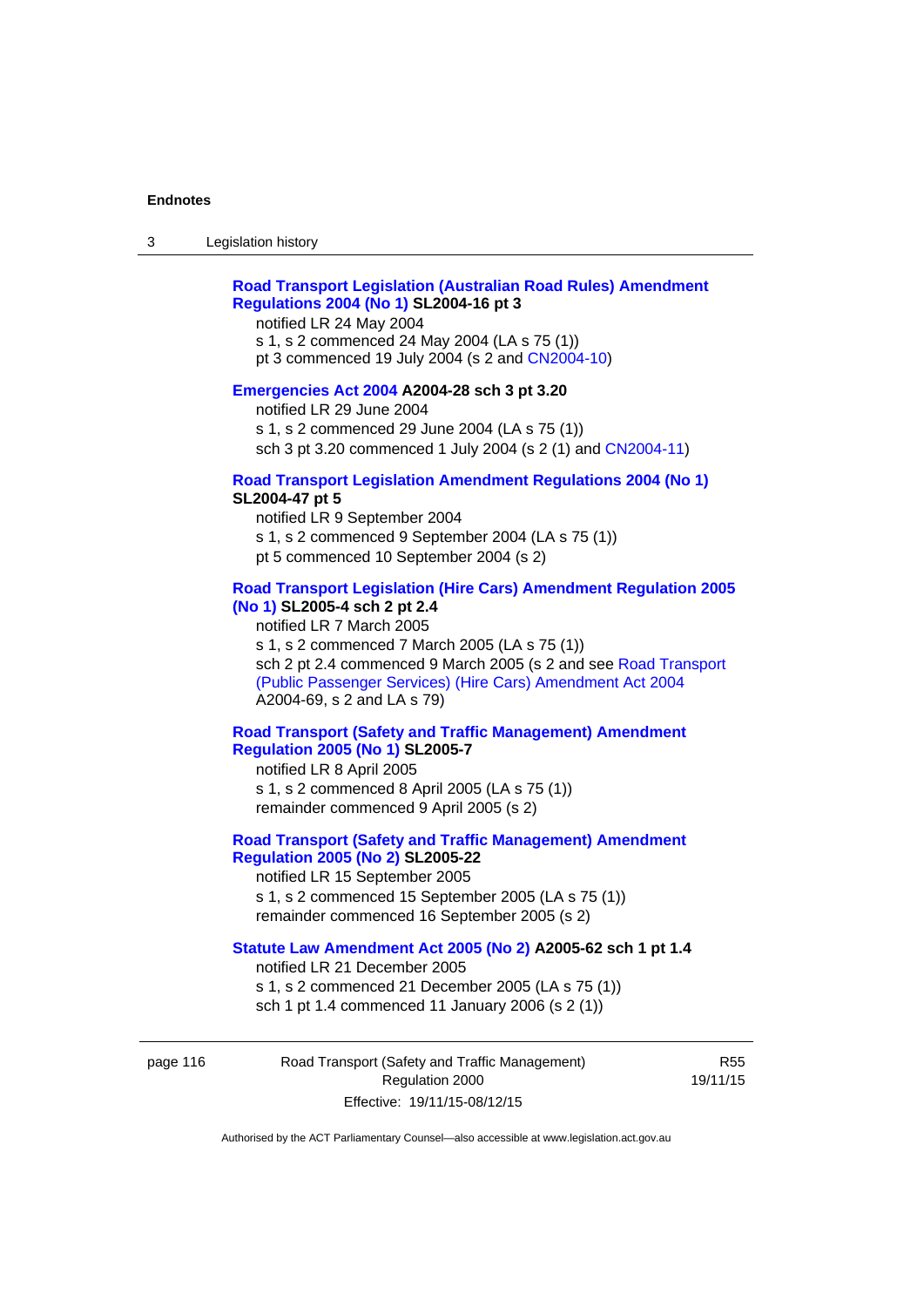| Legislation history |  |  |
|---------------------|--|--|
|---------------------|--|--|

## **[Road Transport \(Safety and Traffic Management\) Amendment](http://www.legislation.act.gov.au/sl/2006-4)  [Regulation 2006 \(No 1\)](http://www.legislation.act.gov.au/sl/2006-4) SL2006-4**

notified LR 16 January 2006 s 1, s 2 commenced 16 January 2006 (LA s 75 (1)) remainder commenced 17 January 2006 (s 2)

## **[Road Transport \(Public Passenger Services\) Amendment](http://www.legislation.act.gov.au/sl/2006-32)  [Regulation 2006 \(No 1\)](http://www.legislation.act.gov.au/sl/2006-32) SL2006-32 sch 1 pt 1.5**

notified LR 26 June 2006 s 1, s 2 commenced 26 June 2006 (LA s 75 (1)) sch 1 pt 1.5 commenced 3 July 2006 (s 2 (2))

#### **[Road Transport \(Safety and Traffic Management\) Amendment](http://www.legislation.act.gov.au/sl/2006-51)  [Regulation 2006 \(No 2\)](http://www.legislation.act.gov.au/sl/2006-51) SL2006-51**

notified LR 4 December 2006 s 1, s 2 commenced 4 December 2006 (LA s 75 (1)) remainder commenced 5 December 2006 (s 2)

## **[Road Transport \(Safety and Traffic Management\) Amendment](http://www.legislation.act.gov.au/sl/2007-20)**

**[Regulation 2007 \(No 1\)](http://www.legislation.act.gov.au/sl/2007-20) SL2007-20**  notified LR 30 July 2007 s 1, s 2 commenced 30 July 2007 (LA s 75 (1)) remainder commenced 31 July 2007 (s 2)

#### **[Planning and Development \(Consequential Amendments\) Act 2007](http://www.legislation.act.gov.au/a/2007-25) A2007-25 sch 1 pt 1.29**

notified LR 13 September 2007 s 1, s 2 commenced 13 September 2007 (LA s 75 (1)) sch 1 pt 1.29 commenced 31 March 2008 (s 2 and see [Planning and](http://www.legislation.act.gov.au/a/2007-24)  [Development Act 2007](http://www.legislation.act.gov.au/a/2007-24) A2007-24, s 2 and [CN2008-1](http://www.legislation.act.gov.au/cn/2008-1/default.asp))

# **[Road Transport \(Safety and Traffic Management\) Amendment](http://www.legislation.act.gov.au/sl/2008-40)  [Regulation 2008 \(No 1\)](http://www.legislation.act.gov.au/sl/2008-40) SL2008-40**

notified LR 11 September 2008 s 1, s 2 commenced 11 September 2008 (LA s 75 (1)) remainder commenced 11 March 2009 (s 2 and LA s 79)

R55 19/11/15 Road Transport (Safety and Traffic Management) Regulation 2000 Effective: 19/11/15-08/12/15

page 117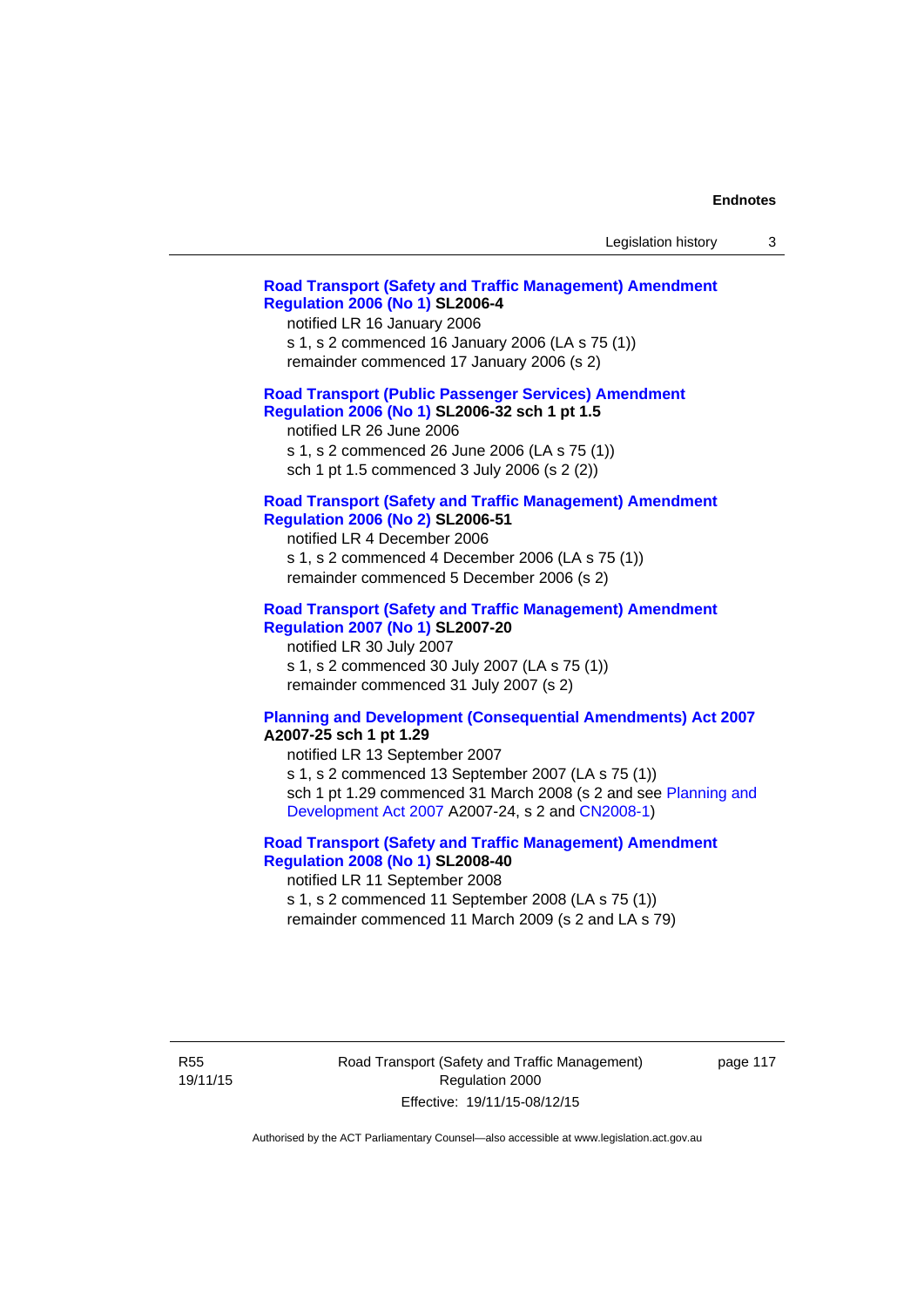# **[Road Transport Legislation Amendment Regulation 2008 \(No 2\)](http://www.legislation.act.gov.au/sl/2008-47) SL2008-47 sch 1 pt 1.3**

notified LR 1 December 2008 s 1, s 2 commenced 1 December 2008 (LA s 75 (1)) sch 1 pt 1.3 commenced 2 December 2008 (s 2)

## **[Road Transport Legislation Amendment Regulation 2009 \(No 1\)](http://www.legislation.act.gov.au/sl/2009-6) SL2009-6 pt 4**

notified LR 11 March 2009 s 1, s 2 commenced 11 March 2009 (LA s 75 (1)) pt 4 commenced 16 March 2009 (s 2 and [CN2009-7\)](http://www.legislation.act.gov.au/cn/2009-7/default.asp)

# **[Road Transport \(Safety and Traffic Management\) Amendment](http://www.legislation.act.gov.au/sl/2009-7)  [Regulation 2009 \(No 1\)](http://www.legislation.act.gov.au/sl/2009-7) SL2009-7**

notified LR 12 March 2009 s 1, s 2 commenced 12 March 2009 (LA s 75 (1)) remainder commenced 13 March 2009 (s 2)

#### **[Road Transport \(Mass, Dimensions and Loading\) Act 2009](http://www.legislation.act.gov.au/a/2009-22/default.asp) A2009-22 sch 1 pt 1.10**

notified LR 3 September 2009 s 1, s 2 commenced 3 September 2009 (LA s 75 (1)) sch 1 pt 1.10 commenced 3 March 2010 (s 2 and LA s 79)

# **[Dangerous Goods \(Road Transport\) Act 2009](http://www.legislation.act.gov.au/a/2009-34) A2009-34 sch 1 pt 1.3**

notified LR 28 September 2009 s 1, s 2 commenced 28 September 2009 (LA s 75 (1)) sch 1 pt 1.3 commenced 2 April 2010 (s 2, [CN2010-5 a](http://www.legislation.act.gov.au/cn/2010-5/default.asp)nd LA s 77 (3))

**[Road Transport Legislation Amendment Regulation 2010 \(No 1\)](http://www.legislation.act.gov.au/sl/2010-5)**

#### **SL2010-5 pt 4**

notified LR 1 March 2010 s 1, s 2 commenced 1 March 2010 (LA s 75 (1)) s 55, ss 58-62 commenced 15 March 2011 (s 2 (2)) pt 4 remainder commenced 15 March 2010 (s 2 (1))

#### **[Road Transport Legislation Amendment Regulation 2010 \(No 2\)](http://www.legislation.act.gov.au/sl/2010-7) SL2010-7 pt 5**  notified LR 16 March 2010

s 1, s 2 commenced 16 March 2010 (LA s 75 (1)) pt 5 commenced 17 March 2010 (s 2 (1))

page 118 Road Transport (Safety and Traffic Management) Regulation 2000 Effective: 19/11/15-08/12/15

R55 19/11/15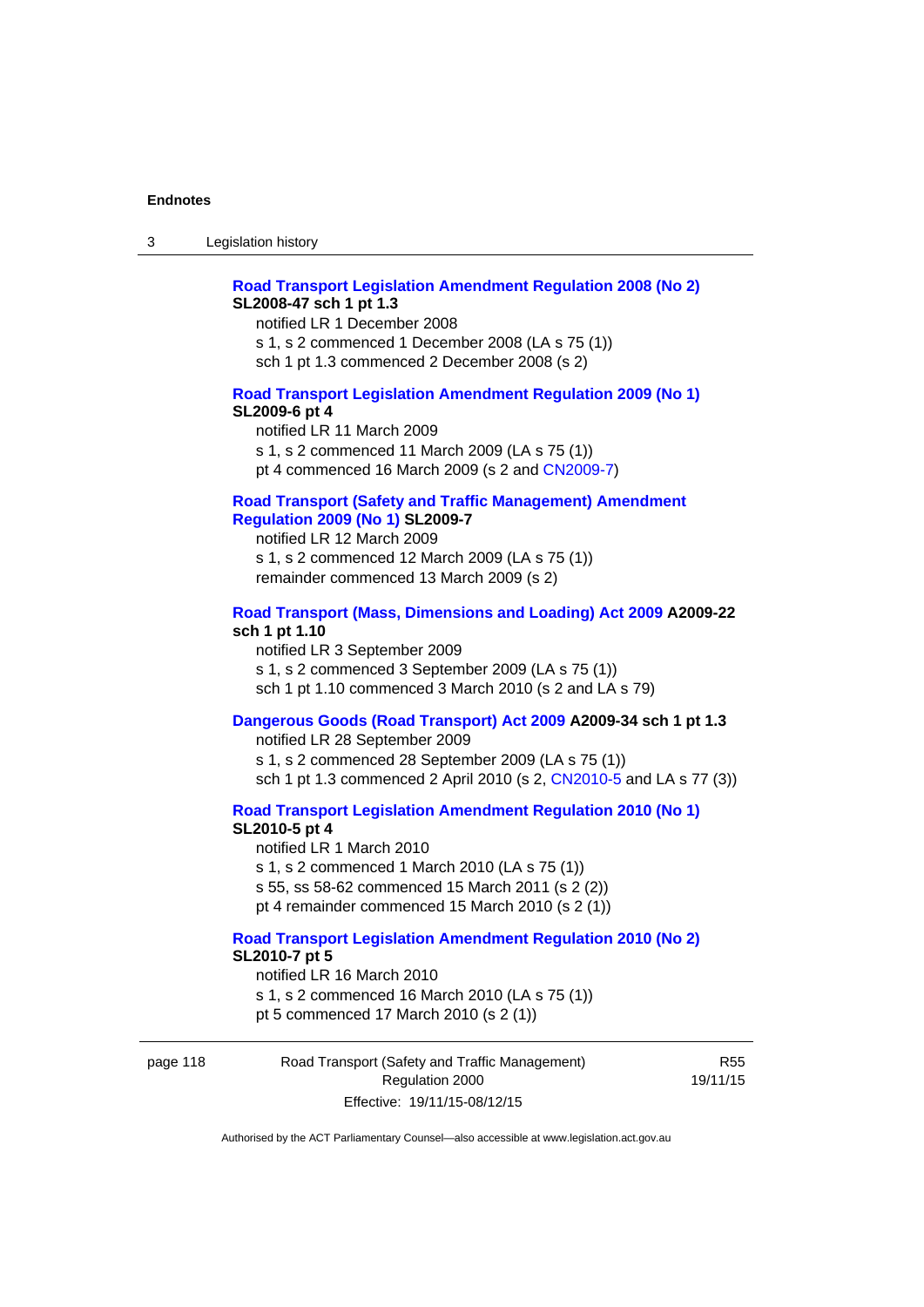| Legislation history |  |  |
|---------------------|--|--|
|---------------------|--|--|

## **[Personal Property Securities Act 2010](http://www.legislation.act.gov.au/a/2010-15) A2010-15 sch 2 pt 2.5**

notified LR 1 April 2010 s 1, s 2 commenced 1 April 2010 (LA s 75 (1)) sch 2 pt 2.5 commenced 30 January 2012 (s 2 (2) (b))

# **[Statute Law Amendment Act 2010](http://www.legislation.act.gov.au/a/2010-18) A2010-18 sch 3 pt 3.21**

notified LR 13 May 2010 s 1, s 2 commenced 13 May 2010 (LA s 75 (1)) sch 3 pt 3.21 commenced 3 June 2010 (s 2)

#### **[Road Transport Legislation Amendment Regulation 2010 \(No 4\)](http://www.legislation.act.gov.au/sl/2010-33) SL2010-33 pt 3**

notified LR 5 August 2010 s 1, s 2 commenced 5 August 2010 (LA s 75 (1)) pt 3 commenced 6 August 2010 (s 2)

#### **[Road Transport \(Safety and Traffic Management\) Amendment](http://www.legislation.act.gov.au/sl/2010-38)  [Regulation 2010 \(No 1\)](http://www.legislation.act.gov.au/sl/2010-38) SL2010-38**

notified LR 16 September 2010 s 1, s 2 commenced 16 September 2010 (LA s 75 (1)) remainder commenced 17 September 2010 (s 2)

#### **[Road Transport Legislation Amendment Regulation 2011 \(No 1\)](http://www.legislation.act.gov.au/sl/2011-2) SL2011-2 pt 3**

notified LR 27 January 2011 s 1, s 2 commenced 27 January 2011 (LA s 75 (1)) pt 3 commenced 28 January 2011 (s 2)

# **[Statute Law Amendment Act 2011 \(No 3\)](http://www.legislation.act.gov.au/a/2011-52) A2011-52 sch 3 pt 3.49**

notified LR 28 November 2011 s 1, s 2 commenced 28 November 2011 (LA s 75 (1)) sch 3 pt 3.49 commenced 12 December 2011 (s 2)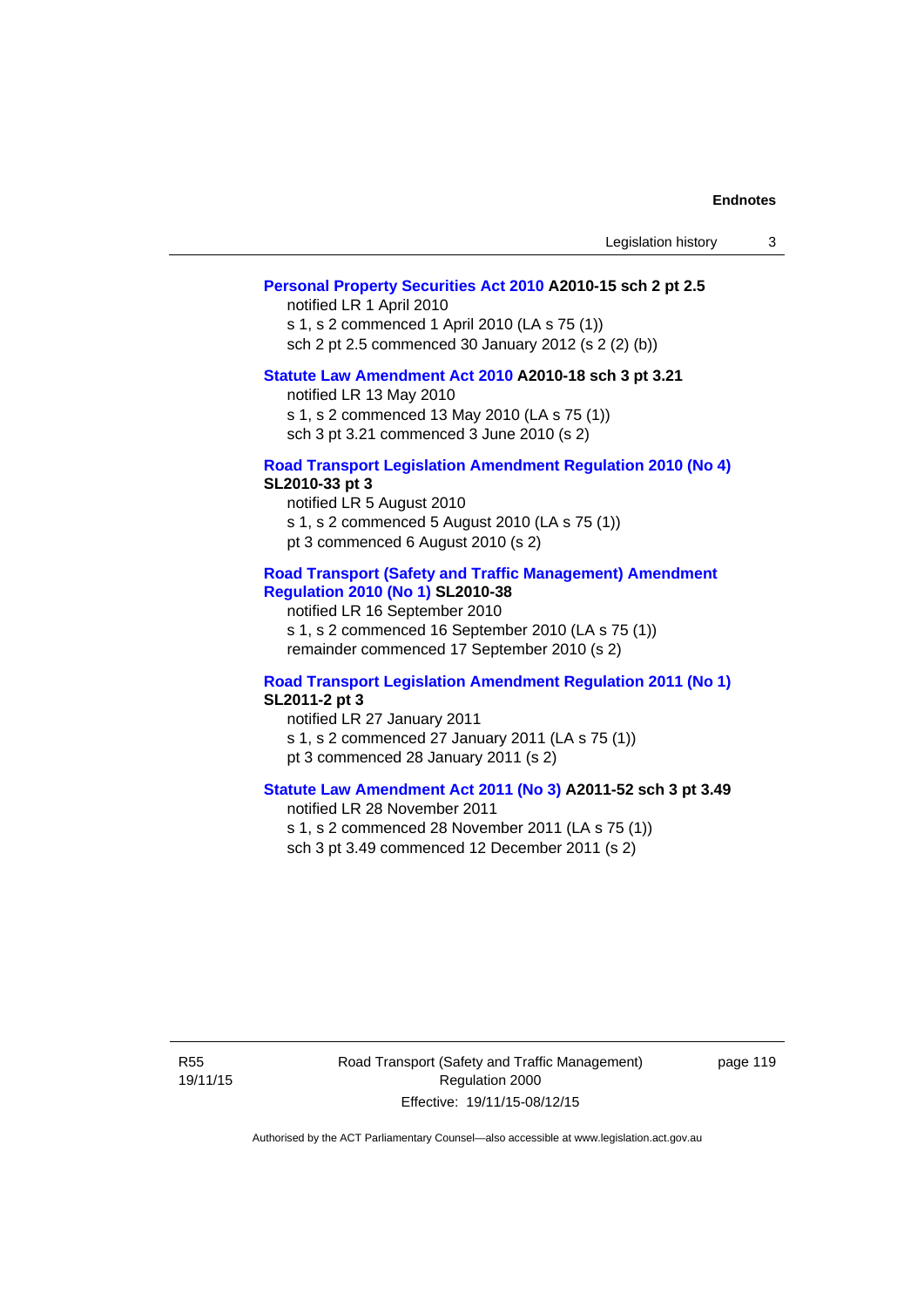3 Legislation history

# **[Road Transport \(Safety and Traffic Management\) Amendment](http://www.legislation.act.gov.au/sl/2011-35)  [Regulation 2011 \(No 1\)](http://www.legislation.act.gov.au/sl/2011-35) SL2011-35**

notified LR 19 December 2011

s 1, s 2 commenced 19 December 2011 (LA s 75 (1)) remainder commenced 15 January 2012 (s 2 and see [Road Transport](http://www.legislation.act.gov.au/a/2011-38)  [\(Safety and Traffic Management\) Amendment Act 2011](http://www.legislation.act.gov.au/a/2011-38) A2011-38, s 2 and [CN2011-15\)](http://www.legislation.act.gov.au/cn/2011-15/default.asp)

## **[Road Transport Legislation Amendment Regulation 2012 \(No 1\)](http://www.legislation.act.gov.au/sl/2012-44/default.asp) SL2012-44 pt 6**

notified LR 19 December 2012 s 1, s 2 commenced 19 December 2012 (LA s 75 (1)) pt 6 commenced 20 December 2012 (s 2)

#### **[Road Transport \(Police Driver and Rider Exemptions\) Amendment](http://www.legislation.act.gov.au/sl/2013-9/default.asp)  [Regulation 2013 \(No 1\)](http://www.legislation.act.gov.au/sl/2013-9/default.asp) SL2013-9 pt 3**

notified LR 6 May 2013 s 1, s 2 commenced 6 May 2013 (LA s 75 (1)) pt 3 commenced 7 May 2013 (s 2)

#### **[Road Transport Legislation Amendment Regulation 2013 \(No 3\)](http://www.legislation.act.gov.au/sl/2013-20) SL2013-20 pt 3**  notified LR 29 July 2013

s 1, s 2 commenced 29 July 2013 (LA s 75 (1)) pt 3 commenced 1 August 2013 (s 2)

# **[Road Transport \(Safety and Traffic Management\) Amendment](http://www.legislation.act.gov.au/sl/2013-25)  [Regulation 2013 \(No 1\)](http://www.legislation.act.gov.au/sl/2013-25) SL2013-25**

notified LR 5 September 2013 s 1, s 2 commenced 5 September 2013 (LA s 75 (1)) remainder commenced 6 September 2013 (s 2)

### **[Heavy Vehicle National Law \(Consequential Amendments\) Act 2013](http://www.legislation.act.gov.au/a/2013-52) A2013-52 pt 13**  notified LR 9 December 2013

s 1, s 2 commenced 9 December 2013 (LA s 75 (1)) pt 13 commenced 10 February 2014 (s 2 and see [Heavy Vehicle](http://www.legislation.act.gov.au/a/2013-51/default.asp)  [National Law \(ACT\) Act 2013](http://www.legislation.act.gov.au/a/2013-51/default.asp) A2013-51, s 2 (1) and [CN2014-2](http://www.legislation.act.gov.au/cn/2014-2/default.asp))

## page 120 Road Transport (Safety and Traffic Management) Regulation 2000 Effective: 19/11/15-08/12/15

R55 19/11/15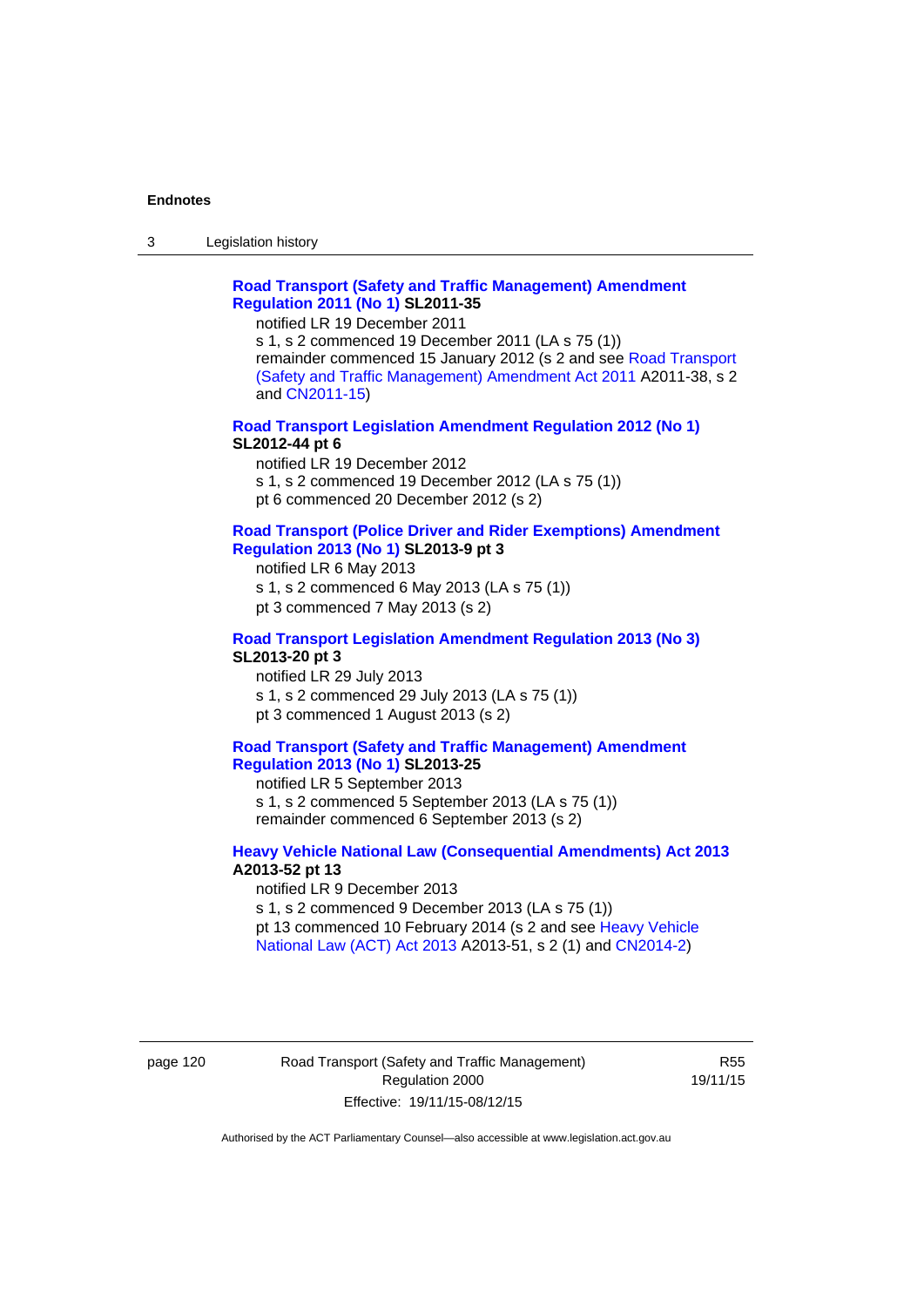## **[Road Transport \(Safety and Traffic Management\) Amendment](http://www.legislation.act.gov.au/sl/2014-5)  [Regulation 2014 \(No 1\)](http://www.legislation.act.gov.au/sl/2014-5) SL2014-5**

notified LR 27 March 2014 s 1, s 2 commenced 27 March 2014 (LA s 75 (1)) remainder commenced 28 March 2014 (s 2)

# **[Road Transport \(Safety and Traffic Management\) Amendment](http://www.legislation.act.gov.au/sl/2014-11)**

**[Regulation 2014 \(No 2\)](http://www.legislation.act.gov.au/sl/2014-11) SL2014-11**  notified LR 26 June 2014

s 1, s 2 commenced 26 June 2014 (LA s 75 (1)) remainder commenced 27 June 2014 (s 2)

## **[Road Transport Legislation Amendment Act 2015](http://www.legislation.act.gov.au/a/2015-30/default.asp) A2015-30 pt 8**

notified LR 21 August 2015 s 1, s 2 commenced 21 August 2015 (LA s 75 (1)) pt 8 commenced 22 August 2015 (s 2)

## **[Road Transport \(Safety and Traffic Management\) Amendment](http://www.legislation.act.gov.au/sl/2015-29)  [Regulation 2015 \(No 1\)](http://www.legislation.act.gov.au/sl/2015-29) SL2015-29**

notified LR 28 August 2015 s 1, s 2 commenced 28 August 2015 (LA s 75 (1)) remainder commenced 29 August 2015 (s 2)

#### **[Road Transport Legislation Amendment Regulation 2015 \(No 1\)](http://www.legislation.act.gov.au/sl/2015-33) SL2015-33 pt 3**

notified LR 29 October 2015 s 1, s 2 commenced 29 October 2015 (LA s 75 (1)) pt 3 commenced 1 November 2015 (s 2)

## **[Road Transport \(Safety and Traffic Management\) Amendment](http://www.legislation.act.gov.au/sl/2015-35)  [Regulation 2015 \(No 2\)](http://www.legislation.act.gov.au/sl/2015-35) SL2015-35**

notified LR 18 November 2015 s 1, s 2 commenced 18 November 2015 (LA s 75 (1)) remainder commenced 19 November 2015 (s 2)

R55 19/11/15 Road Transport (Safety and Traffic Management) Regulation 2000 Effective: 19/11/15-08/12/15

page 121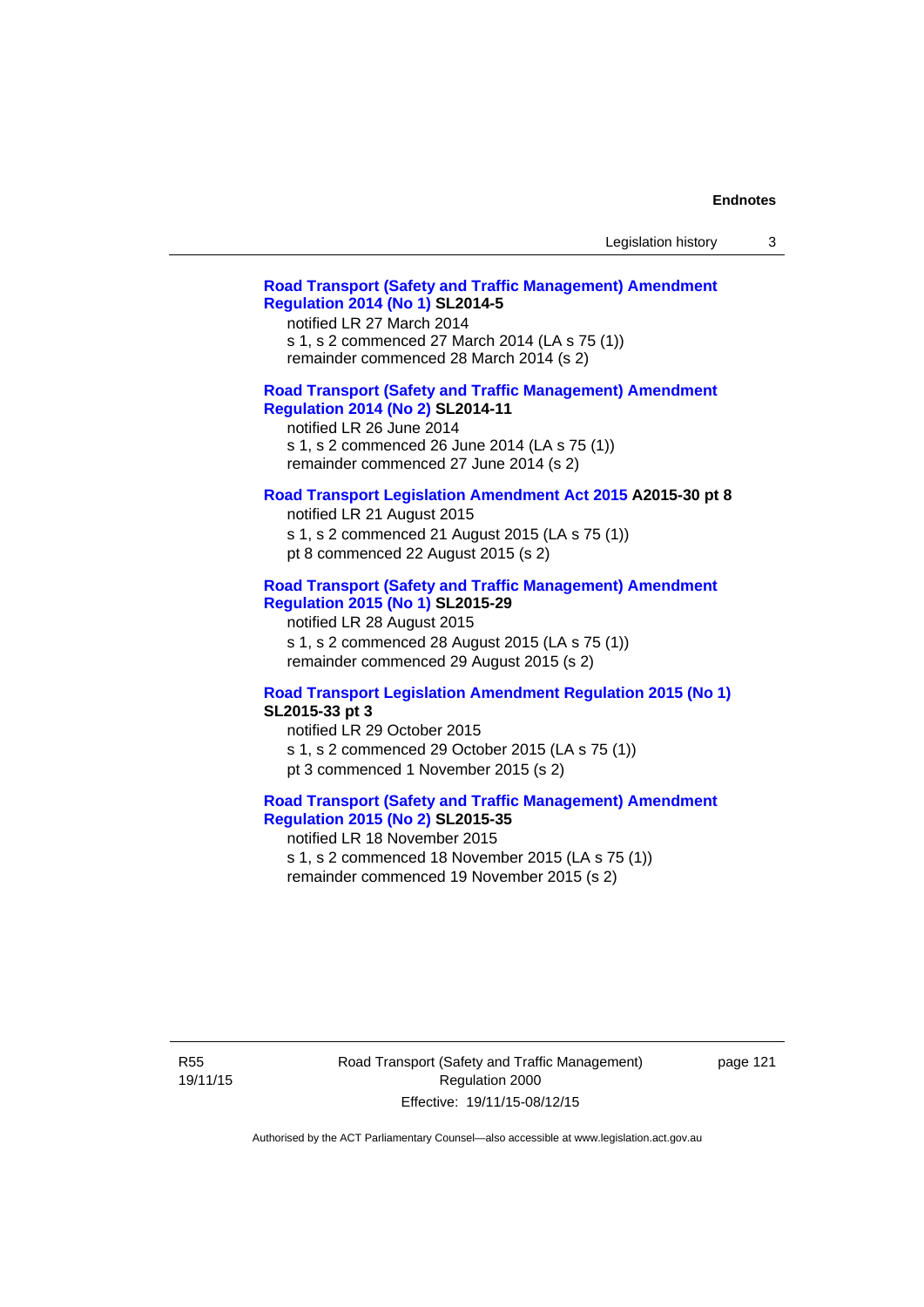| 4 | Amendment history |
|---|-------------------|
|---|-------------------|

# **4 Amendment history**

```
Name of regulation 
s 1 am R18 LA
Dictionary 
s 2 om A2001-27 amdt 4.24
                ins SL2005-22 amdt 1.1 
Dictionary—application to Australian Road Rules 
s 3 hdg bracketed note exp 17 September 2002 (s 4 (3))
s 3 am A2001-44 amdt 1.3793 
                sub SL2005-22 amdt 1.1 
Road includes road related area 
s 3A ins SL2005-22 amdt 1.1
Meaning of park and stop
SL2005-22 amdt 1.1
Notes 
s 4 hdg bracketed note exp 17 September 2002 (s 4 (3))<br>s 4 am A2001-44 amdt 1.3794: A2002-30 amdt 3.76
                A2001-44 A2002-30 amdt 3.769
                (2), (3) exp 17 September 2002 (s (4 (3)) 
Offences against regulation—application of Criminal Code etc 
SL2003-1 s 16
Offences against regulation are strict liability offences 
SL2003-1 s 16
General defence of accident or reasonable effort 
SL2003-1 s 16
Meaning of Australian Road Rules
s 5 hdg bracketed note exp 17 September 2002 (s 4 (3)) 
SL2004-16 s 25
                 am SL2005-22 amdt 1.2 
                sub SL2010-5 s 51 
                 am SL2013–20 s 24 
Incorporation of Australian Road Rules into ACT law 
s 6 hdg bracketed note exp 17 September 2002 (s 4 (3)) 
Transitional—ARR r 266 and r 267 
SL2010-5 s 52
                exp 14 March 2011 (s 6A (2)) 
Substitution—ARR r 300 
SL2010-38 s 4
                 om SL2013–20 s 25
```
page 122 Road Transport (Safety and Traffic Management) Regulation 2000 Effective: 19/11/15-08/12/15

R55 19/11/15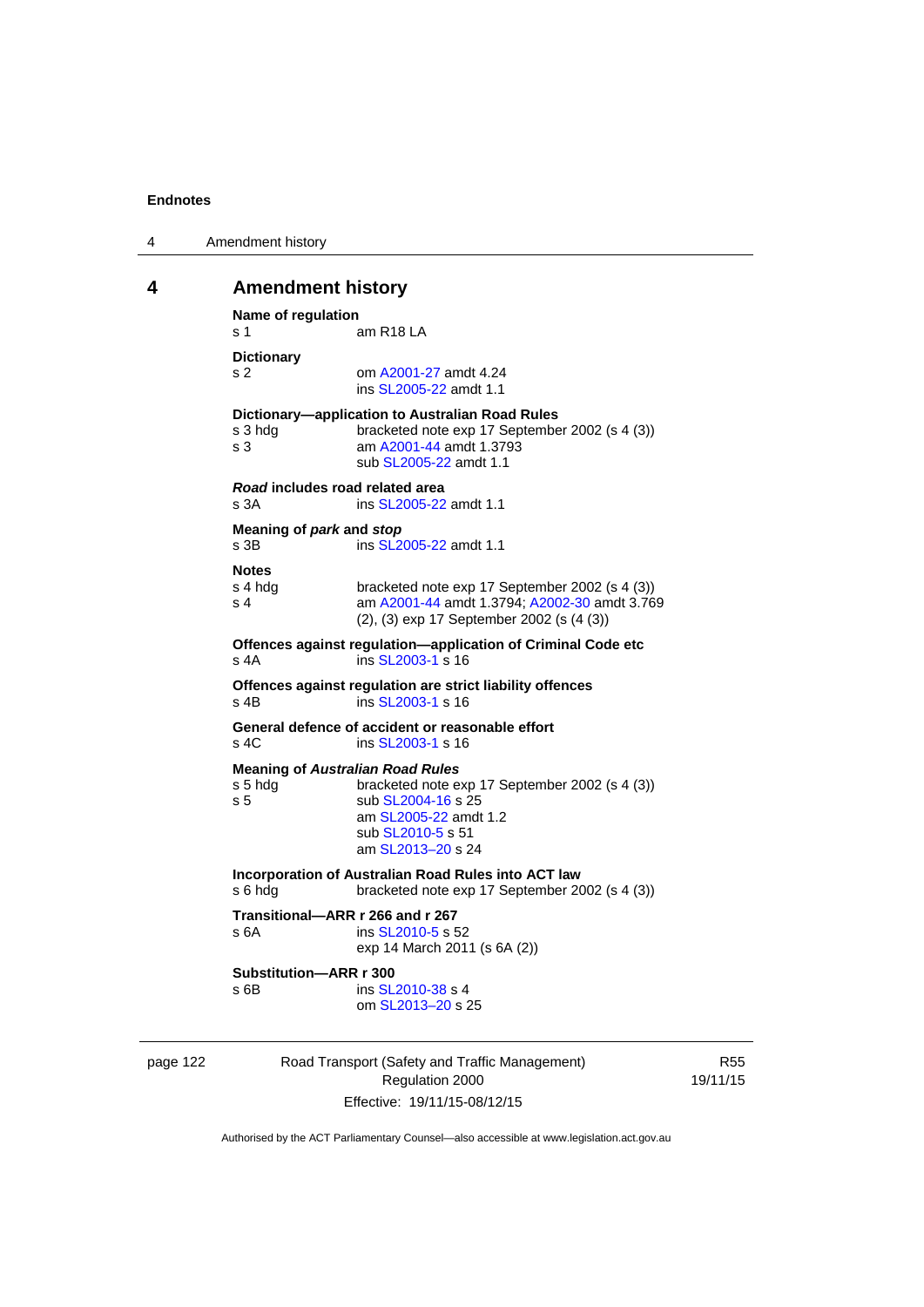| General<br>div 2.2.1 hdg  |                                                                                                                                                           |
|---------------------------|-----------------------------------------------------------------------------------------------------------------------------------------------------------|
| note 2                    | am SL2000-52 s 3; SL2001-32 s 3; SL2002-31 s 22;<br>SL2003-12 s 4; SL2004-16 ss 26-30                                                                     |
|                           | sub SL2005-22 s 4<br>am SL2006-32 amdt 1.92; items renum R24 LA; SL2010-5<br>s 53, s 54; items renum R34 LA; SL2010-5 s 55; SL2013-20                     |
|                           | ss 26-28; items renum R47 LA; SL2015-35 s 4; items renum<br><b>R55 LA</b>                                                                                 |
| div 2.2.1 hdg             |                                                                                                                                                           |
| note 3                    | sub SL2005-22 s 4<br>am A2009-22 amdt 1.25; SL2010-33 s 5; items renum R38 LA;<br>A2013-52 s 65; A2015-30 s 42; SL2015-33 s 5, s 6; items<br>renum R54 LA |
|                           | References to another law of this jurisdiction etc                                                                                                        |
| s 7 hdg<br>s <sub>7</sub> | bracketed note exp 17 September 2002 (s 4 (3))<br>am A2001-44 amdt 1.3795, amdt 1.3796                                                                    |
|                           | ARR r 10 (2)-penalties for offences                                                                                                                       |
| s 8 hdg                   | bracketed note exp 17 September 2002 (s 4 (3))                                                                                                            |
|                           | ARR r 25 (2)-default speed-limit in built-up area                                                                                                         |
| s 8A                      | ins SL2003-12 s 5<br>om SL2004-16 s 31                                                                                                                    |
|                           | ARR r 95-emergency stopping lane only signs                                                                                                               |
| s 9 hdg<br>s 9            | bracketed note exp 17 September 2002 (s 4 (3))<br>am SL2005-22 amdt 1.3                                                                                   |
| ARR r 104-no truck signs  |                                                                                                                                                           |
| s 10 hda<br>s 10          | bracketed note exp 17 September 2002 (s 4 (3))<br>am SL2005-22 amdt 1.4                                                                                   |
|                           | ARR r 158 (2) (c)-other vehicles permitted to travel in bus lanes                                                                                         |
| s 12 hdg<br>s 12          | bracketed note exp 17 September 2002 (s 4 (3))<br>sub SL2002-31 s 23; SL2005-4 amdt 2.38                                                                  |
|                           | am SL2006-32 amdt 1.93                                                                                                                                    |
|                           | ARR r 170 (1)-driver not to stop in intersection unless permitted                                                                                         |
| s 12A                     | ins SL2004-16 s 32<br>om SL2010-5 s 56                                                                                                                    |
|                           | ARR r 179 (1) (c)-stopping in a loading zone-goods and permit vehicles                                                                                    |
| s 13 hdg<br>s 13          | bracketed note exp 17 September 2002 (s 4 (3))<br>sub SL2005-22 s 5                                                                                       |
| s 13A                     | ARR r 179 (1) (c) and (2) (c)-stopping in loading zone-taxis<br>ins SL2005-22 s 5                                                                         |
|                           |                                                                                                                                                           |
|                           |                                                                                                                                                           |

R55 19/11/15 Road Transport (Safety and Traffic Management) Regulation 2000 Effective: 19/11/15-08/12/15

page 123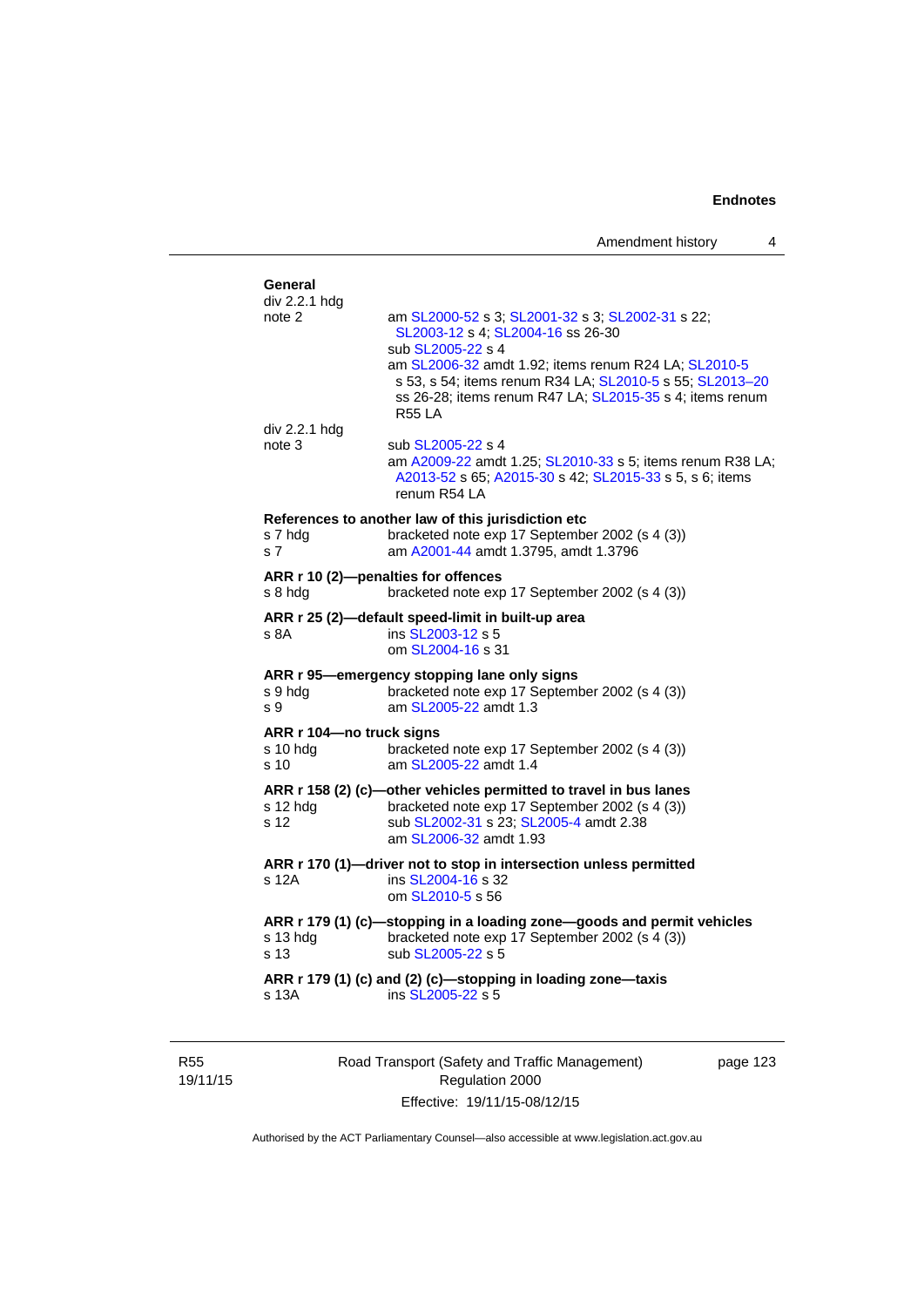| 4                                                                                                                                       | Amendment history                            |                                                                                                                                                                                                                        |                        |
|-----------------------------------------------------------------------------------------------------------------------------------------|----------------------------------------------|------------------------------------------------------------------------------------------------------------------------------------------------------------------------------------------------------------------------|------------------------|
|                                                                                                                                         | ARR r 183-stopping in a bus zone<br>s 13B    | ins SL2006-32 amdt 1.94                                                                                                                                                                                                |                        |
|                                                                                                                                         | s 13C                                        | ARR r 195—stopping at or near a bus stop<br>ins SL2006-32 amdt 1.94                                                                                                                                                    |                        |
|                                                                                                                                         | s 14 hdg                                     | ARR r 199 (2)—stopping near postbox<br>bracketed note exp 17 September 2002 (s 4 (3))                                                                                                                                  |                        |
|                                                                                                                                         | $s$ 15 hdg                                   | ARR $r$ 206 (2) (b), (c)—time extension for people with disabilities permit<br>bracketed note exp 17 September 2002 (s 4 (3))<br>sub SL2005-22 amdt 1.5                                                                |                        |
|                                                                                                                                         | $s$ 16 hdg                                   | ARR r 207 (2) (a)—fees for parking in pay parking spaces<br>bracketed note exp 17 September 2002 (s 4 (3))                                                                                                             |                        |
|                                                                                                                                         | s 16A                                        | ARR r 213 (5)—making a motor vehicle secure—exception<br>ins Legislative Assembly AR2000-2 (see Gaz SL2000-20)<br>am SL2004-16 s 33<br>sub SL2005-22 amdt 1.6                                                          |                        |
|                                                                                                                                         | s 18 hdg<br>s 18                             | ARR r 216 (3)—towing a vehicle at night or in hazardous weather conditions<br>bracketed note exp 17 September 2002 (s 4 (3))<br>sub A2009-34 amdt 1.6                                                                  |                        |
|                                                                                                                                         | ARR r 225—use of radar detectors<br>s 22 hdg | bracketed note exp 17 September 2002 (s 4 (3))                                                                                                                                                                         |                        |
|                                                                                                                                         | s 22A                                        | ARR r 236 (6)-hitchhiking, roadside commerce etc permitted<br>ins SL2004-16 s 34                                                                                                                                       |                        |
| ARR r 244C-motorised scooters not to be used<br>bracketed note exp 17 September 2002 (s 4 (3))<br>s 23 hdg<br>sub SL2010-5 s 57<br>s 23 |                                              |                                                                                                                                                                                                                        |                        |
|                                                                                                                                         | s 23A                                        | ARR r 266—children travelling in interstate registered vehicles<br>ins SL2000-21 s 3<br>om SL2004-16 s 35<br>ins SL2010-5 s 58<br>om SL2013-20 s 29                                                                    |                        |
|                                                                                                                                         | s 23B                                        | ARR r 266 (2B)—children travelling in goods compartments<br>ins SL2001-32 s 4<br>am SL2002-2 s 28; A2002-51 amdt 1.38; SL2005-4 amdt 2.39,<br>amdt 2.40; SL2006-32 amdt 1.95<br>sub SL2010-5 s 58<br>om SL2013-20 s 29 |                        |
|                                                                                                                                         | s 24 hdg<br>s 24                             | ARR r 266 (7)—wearing of seatbelts by passengers under 16 years old<br>bracketed note exp 17 September 2002 (s 4 (3))<br>am SL2010-5 s 59                                                                              |                        |
| page 124                                                                                                                                |                                              | Road Transport (Safety and Traffic Management)<br>Regulation 2000                                                                                                                                                      | <b>R55</b><br>19/11/15 |

Effective: 19/11/15-08/12/15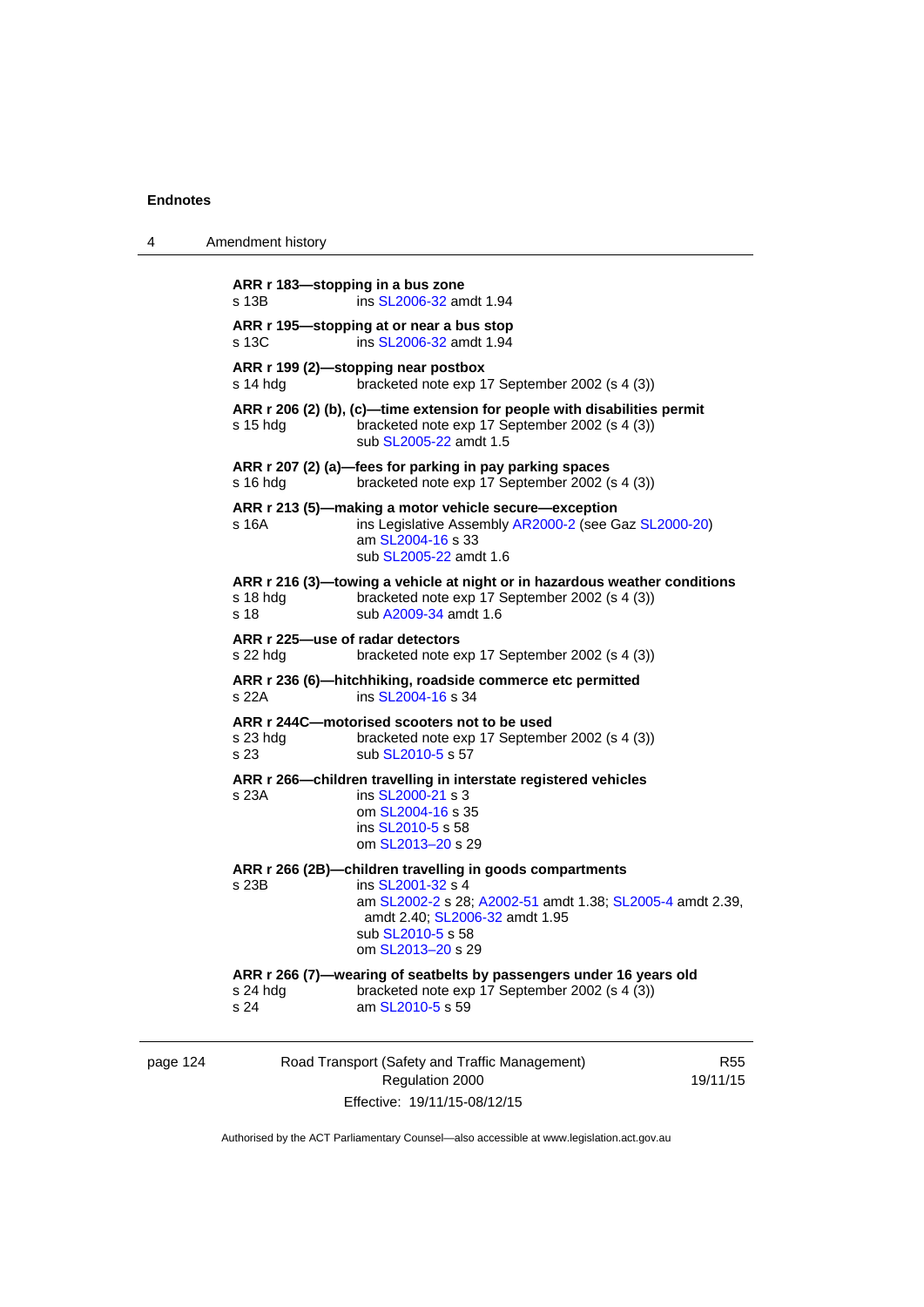Amendment history 4

| s 25 hdg<br>s 25                     | ARR r 267 (3)-certificates of exemption from wearing seatbelts<br>bracketed note exp 17 September 2002 (s 4 (3))<br>om SL2010-5 s 60                                                                                                                                                                                                                                                                                                                                                                                                                                                                                                                      |
|--------------------------------------|-----------------------------------------------------------------------------------------------------------------------------------------------------------------------------------------------------------------------------------------------------------------------------------------------------------------------------------------------------------------------------------------------------------------------------------------------------------------------------------------------------------------------------------------------------------------------------------------------------------------------------------------------------------|
| s 26 hdg                             | ARR r 270 (3)-wearing motorbike helmets<br>bracketed note exp 17 September 2002 (s 4 (3))                                                                                                                                                                                                                                                                                                                                                                                                                                                                                                                                                                 |
| s 27 hdg                             | ARR r 271 (6)-riding on motorbikes<br>bracketed note exp 17 September 2002 (s 4 (3))                                                                                                                                                                                                                                                                                                                                                                                                                                                                                                                                                                      |
| s 27A                                | ARR r 280 (2) (a)-other vehicles to which B light rules apply<br>ins SL2002-31 s 24<br>sub SL2005-4 amdt 2.41; SL2006-32 amdt 1.96                                                                                                                                                                                                                                                                                                                                                                                                                                                                                                                        |
| s 28 hdg<br>s 28                     | ARR r 287 (3), (4)-duties of participants in crashes<br>bracketed note exp 17 September 2002 (s 4 (3))<br>sub SL2008-40 s 4                                                                                                                                                                                                                                                                                                                                                                                                                                                                                                                               |
| s 29 hdg<br>s 29                     | ARR r 289 (1) (g)-driving on nature strip<br>bracketed note exp 17 September 2002 (s 4 (3))<br>am SL2004-16 s 36; pars renum R16 LA (see SL2004-16<br>s 37); SL2005-22 amdt 1.7                                                                                                                                                                                                                                                                                                                                                                                                                                                                           |
| s 30                                 | ARR r 298-driving with a person in or on trailer<br>am SL2005-22 amdt 1.8                                                                                                                                                                                                                                                                                                                                                                                                                                                                                                                                                                                 |
| s 30A                                | ARR r 299-television receivers and visual display units in motor vehicles<br>ins SL2015-35 s 5                                                                                                                                                                                                                                                                                                                                                                                                                                                                                                                                                            |
| s 30B                                | ARR r 300 (1) (c)-use of mobile phone<br>ins SL2015-35 s 5                                                                                                                                                                                                                                                                                                                                                                                                                                                                                                                                                                                                |
| ARR r 313-postal workers<br>s 32 hdg | bracketed note exp 17 September 2002 (s 4 (3))                                                                                                                                                                                                                                                                                                                                                                                                                                                                                                                                                                                                            |
| s 33 hdg<br>s 33                     | ARR dict-definitions for dictionary<br>bracketed note exp 17 September 2002 (s 4 (3))<br>am SL2005-22 amdt 1.9; SL2013-20 s 31<br>def approved seatbelt ins SL2013-20 s 30<br>def authorised person am SL2010-33 s 6<br>def emergency worker am A2004-28 amdt 3.61<br>def <i>hire car</i> ins SL2005-4 amdt 2.43<br>def oversize vehicle sub A2009-22 amdt 1.26<br>am A2013-52 s 66<br>def <i>police officer</i> sub A2001-56 amdt 3.475<br>def private hire car om SL2005-4 amdt 2.44<br>def <i>public bus</i> sub A2001-62 amdt 1.38<br>def restricted hire vehicle om SL2005-4 amdt 2.44<br>def <i>taxi</i> sub SL2002-2 s 29<br>am SL2005-4 amdt 2.42 |
|                                      |                                                                                                                                                                                                                                                                                                                                                                                                                                                                                                                                                                                                                                                           |

R55 19/11/15 Road Transport (Safety and Traffic Management) Regulation 2000 Effective: 19/11/15-08/12/15

page 125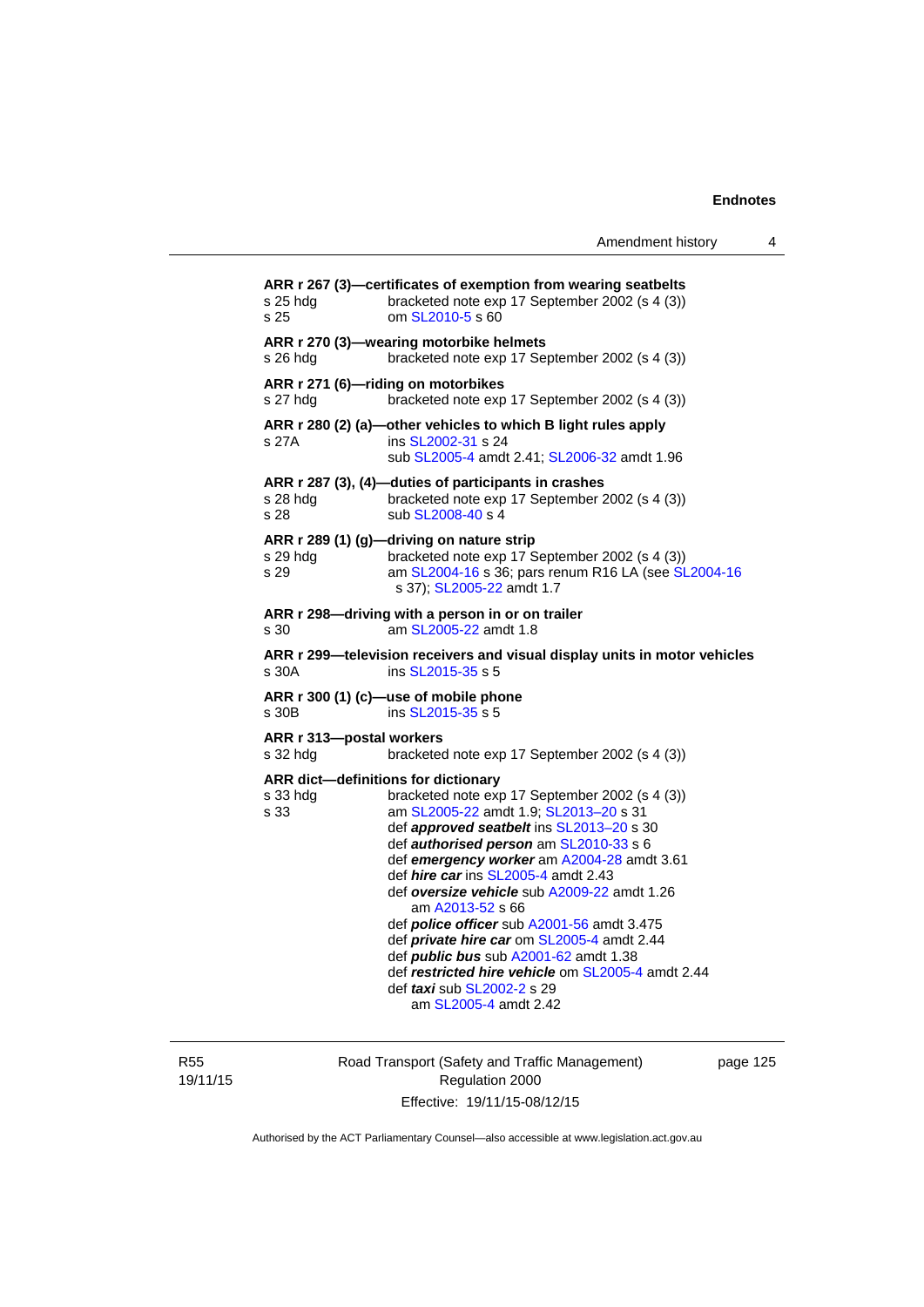4 Amendment history

| <b>Offences against the Australian Road Rules</b>                                                                 |                                                |
|-------------------------------------------------------------------------------------------------------------------|------------------------------------------------|
| om SL2003-1 s 17<br>div 2.2.3 hda                                                                                 |                                                |
| <b>Application of Criminal Code</b><br>s 34 hda<br>sub A2002-51 amdt 1.39<br>s 34<br>om SL2003-1 s 17             | bracketed note exp 17 September 2002 (s 4 (3)) |
| Offences are strict liability offences<br>s 35 hdg<br>am A2002-51 amdt 1.40<br>s 35<br>om SL2003-1 s 17           | bracketed note exp 17 September 2002 (s 4 (3)) |
| General defence of accident or reasonable effort<br>s 36 hdg<br>am A2002-51 amdt 1.41<br>s 36<br>om SL2003-1 s 17 | bracketed note exp 17 September 2002 (s 4 (3)) |
| Making unnecessary engine noise<br>s 37 hdg                                                                       | bracketed note exp 17 September 2002 (s 4 (3)) |
| Emission of waste oil or grease<br>s 38 hda                                                                       | bracketed note exp 17 September 2002 (s 4 (3)) |
| <b>Bicycle riders</b><br>div 2.3.1A hdg<br>ins SL2015-33 s 7                                                      |                                                |
| Keeping safe lateral distance when passing bicycle rider<br>ins SL2015-33 s 7<br>s 38A                            |                                                |
| <b>Exceptions for passing bicycle rider</b><br>ins SL2015-33 s 7<br>s 38B                                         |                                                |
| Riding across road on crossing<br>ins SL2015-33 s 7<br>s 38C                                                      |                                                |
| Application of ARRs to riders crossing road on crossing<br>ins SL2015-33 s 7<br>s 38D                             |                                                |
| Safety of persons on trailers<br>s 39 hdg<br>s 39<br>am SL2005-22 amdt 1.10, amdt 1.11                            | bracketed note exp 17 September 2002 (s 4 (3)) |
| Passengers in sidecars to be seated<br>s 40 hdg                                                                   | bracketed note exp 17 September 2002 (s 4 (3)) |
| Number of vehicles that may be drawn<br>s 41 hdg                                                                  | bracketed note exp 17 September 2002 (s 4 (3)) |
| Towing by vehicles under 4.5t<br>s 42 hdg                                                                         | bracketed note exp 17 September 2002 (s 4 (3)) |

page 126 Road Transport (Safety and Traffic Management) Regulation 2000 Effective: 19/11/15-08/12/15

R55 19/11/15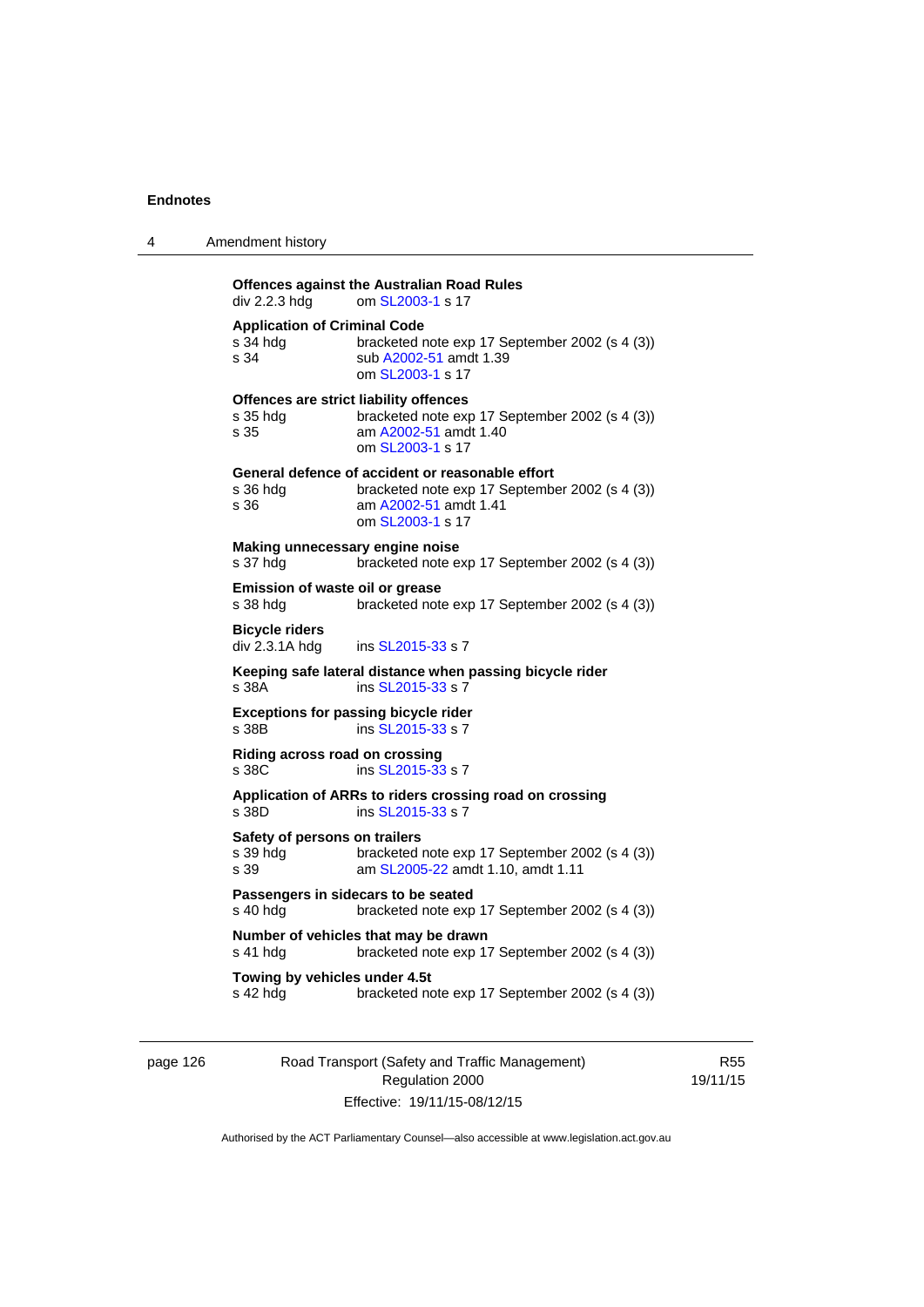| s 43 hdg                                             | Lights on motor vehicles generally<br>bracketed note exp 17 September 2002 (s 4 (3))                                 |
|------------------------------------------------------|----------------------------------------------------------------------------------------------------------------------|
| <b>Metered parking</b><br>div 2.3.5 hdg              | sub SL2005-22 s 6                                                                                                    |
| s 44 hda<br>s 44                                     | Metered parking-parking in spaces<br>bracketed note exp 17 September 2002 (s 4 (3))<br>sub SL2005-22 s 7             |
| Metered parking-parking fees<br>s 44A                | ins SL2005-22 s 7                                                                                                    |
| s 44B                                                | Metered parking-maximum length of stay<br>ins SL2005-22 s 7                                                          |
| s 45 hda<br>s 45                                     | Metered parking-exceptions to s 44A and s 44B<br>bracketed note exp 17 September 2002 (s 4 (3))<br>sub SL2005-22 s 7 |
| s 46 hda                                             | Temporary closure of metered parking spaces<br>bracketed note exp 17 September 2002 (s 4 (3))                        |
| <b>Misuse of parking meters</b><br>s 47 hdg          | bracketed note exp 17 September 2002 (s 4 (3))                                                                       |
| s 48 hda                                             | Interfering with parking meters etc<br>bracketed note exp 17 September 2002 (s 4 (3))                                |
| Ticket parking<br>div 2.3.6 hdg                      | orig div 2.3.6 hdg renum as div 2.3.8 hdg<br>ins by SL2005-22 s 8                                                    |
| Ticket parking-parking in spaces<br>s 49 hdg<br>s 49 | bracketed note exp 17 September 2002 (s 4 (3))<br>sub SL2005-22 s 8                                                  |
| Ticket parking-display of tickets<br>s 49A           | ins SL2005-22 s 8<br>am SL2010-7 s 42; SL2014-11 s 4                                                                 |
| Ticket parking-e-payment<br>s 49AA                   | ins SL2014-11 s 5                                                                                                    |
| s 49B                                                | Ticket parking-maximum length of stay<br>ins SL2005-22 s 8<br>am SL2014-11 s 6, s 7; ss renum R51 LA                 |
| s 50 hdg<br>s 50                                     | Ticket parking-exceptions to s 49A and s 49B<br>bracketed note exp 17 September 2002 (s 4 (3))<br>sub SL2005-22 s 8  |

R55 19/11/15 Road Transport (Safety and Traffic Management) Regulation 2000 Effective: 19/11/15-08/12/15

page 127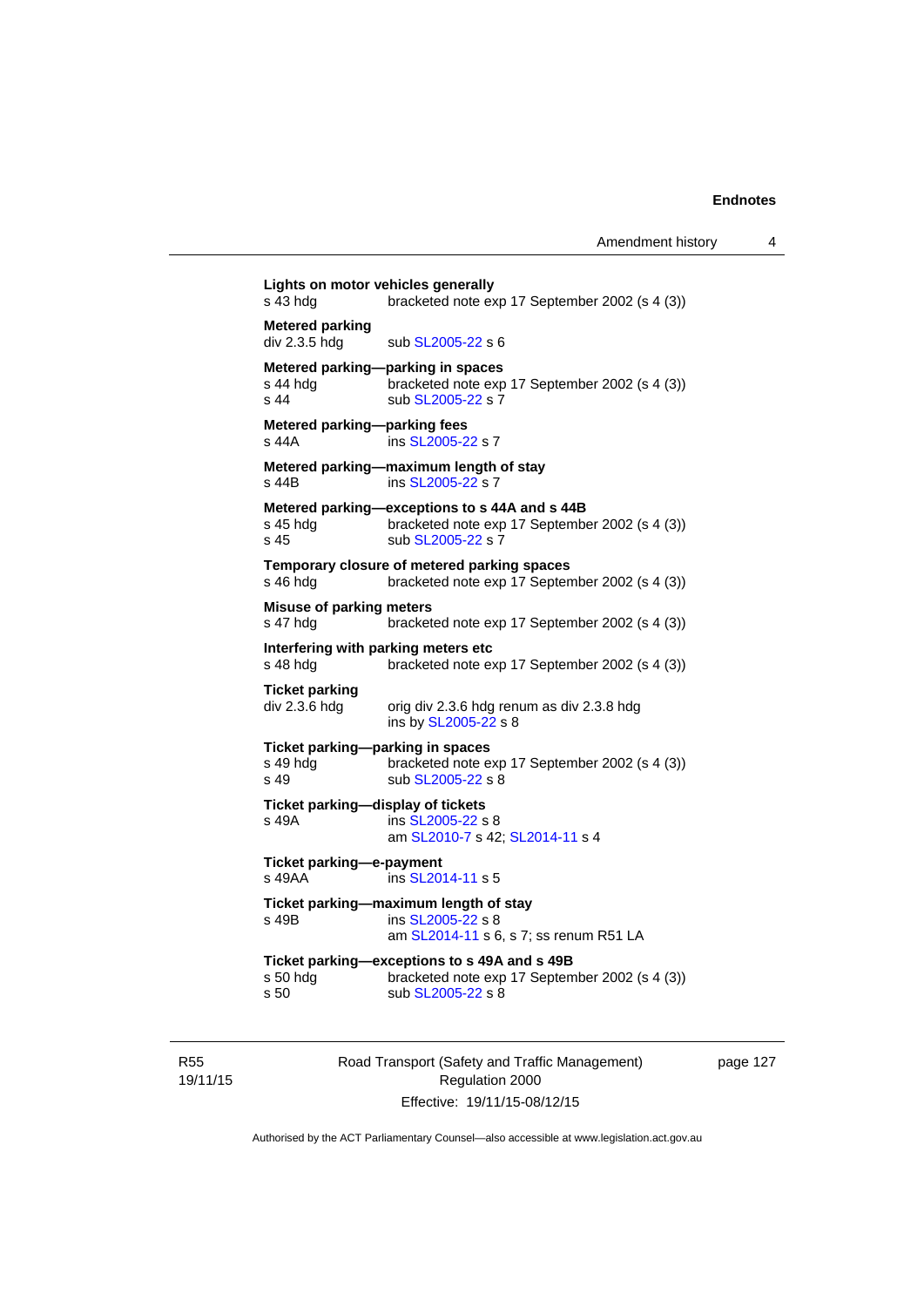| 4 | Amendment history                                      |                                                                                                                                                                                                |
|---|--------------------------------------------------------|------------------------------------------------------------------------------------------------------------------------------------------------------------------------------------------------|
|   | s 51 hdg<br>s 51                                       | Temporary closure of ticket parking spaces and areas<br>bracketed note exp 17 September 2002 (s 4 (3))<br>sub SL2005-22 amdt 1.12<br>am SL2002-7 s 4, s 5; regs renum R6 LA (see SL2002-7 s 6) |
|   | s 52 hdg<br>s 52                                       | Use of false or damaged parking tickets etc<br>bracketed note exp 17 September 2002 (s 4 (3))<br>sub SL2005-22 s 9                                                                             |
|   | Misuse of parking ticket machines<br>$s53$ hdg<br>s 53 | bracketed note exp 17 September 2002 (s 4 (3))<br>sub SL2005-22 s 9                                                                                                                            |
|   | $s54$ hdg                                              | Interfering with parking ticket machines etc<br>bracketed note exp 17 September 2002 (s 4 (3))                                                                                                 |
|   | Interfering with parking tickets<br>s 55 hdg<br>s 55   | bracketed note exp 17 September 2002 (s 4 (3))<br>sub SL2005-22 s 10                                                                                                                           |
|   | div 2.3.7 hdg                                          | Other ACT road rules about stopping and parking<br>ins SL2005-22 s 10                                                                                                                          |
|   | <b>authorities</b><br>s 56 hdg<br>s 56                 | Unauthorised use of parking permits and mobility parking scheme<br>bracketed note exp 17 September 2002 (s 4 (3))<br>am A2002-30 amdt 3.770<br>sub SL2005-22 s 10                              |
|   | s 56A                                                  | Interfering with parking permits and mobility parking scheme authorities<br>ins SL2005-22 s 10                                                                                                 |
|   | s 57                                                   | No stopping on a road with a red kerb<br>am SL2001-32 s 5<br>exp 1 December 2002 (s 57 (2))                                                                                                    |
|   | s 57A hdg<br>s 57A                                     | Stopping public buses in bus zones and at bus stops<br>bracketed note exp 17 September 2002 (s 4 (3))<br>ins SL2000-33 s 3<br>am 2001 Act No 62 amdts 1.39-1.41                                |
|   | s 58 hdg<br>s 58                                       | Stopping in an emergency etc or to comply with another law<br>bracketed note exp 17 September 2002 (s 4 (3))<br>am SL2005-22 s 11, s 12                                                        |
|   | <b>Other ACT road rules</b><br>div 2.3.8 hdg           | (prev div 2.3.6 hdg) ins SL2005-22 s 13                                                                                                                                                        |

page 128 Road Transport (Safety and Traffic Management) Regulation 2000 Effective: 19/11/15-08/12/15

R55 19/11/15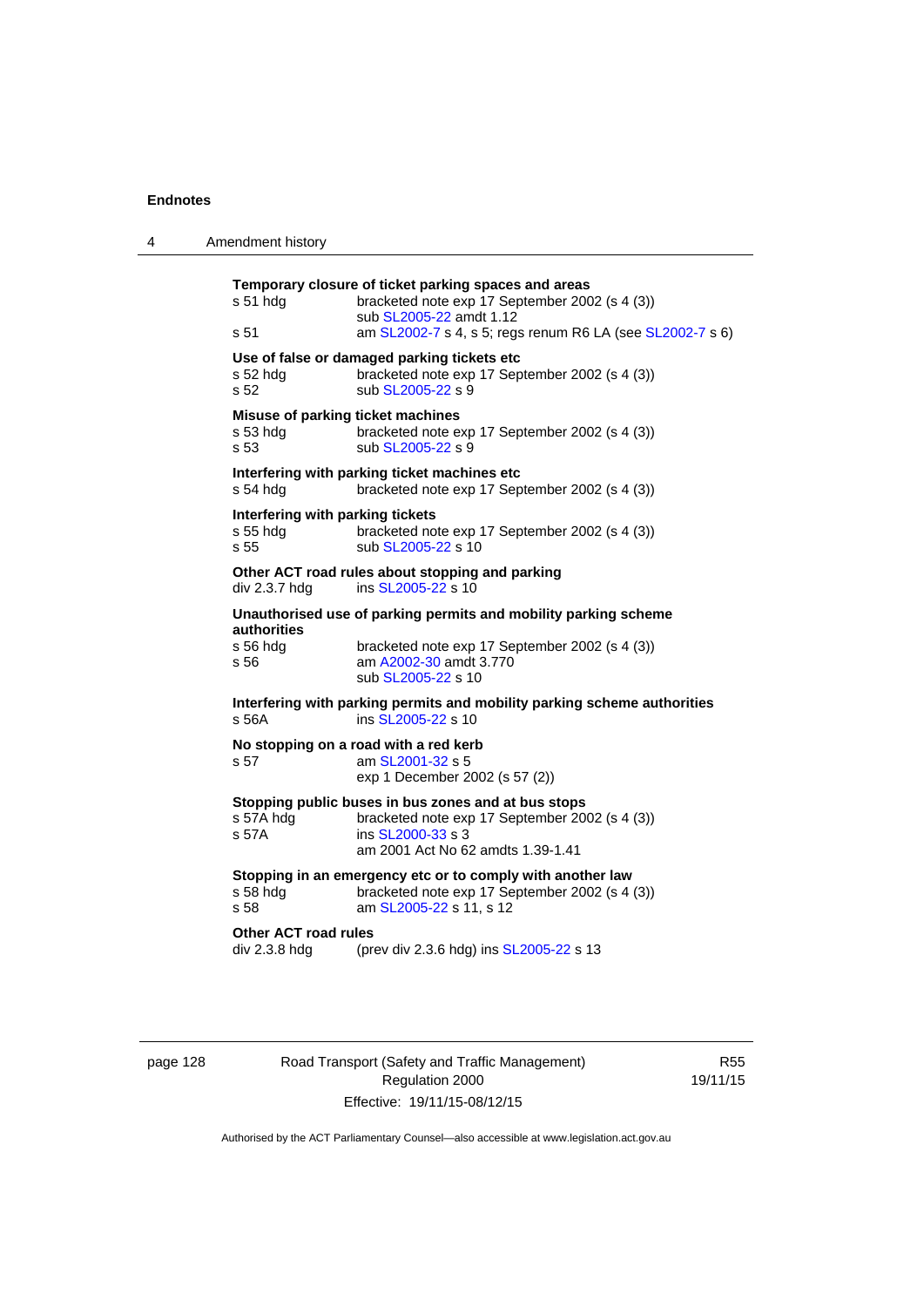| s 59 hdg               | <b>Carrying dangerous substances</b><br>bracketed note exp 17 September 2002 (s 4 (3))                                                            |
|------------------------|---------------------------------------------------------------------------------------------------------------------------------------------------|
| s 59                   | sub A2004-7 amdt 1.14<br>am A2004-7 amdt 1.15, amdt 1.16<br>om A2009-34 amdt 1.7                                                                  |
| s 60 hdg               | Interrupting funeral processions etc<br>bracketed note exp 17 September 2002 (s 4 (3))                                                            |
| s 61 hdg               | Driving on roads closed to traffic<br>bracketed note exp 17 September 2002 (s 4 (3))                                                              |
| s 62 hdg               | Use of wheeled recreational devices and wheeled toys on roads<br>bracketed note exp 17 September 2002 (s 4 (3))                                   |
| traffic control device | Devices that are prescribed traffic control devices-Act, dict, def prescribed                                                                     |
| s 63 hdg<br>s 63       | bracketed note exp 17 September 2002 (s 4 (3))<br>sub SL2005-22 s 14                                                                              |
| $s$ 64 hdg             | Preventing prescribed traffic control devices being clearly visible<br>bracketed note exp 17 September 2002 (s 4 (3))                             |
| s 65 hdg               | Use of do not overtake turning vehicle sign<br>bracketed note exp 17 September 2002 (s 4 (3))                                                     |
| s 66                   | Approvals etc by road transport authority<br>am A2001-44 amdt 1.3797, amdt 1.3798; SL2010-5 s 61, s 62;<br>pars renum R41 LA; A2011-52 amdt 3.184 |
| s 68 hdg               | Defence of complying with direction of police officer or authorised person<br>bracketed note exp 17 September 2002 (s 4 (3))                      |
| s 69 hdg<br>s 69       | Exemption for driver of police vehicle-generally-Act, s 35<br>bracketed note exp 17 September 2002 (s 4 (3))<br>sub SL2013-9 s 8                  |
| s 69A                  | Exemption for driver of police vehicle-training and assessment<br>ins SL2013-9 s 9<br>am A2015-30 s 43                                            |
| s 70 hdg               | <b>Exemption for driver of emergency vehicles</b><br>bracketed note exp 17 September 2002 (s 4 (3))                                               |
| authorised people      | Stopping and parking exemption for police and emergency vehicles and                                                                              |
| s 71 hda<br>s 71       | bracketed note exp 17 September 2002 (s 4 (3))<br>sub SL2002-7 s 7; SL2005-22 s 15                                                                |
| Parking<br>ch 3 hdg    | ins SL2001-32 s 6                                                                                                                                 |

R55 19/11/15

Road Transport (Safety and Traffic Management) Regulation 2000 Effective: 19/11/15-08/12/15

page 129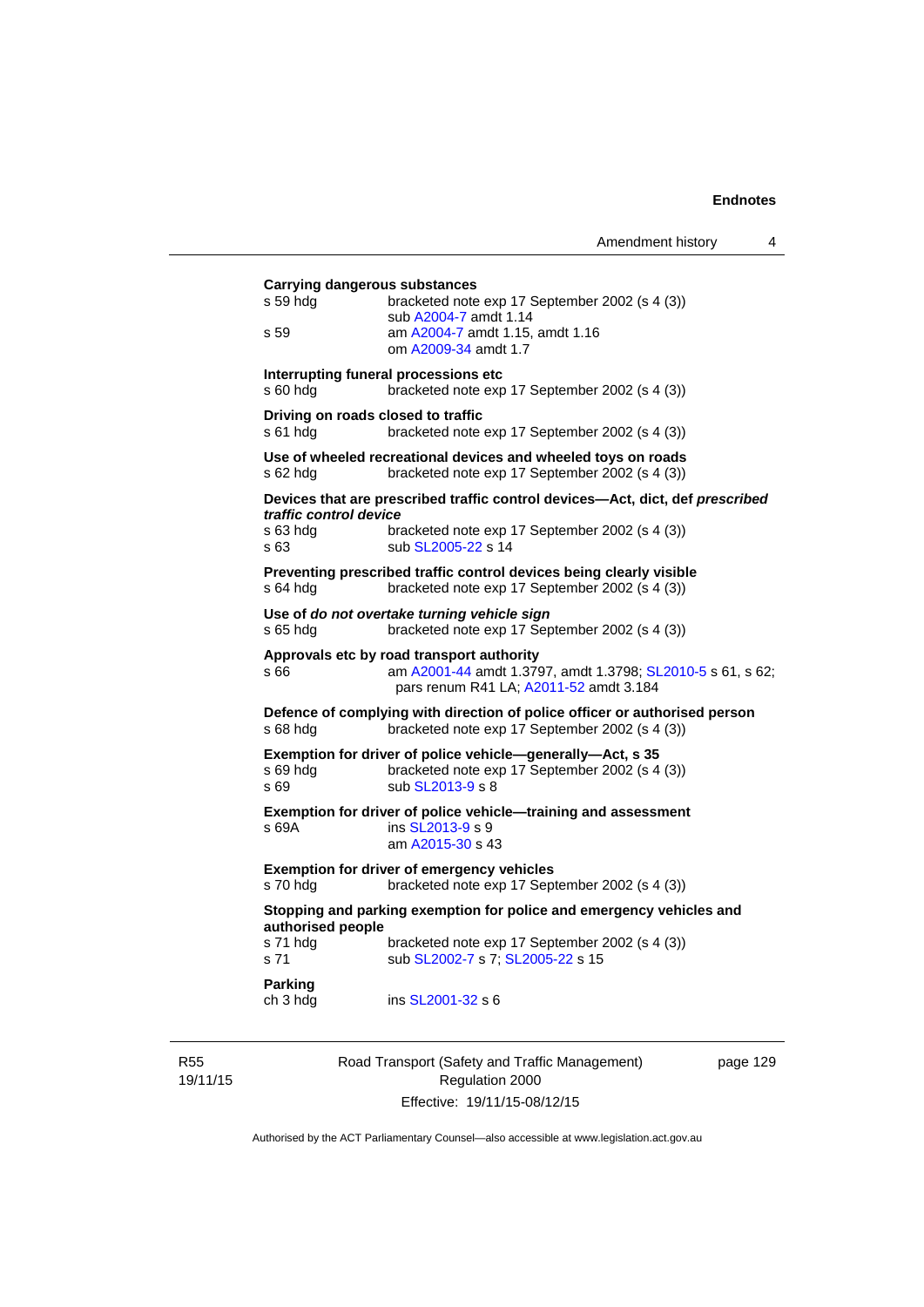| 4 | Amendment history                                         |                                                                                                                                            |
|---|-----------------------------------------------------------|--------------------------------------------------------------------------------------------------------------------------------------------|
|   | <b>Metered parking schemes</b><br>s 72 hdg                | bracketed note exp 17 September 2002 (s 4 (3))                                                                                             |
|   | <b>Metered parking areas</b><br>s 73 hdg<br>s 73          | bracketed note exp 17 September 2002 (s 4 (3))<br>am SL2005-22 amdt 1.13                                                                   |
|   | <b>Parking meters</b><br>s 74 hdg                         | bracketed note exp 17 September 2002 (s 4 (3))                                                                                             |
|   | <b>Metered parking spaces</b><br>s 75 hdg<br>s 74         | bracketed note exp 17 September 2002 (s 4 (3))<br>am SL2005-22 s 16                                                                        |
|   | <b>Parking authorities</b><br>s 75A                       | ins SL2002-7 s 8<br>am A2011-52 amdt 3.185                                                                                                 |
|   | <b>Parking authority guidelines</b><br>s 75B hdg<br>s 75B | bracketed note exp 17 September 2002 (s 4 (3))<br>ins SL2002-7 s 8<br>am A2011-52 amdt 3.186                                               |
|   | s 76 hdg<br>s 76                                          | Ticket parking schemes—road transport authority<br>sub SL2002-7 s 9<br>bracketed note exp 17 September 2002 (s 4 (3))<br>am SL2005-22 s 17 |
|   | Approval of e-payment method<br>s 76AA                    | ins SL2014-11 s 8                                                                                                                          |
|   | s 76A hdg                                                 | Ticket parking schemes-parking authorities<br>bracketed note exp 17 September 2002 (s 4 (3))<br>sub SL2005-22 amdt 1.14                    |
|   | s 76A                                                     | ins SL2002-7 s 10                                                                                                                          |
|   | <b>Ticket parking areas</b><br>s 77 hdg<br>s 77           | bracketed note exp 17 September 2002 (s 4 (3))<br>am SL2005-22 amdt 1.15, amdt 1.16<br>(3), (4) exp 1 December 2006 (s 77 (4))             |
|   | <b>Ticket parking spaces</b><br>s 78 hdg                  | bracketed note exp 17 September 2002 (s 4 (3))                                                                                             |
|   | <b>Ticket machines</b><br>s 79 hdg                        | bracketed note exp 17 September 2002 (s 4 (3))                                                                                             |
|   | <b>Parking tickets</b><br>s 80 hdg<br>s 80                | bracketed note exp 17 September 2002 (s 4 (3))<br>am SL2002-7 s 11; SL2005-22 ss 18-20; SL2010-7 ss 43-46                                  |

page 130 Road Transport (Safety and Traffic Management) Regulation 2000 Effective: 19/11/15-08/12/15

R55 19/11/15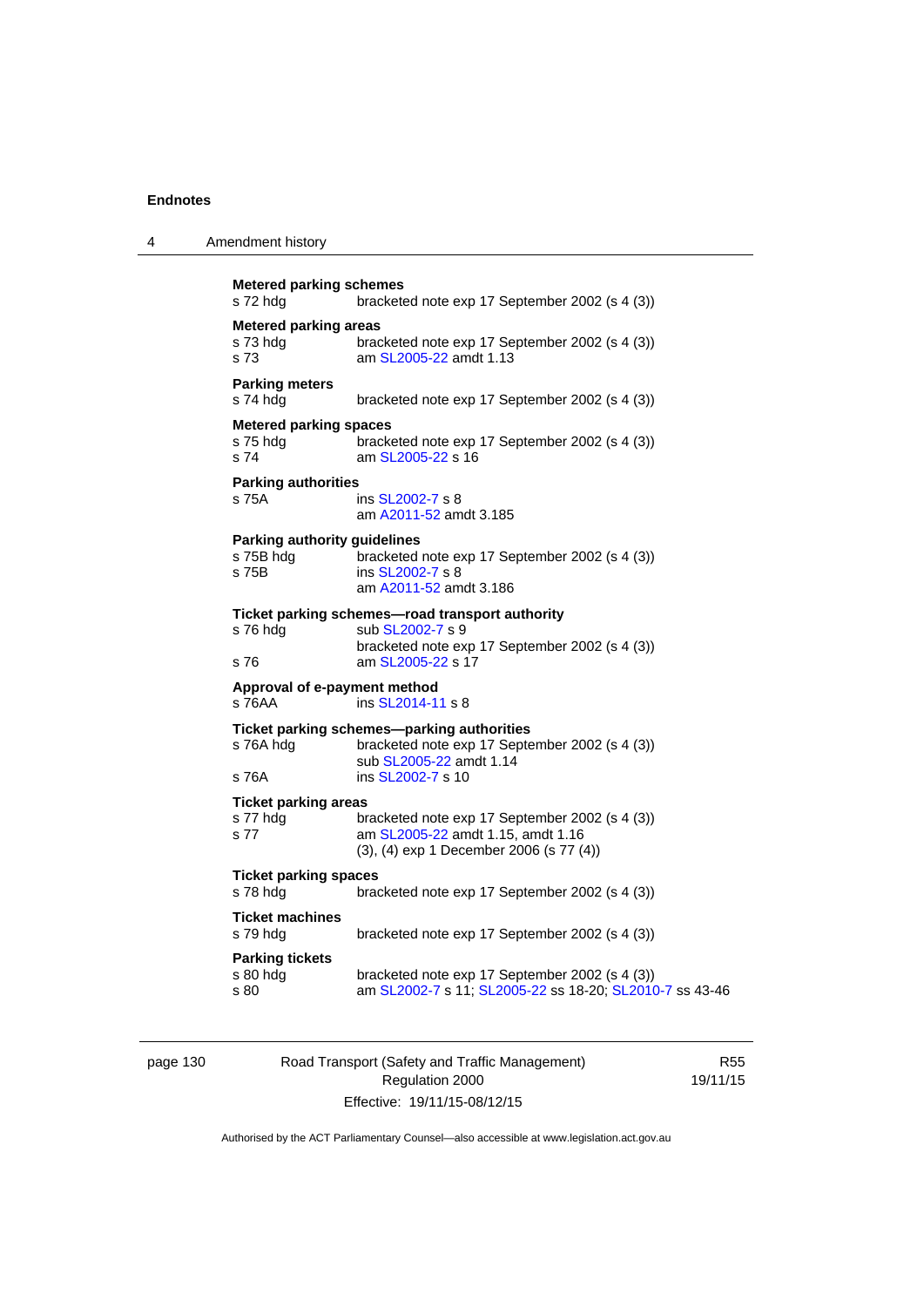| s 81 hdg<br>s 81                          | Duration of parking tickets and e-payment parking period<br>bracketed note exp 17 September 2002 (s 4 (3))<br>sub SL2014-11 s 9                                                                                                                 |
|-------------------------------------------|-------------------------------------------------------------------------------------------------------------------------------------------------------------------------------------------------------------------------------------------------|
| Definitions-div 3.1.3<br>s 82 hdg<br>s 82 | bracketed note exp 17 September 2002 (s 4 (3))<br>def code of practice om SL2008-47 amdt 1.4<br>def exemption om SL2008-47 amdt 1.4<br>def existing operator om SL2008-47 amdt 1.4<br>def existing operator's certificate om SL2008-47 amdt 1.4 |
| s 83 hdg                                  | References in div 3.1.3 to land adjoining residential land<br>bracketed note exp 17 September 2002 (s 4 (3))                                                                                                                                    |
| s 84 hdg                                  | Vehicle parked partly on residential land<br>bracketed note exp 17 September 2002 (s 4 (3))                                                                                                                                                     |
| s 85 hdg<br>s 85                          | Parking of certain vehicles on residential land prohibited<br>bracketed note exp 17 September 2002 (s 4 (3))<br>am SL2005-22 amdt 1.17; SL2008-47 amdt 1.5                                                                                      |
| s 85A                                     | No more than 1 heavy vehicle on residential land<br>ins SL2008-47 amdt 1.6                                                                                                                                                                      |
| s 85B                                     | Heavy vehicles to be parked away from residential land boundaries<br>ins SL2008-47 amdt 1.6                                                                                                                                                     |
| s 86 hdg<br>s 86                          | Parking of certain vehicles on land adjoining residential land prohibited<br>bracketed note exp 17 September 2002 (s 4 (3))<br>am SL2005-22 amdt 1.17; SL2008-47 amdt 1.7, amdt 1.8;<br>ss renum R29 LA                                         |
| s 87 hdg                                  | Parking of certain commercial vehicles on land with multi-unit housing<br>bracketed note exp 17 September 2002 (s 4 (3))                                                                                                                        |
| s 87                                      | sub A2007-25 amdt 1.165<br>am A2002-30 amdt 3.771; SL2005-22 amdt 1.17; A2007-25<br>amdt 1.166, amdt 1.167; SL2008-47 amdt 1.9; ss renum R29<br>LA                                                                                              |
| s 87A                                     | No offence if reasonable necessity etc<br>ins SL2008-47 amdt 1.10                                                                                                                                                                               |
| s 87B                                     | Heavy vehicle refrigeration units not to be operated on residential land<br>ins SL2008-47 amdt 1.10                                                                                                                                             |
| s 87C                                     | Prohibition on night operation of heavy vehicle<br>ins SL2008-47 amdt 1.10                                                                                                                                                                      |

R55 19/11/15 Road Transport (Safety and Traffic Management) Regulation 2000 Effective: 19/11/15-08/12/15

page 131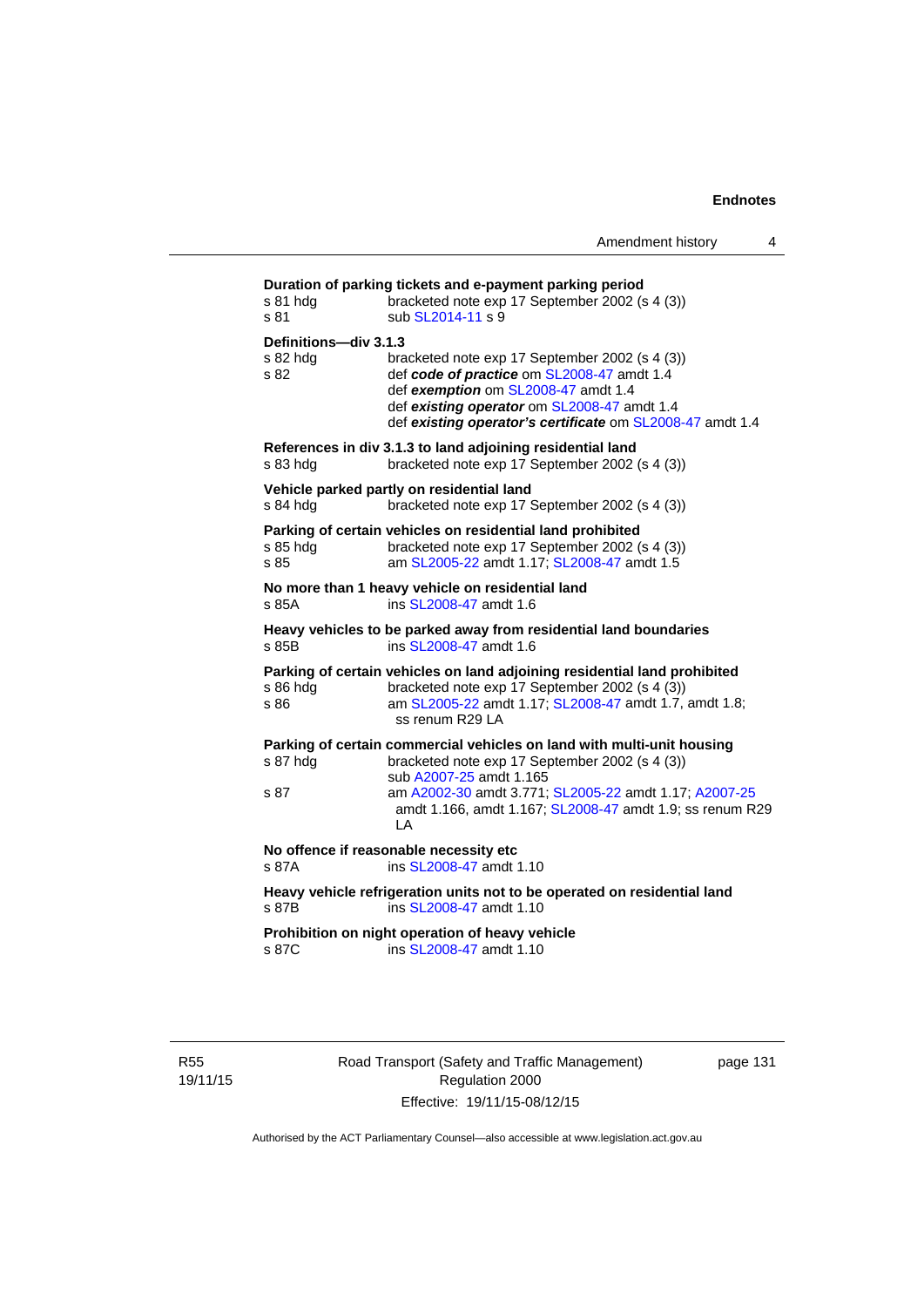| 4 | Amendment history                                  |                                                                                                                                                                                            |
|---|----------------------------------------------------|--------------------------------------------------------------------------------------------------------------------------------------------------------------------------------------------|
|   | Daily infringement<br>s 88 hdg<br>s 88             | bracketed note exp 17 September 2002 (s 4 (3))<br>am A2007-25 amdt 1.168<br>sub SL2008-47 amdt 1.11                                                                                        |
|   | div 3.1.3A hdg                                     | Heavy vehicle parking-enforcement<br>ins SL2008-47 amdt 1.13                                                                                                                               |
|   | Meaning of occupier-div 3.1.3A<br>s 89 hda<br>s 89 | bracketed note exp 17 September 2002 (s 4 (3))<br>am A2001-44 amdt 1.3799, amdt 1.3800<br>om SL2008-47 amdt 1.12<br>ins SL2008-47 amdt 1.13                                                |
|   | Power to enter premises<br>s 90 hdg<br>s 90        | bracketed note exp 17 September 2002 (s 4 (3))<br>am A2001-44 amdts 1.3801-1.3803<br>def the code of practice om A2001-44 amdt 1.3803<br>om SL2008-47 amdt 1.12<br>ins SL2008-47 amdt 1.13 |
|   | Production of identity card<br>s 91 hdg<br>s 91    | bracketed note exp 17 September 2002 (s 4 (3))<br>om SL2008-47 amdt 1.12<br>ins SL2008-47 amdt 1.13                                                                                        |
|   | <b>Consent to entry</b><br>s 92 hdg<br>s 92        | bracketed note exp 17 September 2002 (s 4 (3))<br>am SL2005-22 s 21<br>om SL2008-47 amdt 1.12<br>ins SL2008-47 amdt 1.13<br>am A2010-18 amdt 3.93                                          |
|   | s 93 hdg<br>s 93                                   | General powers on entry to premises<br>bracketed note exp 17 September 2002 (s 4 (3))<br>om SL2008-47 amdt 1.12<br>ins SL2008-47 amdt 1.13                                                 |
|   | Damage etc to be minimised<br>s 94 hdg<br>s 94     | bracketed note exp 17 September 2002 (s 4 (3))<br>om SL2008-47 amdt 1.12<br>ins SL2008-47 amdt 1.13                                                                                        |
|   | s 95 hdg<br>s 95                                   | <b>Compensation for exercise of enforcement powers</b><br>bracketed note exp 17 September 2002 (s 4 (3))<br>om SL2008-47 amdt 1.12<br>ins SL2008-47 amdt 1.13                              |

| page 132 |  |
|----------|--|
|----------|--|

Road Transport (Safety and Traffic Management) Regulation 2000 Effective: 19/11/15-08/12/15

R55 19/11/15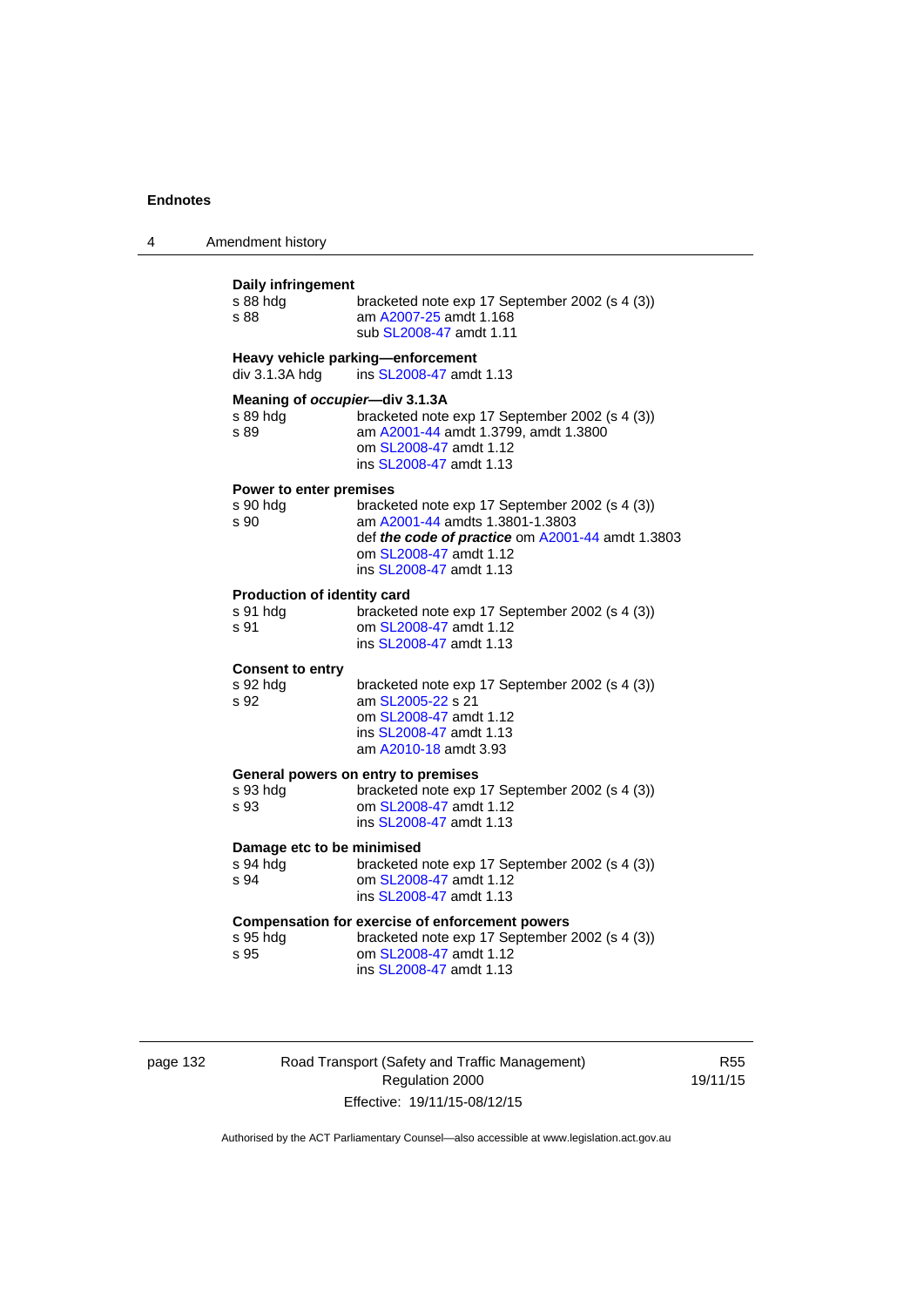| s 96 hda<br>s 96                                     | bracketed note exp 17 September 2002 (s 4 (3))<br>om SL2008-47 amdt 1.12                                                                                  |
|------------------------------------------------------|-----------------------------------------------------------------------------------------------------------------------------------------------------------|
| s 97 hda<br>s 97                                     | Cancellation of existing operator's certificate etc<br>bracketed note exp 17 September 2002 (s 4 (3))<br>am A2002-30 amdt 3.772<br>om SL2008-47 amdt 1.12 |
| s 97A hdg<br>s 97A                                   | Other powers to provide pay parking<br>bracketed note exp 17 September 2002 (s 4 (3))<br>ins SL2002-7 s 12                                                |
| <b>Overlapping schemes</b><br>s 98 hda<br>s 98       | bracketed note exp 17 September 2002 (s 4 (3))<br>am SL 2002-7 s 13                                                                                       |
| s 98A hdg<br>s 98A                                   | Income from ticket parking scheme<br>bracketed note exp 17 September 2002 (s 4 (3))<br>ins SL2002-7 s 14                                                  |
| Costs of ticket parking scheme<br>s 98B hdg<br>s 98B | bracketed note exp 17 September 2002 (s 4 (3))<br>ins SL2002-7 s 14                                                                                       |
| s 99 hdg                                             | Trailers not separately chargeable<br>bracketed note exp 17 September 2002 (s 4 (3))                                                                      |
| <b>Parking permits</b><br>s 100 hdg<br>s 100         | bracketed note exp 17 September 2002 (s 4 (3))<br>sub SL2005-22 s 22                                                                                      |
| s 101 hda<br>s 101                                   | Mobility parking scheme authorities<br>bracketed note exp 17 September 2002 (s 4 (3))<br>sub SL2005-22 s 22                                               |
| $s$ 101 $A$                                          | Parking permits and mobility parking scheme authorities-cancellation<br>ins SL2005-22 s 22                                                                |
| cancelled                                            | Parking permits and mobility parking scheme authorities—return when                                                                                       |
| s 101B                                               | ins SL2005-22 s 22                                                                                                                                        |
| Parking-other provisions<br>pt $3.3$ hdg             | ins SL2006-51 s 4                                                                                                                                         |
|                                                      | Marking tyres by parking inspectors                                                                                                                       |

R55 19/11/15 Road Transport (Safety and Traffic Management) Regulation 2000 Effective: 19/11/15-08/12/15

page 133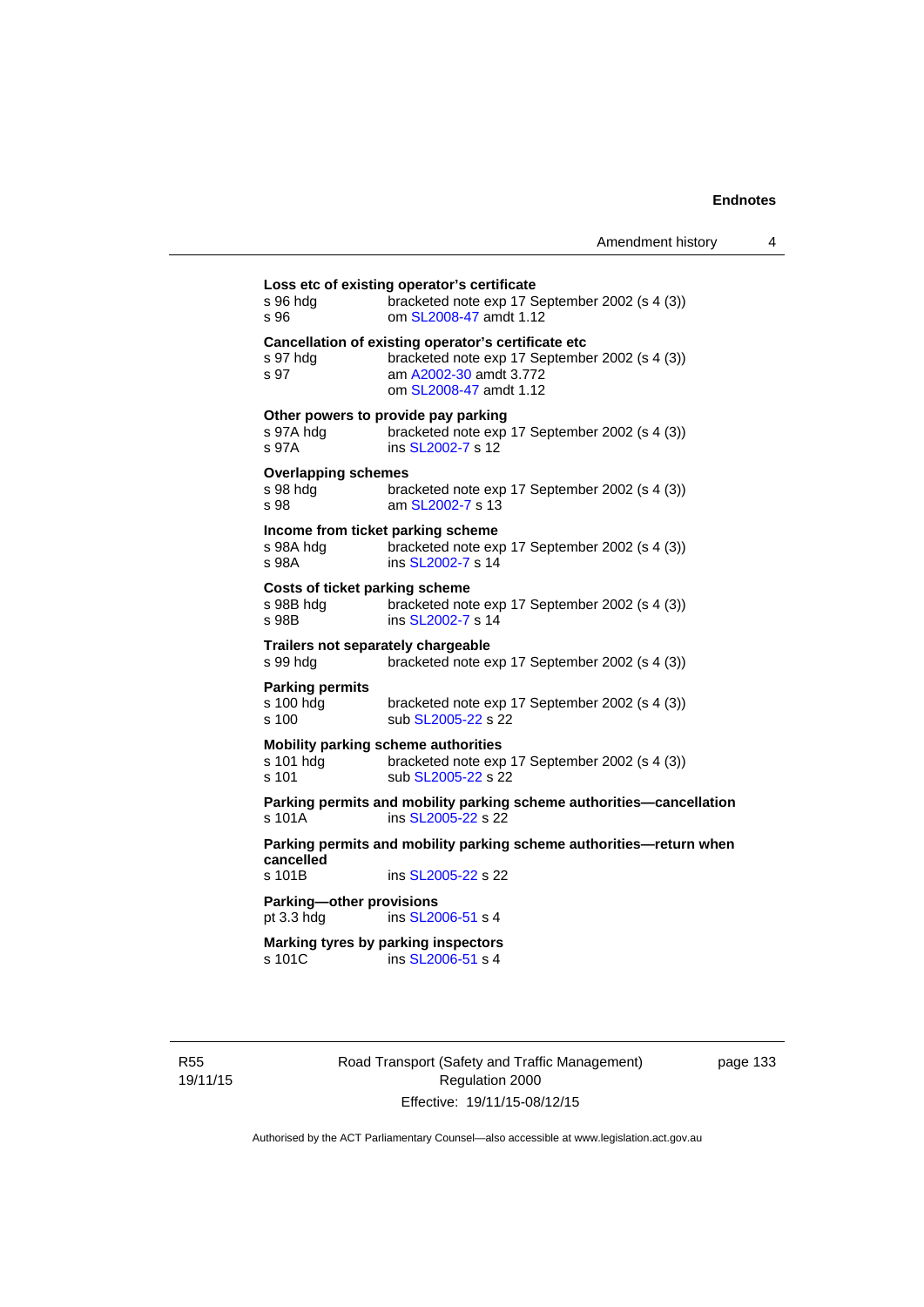| 4 | Amendment history                        |                                                                                                                                                                                                                                                                                                                                                                                                                                                                                                                                                                                                                                              |
|---|------------------------------------------|----------------------------------------------------------------------------------------------------------------------------------------------------------------------------------------------------------------------------------------------------------------------------------------------------------------------------------------------------------------------------------------------------------------------------------------------------------------------------------------------------------------------------------------------------------------------------------------------------------------------------------------------|
|   | Definitions---ch 4<br>s 102 hdg<br>s 102 | bracketed note exp 17 September 2002 (s 4 (3))<br>am SL2000-33 s 4; SL2000-52 s 4<br>def approved police speedometer ins SL2001-32 s 7<br>def digital camera detection device sub SL2001-32 s 8;<br>SL2007-20 s 4<br>am SL2014-11 s 10<br>def <i>fixed camera detection device</i> ins SL2007-20 s 5<br>am SL2014-11 s 11; pars renum R51 LA<br>def laser speed measuring device sub SL2004-47 s 40<br>am SL2009-7 s 4; SL2014-11 s 12<br>def loop detector speed measuring device ins SL2006-51<br>s 5<br>def piezo strip speed measuring device sub SL2006-51 s 6<br>def radar speed measuring device sub SL2004-47 s 41;<br>SL2007-20 s 6 |
|   |                                          | am SL2009-7 s 5; SL2014-11 s 13; pars renum R51 LA<br>def security checksum ins SL2001-32 s 9<br>def testing authority am SL2001-32 s 10; SL2004-47 s 42;<br>SL2009-6 s 33<br>def traffic lights camera detection device am SL2006-51 s 7<br>om SL2007-20 s 7<br>def <b>WORM disk</b> ins SL2004-47 s 43<br>om SL2014-11 s 14                                                                                                                                                                                                                                                                                                                |
|   | s 103 hdg<br>s 103                       | Approved traffic offence detection devices<br>bracketed note exp 17 September 2002 (s 4 (3))<br>sub SL2000-52 s 5<br>am SL2001-32 s 11; SL2006-51 s 8; SL2007-20 s 8;<br>SL2011-35 s 4                                                                                                                                                                                                                                                                                                                                                                                                                                                       |
|   | s 103A                                   | Approval of police vehicle speedometers<br>ins SL2001-32 s 12<br>am A2011-52 amdt 3.187                                                                                                                                                                                                                                                                                                                                                                                                                                                                                                                                                      |
|   | s 103B                                   | Average speed detection systems-Act, s 22AA, s 23B and s 24 (2)<br>ins SL2011-35 s 5<br>table am SL2013-25 s 4                                                                                                                                                                                                                                                                                                                                                                                                                                                                                                                               |
|   | s 104 hdg<br>s 104                       | Major testing of laser speed measuring devices<br>bracketed note exp 17 September 2002 (s 4 (3))<br>am SL2000-33 s 5<br>sub SL2000-52 s 5<br>am SL2001-32 regs 13-17<br>sub SL2004-47 s 44                                                                                                                                                                                                                                                                                                                                                                                                                                                   |

page 134 Road Transport (Safety and Traffic Management) Regulation 2000 Effective: 19/11/15-08/12/15

R55 19/11/15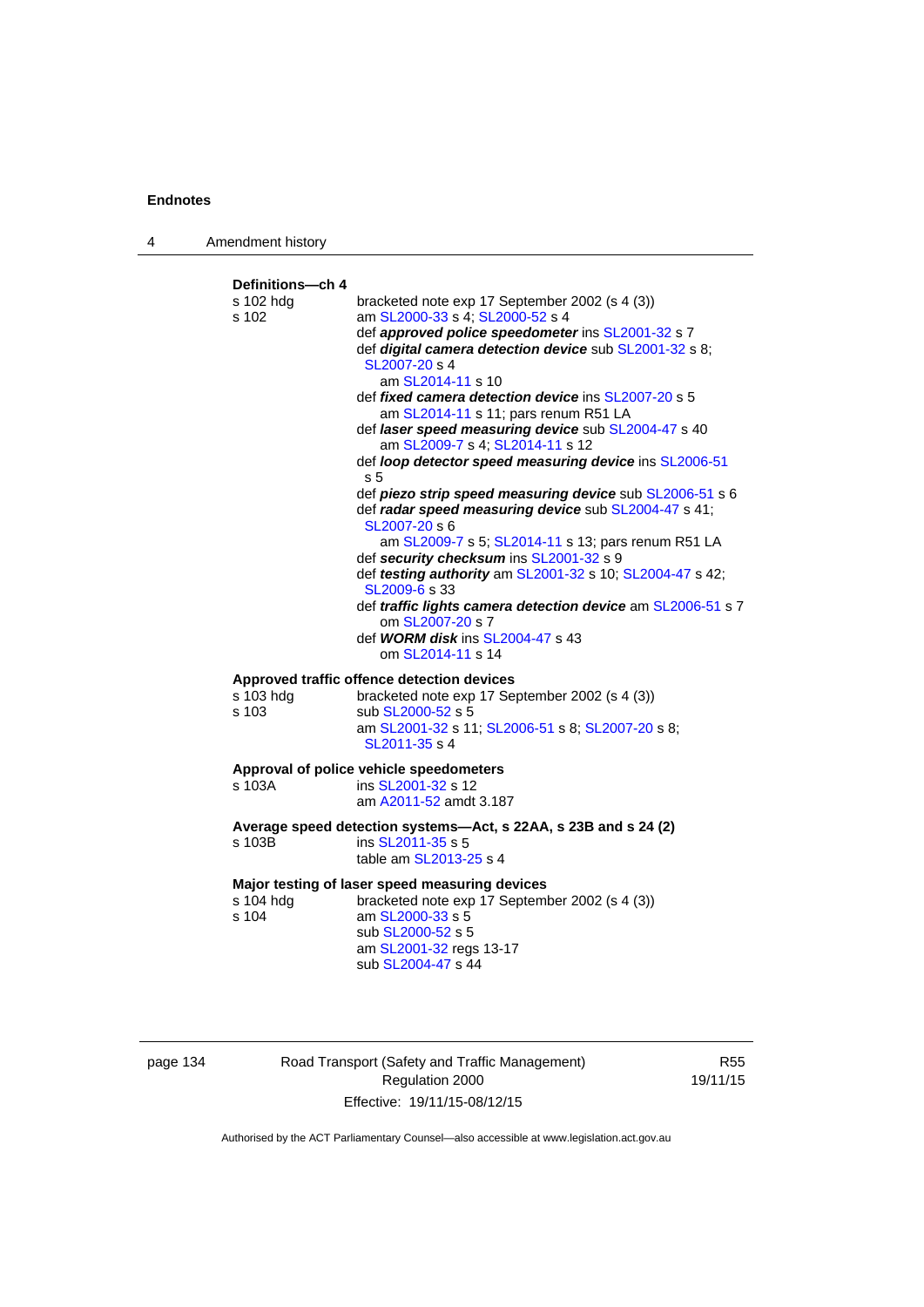# **Major testing of other traffic offence detection devices**  s 104A ins [SL2004-47](http://www.legislation.act.gov.au/sl/2004-47) s 44 am [SL2006-51](http://www.legislation.act.gov.au/sl/2006-51) ss 9-11; ss renum R26 LA sub [SL2007-20](http://www.legislation.act.gov.au/sl/2007-20) s 9 am [SL2011-35](http://www.legislation.act.gov.au/sl/2011-35) s 6, s 7; [SL2014-11](http://www.legislation.act.gov.au/sl/2014-11) s 15 **Certification and sealing of traffic offence detection devices**  s 104B ins [SL2004-47](http://www.legislation.act.gov.au/sl/2004-47) s 44 am [SL2011-35](http://www.legislation.act.gov.au/sl/2011-35) s 8 **Use of certain digital camera detection devices**  s 105 hdg bracketed note exp 17 September 2002 (s 4 (3)) s 105 sub [SL2001-32](http://www.legislation.act.gov.au/sl/2001-32) s 18; [SL2007-20](http://www.legislation.act.gov.au/sl/2007-20) s 10 am [SL2014-11](http://www.legislation.act.gov.au/sl/2014-11) s 16; ss renum R51 LA **Use of certain laser speed measuring devices**  s 105A hdg bracketed note exp 17 September 2002 (s 4 (3)) sub [SL2007-20](http://www.legislation.act.gov.au/sl/2007-20) s<sup>11</sup><br>s 105A ins SL2001-32 s 18 ins [SL2001-32](http://www.legislation.act.gov.au/sl/2001-32) s 18 am [SL2007-20](http://www.legislation.act.gov.au/sl/2007-20) s 11; ss renum R27 LA **Use of certain radar speed measuring devices**  s 105B hdg bracketed note exp 17 September 2002 (s 4 (3)) sub [SL2007-20](http://www.legislation.act.gov.au/sl/2007-20) s 12 s 105B ins [SL2001-32](http://www.legislation.act.gov.au/sl/2001-32) s 18 am [SL2007-20](http://www.legislation.act.gov.au/sl/2007-20) s 12; ss renum R27 LA **Approved people—testing and sealing**  s 106 hdg bracketed note exp 17 September 2002 (s 4 (3)) **Approved people—use**  s 107 hdg bracketed note exp 17 September 2002 (s 4 (3))<br>s 107 am SL2000-52 s 6: SL2007-20 s 13 am [SL2000-52](http://www.legislation.act.gov.au/sl/2000-52) s 6; [SL2007-20](http://www.legislation.act.gov.au/sl/2007-20) s 13 **Recording of camera detection device image files—Act, s 23 (2) (c) (ii)**  s 107A ins [SL2001-32](http://www.legislation.act.gov.au/sl/2001-32) s 19 am [SL2004-47](http://www.legislation.act.gov.au/sl/2004-47) s 45 sub [SL2007-20](http://www.legislation.act.gov.au/sl/2007-20) s 14 am [SL2014-11](http://www.legislation.act.gov.au/sl/2014-11) s 17 **Verification of camera detection device image files—Act, s 23 (2) (c) (iii)**  s 107B ins [SL2001-32](http://www.legislation.act.gov.au/sl/2001-32) s 19 sub [SL2007-20](http://www.legislation.act.gov.au/sl/2007-20) s 14 **Verification of traffic lights camera detection device image files—Act, s 23 (2) (c) (iii)**  ins [SL2001-32](http://www.legislation.act.gov.au/sl/2001-32) s 19 om [SL2007-20](http://www.legislation.act.gov.au/sl/2007-20) s 14

R55 19/11/15 Road Transport (Safety and Traffic Management) Regulation 2000 Effective: 19/11/15-08/12/15

page 135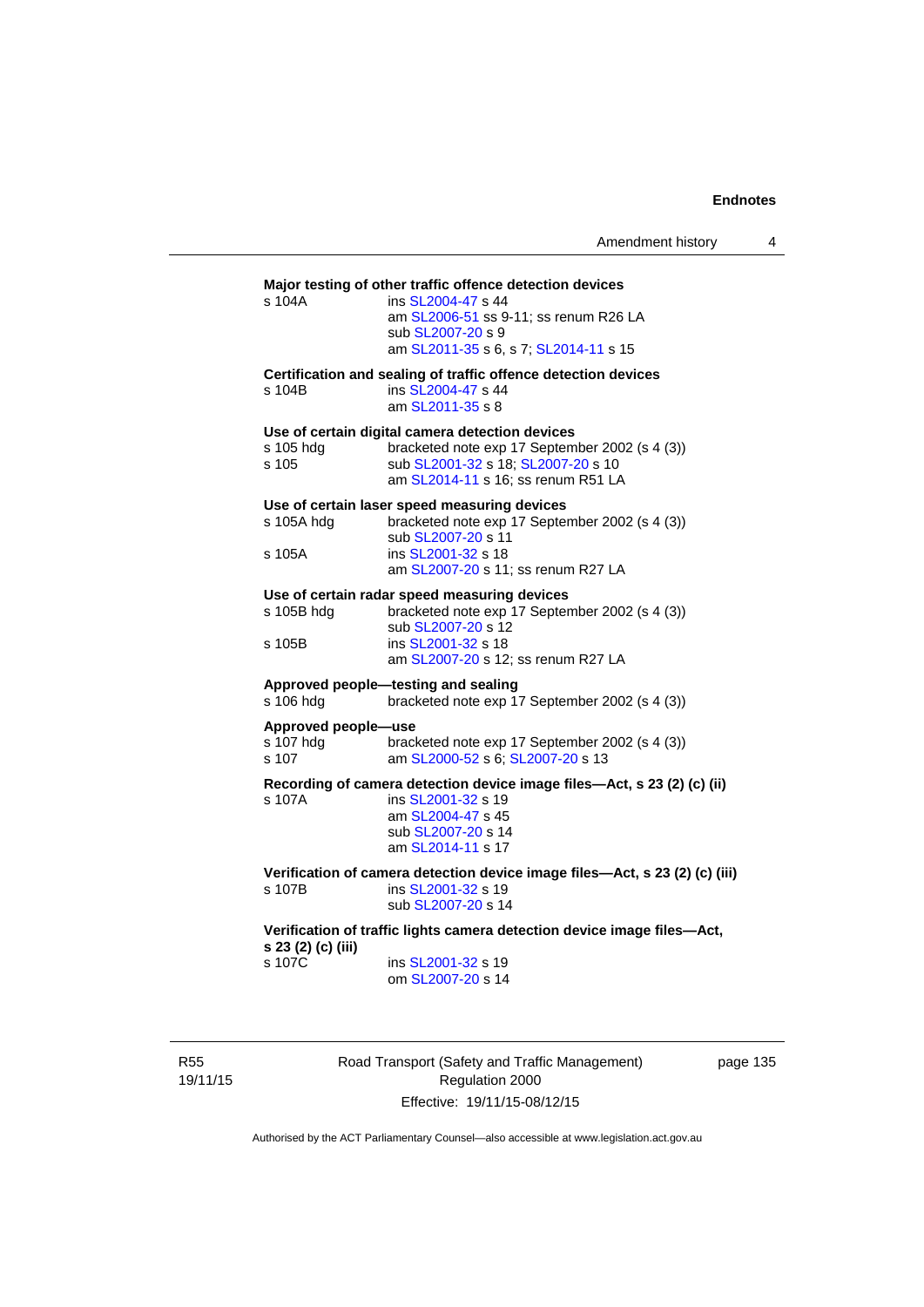| 4 | Amendment history                               |                                                                                                                                                                                                                                                                                                                                                                                                                     |
|---|-------------------------------------------------|---------------------------------------------------------------------------------------------------------------------------------------------------------------------------------------------------------------------------------------------------------------------------------------------------------------------------------------------------------------------------------------------------------------------|
|   | s 108 hdg<br>s 108                              | Meaning of codes etc on image taken by approved camera detection device<br>or approved average speed detection system-Act, s 24 (2) (a)<br>bracketed note exp 17 September 2002 (s 4 (3))<br>sub SL2011-35 s 9<br>sub SL2000-33 s 6; SL2000-52 s 7<br>am SL2001-32 regs 20-22; SL2005-7 ss 4-6; SL2006-51 s 12;<br>SL2007-20 s 15, s 16; SL2011-35 s 10, s 11; SL2014-11<br>ss 18-21; A2015-29 s 4; ss renum R53 LA |
|   | <b>Additional powers of police</b><br>s 109 hdg | bracketed note exp 17 September 2002 (s 4 (3))                                                                                                                                                                                                                                                                                                                                                                      |
|   | Prohibition on car minding<br>s 110 hdg         | bracketed note exp 17 September 2002 (s 4 (3))                                                                                                                                                                                                                                                                                                                                                                      |
|   | s 111 hdg<br>s 111                              | Removal of unattended vehicles—Act, s 32 (1) (c)<br>bracketed note exp 17 September 2002 (s 4 (3))<br>sub SL2005-22 amdt 1.18                                                                                                                                                                                                                                                                                       |
|   | s 112 hdg<br>s 112                              | Disposal of impounded or forfeited vehicles<br>bracketed note exp 17 September 2002 (s 4 (3))<br>am A2001-29 s 14<br>sub SL2001-32 s 23<br>am A2010-15 amdt 2.5                                                                                                                                                                                                                                                     |
|   | s 112A hdg<br>s 112A                            | Disposal of forfeited vehicles-Act, s 10J<br>bracketed note exp 17 September 2002 (s 4 (3))<br>ins SL2001-32 s 23                                                                                                                                                                                                                                                                                                   |
|   | s 113 hdg                                       | Responsible person to inspect driver licence<br>bracketed note exp 17 September 2002 (s 4 (3))                                                                                                                                                                                                                                                                                                                      |
|   | Responsible person's consent<br>s 114 hdg       | bracketed note exp 17 September 2002 (s 4 (3))                                                                                                                                                                                                                                                                                                                                                                      |
|   | s 115 hdg<br>s 115                              | Standards for safe carriage of loads-Act, s 14 (2)<br>bracketed note exp 17 September 2002 (s 4 (3))<br>sub A2002-51 amdt 1.42<br>om SL2003-1 s 18<br>ins A2005-62 amdt 1.6                                                                                                                                                                                                                                         |
|   | s 116 hdg<br>s 116                              | Tracked vehicle-Act, dict, def vehicle, par (b)<br>bracketed note exp 17 September 2002 (s 4 (3))<br>am A2002-51 amdt 1.43<br>om SL2003-1 s 18<br>ins SL2012-44 s 8                                                                                                                                                                                                                                                 |

# page 136 Road Transport (Safety and Traffic Management) Regulation 2000 Effective: 19/11/15-08/12/15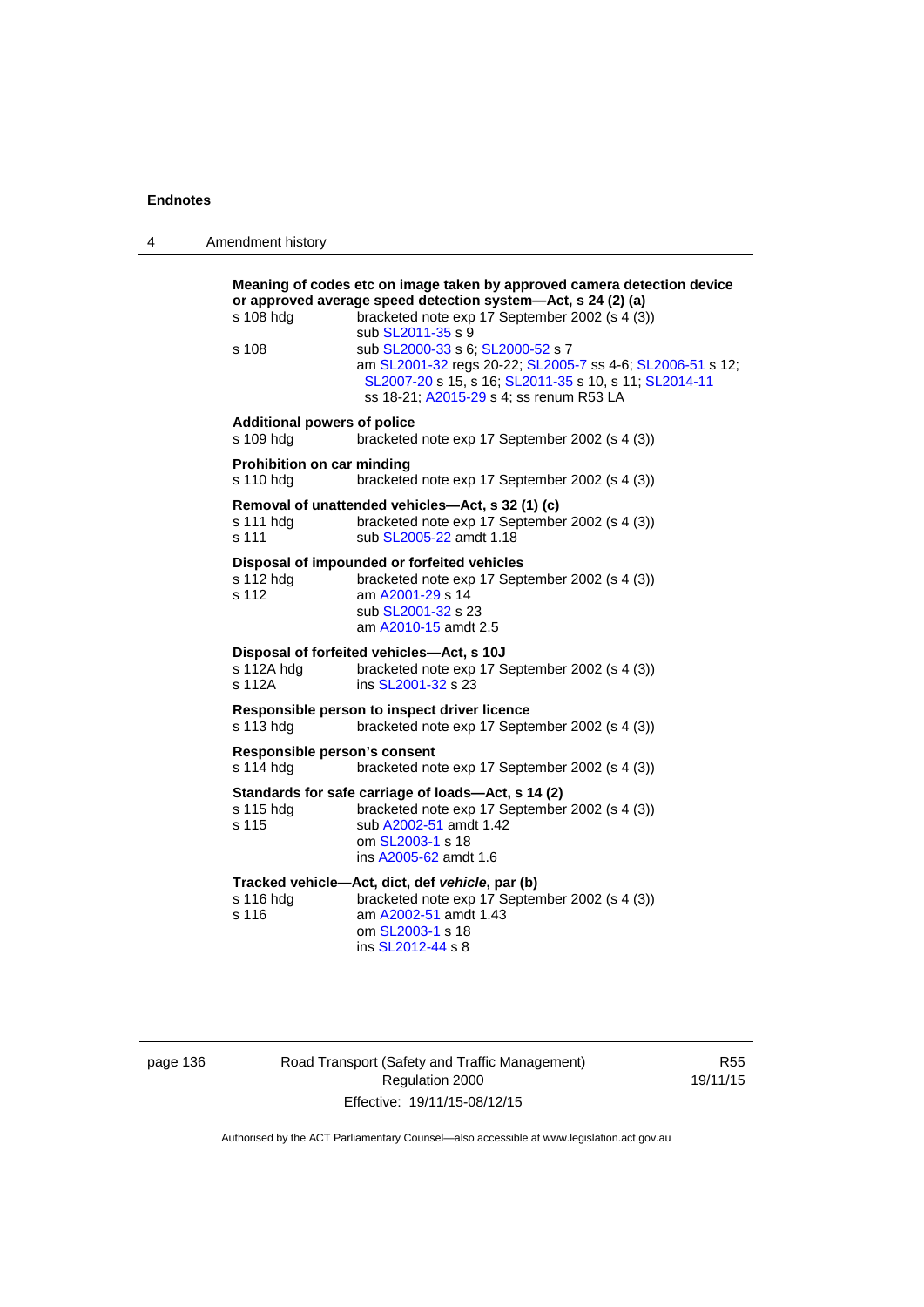Amendment history 4

```
Review of div 2.3.1A 
                bracketed note exp 17 September 2002 (s 4 (3))
s 117 am A2002-51 amdt 1.44
                 om SL2003-1 s 18 
                 ins SL2015-33 s 8 
                exp 1 November 2017 (s 117 (3))
Transitional 
ch 6 hdg exp 1 March 2002 (s 128) 
Parking 
pt 6.1 hdg exp 1 March 2002 (s 128) 
Existing Class A and Class B parking spaces 
s 118 exp 1 March 2002 (s 128) 
Existing parking labels 
s 119 exp 1 March 2002 (s 128) 
Existing disability labels 
s 120 exp 1 June 2000 (s 120) 
Existing codes of practice 
s 121 exp 1 March 2002 (s 128) 
Existing exemptions 
s 122 exp 1 March 2002 (s 128) 
Existing applications for exemptions and variation of conditions 
s 123 exp 1 March 2002 (s 128) 
Existing notices to show cause 
s 124 exp 1 March 2002 (s 128) 
Traffic offence detection devices 
pt 6.2 hdg exp 1 March 2002 (s 128) 
Existing tests and certificates 
s 125 am SL2001-32 s 24 
                exp 1 March 2002 (s 128) 
Existing approved people—use 
s 126 exp 1 March 2002 (s 128) 
Other transitional provisions 
pt 6.3 hdg exp 1 March 2002 (s 128) 
Existing medical certificate about seatbelts 
s 127 exp 1 March 2002 (s 128)
```
R55 19/11/15 Road Transport (Safety and Traffic Management) Regulation 2000 Effective: 19/11/15-08/12/15

page 137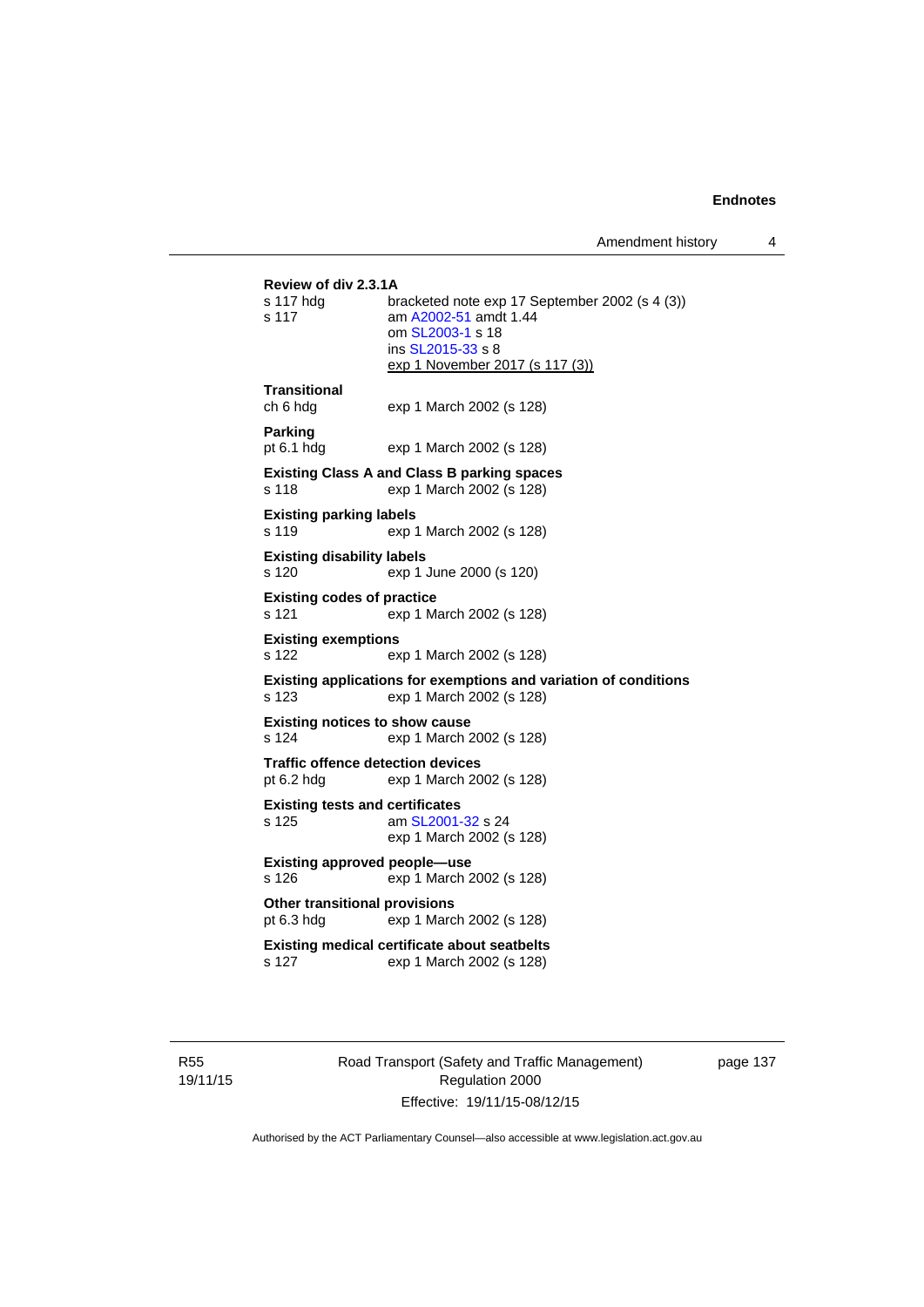| 4 | Amendment history                                                           |                                                                                                                                                                                                                                                                                                                                                                                                                                                                                                                                                                                                                                                                                                 |
|---|-----------------------------------------------------------------------------|-------------------------------------------------------------------------------------------------------------------------------------------------------------------------------------------------------------------------------------------------------------------------------------------------------------------------------------------------------------------------------------------------------------------------------------------------------------------------------------------------------------------------------------------------------------------------------------------------------------------------------------------------------------------------------------------------|
|   | Expiry of ch 6<br>s 128                                                     | am A2001-27 amdt 4.25<br>am A2001-44 amdt 1.3804<br>exp 1 March 2002 (s 128)                                                                                                                                                                                                                                                                                                                                                                                                                                                                                                                                                                                                                    |
|   | sch 1                                                                       | Meaning of location codes on images<br>sub SL2000-33 s 8<br>om A2015-29 s 5                                                                                                                                                                                                                                                                                                                                                                                                                                                                                                                                                                                                                     |
|   | <b>Digital camera detection devices</b><br>sch 1 pt 1.1 hdg<br>sch 1 pt 1.1 | (prev sch 1 pt 1 hdg) ins SL2000-52 s 8<br>renum R4 LA<br>am SL2000-52 s 8; SL2005-7 s 7; SL2006-4 s 4; SL2006-51<br>ss 13-15; SL2011-2 ss 6-10; SL2014-5 s 4                                                                                                                                                                                                                                                                                                                                                                                                                                                                                                                                   |
|   | <b>Fixed camera detection devices</b><br>sch 1 pt 1.2 hdg                   | om A2015-29 s 5<br>(prev sch 1 pt 2 hdg) ins SL2000-52 s 8<br>renum R4 LA<br>sub SL2007-20 s 17                                                                                                                                                                                                                                                                                                                                                                                                                                                                                                                                                                                                 |
|   | sch 1 pt 1.2                                                                | ins SL2000-52 s 8<br>am SL2003-14 s 4; items renum SL2005-7 s 8; SL2006-51<br>s 16; SL2007-20 s 18<br>om A2015-29 s 5                                                                                                                                                                                                                                                                                                                                                                                                                                                                                                                                                                           |
|   | Average speed detection system<br>sch 1 pt 1.3                              | ins SL2011-35 s 12<br>am SL2013-25 s 5<br>om A2015-29 s 5                                                                                                                                                                                                                                                                                                                                                                                                                                                                                                                                                                                                                                       |
|   | <b>Dictionary</b><br>dict                                                   | am A2004-28 amdt 3.62; SL2007-20 s 19; A2007-25<br>amdt 1.169; SL2008-47 amdt 1.14; A2010-18 amdt 3.94;<br>SL2013-9 s 10<br>def approved e-payment method ins SL2014-11 s 22<br>def approved police speedometer ins SL2001-32 s 26<br>def area of operations ins SL2002-7 s 15<br>def ARR ins SL2003-12 s 6<br>def bicycle om A2010-18 amdt 3.95<br>def camera detection device ins SL2000-52 s 9<br>sub SL2001-32 s 25<br>def centre of the road ins SL2000-52 s 9<br>def code of practice om SL2008-47 amdt 1.15<br>def combination om A2010-18 amdt 3.96<br>def demand responsive service vehicle ins SL2006-32<br>amdt 1.97<br>def <i>digital camera detection device</i> ins SL2000-52 s 9 |

page 138 Road Transport (Safety and Traffic Management) Regulation 2000 Effective: 19/11/15-08/12/15

R55 19/11/15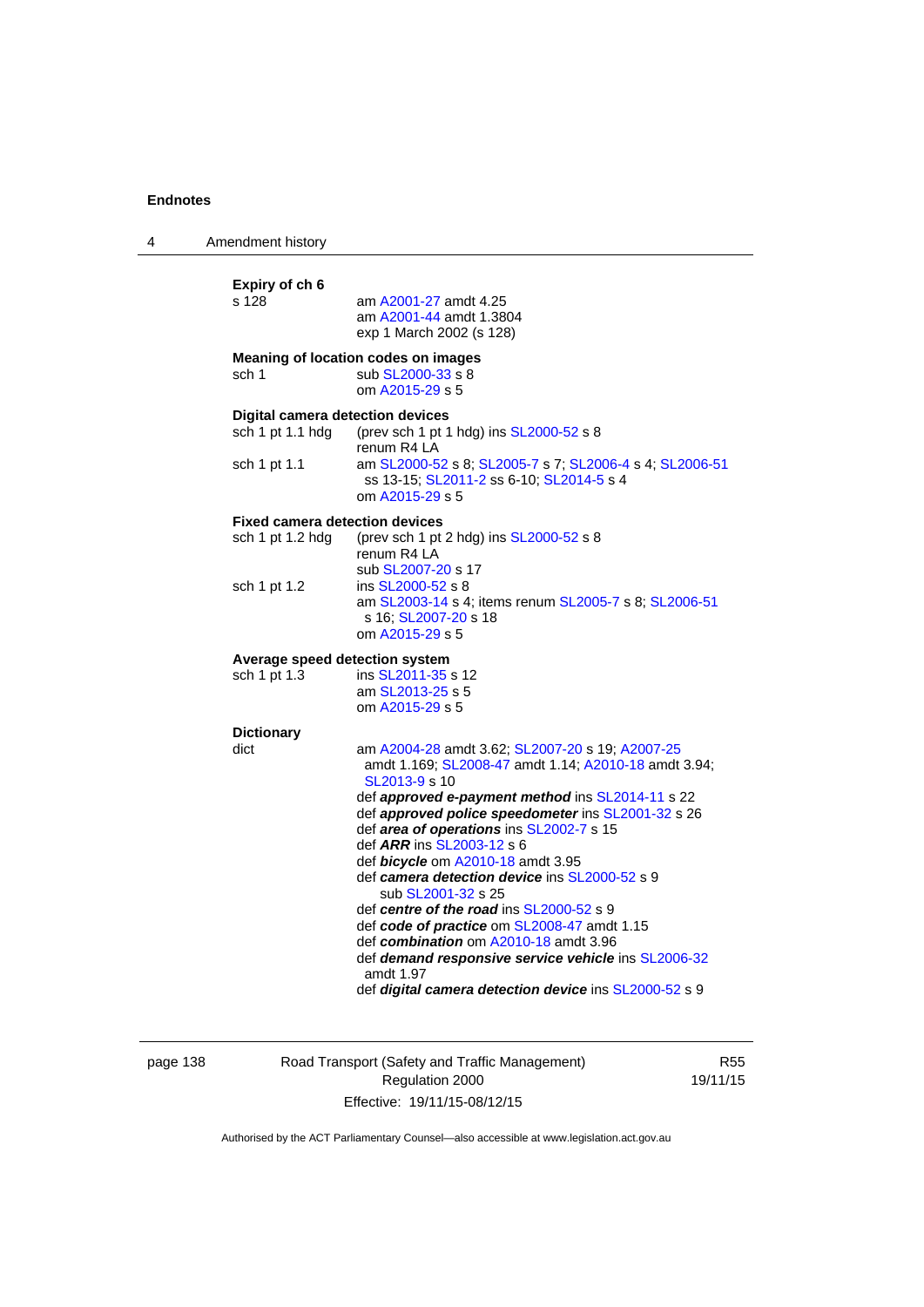def *emergency worker* om [SL2004-16](http://www.legislation.act.gov.au/sl/2004-16) s 38 ins [SL2005-22](http://www.legislation.act.gov.au/sl/2005-22) amdt 1.19 def *exemption* om [SL2008-47](http://www.legislation.act.gov.au/sl/2008-47) amdt 1.15 def *existing operator's certificate* om [SL2008-47](http://www.legislation.act.gov.au/sl/2008-47) amdt 1.15 def *fixed camera detection device* ins [SL2007-20](http://www.legislation.act.gov.au/sl/2007-20) s 20 def *give way* ins [SL2000-21](http://www.legislation.act.gov.au/sl/2000-21) s 4 def *hire car* ins [SL2005-4](http://www.legislation.act.gov.au/sl/2005-4) amdt 2.43 def *indicated on* ins [SL2001-32](http://www.legislation.act.gov.au/sl/2001-32) s 26 om R18 LA def *laser speed measuring device* ins [SL2000-52](http://www.legislation.act.gov.au/sl/2000-52) s 9 def *length* ins [SL2000-52](http://www.legislation.act.gov.au/sl/2000-52) s 9 def *length of road* om [SL2000-52](http://www.legislation.act.gov.au/sl/2000-52) s 9 def *loading zone permit* om [SL2005-22](http://www.legislation.act.gov.au/sl/2005-22) s 23 def *marked foot crossing* ins [SL2000-21](http://www.legislation.act.gov.au/sl/2000-21) s 4 def *motor vehicle* ins [SL2000-52](http://www.legislation.act.gov.au/sl/2000-52) s 9 om [A2010-18](http://www.legislation.act.gov.au/a/2010-18) amdt 3.97 def *park* sub [SL2005-22](http://www.legislation.act.gov.au/sl/2005-22) amdt 1.10 def *parking authority* ins [SL2002-7](http://www.legislation.act.gov.au/sl/2002-7) s 15 def *parking authority guidelines* ins [SL2002-7](http://www.legislation.act.gov.au/sl/2002-7) s 15 def *parking meter* am [SL2005-22](http://www.legislation.act.gov.au/sl/2005-22) s 24 def *parking permit* sub [SL2005-22](http://www.legislation.act.gov.au/sl/2005-22) s 25 def *parking ticket* am [SL2002-7](http://www.legislation.act.gov.au/sl/2002-7) s 16 def *pay parking device* sub [SL2005-22](http://www.legislation.act.gov.au/sl/2005-22) s 25 def *pay parking sign* ins [SL2005-22](http://www.legislation.act.gov.au/sl/2005-22) s 26 def *pedestrian* ins [SL2000-21](http://www.legislation.act.gov.au/sl/2000-21) s 4 def *piezo strip speed measuring device* ins [SL2000-52](http://www.legislation.act.gov.au/sl/2000-52) s 9 def *postal vehicle* am [SL2004-16](http://www.legislation.act.gov.au/sl/2004-16) s 39 def *premises* ins [SL2008-47](http://www.legislation.act.gov.au/sl/2008-47) amdt 1.16 def *private hire car* om [SL2005-4](http://www.legislation.act.gov.au/sl/2005-4) amdt 2.44 def *public bus* sub [A2001-62](http://www.legislation.act.gov.au/a/2001-62) amdt 1.42 def *radar speed measuring device* ins [SL2000-52](http://www.legislation.act.gov.au/sl/2000-52) s 9 def *recording medium* ins [SL2001-32](http://www.legislation.act.gov.au/sl/2001-32) s 26 def *red traffic arrow* ins [SL2000-52](http://www.legislation.act.gov.au/sl/2000-52) s 9 def *red traffic light* ins [SL2000-52](http://www.legislation.act.gov.au/sl/2000-52) s 9 def *registered interest* om R18 LA def *relevant parking fee* sub [SL2005-22](http://www.legislation.act.gov.au/sl/2005-22) s 27 def *restricted hire vehicle* om [SL2005-4](http://www.legislation.act.gov.au/sl/2005-4) amdt 2.44 def *restricted taxi* om [SL2002-2](http://www.legislation.act.gov.au/sl/2002-2) s 30 def *ride* ins [SL2000-21](http://www.legislation.act.gov.au/sl/2000-21) s 4 om [A2010-18](http://www.legislation.act.gov.au/a/2010-18) amdt 3.97 def *rider* ins [SL2000-21](http://www.legislation.act.gov.au/sl/2000-21) s 4 def *road* sub [A2002-30](http://www.legislation.act.gov.au/a/2002-30) amdt 3.773; [SL2005-22](http://www.legislation.act.gov.au/sl/2005-22) amdt 1.20 def *road related area* ins [A2002-30](http://www.legislation.act.gov.au/a/2002-30) amdt 3.774 om R18 LA def *security checksum* ins [SL2001-32](http://www.legislation.act.gov.au/sl/2001-32) s 26

R55 19/11/15 Road Transport (Safety and Traffic Management) Regulation 2000 Effective: 19/11/15-08/12/15

page 139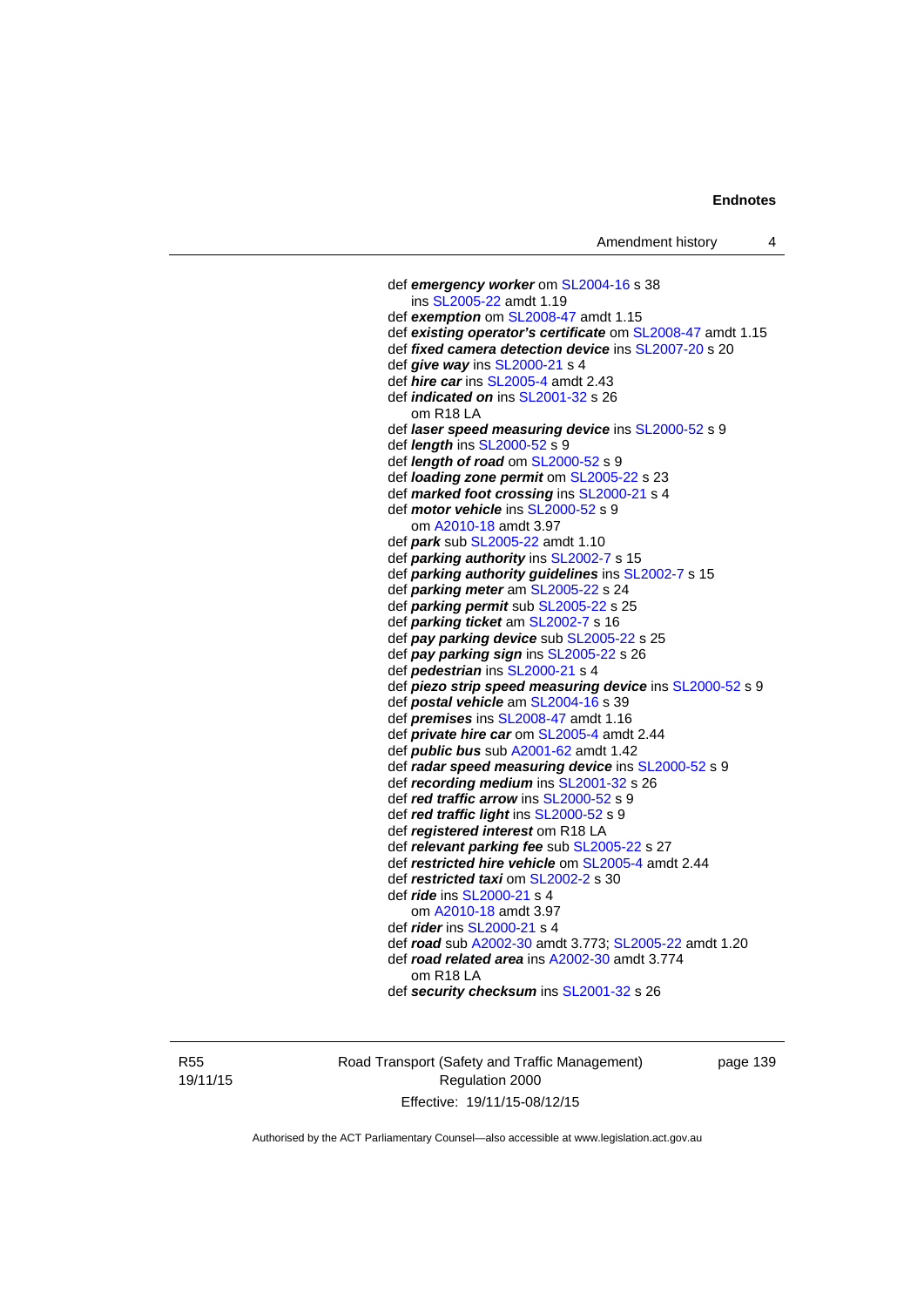| $\boldsymbol{\Lambda}$ | Amendment history |  |
|------------------------|-------------------|--|
|------------------------|-------------------|--|

 def *speed measuring device* ins [SL2000-52](http://www.legislation.act.gov.au/sl/2000-52) s 9 om R18 LA def *stop* sub [SL2005-22](http://www.legislation.act.gov.au/sl/2005-22) amdt 1.20 def *taxi* sub [SL2002-2](http://www.legislation.act.gov.au/sl/2002-2) s 31 om [A2010-18](http://www.legislation.act.gov.au/a/2010-18) amdt 3.97 def *testing authority* ins [SL2000-52](http://www.legislation.act.gov.au/sl/2000-52) s 9 def *the Act* om [A2001-44](http://www.legislation.act.gov.au/a/2001-44) amdt 1.3805 def *ticket parking area* sub [SL2005-22](http://www.legislation.act.gov.au/sl/2005-22) s 27 def *ticket parking space* sub [SL2005-22](http://www.legislation.act.gov.au/sl/2005-22) s 27 def *traffic lights camera detection device* ins [SL2000-52](http://www.legislation.act.gov.au/sl/2000-52) s 9 om [SL2007-20](http://www.legislation.act.gov.au/sl/2007-20) s 21 def *trailer* ins [SL2000-52](http://www.legislation.act.gov.au/sl/2000-52) s 9 om [A2010-18](http://www.legislation.act.gov.au/a/2010-18) amdt 3.97 def *use* om [A2010-18](http://www.legislation.act.gov.au/a/2010-18) amdt 3.97 def *vehicle* ins [SL2000-52](http://www.legislation.act.gov.au/sl/2000-52) s 9 def *WORM disk* ins [SL2001-32](http://www.legislation.act.gov.au/sl/2001-32) s 26 sub [SL2004-47](http://www.legislation.act.gov.au/sl/2004-47) s 46 om [SL2014-11](http://www.legislation.act.gov.au/sl/2014-11) s 23

page 140 Road Transport (Safety and Traffic Management) Regulation 2000 Effective: 19/11/15-08/12/15

R55 19/11/15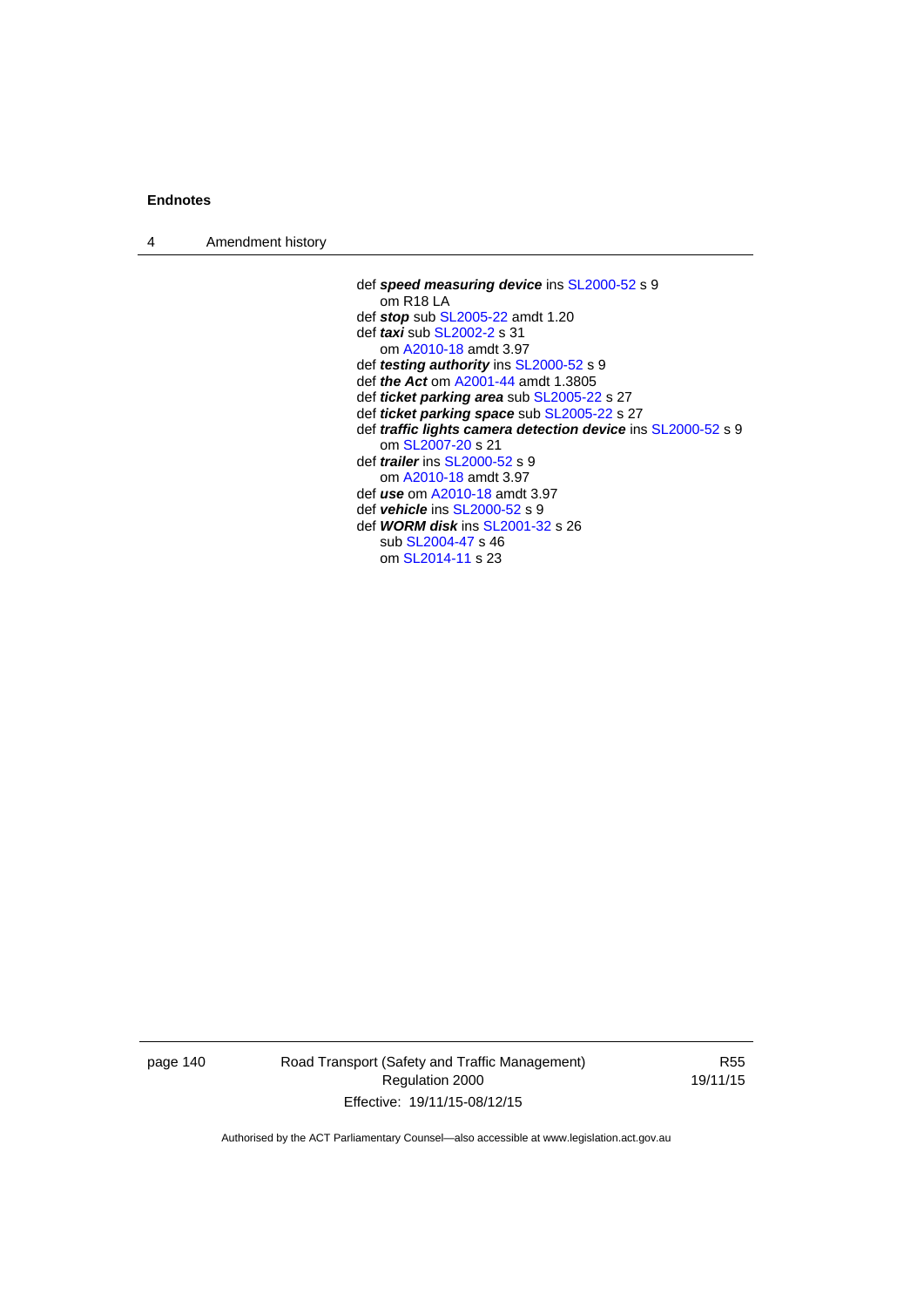# **5 Earlier republications**

Some earlier republications were not numbered. The number in column 1 refers to the publication order.

Since 12 September 2001 every authorised republication has been published in electronic pdf format on the ACT legislation register. A selection of authorised republications have also been published in printed format. These republications are marked with an asterisk (\*) in column 1. Electronic and printed versions of an authorised republication are identical.

| <b>Republication No</b> | <b>Amendments to</b> | <b>Republication date</b> |
|-------------------------|----------------------|---------------------------|
| 1                       | not amended          | 1 March 2000              |
| $\overline{2}$          | A2001-56             | 12 September 2001         |
| 3                       | A2001-62             | 3 December 2001           |
| $\overline{4}$          | <b>SL2002-2</b>      | 1 March 2002              |
| $5*$                    | SL2002-2             | 2 March 2002              |
| 6                       | SL2002-7             | 16 April 2002             |
| $\overline{7}$          | A2002-30             | 10 October 2002           |
| 8                       | SL2002-31            | 1 November 2002           |
| 9                       | SL2002-31            | 2 December 2002           |
| 10                      | A2002-51             | 1 January 2003            |
| 11                      | SL2003-1             | 10 January 2003           |
| $12*$                   | SL2003-12            | 1 June 2003               |
| 13                      | SL2003-14            | 11 June 2003              |
| 14                      | A2004-7              | 5 April 2004              |
| 15                      | A2004-28             | 1 July 2004               |
| 16                      | A2004-28             | 19 July 2004              |
| 17                      | SL2004-47            | 10 September 2004         |
| 18                      | SL2004-47            | 2 November 2004           |
| 19                      | <b>SL2005-4</b>      | 9 March 2005              |
| 20                      | <b>SL2005-7</b>      | 9 April 2005              |
| $21*$                   | SL2005-22            | 16 September 2005         |
|                         |                      |                           |

R55 19/11/15 Road Transport (Safety and Traffic Management) Regulation 2000 Effective: 19/11/15-08/12/15

page 141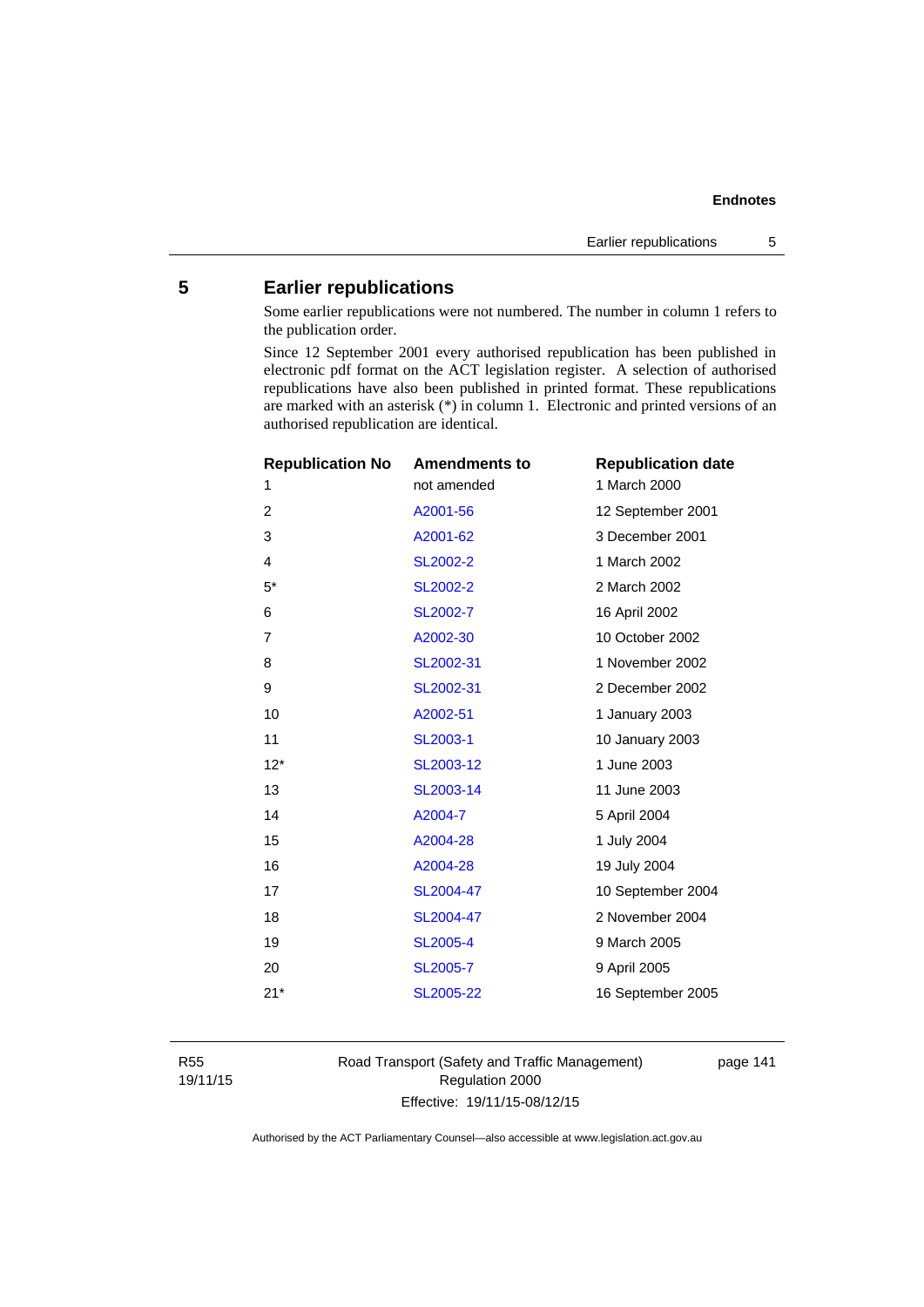| <b>Republication No</b> | <b>Amendments to</b> | <b>Republication date</b> |
|-------------------------|----------------------|---------------------------|
| 22                      | A2005-62             | 11 January 2006           |
| 23                      | <b>SL2006-4</b>      | 17 January 2006           |
| 24                      | SL2006-32            | 3 July 2006               |
| 25                      | SL2006-32            | 2 December 2006           |
| 26                      | SL2006-51            | 5 December 2006           |
| 27                      | <b>SL2007-20</b>     | 31 July 2007              |
| 28                      | A2007-25             | 31 March 2008             |
| 29                      | SL2008-47            | 2 December 2008           |
| 30                      | SL2008-47            | 11 March 2009             |
| 31                      | SL2009-7             | 13 March 2009             |
| 32                      | SL2009-7             | 16 March 2009             |
| 33                      | SL2010-5             | 3 March 2010              |
| 34                      | SL2010-5             | 15 March 2010             |
| 35                      | SL2010-7             | 17 March 2010             |
| 36 (RI)                 | A2010-15             | 6 April 2010              |
| 37                      | A2010-18             | 3 June 2010               |
| 38                      | SL2010-33            | 6 August 2010             |
| 39                      | SL2010-38            | 17 September 2010         |
| 40                      | SL2011-2             | 28 January 2011           |
| 41                      | SL2011-2             | 15 March 2011             |
| 42                      | A2011-52             | 12 December 2011          |
| 43                      | SL2011-35            | 15 January 2012           |
| $44*$                   | SL2011-35            | 30 January 2012           |
| 45                      | SL2012-44            | 20 December 2012          |
| 46                      | SL2013-9             | 7 May 2013                |
| 47                      | SL2013-20            | 1 August 2013             |
| 48                      | SL2013-25            | 6 September 2013          |

| 5 | Earlier republications |
|---|------------------------|
|---|------------------------|

page 142 Road Transport (Safety and Traffic Management) Regulation 2000 Effective: 19/11/15-08/12/15

R55 19/11/15